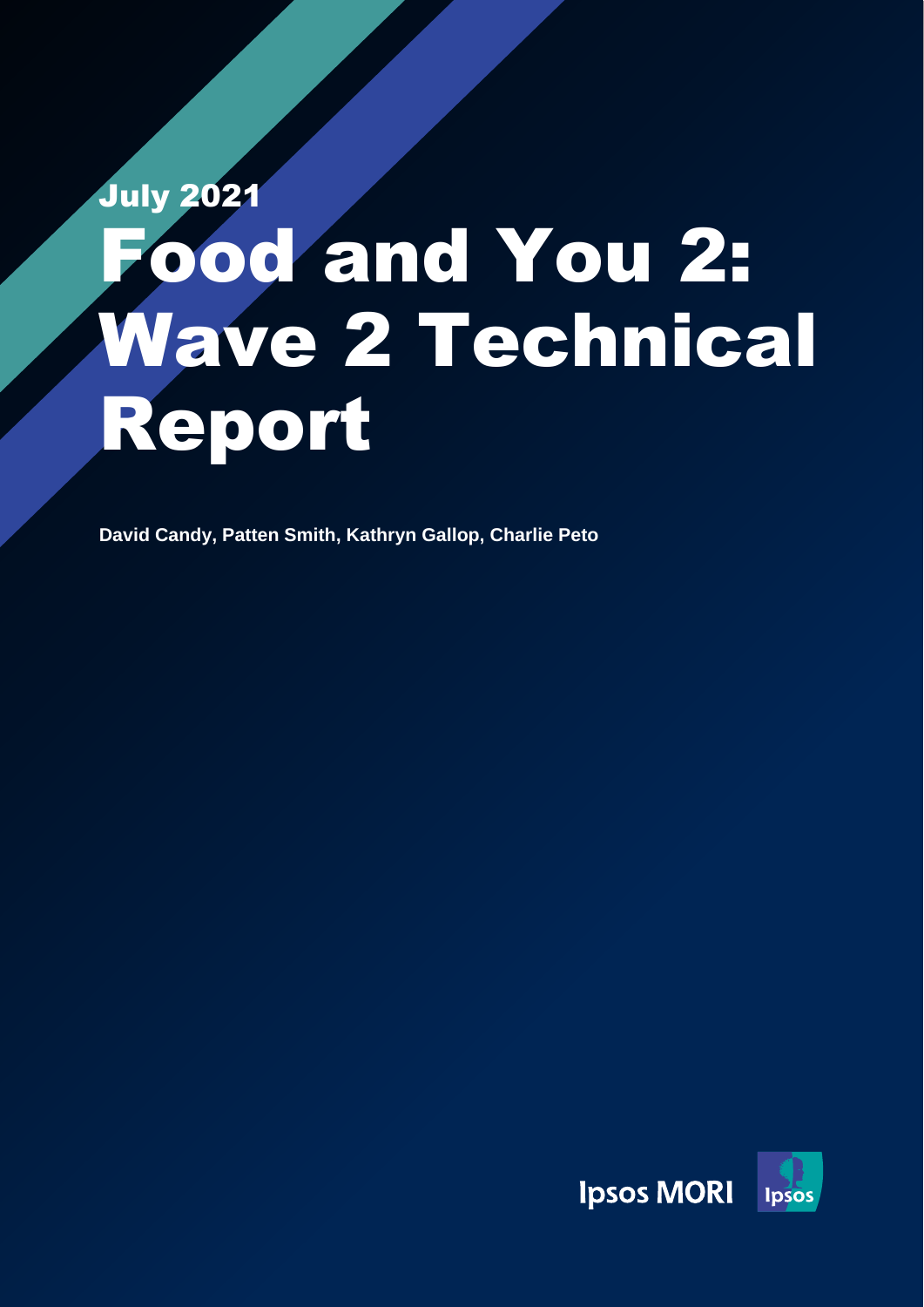20-066341-01 | Version 1 | Public | This work was carried out in accordance with the requirements of the international quality standard for Market Research, ISO 20252, and with the **[Ipsos MORI Terms and Conditions.](http://www.ipsos-mori.com/terms) © Food Standards Agency 2021**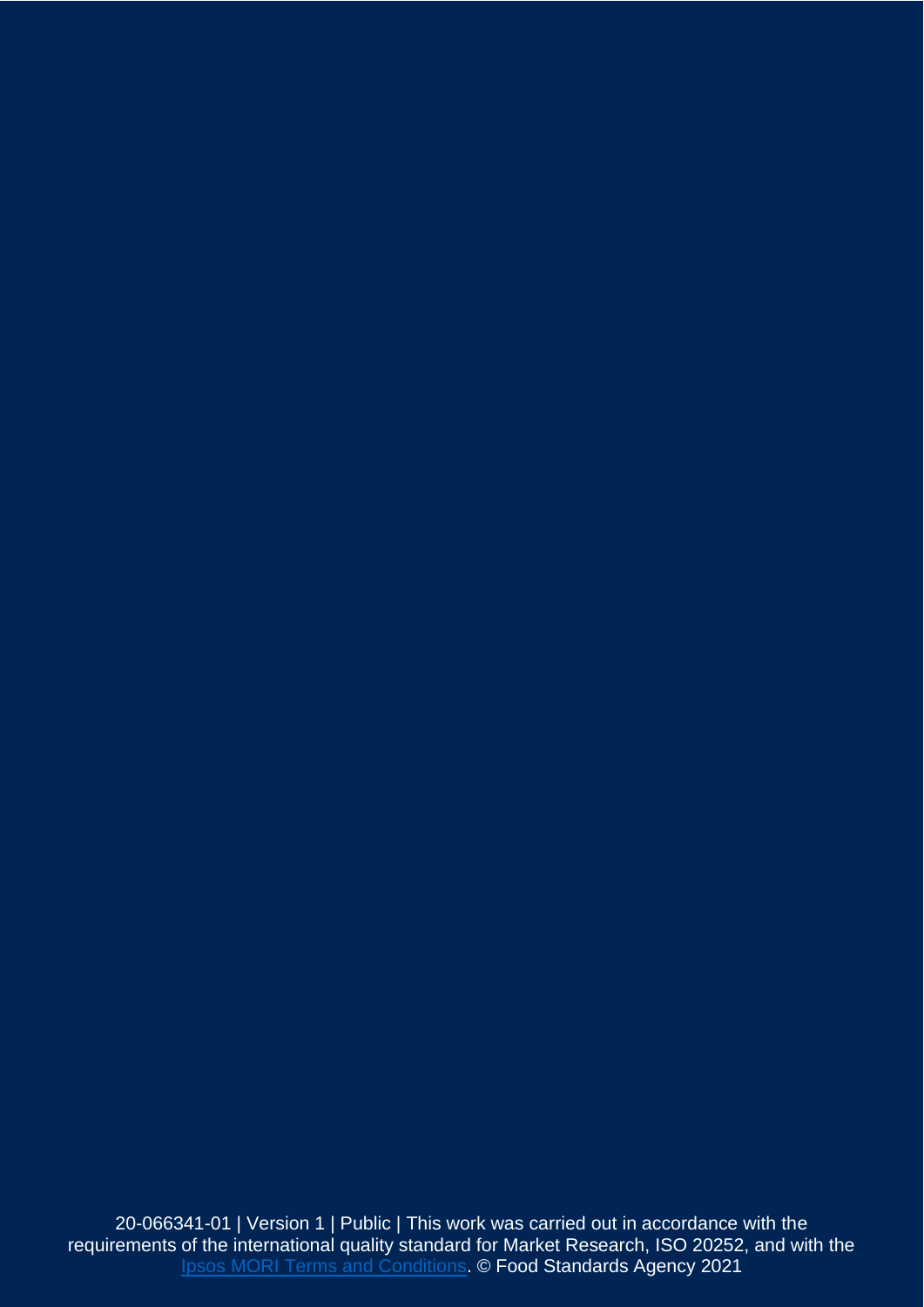### **Contents**

| $\mathbf{1}$ |     |    |
|--------------|-----|----|
|              | 1.1 |    |
|              | 1.2 |    |
|              |     |    |
|              | 2.1 |    |
|              | 2.2 |    |
|              | 2.3 |    |
|              | 2.4 |    |
|              | 2.5 |    |
|              | 2.6 |    |
|              |     |    |
|              | 3.1 |    |
|              | 3.2 |    |
|              |     |    |
|              |     |    |
|              | 4.1 |    |
|              | 4.2 |    |
|              | 4.3 |    |
|              | 4.4 |    |
|              | 4.5 | 30 |
|              | 4.6 |    |
|              | 4.7 |    |
|              |     |    |
|              | 5.1 |    |
|              | 5.2 |    |
|              | 5.3 |    |
|              |     |    |
|              | 6.1 |    |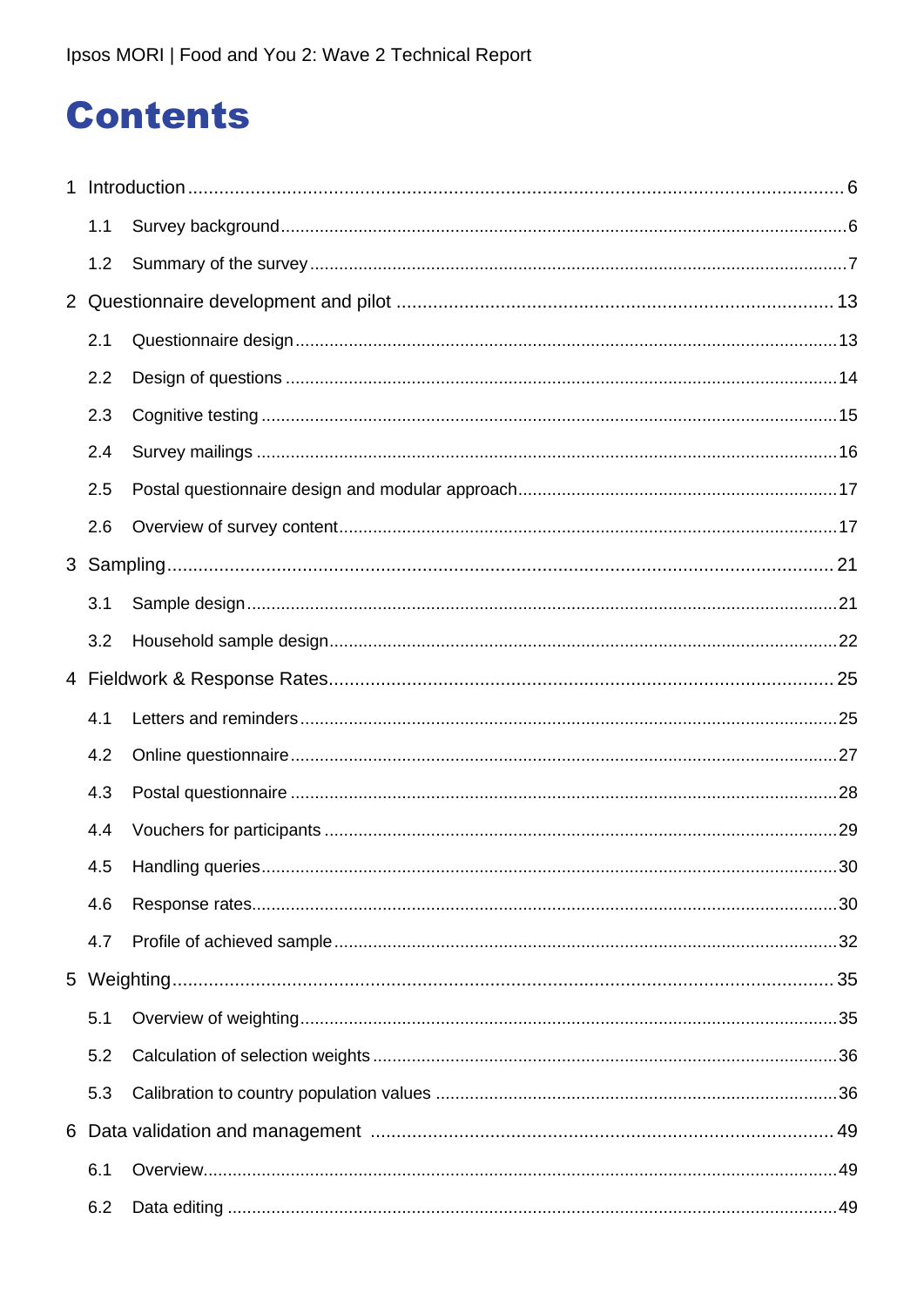#### **List of tables**

| Table 1.1 Showing the questionnaire modules in each version of the questionnaire10 |  |
|------------------------------------------------------------------------------------|--|
|                                                                                    |  |
| Table 4.1 The number of returns for each version of the postal questionnaire29     |  |
|                                                                                    |  |
|                                                                                    |  |
|                                                                                    |  |
|                                                                                    |  |
|                                                                                    |  |
|                                                                                    |  |
|                                                                                    |  |
|                                                                                    |  |
|                                                                                    |  |
|                                                                                    |  |
|                                                                                    |  |
|                                                                                    |  |
|                                                                                    |  |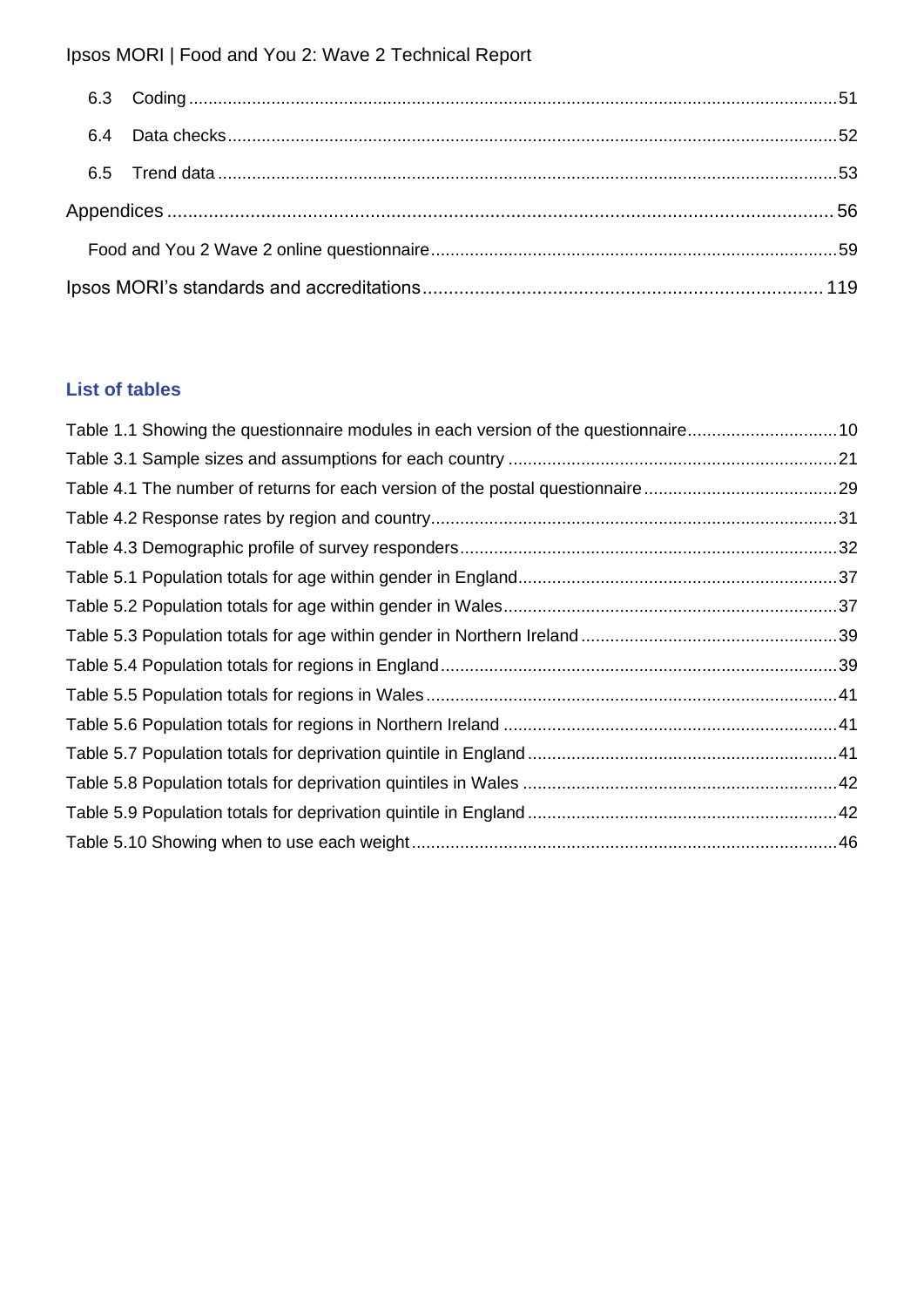# 01 Introduction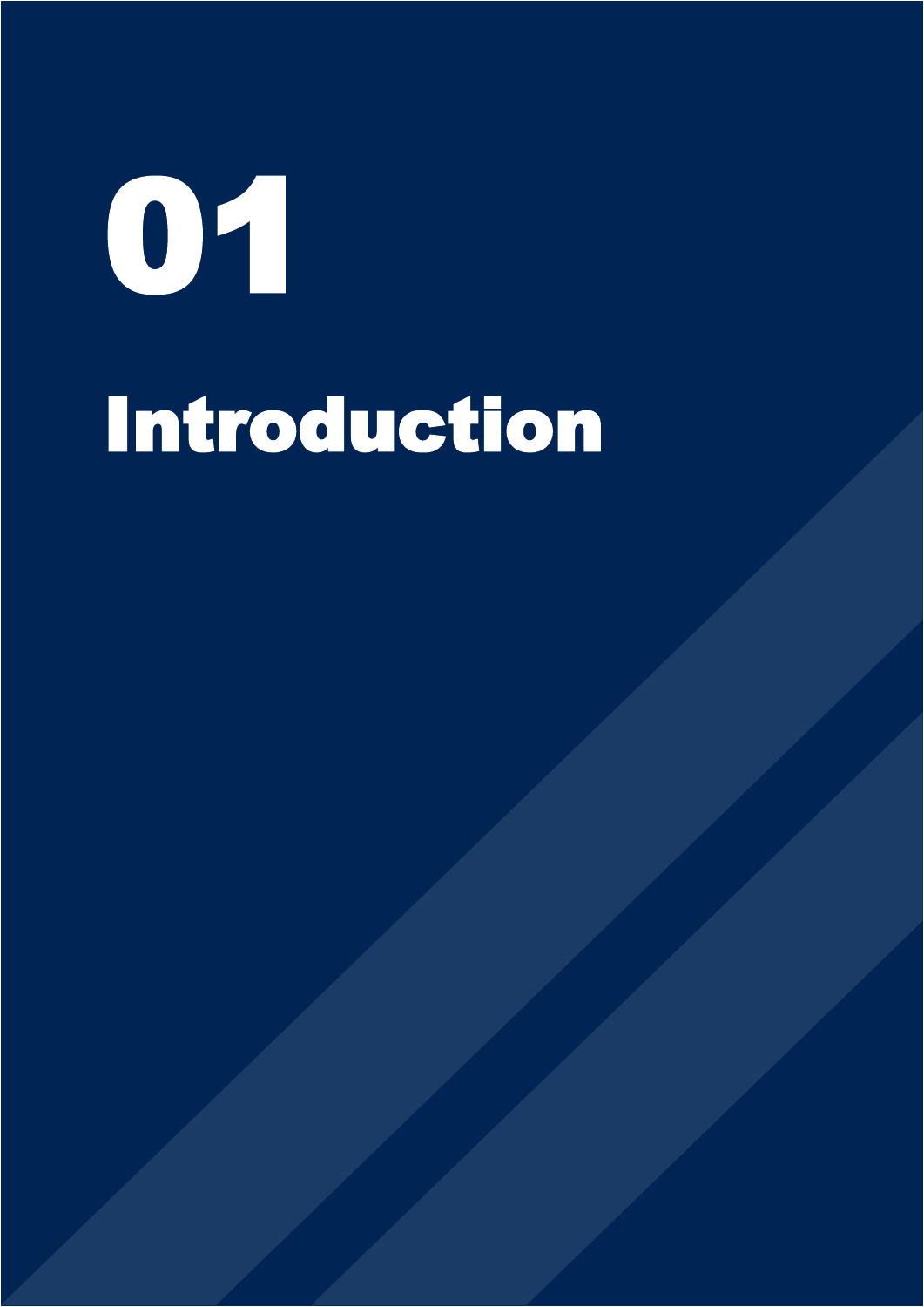## <span id="page-5-0"></span>1 Introduction

#### <span id="page-5-1"></span>**1.1 Survey Background**

The Food and You 2 Survey was commissioned by the Food Standards Agency (FSA) in September 2019. The first wave of data collection (detailed in the Wave 1 Technical Report) took place between July and October 2020. This report provides details for Wave 2 which was conducted between 20th November 2020 and 21st January 2021 among a cross-section of approximately 6,000 adults (aged 16 years or over) living in households in England, Wales and Northern Ireland. Adults invited to take part in the survey were selected from a sample of the Royal Mail's Postcode Address File (PAF) using a random probability sampling methodology. The survey was conducted using a push-to-web methodology<sup>1</sup> and explored participants' foodrelated knowledge, behaviours and attitudes.

#### 1.1.1 About the Food Standards Agency

The Food Standards Agency (FSA)<sup>2</sup> is an independent Government department working to protect public health and consumers' wider interests in relation to food in England, Wales, and Northern Ireland. The FSA's overarching mission is "food we can trust". The goal and vision of the FSA is to ensure food is safe, food is what it says it is, consumers can make informed choices about what to eat, and consumers have access to an affordable diet, now and in the future. As such, understanding consumers' attitudes, knowledge and behaviour in relation to food is of vital importance to the FSA.

Food and You 2 is the FSA's principal source of methodologically robust and representative evidence regarding consumers' attitudes, knowledge and behaviour in relation to food. This survey has an important role in measuring the FSA's progress towards its strategic objectives, providing evidence to support its communication campaigns and other activities, and identifying topics for further research or action.

<sup>1</sup> Push-to-web is a quantitative data collection method in which participants are contacted using an offline means of contact and asked to complete an online survey. In this survey, participants were contacted by letter, with those who chose not to complete the online survey, after the initial reminder, subsequently sent a postal version.

<sup>&</sup>lt;sup>2</sup> For more information on the FSA please visit the [FSA website.](https://www.food.gov.uk/)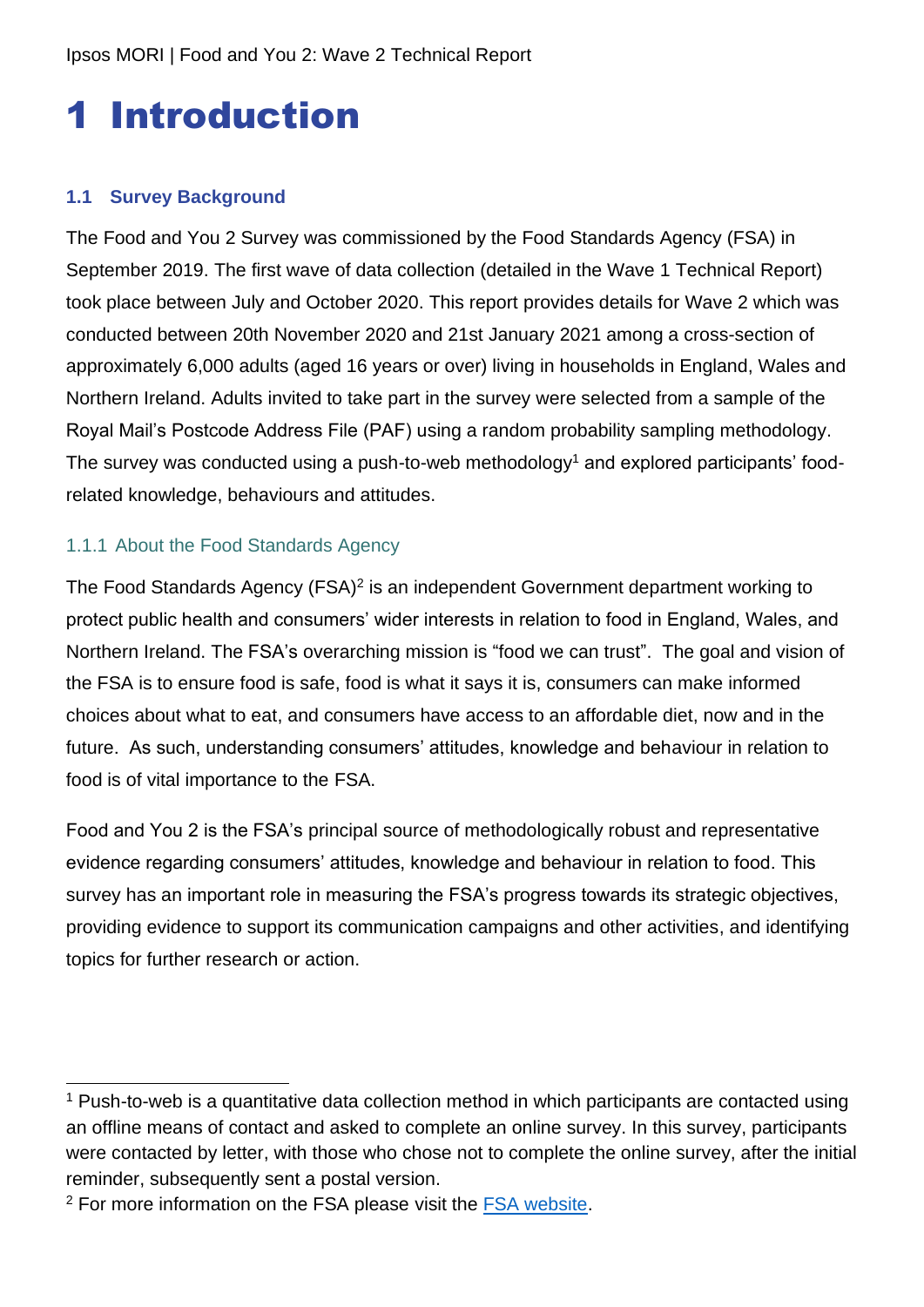#### 1.1.2 History of Food and You

Since its inception in 2000, the FSA has commissioned surveys to collect quantitative data on the public's reported behaviour, attitudes and knowledge relating to food. Between 2000 and 2007 the FSA conducted an annual Consumer Attitudes Survey (CAS). In 2010, this was replaced by the more rigorous 'Food and You', a biennial survey conducted face-to-face. Food and You became the FSA's flagship social survey. In addition, the FSA conducted regular tracking surveys including the bi-annual Public Attitudes Tracker and annual Food Hygiene Rating Scheme (FHRS)<sup>3</sup> Consumer Attitudes Tracker.

In 2018, the FSA's Advisory Committee for Social Science (ACSS)<sup>4</sup> recommended that Food and You and the Public Attitudes Tracker be replaced with a new 'push-to-web' survey. Food and You 2 was commissioned in 2019 with data collection for Wave 1 commencing in July 2020 and Wave 2 starting in November 2020. Due to differences in the survey methodologies, comparisons cannot be made between Food and You or the Public Attitudes Tracker and Food and You 2, therefore Wave 1 of Food and You 2 in 2020 represented the start of a new data time series. Data are collected through Food and You 2 on a bi-annual basis.

#### <span id="page-6-0"></span>**1.2 Summary of the survey**

#### 1.2.1 Design

The research was conducted using a push-to-web methodology with households selected to take part in the survey receiving a letter that invited them to complete the Food and You 2 survey online. Up to two adults in each household could take part. Fieldwork was conducted from 20th November 2020 to 21st January 2021. It is important to note that restrictions were in place, in all three nations, during the fieldwork period due to the Covid-19 pandemic. This included restrictions on how often people could leave their residence, the types of food businesses that were open, and who you could eat out with. Restrictions may have impacted some participants' behaviours relating to food, and in turn may have impacted how participants answered certain questions and how many people responded to the survey.

<sup>&</sup>lt;sup>3</sup> This scheme helps consumers choose where to eat out or shop for food by giving clear information about the businesses' hygiene standards. The scheme is run in partnership with local authorities in England, Wales and Northern Ireland. For more information on the FHRS please visit the [Food Hygiene Rating Scheme](file://///ipsosgroup.ipsos.com/dfs/EMEA/United%20Kingdom/File/LON_Files_SRI_PublicAffairs/GOVT_CEN/19-070869-01%20Food%20&%20You%20W6/6.%20Reporting/Food%20Hygiene%20Rating%20Scheme) page on the FSA website.

<sup>4</sup> For more information on the ACSS please visit the [ACSS website.](https://acss.food.gov.uk/)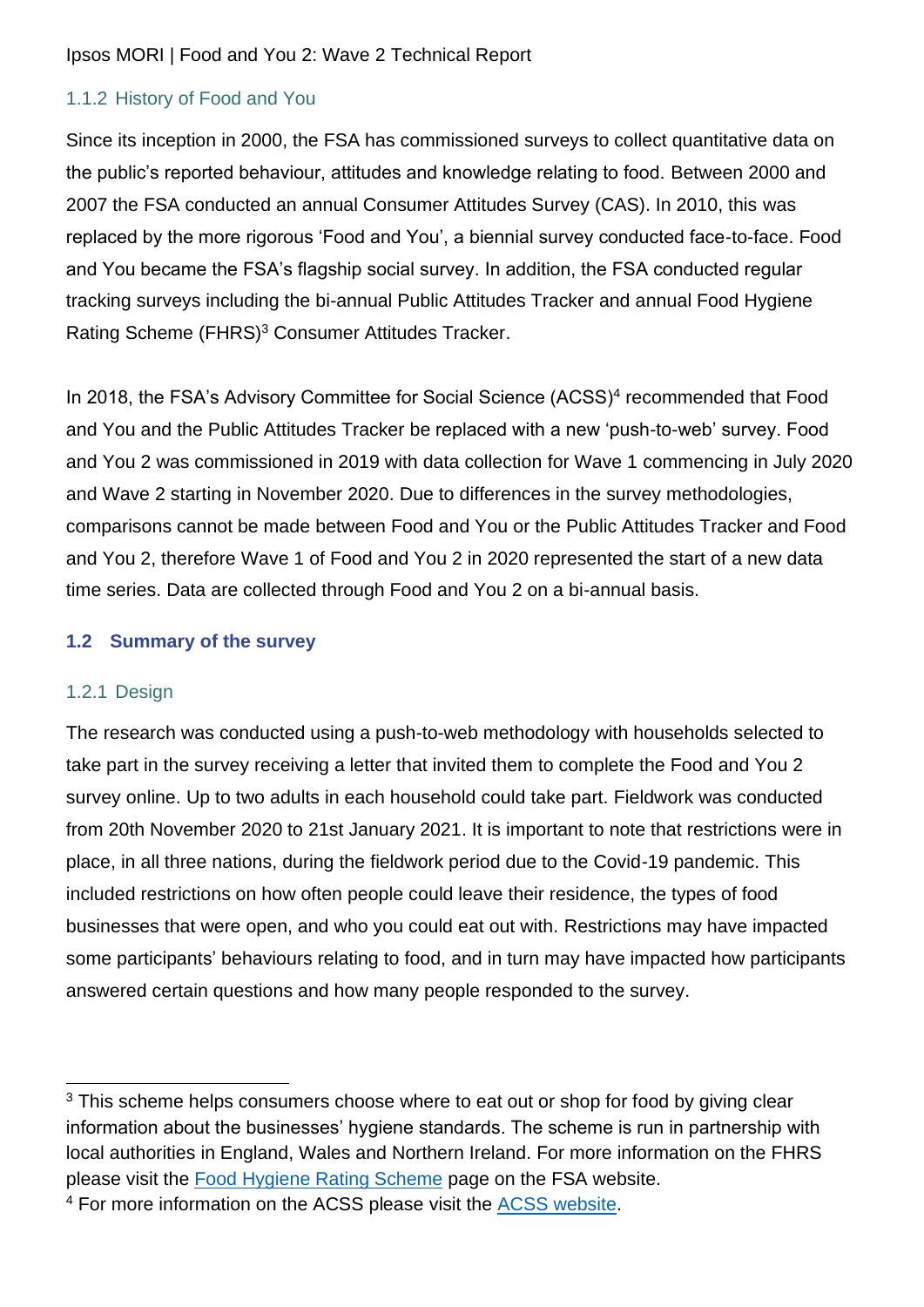In this study, the fieldwork was structured around four mailings:

- Mailing 1: Initial invitation letter inviting up to two individuals per household to complete the Food and You 2 survey online
- Mailing 2: Reminder letter
- Mailing 3: Second reminder, which included up to two versions of a postal questionnaire
- Mailing 4: Final reminder letter

Mailings 2, 3 and 4 were sent only to those who had not completed the survey since the previous mailing, and households where there was a known second participant who was eligible to take part but had not yet completed the questionnaire.<sup>5</sup>

#### 1.2.2 Questionnaire

The survey included an online version of the questionnaire and two postal versions. On all versions there were slight differences between the questionnaires in England, Wales and Northern Ireland, reflecting the different regional government bodies, their roles and responsibilities. For participants in Wales, both the online and postal surveys were offered in Welsh and English. Participants could take part in Food and You 2 via the online survey or using a postal survey.

The online questionnaire was formed of a series of modules covering key areas of interest to the FSA. Most questions were behavioural, asking participants to state their usual activities or to recall recent actions.<sup>6</sup> A smaller number of questions were attitudinal, asking participants to state their opinions on various subjects, or knowledge-based, for example asking participants

<sup>5</sup> There was a question in Food and You 2: Wave 2 which asked for the number of adults in a household. If one person responded in a household and they stated that there was only one adult in their household, they would not be sent a reminder letter. If they stated that more than one adult was present in their household then that household would be sent a reminder, unless both adults had completed the survey.

<sup>&</sup>lt;sup>6</sup> When analysing data from Food and You 2: Wave 2 it is important to note that behaviours are self-reported and therefore may not reflect actual observable behaviour. Measures were taken to minimise the impact of social desirability (for instance, stating that results were reported anonymously) and to increase accuracy (including time frames), but there is likely to be some difference in self-reported and actual observable measures.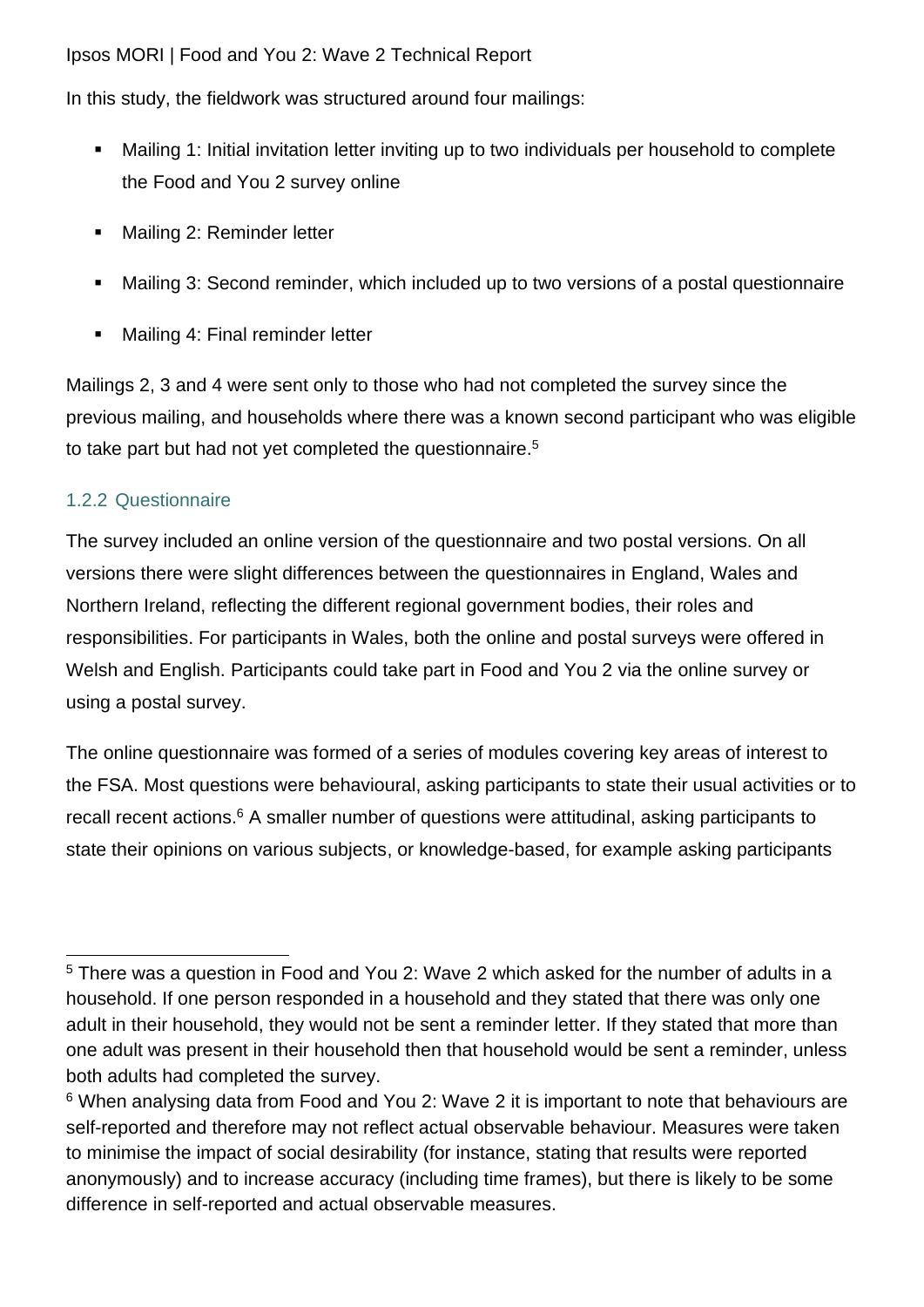what they think the temperature inside their fridge should be. The questionnaire included demographic questions to allow the FSA to conduct subgroup analysis on the data.

Due to the length and complexity of the online questionnaire it was not possible to include all questions in the postal version of the questionnaire. The postal version of the questionnaire needed to be shorter and less complex to encourage a high response rate.

To make the postal version of the questionnaire shorter and less complex, two versions were produced. Key modules (e.g. About You) were asked in both versions of the postal survey, while one postal questionnaire included questions from the Eating at Home module and the other included questions from the Eating Out module. Details of which modules were included in each postal version are outlined overleaf (see Table 1.1).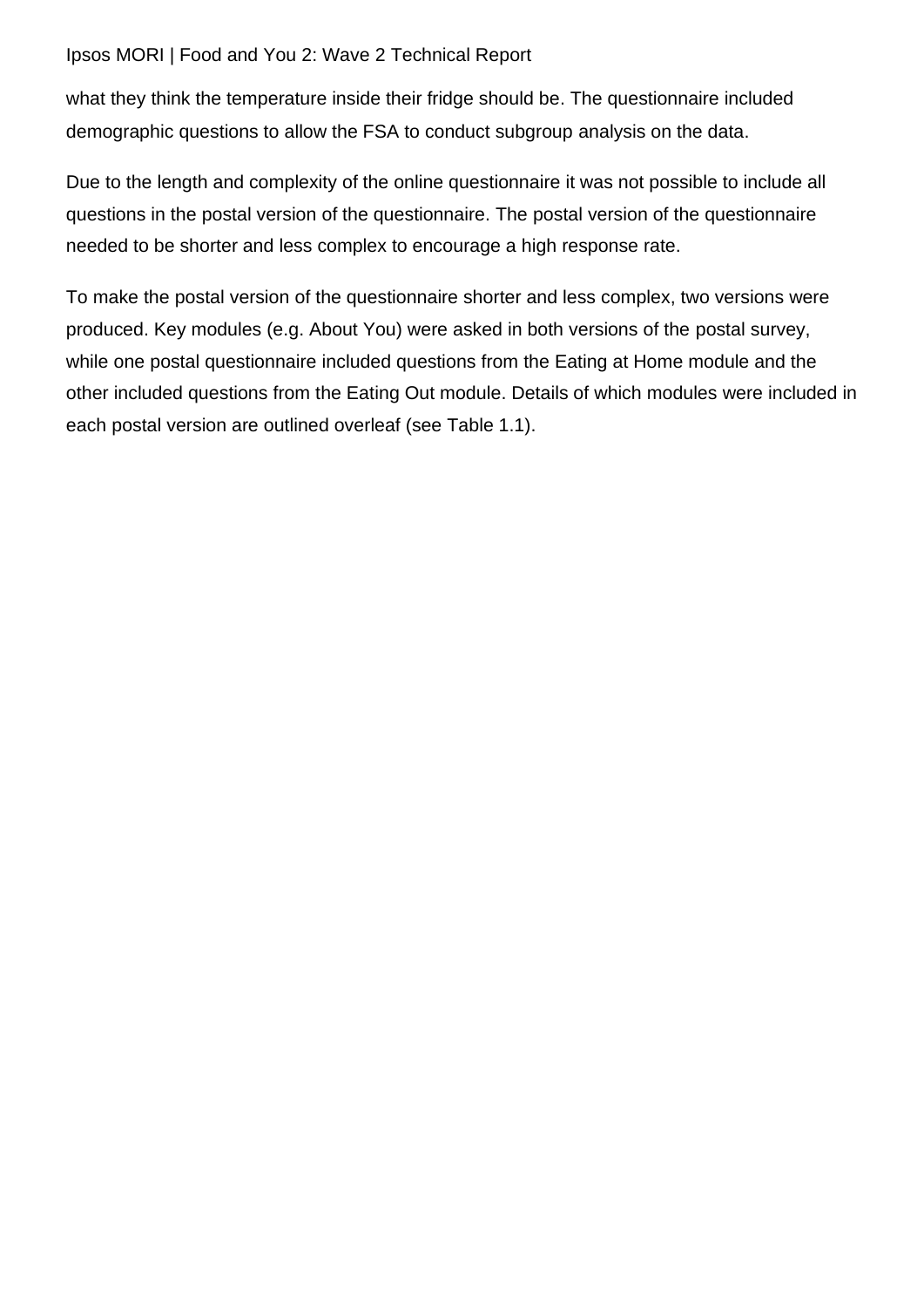| <b>Online Questionnaire</b><br><b>Modules</b> | <b>Postal Questionnaire</b><br>'Eating Out' Version | <b>Postal Questionnaire</b><br>'Eating at Home' Version              |
|-----------------------------------------------|-----------------------------------------------------|----------------------------------------------------------------------|
| <b>Introductory Questions</b>                 | Present                                             | Present                                                              |
| <b>Food Hypersensitivities</b>                | Present                                             | Present                                                              |
| Eating Out and FHRS                           | Present                                             | Not present                                                          |
| Eating at Home                                | Not present                                         | Present (not all questions<br>included from online<br>questionnaire) |
| <b>Food Concerns</b>                          | Present                                             | Present                                                              |
| Food We Can Trust                             | Present                                             | Present                                                              |
| <b>Household Food Security</b>                | Present                                             | Present                                                              |
| <b>About You</b>                              | Present                                             | Present                                                              |

<span id="page-9-0"></span>

|  | Table 1.1 Showing the questionnaire modules in each version of the questionnaire |  |  |
|--|----------------------------------------------------------------------------------|--|--|
|--|----------------------------------------------------------------------------------|--|--|

Whilst steps were taken to make the online and postal questionnaire as comparable as possible, there were minor differences in the order questions were asked, question wording and the way routing was applied. The online and postal versions of the survey can be found in appendices linked to this report.

Further information on the questions asked in each module and questionnaire development can be found in Chapter 2.

#### 1.2.3 Sampling

A random sample of addresses was drawn from the Royal Mail's Postcode Address File (PAF), a database of all known addresses in the UK. The sample was drawn from the address list for England, Wales and Northern Ireland. The size of the sample from each region aimed to provide an estimated minimum of 1,000 responses from Wales and Northern Ireland, and 2,000 from England. Wales and Northern Ireland were therefore over-represented in the sample. The samples were drawn in this way to enable effective subgroup analysis on the data.

The sample was further stratified by local authority to ensure even geographical spread across the three countries. Within each local authority the sample was stratified by degree of deprivation to ensure a broadly representative sample in terms of income level. More details on this can be found in Chapter 3.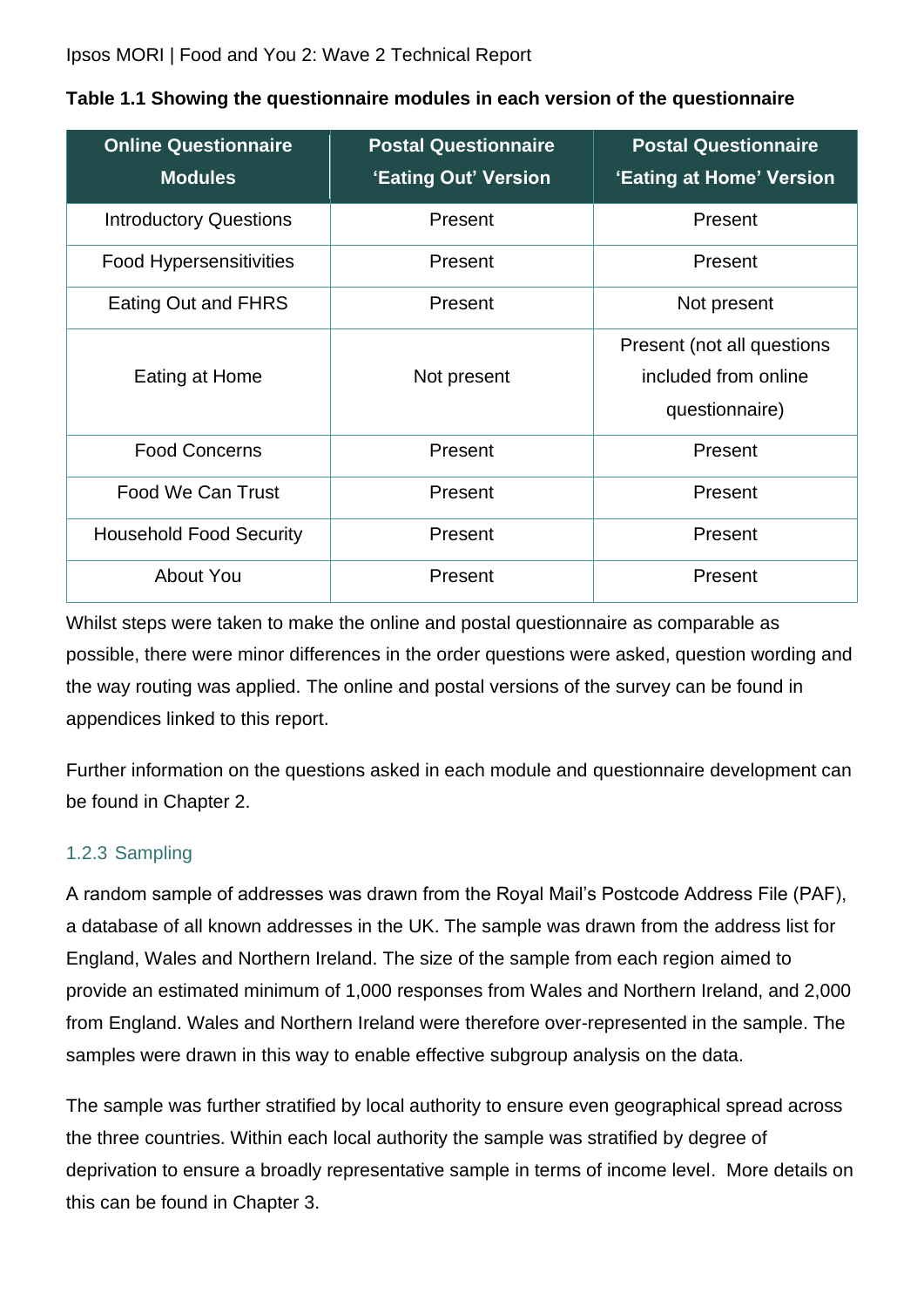In each selected household, up to two adults (aged 16 years or over) were invited to participate in the survey. In the interests of maximising the response rate, no selection criteria (other than being aged 16 years or over) were imposed regarding the selection of individuals within each household.

The sampling strategy for this survey is described in greater detail in Chapter 3.

#### 1.2.4 Weighting

Weighting is a process by which a dataset is adjusted to account for any demographic discrepancies between the sample who completed a survey and the desired survey population. In this instance, weighting meant adjusting the data to make it closer to the populations of England, Wales and Northern Ireland.

Following data collection, the data were weighted according to certain criteria. First, selection weights were calculated for each country individually, and then the weights were calibrated to the country population totals, which were taken from mid-year ONS estimates. Following this, weights were created for use in combined-country analyses by scaling the country sample sizes to be proportional to their corresponding country population values. Since participants did not all answer the same questions (due to the postal / online discrepancies and the postal 'Eating Out' version / postal 'Eating at Home' version discrepancies), four separate question-type weights were calculated in each country and in the combined-country sample.

Following this, a further 'Welsh-England' weight was calculated to permit comparisons to be made between England (excluding London) and Wales after controlling for differences in age, gender, ethnic group, household size, and urban-rural mix.

The weighting process is described in greater detail in Chapter 5.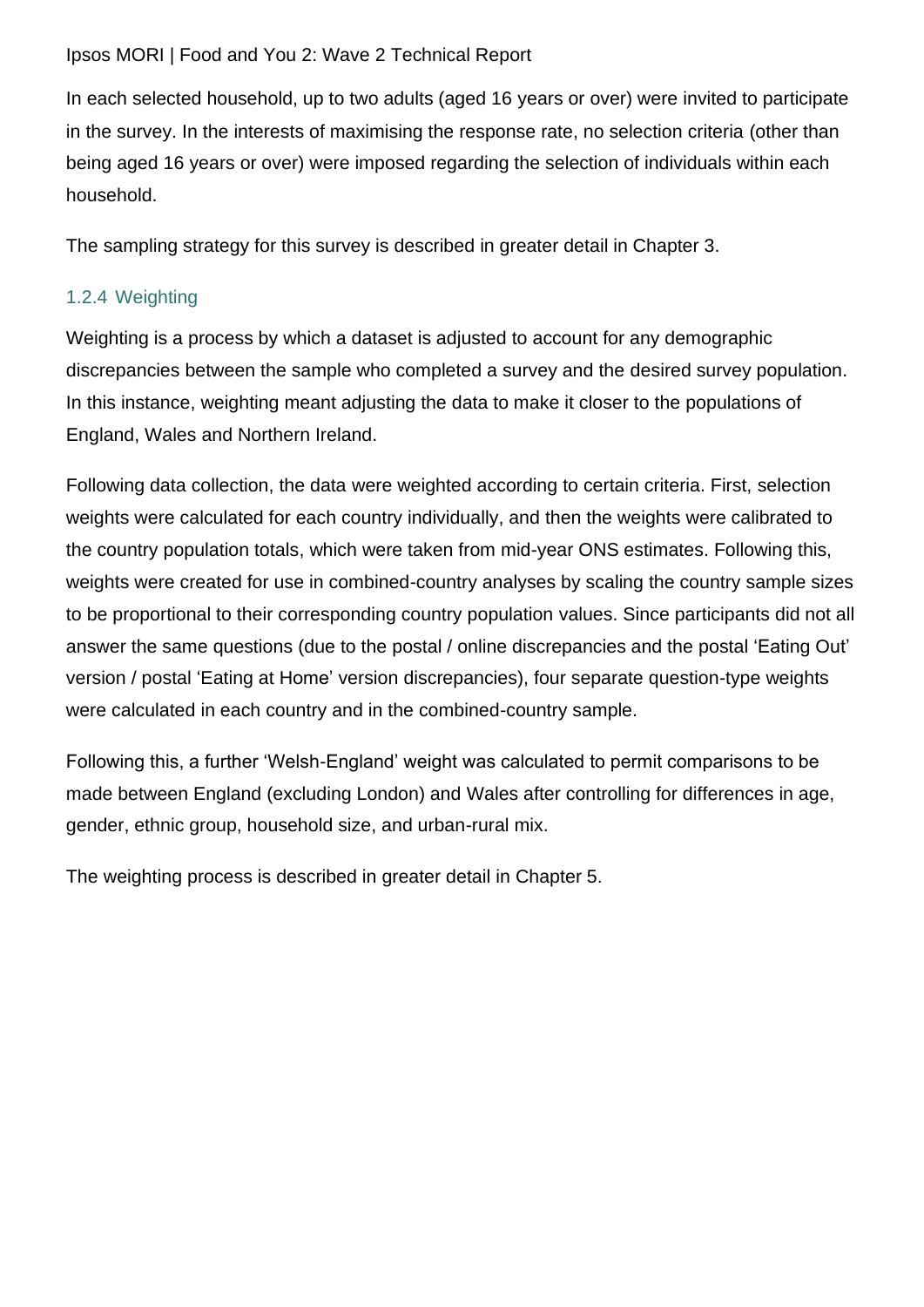$O2$ 

# Questionnaire development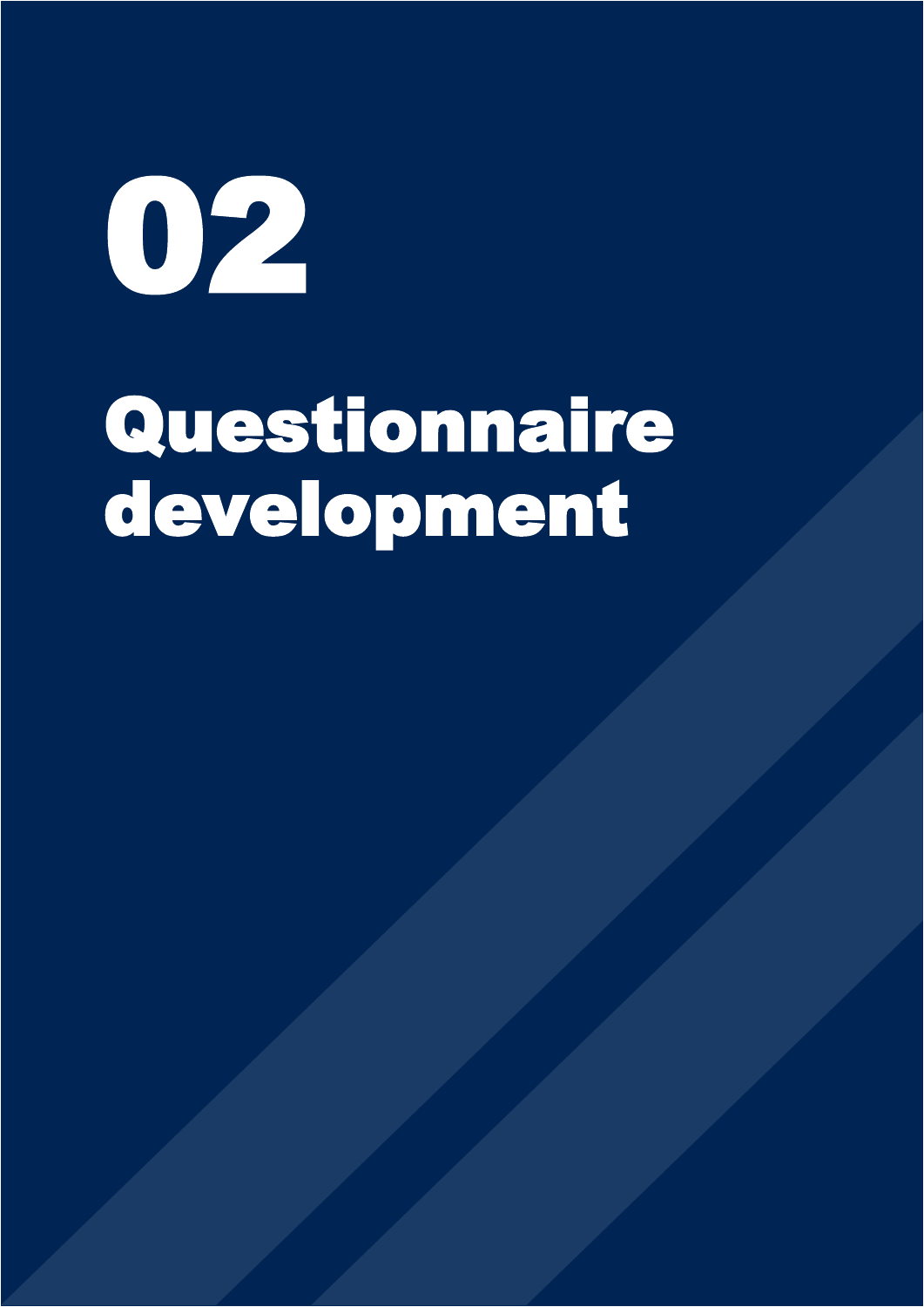## <span id="page-12-0"></span>2 Questionnaire development and

## pilot

This section covers the various stages of questionnaire development that occurred prior to fieldwork.

#### <span id="page-12-1"></span>**2.1 Questionnaire design**

Food and You 2 is the FSA's flagship social survey. It collects data on consumers' self-reported knowledge, behaviour and attitudes relating to a range of topics relating to food.

Food and You 2 uses a sequential mixed-mode approach involving an initial online stage, with non-respondents then followed up using a postal questionnaire. Therefore the questionnaire was designed in such a way that it could be presented online and on paper. Like many other push-to-web surveys, the online version of the questionnaire is too long and complex to translate into an equivalent self-completion questionnaire suitable for postal administration. This meant there were some differences between the online and postal questionnaires. To help address this limitation, two versions of the postal questionnaire were developed, thereby enabling more questions to be asked across the sample as a whole. However, even with two versions of the postal questionnaire, there was insufficient space to include some of the online questions.

Given the wide range of topic areas that the FSA and external stakeholders were interested in investigating, the issue of questionnaire length was considered throughout the questionnaire development period. Ipsos MORI recommended that, in the interest of reducing drop-out rates, the online questionnaire should not take longer than 30 minutes for the average participant to complete and the postal questionnaires should not be more than 16 pages in length (this was latterly extended to 20 pages to increase coverage of key survey questions to enable greater analysis). This time limit for the online survey and page limit for the postal survey were recommended to minimise the risk of participants not completing the survey, and to minimise the risk of straight-lining (i.e. selecting the same answer consistently) when going through the survey.

A modular approach was required for Food and You 2 to keep the length of the survey to a maximum of 30 minutes, and to minimise the likelihood of participants starting but not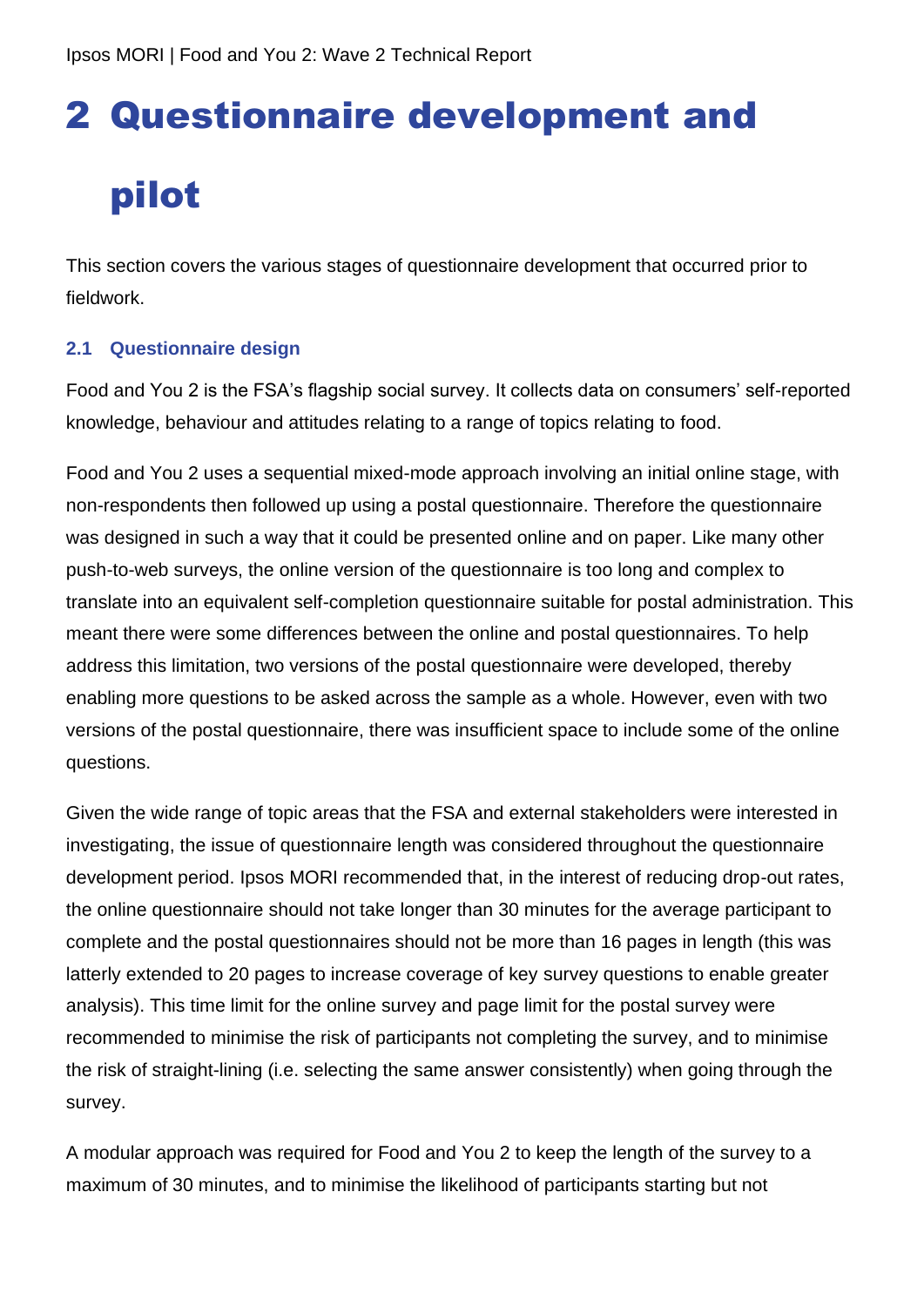completing the survey. It also maximised coverage of topics and allows for new modules or questions to be added on emerging topic areas. When developing the Food and You 2 Wave 1 questionnaire, the topic areas the FSA were interested in were grouped into broad 'modules' (such as food shopping, food concerns or eating at home). These modules were then assessed for frequency of fielding (6 months, 12 months or 24 months). For instance, attitudinal questions that are used to measure the FSA's performance (e.g. trust in the FSA) or where fluctuations over time are more likely (e.g. concerns with food) were considered to be 'core' and therefore collected every 6 months. Whereas behavioural questions (e.g. on food practices in the home) that were relatively stable over time in previous studies were deemed to be appropriate for fielding less frequently.

Questionnaire development for Wave 2 drew upon the work done for Wave 1, which had involved questionnaire development workshops, cognitive testing, usability testing and a pilot (covered in more detail in the Wave 1 Technical Report). For Wave 2, a shorter period of questionnaire development was needed, as core questions and materials were used from Wave 1, with a number of additional questions developed for Wave 2. A number of cognitive interviews were carried out to test the draft Wave 2 questionnaire.

#### <span id="page-13-0"></span>**2.2 Design of questions**

The content and nature of the questions was informed by previous research conducted by the FSA, the FSA and stakeholders' research priorities, and by Ipsos MORI's prior experience in survey research.

Much of the content for the questionnaires had already been completed during the Wave 1 questionnaire development period. To determine content for the Wave 2 questionnaire, meetings were held between Ipsos MORI, the FSA and key stakeholders to discuss research priorities and to decide which questions from the online questionnaire should be included in the postal questionnaires. Two new modules were introduced in Wave 2: Eating Out and Food Hypersensivitites. The Eating Out module incorporated a series of questions on the Food Hygiene Rating Scheme (FHRS) which is designed to help consumers choose where to eat out or shop for food by giving clear information on hygiene standards of businesses. These questions were adapted from the FSA's FHRS Consumer Attitudes Tracker survey.

To enable comparability of the data between waves, questions carried over from Wave 1 were kept consistent in wording and format, though base definitions did change for a small number of questions.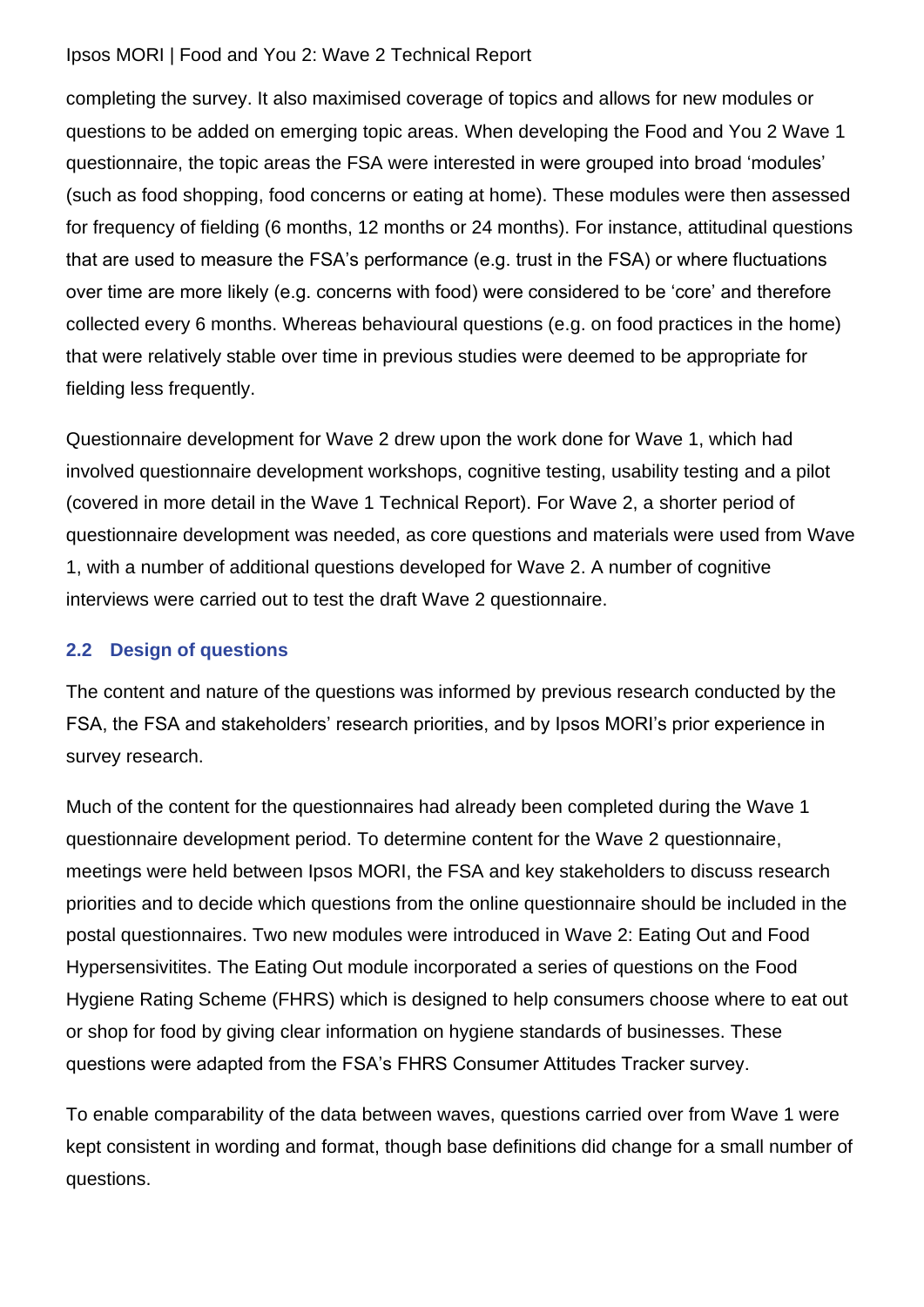#### <span id="page-14-0"></span>**2.3 Cognitive testing**

In social and market research, cognitive testing refers to a form of qualitative data collection in which participants are asked by an interviewer to examine a set of materials and explain their understanding of them. In questionnaire development, cognitive testing interviews are used to evaluate how participants approach a questionnaire so that any issues regarding participant comprehension may be highlighted.

Following the completion of the first questionnaire draft, a series of cognitive testing interviews were arranged in October 2020 to test a sub-set of questions from the questionnaire. The cognitive testing was intended to aid the development of the questionnaire by allowing Ipsos MORI and the FSA to identify questions requiring further development. A total of 14 interviews were conducted with members of the public. Four of the interviews were conducted in the Welsh language. During recruitment participants were screened on age, ethnicity, income, whether or not they receive any benefits, diet type and whether or not they suffer from food allergies or intolerances. This ensured we spoke to people with different food behaviours and habits, which was important for assessing the questions.

Key aims of the cognitive testing included:

- To gauge the simplicity of questions and participant comprehension of key terms;
- **•** To note any room for ambiguity in the interpretation of the questions; and
- To identify any questions that may not produce meaningful data.

The Welsh language interviews also aimed to evaluate the accuracy and clarity of the translations.

Each cognitive interview was undertaken with a single participant, lasted approximately one hour, and was conducted over the internet by a moderator using online video conferencing software (the Covid-19 pandemic having precluded face-to-face interviews). During each interview, the moderator recorded the participant's answers and noted further observations regarding how the participant interpreted the questionnaire, with attention paid to any problems encountered. The English language interviews were conducted by moderators from Ipsos MORI, while the Welsh language interviews were conducted by a trusted external qualitative researcher. Some of the interviews were conducted in the (virtual) presence of an observer from the FSA.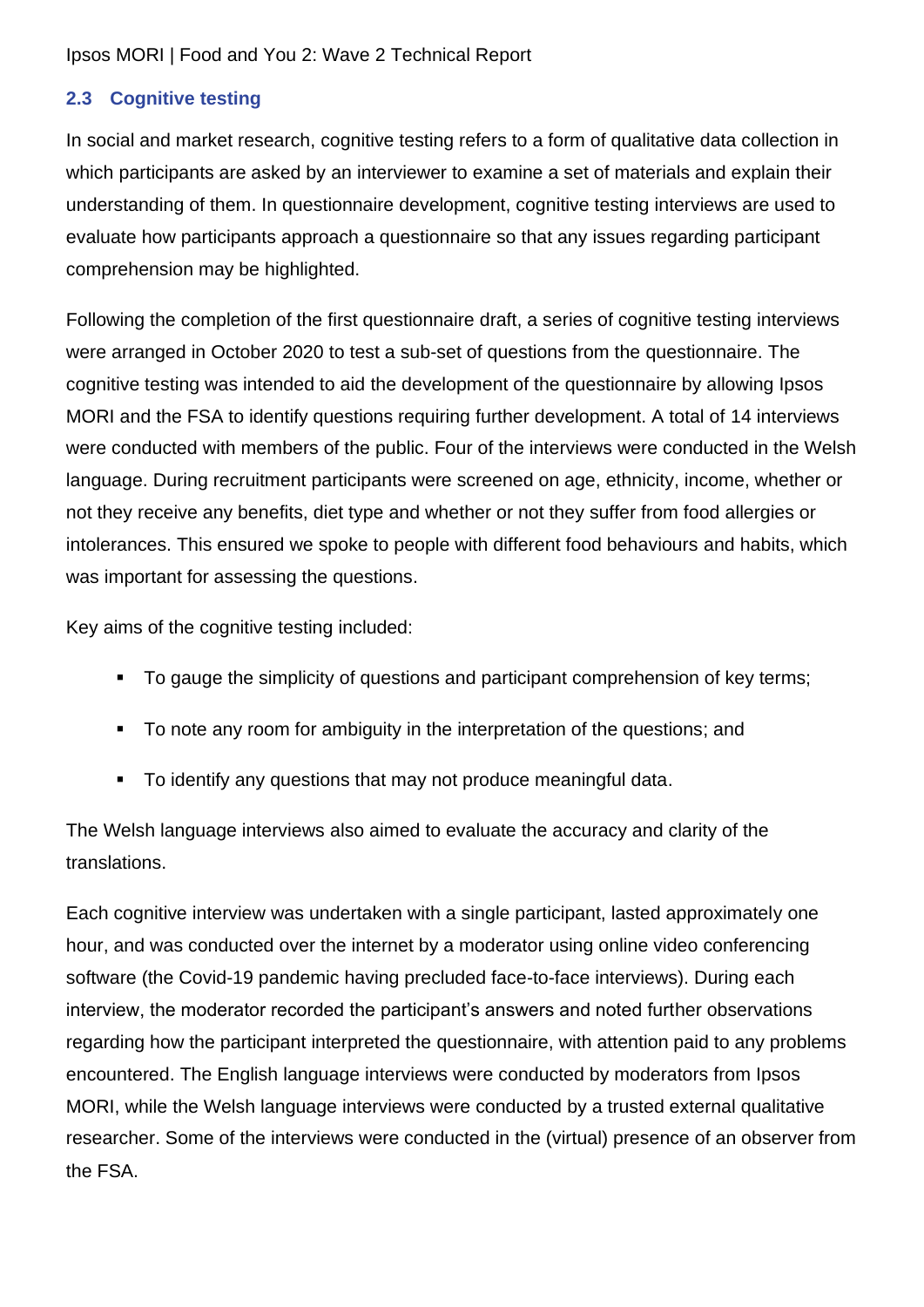Following completion of the interviews, Ipsos MORI submitted a written report to the FSA detailing the findings. An extended meeting was subsequently held to discuss the findings and agree on further edits to the questionnaire.

#### <span id="page-15-0"></span>**2.4 Survey mailings**

The survey was conducted in England, Wales and Northern Ireland using a push-to-web methodology, continuing the approach used in Wave 1. As noted, push-to-web is a quantitative data collection method in which offline contact modes are used to encourage sample members to go online and complete an online questionnaire.

The push-to-web methodology used in this survey mirrored a tried-and-tested methodology used by Ipsos MORI in previous studies; a sequential mixed-mode approach in which participants are at first asked to complete an online survey, with non-respondents then followed up using a postal questionnaire at the third mailing. The rationale behind this methodology is that it brings the benefits of encouraging online survey completion while avoiding the exclusion of those who do not have access to the internet and/or have low levels of digital literacy.

In this study, the methodology consisted of a series of four mailings sent to selected households. The second, third, and fourth mailings were only sent to households who had not responded to the survey since the previous mailing. The schedule is outlined below:

- **Mailing 1: Initial invitation letter**
- **Mailing 2: First reminder letter**
- **Mailing 3: Postal questionnaire and second reminder letter**
- **Mailing 4: Final reminder**

The first mailing invited recipients to complete the survey online. The letter invited two adults from each household to participate. Each participant was provided with a unique passcode allowing them to complete the questionnaire on the survey website. Those who did not complete the survey following receipt of the initial invitation letter were sent a reminder letter a few weeks following the mailout of the invitation.

The second mailing took the form of a reminder letter, again inviting participants to complete the online survey. In the third mailing, copies of the postal version of the questionnaire were sent alongside a letter instructing recipients how to complete and send back the postal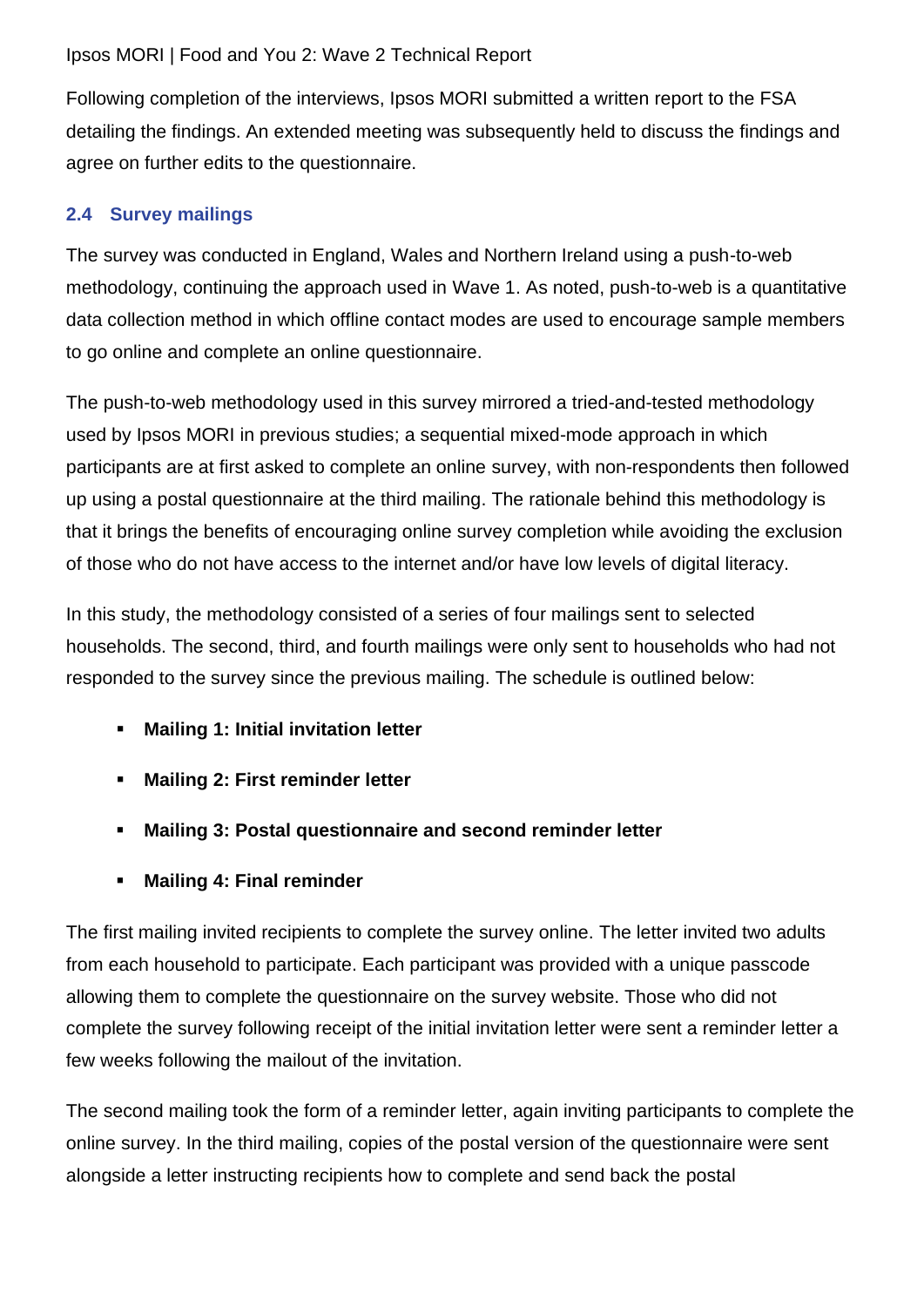questionnaire. Lastly, a final reminder letter was sent. Each mailing was separated by an interval of a few weeks.

#### <span id="page-16-0"></span>**2.5 Postal questionnaire design and modular approach**

The postal questionnaires consisted of a selection of questions from the online survey. The full questionnaire was not included in the postal versions due to concerns regarding questionnaire length. Instead, two versions of the postal questionnaire were created to cover different sections of the full online survey (which have been discussed earlier in this chapter). In the third mailing, each household received one of the two versions of the postal questionnaire.

Questions were selected for inclusion in the postal questionnaire based on a number of factors. For instance questions that were a key strategic measure for the FSA (e.g. trust in the FSA) were included to provide the FSA with robust data. Questions were also included to maximise the base sizes for specific groups of interest (e.g participants with food allergies). Finally, questions where the mode of delivery and sample profile may have impacted on the data collected, for example questions on food security. It was important to include the majority of the demographic questions in the postal survey to enable subgroup analysis.

As with the online questionnaire, there were minor differences between England, Wales and Northern Ireland in the wording of a small number of questions. Participants in Wales were sent one copy of the questionnaire in English and one in Welsh.

As noted, the survey was conducted using a modular approach. Certain 'core' modules were included in each biannual survey wave, while others were rotated every 12 or 24 months. The content of the survey for this wave is detailed in the section below.

#### <span id="page-16-1"></span>**2.6 Overview of survey content**

#### **Introductory Questions (Core module)**

In the online survey, this module began with a question asking for confirmation of age (as those under 16 years were not eligible to participate). This was followed by a small number of questions asking participants for some basic information about themselves and their household, such as their gender identity, and the number and age of any other household members. The module also asked participants whether they had a food allergy, food intolerance or Coeliac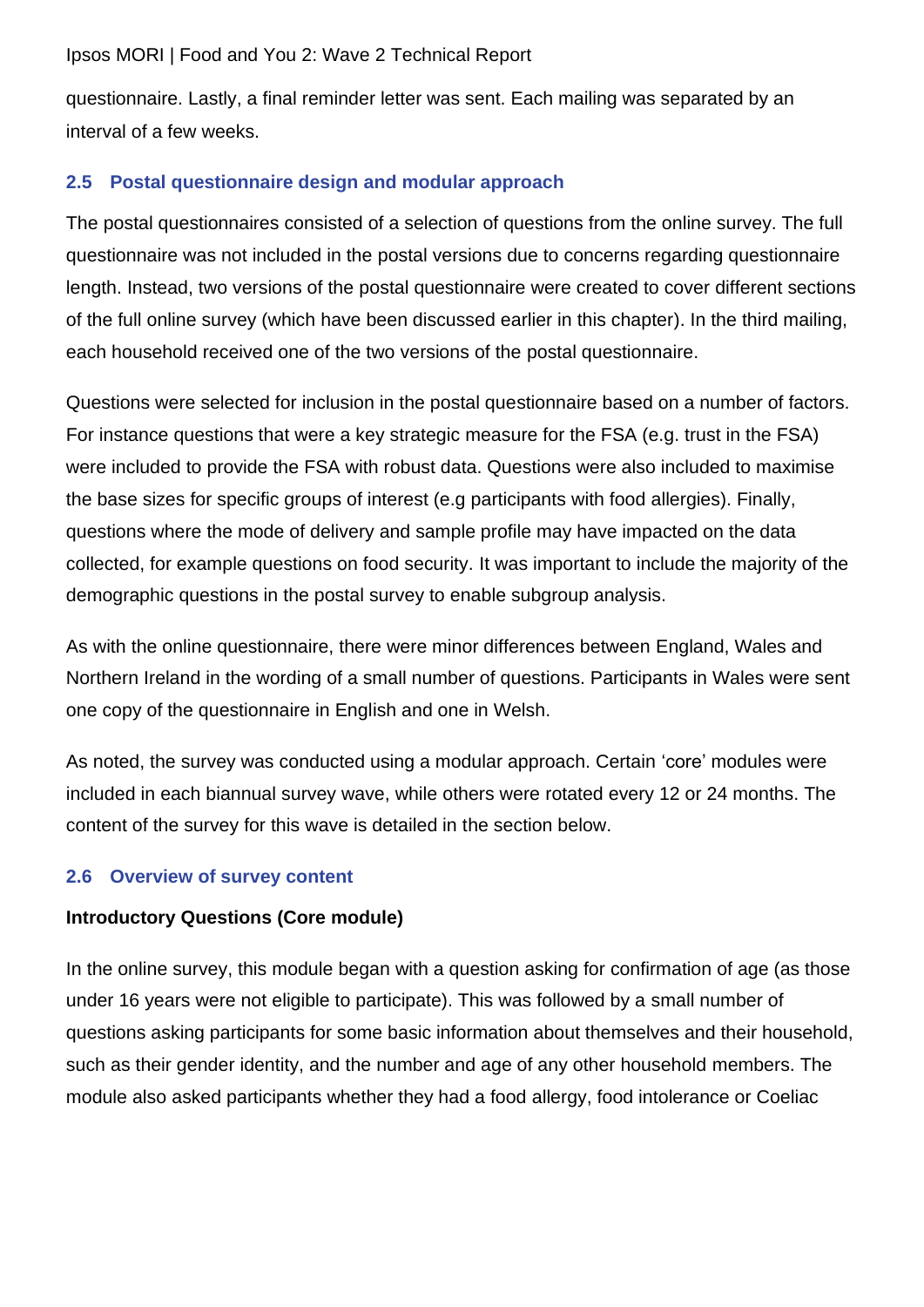disease so that the questionnaire could be tailored to individuals. This module was included in Wave 1 and is kept unchanged between waves to enable comparability of subgroup trend data.

#### **Eating Out (new for Wave 2)**

In this new module, participants were asked how often they eat out or buy food to take away and the factors they consider when choosing where to eat. Participants were also asked about their awareness and use of the Food Hygiene Rating Scheme (FHRS).

#### **Food Hypersensitivities (new for Wave 2)**

In this new module, participants were asked whether they understood the differences between a food allergy and a food intolerance and whether they knew who was responsible for regulating allergen information. Respondents who reported having a food hypersensitivity (allergy, intolerance or Coeliac disease) were asked how confident they were in the allergen information provided when eating out or shopping for food.

#### **Eating at Home (Core questions)**

This module included a sub set of questions asked in the 'full' Eating at Home module included in Wave 1. It was intended to gauge participant knowledge of and adherence to the key FSA food safety and hygiene guidelines. Participants were asked about the ways in which they store, prepare, and consume food in the home.

#### **Food Concerns (Core module)**

In this core module, participants were asked whether they had any concerns with the food they ate, followed by a spontaneous question asking them to give details on these. This was followed by questions which listed specific food concerns, prompting participants on the food concerns they may have.

#### **Food We Can Trust (Core module)**

This core module gauged participant confidence in the food supply chain (including in farmers, food manufacturers, and shops) and asked participants questions relating to the FSA, and trust in its ability to fulfil its key responsibilities.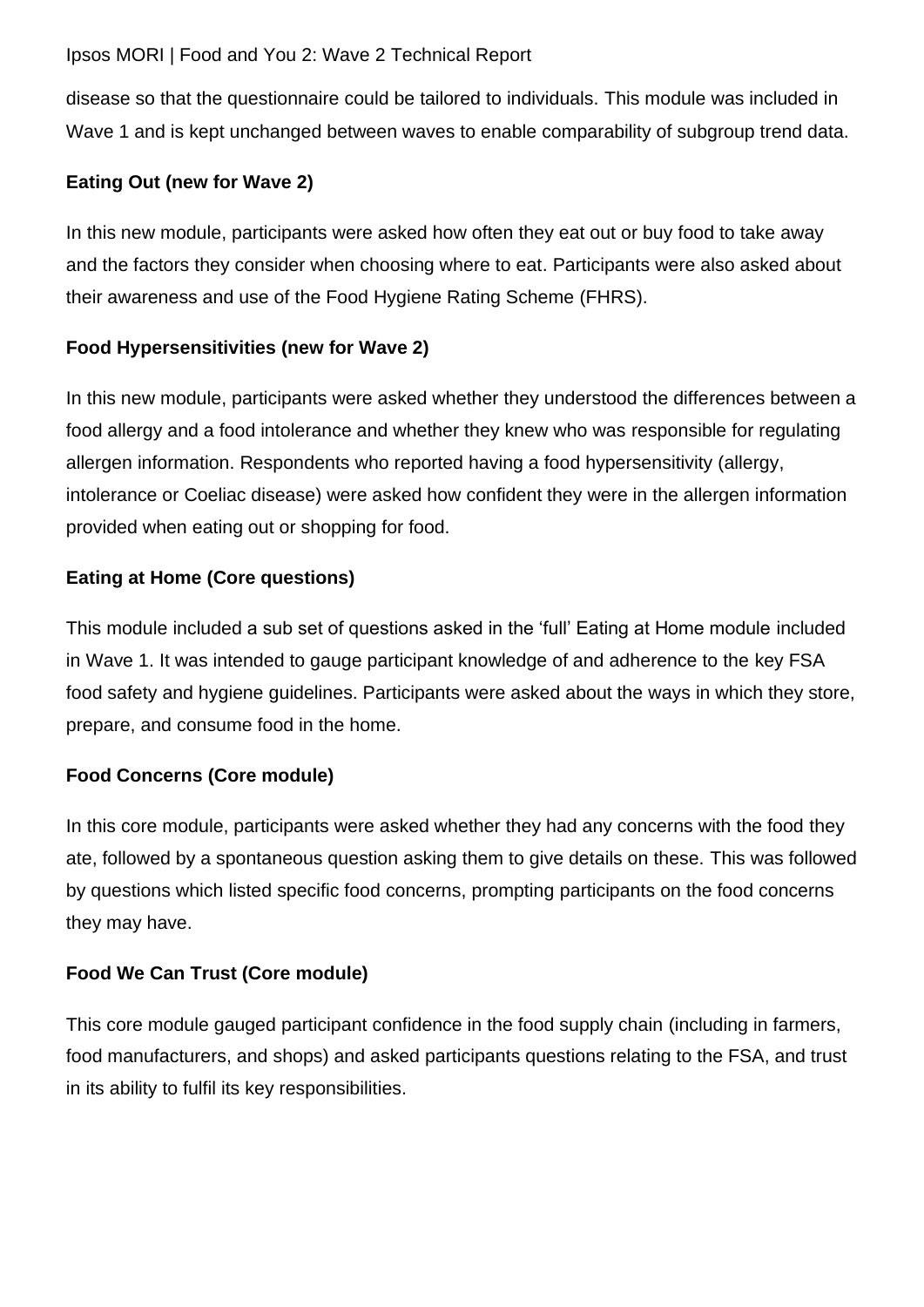#### **Household Food Security (repeated from Wave 1)**

This module incorporated the USDA 10-item US Adult Food Security module, <sup>7</sup> a standardised measure that uses indicator questions to assess different levels of food security experienced by participants and their households. It asked a series of questions regarding participants' ability to afford food over the previous 12 months. It also asked about changes participants had made to their eating habits in the last 12 months, and the reason for these changes (e.g. financial reasons, health reasons).

Due to the sensitive nature of the topic area, all questions in this section were optional and included a 'Prefer not to say' option, in addition to 'Don't know' or 'Not stated' options. Any questions that had any of these three responses, or that were left blank, were treated as 'missing', with no data imputed. In total 187 respondents had missing responses to the first three questions and so their overall food security status was set to missing.

This module was also included in the Wave 1 survey. It was decided to repeat this module in Wave 2 so that food security could be monitored during the Covid-19 pandemic.

#### **About You and Your Household (Core module)**

This final module asked participants various questions about their personal circumstances and those of their household, including age, marital status and working status. The inclusion of these questions was primarily intended to enable demographic subgroup analysis of the data.

 $<sup>7</sup>$  The USDA has published the most up to [date guidance,](https://www.ers.usda.gov/media/8279/ad2012.pdf) including how to calculate food</sup> security scores. For more detail information please visit the quidebook.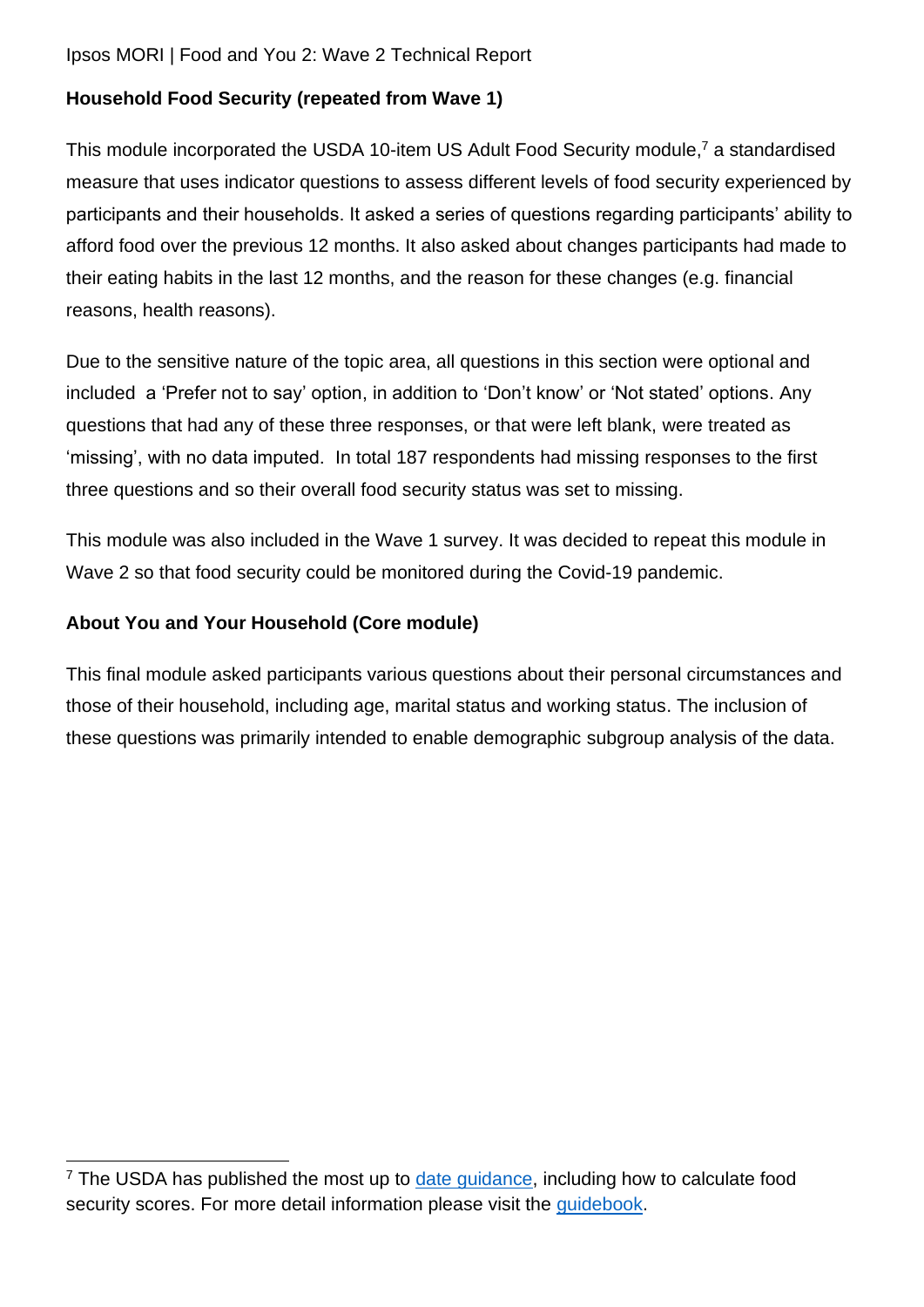03 Sampling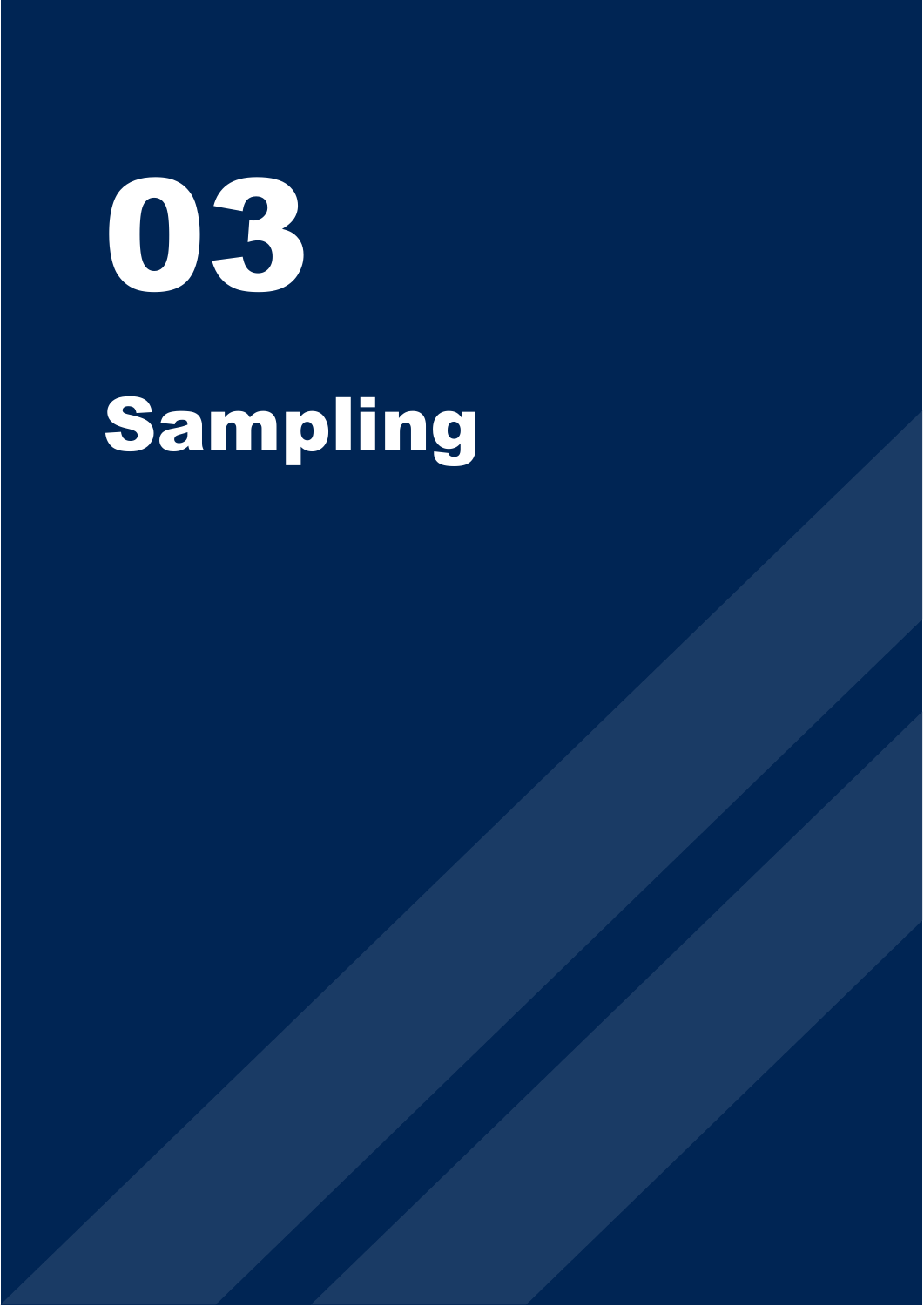# <span id="page-20-0"></span>3 Sampling

#### <span id="page-20-1"></span>**3.1 Sample design**

The sample for Food and You 2 was selected from the postcode address file (PAF) in England, Wales and Northern Ireland. The sample of addresses was un-clustered within each country. Households were sampled to achieve interviews in 1,000 households in Wales and Northern Ireland, and 2,000 households in England (Table 3.1). In other words, a greater proportion of households were sampled in Wales and Northern Ireland compared to England. This was done to improve the precision estimates for Wales and Northern Ireland.

The size of the issued sample in each country was calculated by dividing the target achieved sample by estimated address yield (proportion of addresses with at least one productive response). Yield estimates were based on actual yields obtained in Wave 1. An additional reserve sample was drawn to be issued (in whole or in part) if response rates<sup>8</sup> were lower than anticipated.

| <b>Country</b>   | <b>Main</b><br>sample | <b>Assumed</b><br>address<br>completion<br>rate | <b>Target</b><br>number of<br>participating<br>households | <b>Reserve</b><br>sample | Total<br>sampled |
|------------------|-----------------------|-------------------------------------------------|-----------------------------------------------------------|--------------------------|------------------|
| England          | 6,350                 | 31.5%                                           | 2,000                                                     | 3,175                    | 9,525            |
| Wales            | 4,000                 | 25%                                             | 1,000                                                     | 2,000                    | 6,000            |
| Northern Ireland | 3,572                 | 28%                                             | 1,000                                                     | 1,786                    | 5,358            |
| <b>TOTAL</b>     | 13,922                | 29%                                             | 4,000                                                     | 6,961                    | 20,883           |

#### <span id="page-20-2"></span>**Table 3.1 Sample sizes and assumptions for each country**

The sample of main and reserve addresses were stratified proportionately by region (with Wales and Northern Ireland being treated as separate regions), and within region (or country) by local authority (district in Northern Ireland) to ensure that the issued sample was spread

<sup>&</sup>lt;sup>8</sup> Please note that response rate and actual number of returns to the survey can be found in chapter 4.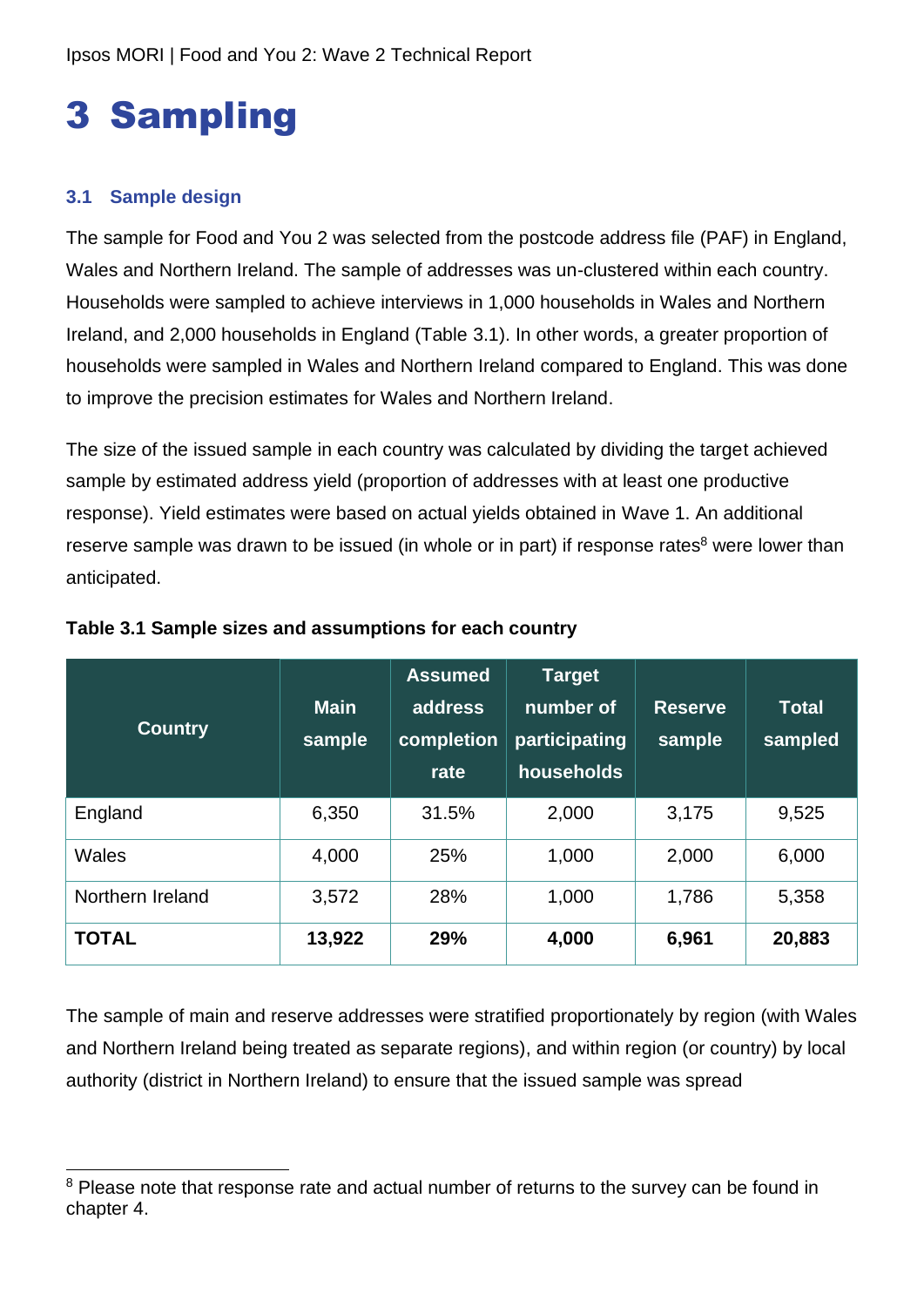proportionately across the local authorities. National deprivation scores<sup>9</sup> were used as the final level of stratification within the local authorities (in England the Index of Multiple Deprivation (IMD), in Wales the Welsh Index of Multiple Deprivation (WIMD) and in Northern Ireland, the Northern Ireland Multiple Deprivation Measure (NIMDM)). In practice stratification was achieved by ordering the population of PAF addresses by (i) region (country) (ii) local authority (district) within region and (iii) national deprivation score of LSOA (OA on Northern Ireland) within local authority (district), and then selecting addresses by the method of random start and fixed interval. The steps for sampling that were taken were:

- 1. Order the address list by region (for England only)
- 2. Within each English region / Wales / Northern Ireland, order addresses by local authority (district in Northern Ireland)
- 3. Within local authority / district, order addresses by IMD of LSOA in England, WIMD of LSOA in Wales, and NIMDM of SOA in Northern Ireland
- 4. Select numbers of addresses shown in table 3.1 by method of random start and fixed interval from these ordered lists
- 5. Divide stratum-ordered selections into successive groups of 3 selections
- 6. Within each group of 3, randomly allocate 2 cases to the main sample, and one case to the reserve sample.

#### <span id="page-21-0"></span>**3.2 Household sample design**

As stated above, addresses were selected from the Postcode Address File (PAF) systematically using the random start and fixed interval method. At each address, up to two adults were invited to take part in the survey. Two unique login codes for the online survey were provided in the initial invitation letter and up to two were provided in each reminder mailing. Up to two postal questionnaires were provided in the postal questionnaire mailing (M3). In the reminders, two logins / questionnaires were sent to completely non-responding addresses. At any address where one adult had already completed the questionnaire only one login code and one postal questionnaire were sent. Each adult who completed the questionnaire received a £10 online or paper voucher.

<sup>&</sup>lt;sup>9</sup> For more information about IMD in England please visit the UK Government website about [national statistics on English indices of deprivation 2019.](https://www.gov.uk/government/statistics/english-indices-of-deprivation-2019) For more information about NIMDM (Northern Ireland Multiple Deprivation Measure) in Northern Ireland please visit the [NISRA website on NIMDM 2017.](https://www.nisra.gov.uk/statistics/deprivation/northern-ireland-multiple-deprivation-measure-2017-nimdm2017) For more information about WIMD (Welsh Index of Multiple Deprivation) in Wales please visit the [Welsh Government website on WIMD.](https://gov.wales/welsh-index-multiple-deprivation)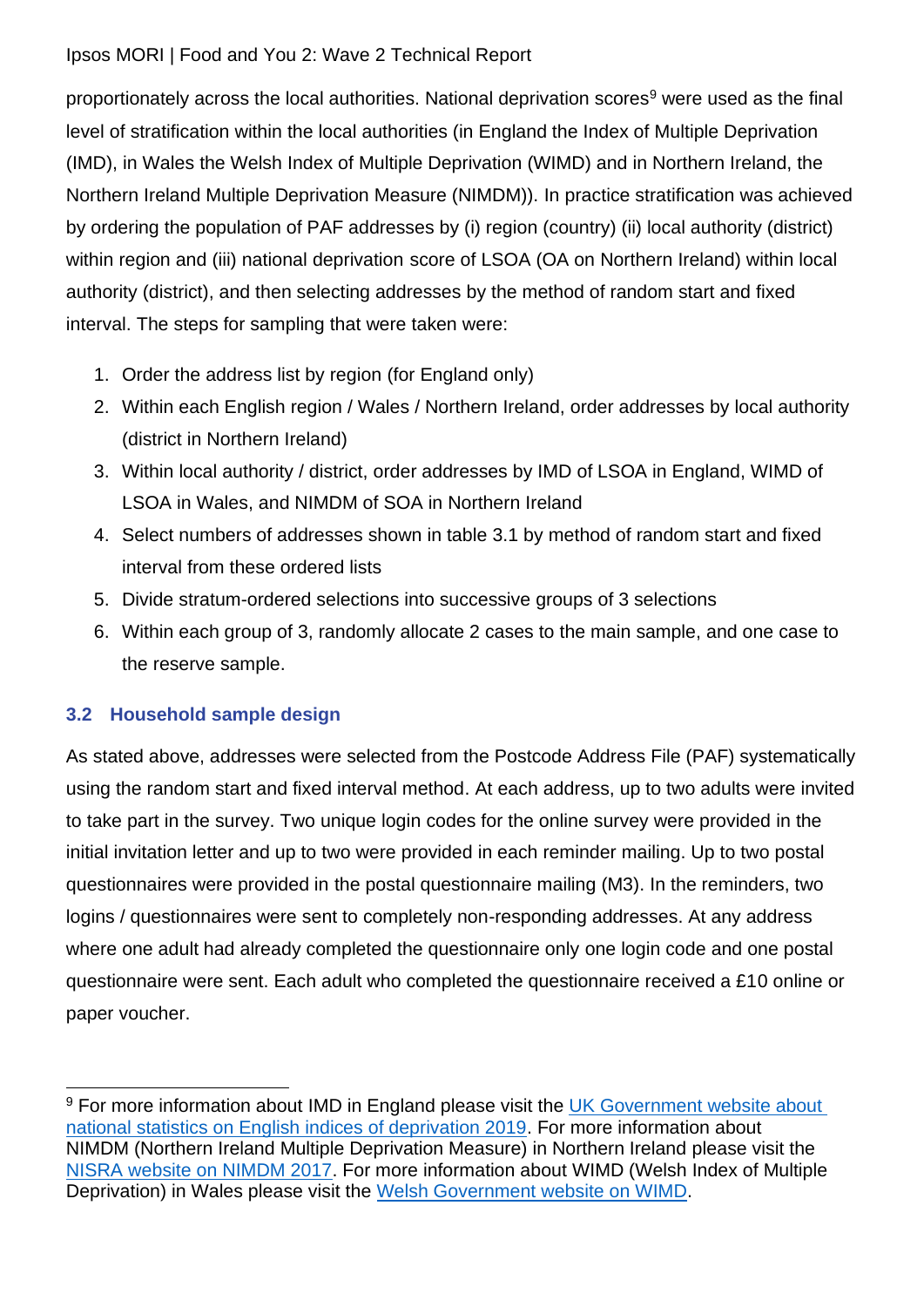#### 3.2.1 Process for selecting adults within a household

There are many approaches that could have been used for selecting adults within households. For instance, the two adults with the most recent birthdays or the adults with the two next birthdays could be selected. These are commonly referred to as quasi-random approaches, as they are roughly equivalent to a fully random approach. While this would have randomised the selection process to a degree in households where there were more than two adults, in selfadministered surveys it adds another barrier to completing the survey and has shown to not be carried out correctly in about 20% to 25% of cases $10,11$ .

With this in mind, it was decided to allow any two eligible adults (aged 16 years or over) to participate in the survey. Given the household size distribution in the UK, it was estimated that 93% of the sample selected in this way would also have been selected had we managed to successfully implement a random selection method.

<sup>&</sup>lt;sup>10</sup> TNS BMRB (2013). Community Life Survey: Summary of web experiments. Report prepared for the Cabinet Office.

<sup>&</sup>lt;sup>11</sup> Olson, Kristen, and Jolene D. Smyth. 2014. "Accuracy of Within-Household Selection in Web and Mail Surveys of the General Population." Field Methods 26:56–69.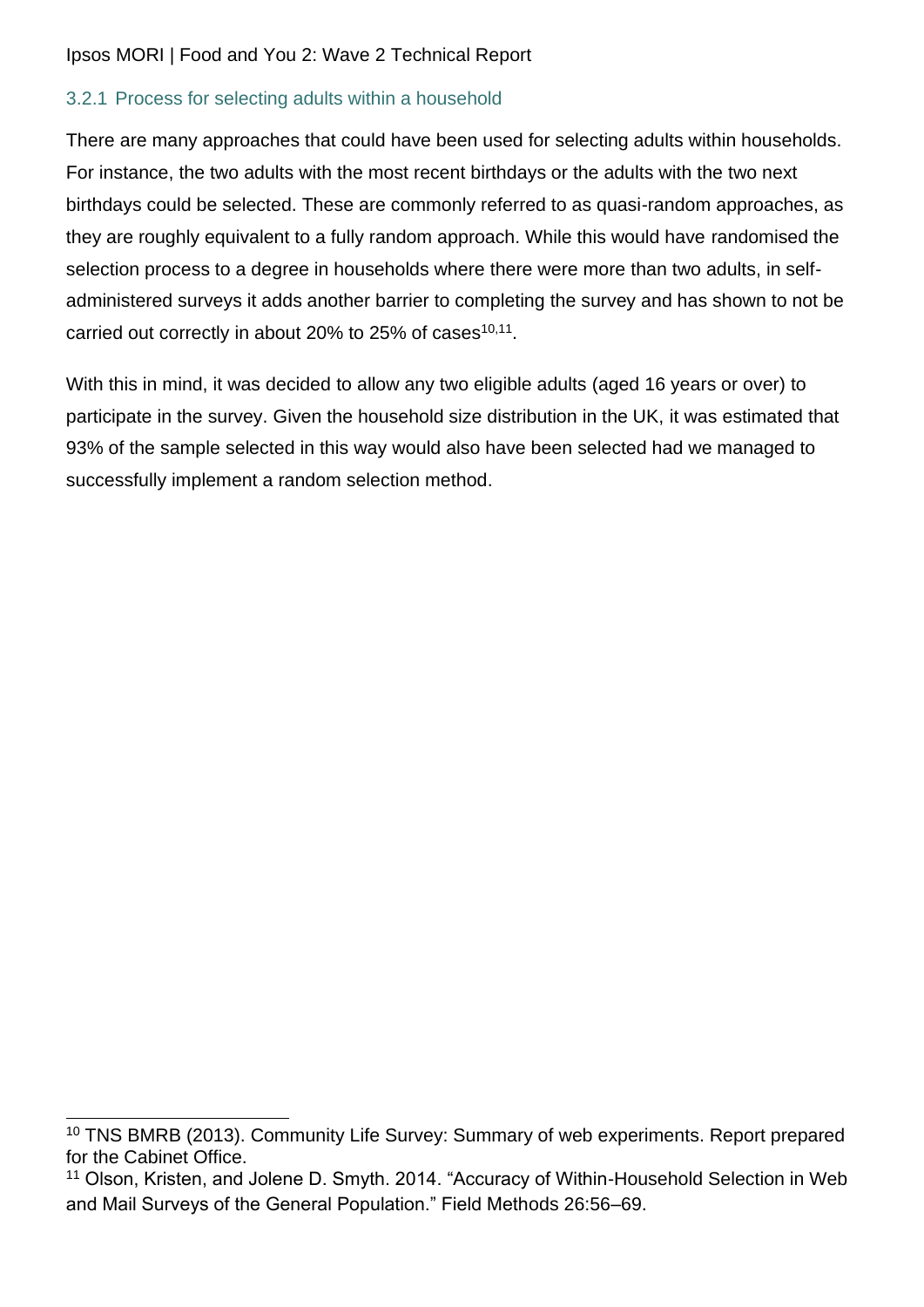# 04 Fieldwork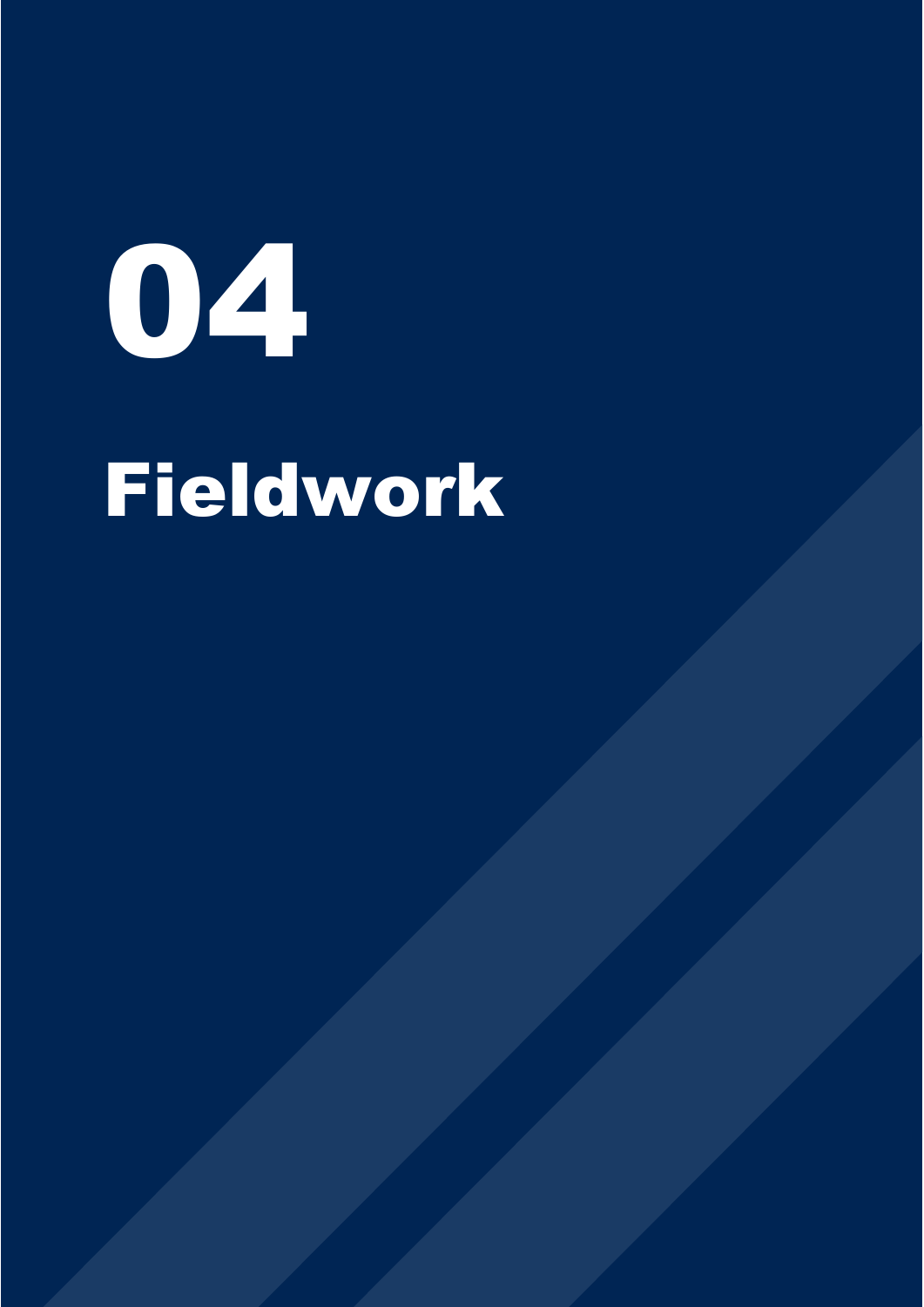## <span id="page-24-0"></span>4 Fieldwork & Response Rates

#### <span id="page-24-1"></span>**4.1 Letters and reminders**

#### 4.1.1 Letters and reminder strategy

The mailing approach followed Ipsos MORI's standard push-to-web methodology:

- 1. An **initial invitation** letter was issued to all sampled addresses inviting up to two adults to go online and complete the online questionnaire. This letter was mailed on the 18th November 2020 and began to arrive at sampled addresses on the 20th November 2020.
- 2. The **first reminder** letter was issued on the 27th November 2020 and began to arrive at sampled addresses on 30th November 2020. Reminder invitations were sent to non-responding addresses and addresses where one adult had completed the online questionnaire but not a second adult (the presence of an eligible second adult was determined in the first questionnaire).
- 3. The **second reminder** letter was issued on the 17th December 2020 and began to arrive at sampled addresses on 19th December 2020. This was sent to nonresponding addresses and addresses where one adult has completed the online questionnaire but not a second adult; all of these letters were accompanied by one or two postal questionnaires, to allow those who could not access the internet, and those who are less comfortable completing online questionnaires, to take part. The Eating Out Version and Eating at Home Version were assigned to person one and person two in the household on a quasi-random basis. This means that if one adult had already completed the survey in a household the other adult would have been randomly allocated either of the versions.

Those in Wales received one questionnaire in English and one in Welsh.

4. A **final reminder** letter was issued on the 29th December 2020 and began to arrive at sampled addresses on the 31st December 2020. Non-responding addresses and addresses where one adult had completed the online questionnaire but not a second adult were issued the final reminder. The survey remained open until 21st January 2021.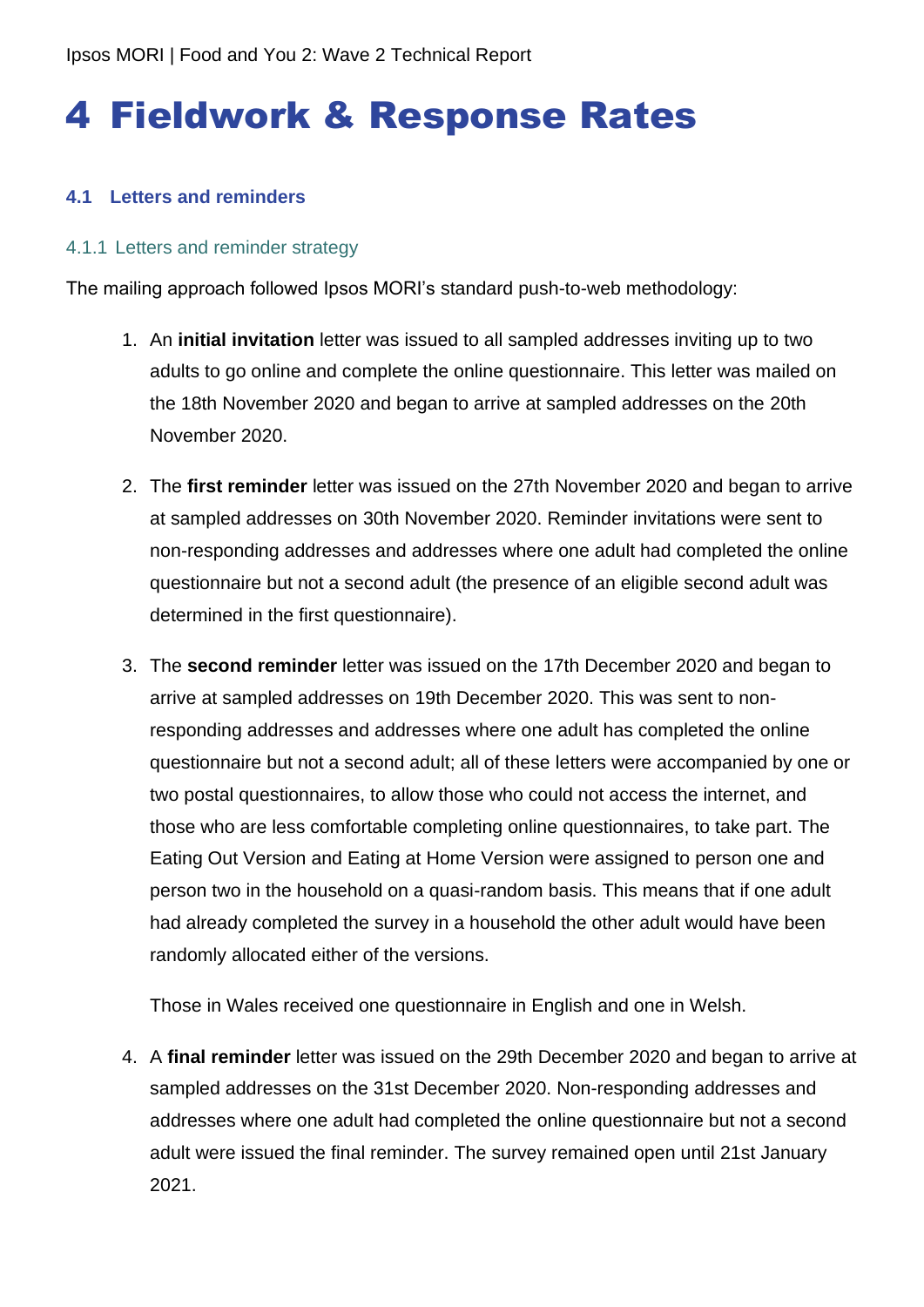#### 4.1.2 Letter design

The principles for designing the invitation and reminder letters were based on the Tailored Design Method,<sup>12</sup> along with a host of literature and best practice based on previous studies (mainly the Active Lives survey and Labour Force Survey). The main aim of the letters was to provide all the relevant information a participant requires to complete the survey, and to answer immediate questions which they may have.

Our guiding principles for designing the letters were:

- Use simple and easy to understand language, with no unnecessary complicated text
- To cover key messages that needed to be conveyed in the letters including:
	- (a) Importance
	- (b) Motivators for taking part
	- (c) How to take part
	- (d) Your personal data are safe
	- a) Importance was conveyed in all four letters in the following ways:
		- FSA and Defra logos were prominent
		- Visual clutter which could distract from the logos and the importance of the survey was avoided
		- Professional letter format with address of recipient and full date
		- Signed by someone with authority (signified by their job title and organisation details)
		- Highlighted key messages in the text; using these to break up the text made it easier to read
	- b) The main motivational statements varied across the four letters, with the aim of increasing the likelihood of converting non-respondents:
		- 1st letter: It's easy to take part and why take part
		- 2nd letter: Taking part will benefit you and your community
		- 3rd letter: We want to hear from as many people as possible

<sup>&</sup>lt;sup>12</sup> Dillman, DA. Smyth, JD. Christian, LM. Internet, Phone, Mail and Mixed-Mode Surveys: The Tailored Design Method (2014). Wiley.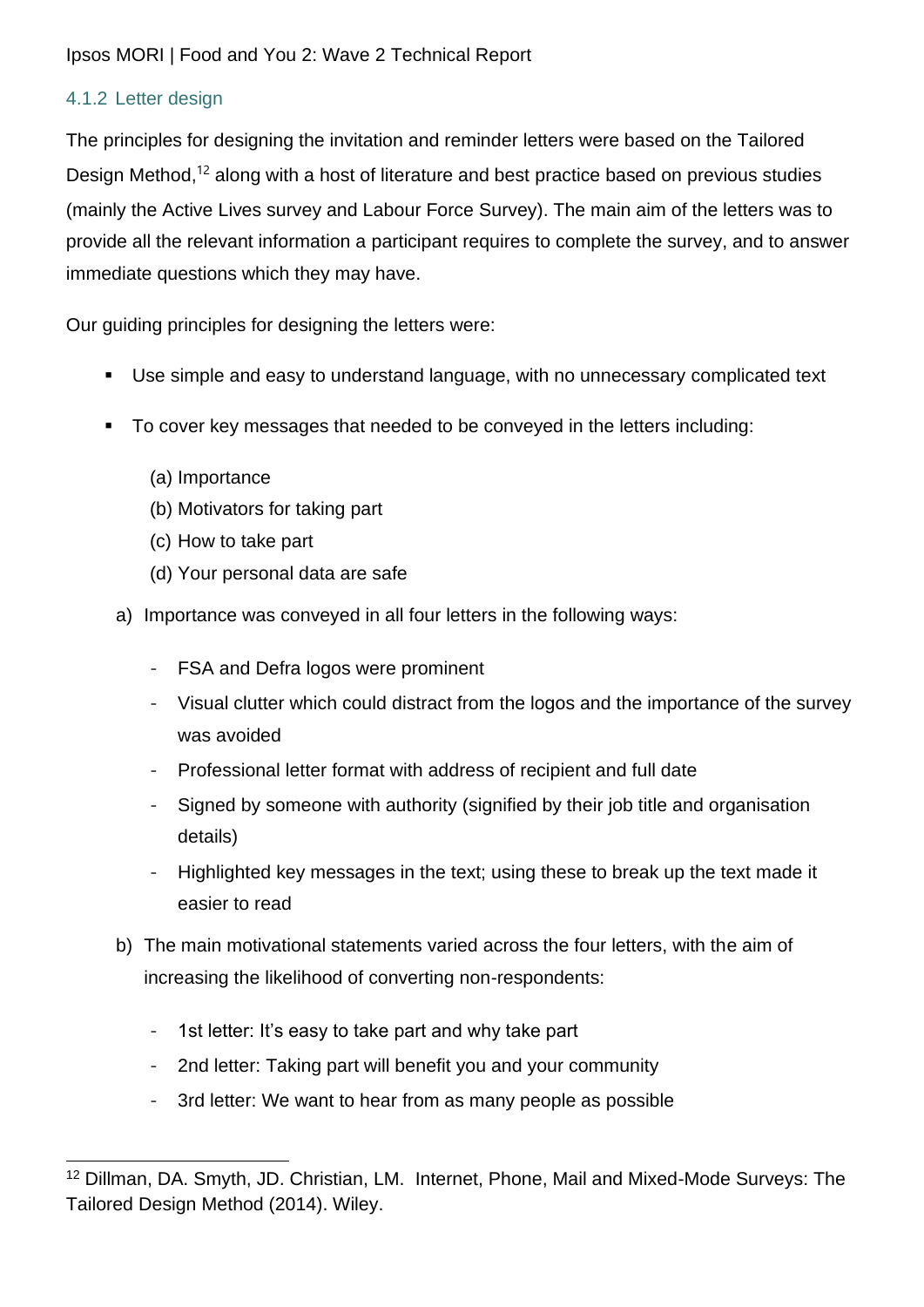- 4th letter: This is the last chance to have your say
- In addition, all letters placed a degree of emphasis on the financial motivator for taking part – receiving a £10 gift voucher

In addition to this the letters also provided key information about Ipsos MORI and the Food Standards Agency and contact details for Ipsos MORI should the participant have any queries about the survey.

#### <span id="page-26-0"></span>**4.2 Online questionnaire**

The Food and You 2 Wave 2 survey was hosted using Ipsos MORI's global Dimensions platform in Rackspace, a managed hosting facility and Europe's most successful managed hosting company. The security features offered by Rackspace, and Ipsos MORI are listed below:

#### **At Rackspace:**

- Rackspace has SAS 70 type II and Safe Harbor certifications;
- The servers and network infrastructure are physically located in England;
- The servers and network components are fully redundant;
- Rackspace guarantees recovery of hardware failures within one hour.

#### **At Ipsos MORI:**

All access to Dimensions' questionnaires and data was password protected. Only a small number of online survey experts had access.

Survey data and any participants personal information were stored in separate databases. Penetration testing was carried out on our installation to check that there were no problems.

#### 4.2.1 Survey URL

We used the URL [www.foodandyou2.org](http://www.foodandyou2.org/) for the Food and You 2 Wave 2 survey. When deciding on the URL we wanted to choose an address that was short enough for participants to remember and one which would not easily be mis-typed. It also needed to give some indication of survey content.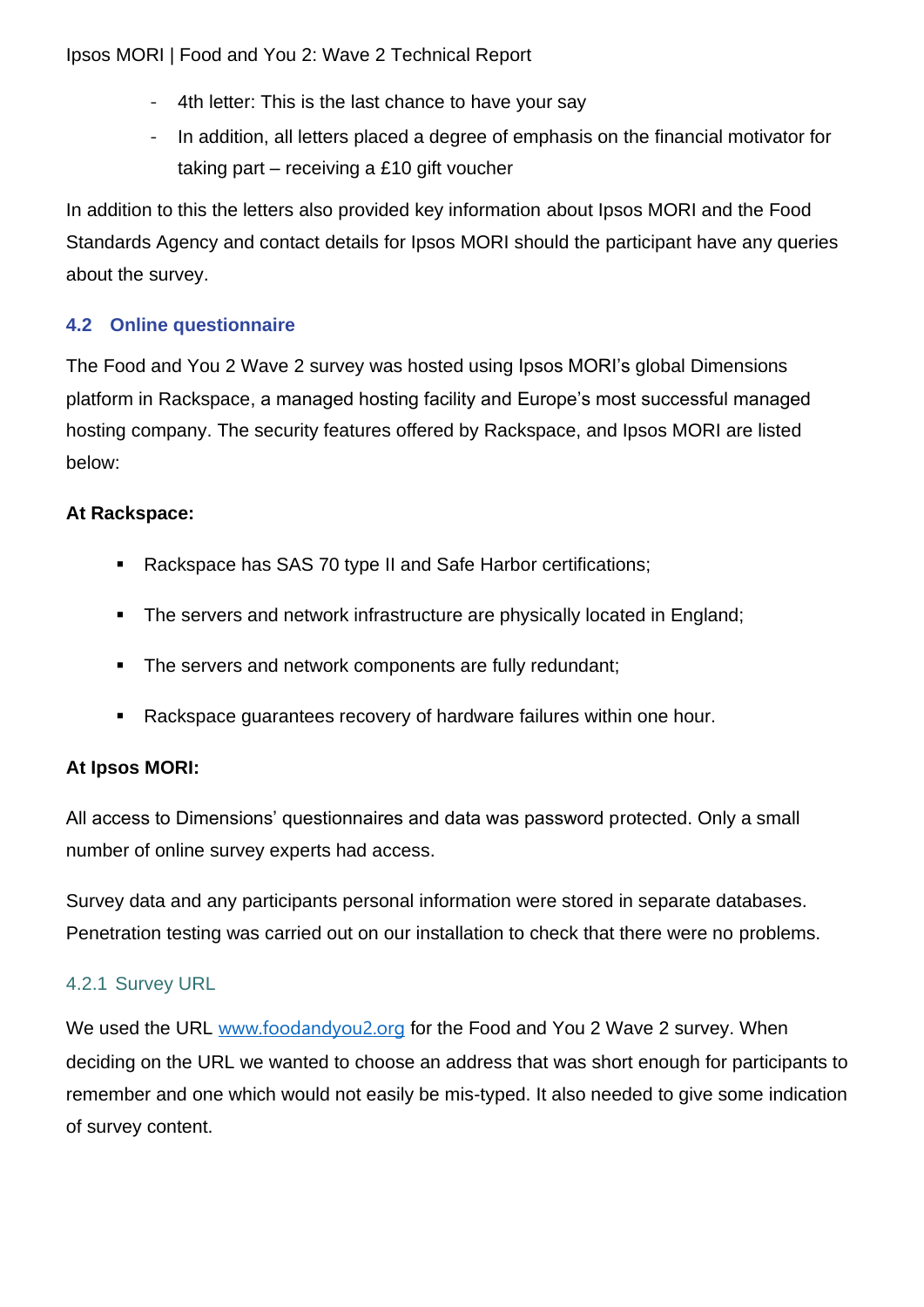#### 4.2.2 Online questionnaire accessibility

The online questionnaire was made to be as accessible as possible to participants. Key to this was offering the survey in Welsh (as per Welsh government guidelines) so those in Wales could complete the survey in Welsh. While we cannot be certain how many participants completed the survey in Welsh, 135 participants (around 4% of all online participants), viewed at least one page in Welsh. Participants could request to complete the survey in another language by calling the Food and You 2 survey helpline, or by asking someone to complete it on their behalf.

The Food and You 2 survey was designed to be accessed using a range of devices, including desktop computers, laptops, tablets and smart phones. The survey was designed with a 'mobile first'<sup>13</sup> approach to minimise drops offs and improve response rates. Additionally, the online questionnaire was designed in a way that made it easy for people to adjust colour contrasts and increase font size.

#### 4.2.3 Break offs and questionnaire length

Only 10% of all participants (429) who started the survey did not complete it, and the median completion time of those who did complete it was 36 minutes and 27 seconds.

#### <span id="page-27-0"></span>**4.3 Postal questionnaire**

At the second reminder (M3) non-responding households were sent postal questionnaires. Households in England and Northern Ireland where one adult had completed the questionnaire and in which a second adult had been identified were sent one postal questionnaire, otherwise non-responding households were sent two postal questionnaires in these countries. All nonresponding households in Wales were sent two postal questionnaires – one in English and one in Welsh.

Each household that received two postal questionnaires received one Eating Out Version and one Eating at Home Version postal questionnaire. Households that were sent one postal questionnaire received only one of these versions. In total 2,136 participants completed the postal questionnaire with 1,086 completing the Eating Out Version and 1,050 completing the Eating at Home Version. There were 19 participants in Wales who completed the Welsh

 $13$  A 'mobile first' approach means that the online questionnaire was designed with smart phone users in mind initially, as this is increasingly how participants choose to access online questionnaires. For more information on this please look at [Ipsos MORI's mobile first best](https://www.ipsos.com/sites/default/files/ct/publication/documents/2020-01/mobile_first_final_v4_web.pdf)  [practice guide.](https://www.ipsos.com/sites/default/files/ct/publication/documents/2020-01/mobile_first_final_v4_web.pdf)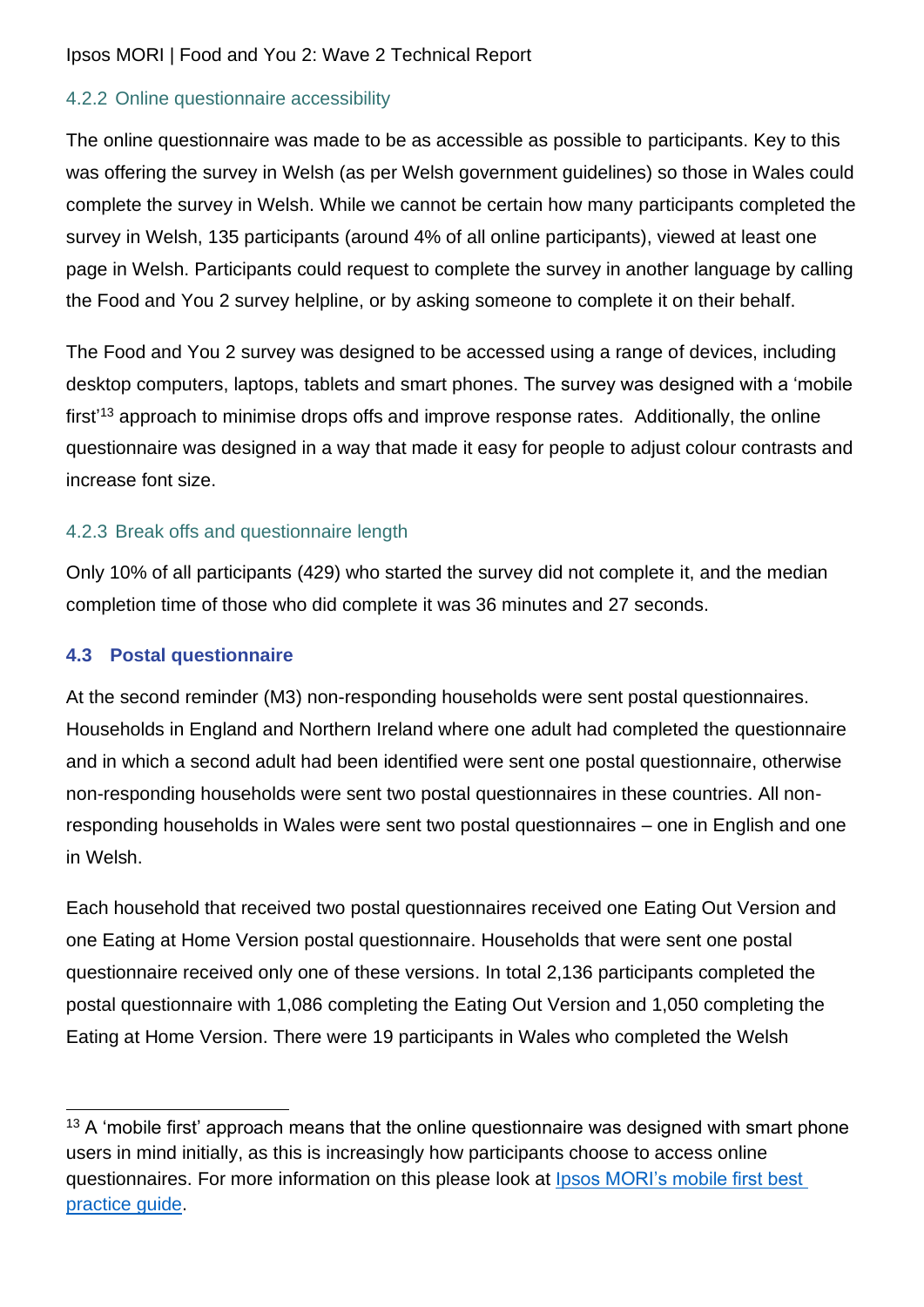language postal questionnaire. The number of returns for each individual version of the postal questionnaire is detailed in Table 4.1.

| <b>Postal questionnaire version</b>            | <b>Number returned</b> |
|------------------------------------------------|------------------------|
| Eating Out Version England and Wales           | 765                    |
| questionnaire (English)                        |                        |
| Eating Out Version Northern Ireland            | 239                    |
| questionnaire                                  |                        |
| Eating Out Version Wales questionnaire (Welsh) | 4                      |
| Eating at Home Version England and Wales       | 717                    |
| questionnaire (English)                        |                        |
| Eating at Home Version Northern Ireland        | 318                    |
| Eating at Home Version Wales questionnaire     | 15                     |
| (Welsh)                                        |                        |
| Total                                          | 2,136                  |

#### <span id="page-28-1"></span>**Table 4.1 The number of returns for each version of the postal questionnaire**

#### 4.3.1 Storage of scanned images and survey results

All scanned images and survey data were stored on a secure server, which is isolated from the Ipsos MORI network and has restricted access controls. Our secure file servers are housed in server rooms/data centres with appropriate physical access controls and monitoring procedures. The network is protected by appropriate use of firewalls, DMZ and intrusion detection systems. Public facing servers are also appropriately protected and are based on a secure (minimum) two tier or, our general standard, three-tier architecture. All sub-contractors are subject to appropriate quality checks and second party information security audits by our in-house Data Compliance team. We used AES256 as a minimum standard for encryption.

#### <span id="page-28-0"></span>**4.4 Vouchers for participants**

Participants were offered a £10 gift voucher as a thank you for taking part in the survey.

Participants who completed the survey online who wished to receive a voucher entered their email address at the end of the survey. They were then emailed a Love2shop e-voucher of the nominal amount which they could redeem online at the Love2Shop website.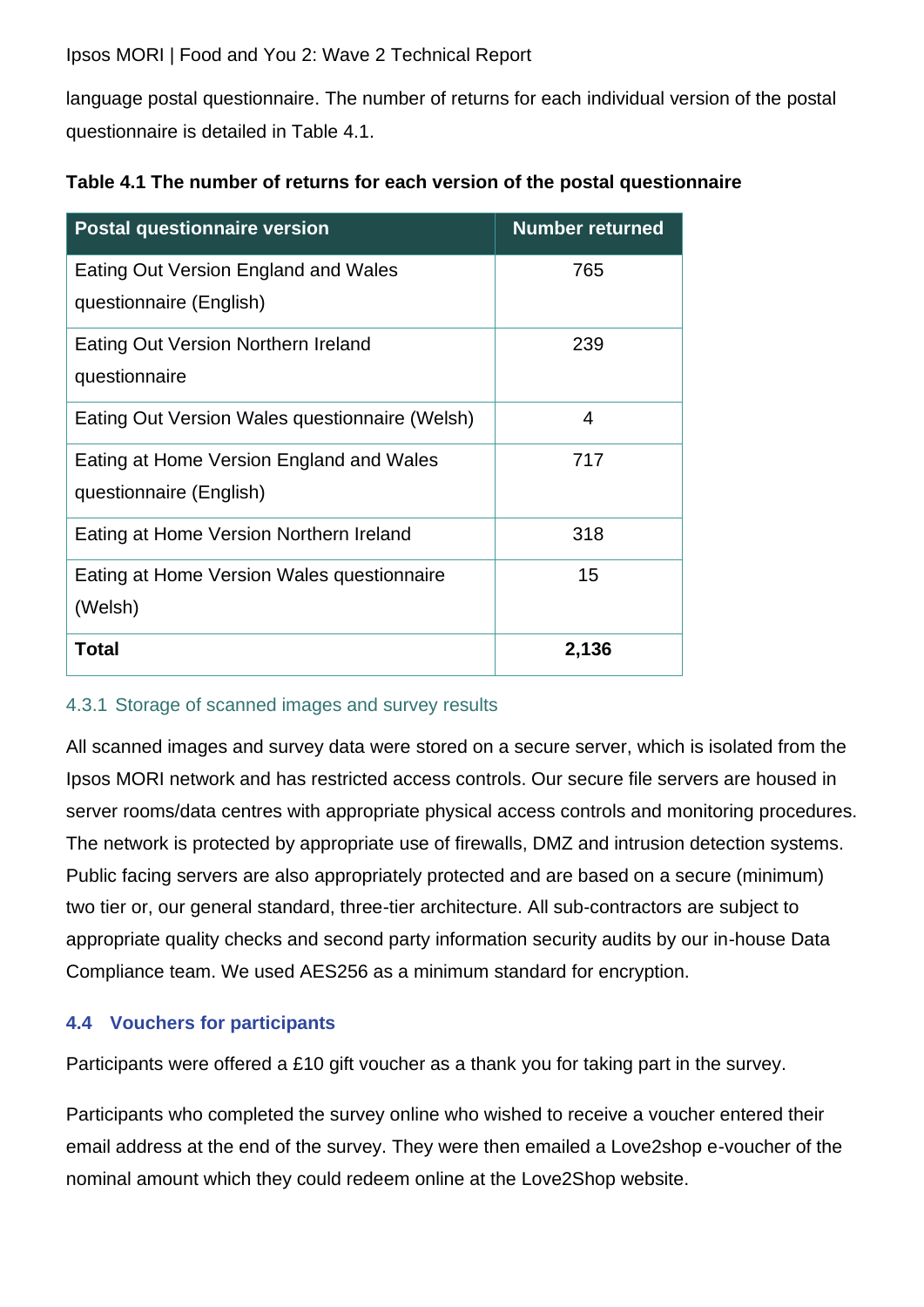Those who completed the postal questionnaire were given the choice of receiving a Love2shop e-voucher or paper Love2shop voucher via post, either of which could be redeemed at a wide range of high street stores. Participants were asked to give their name in order to address the voucher to the correct person, but even without a name a voucher would be sent to that address.

All the online and paper vouchers have expiry dates of September 2021 meaning that those who are isolating or shielding due to the Covid-19 pandemic should still be able to redeem their voucher at some point in the future.

#### <span id="page-29-0"></span>**4.5 Handling queries**

The survey website provided information about the survey and included a list of FAQs which had been developed based on similar studies.

#### Additionally, a dedicated telephone helpline and email address

[\(foodandyou2survey@ipsos.com\)](mailto:foodandyou2survey@ipsos.com) were set up allowing participants to contact Ipsos MORI if they had any queries about the survey. Telephone queries were first recorded by an answer machine and a member of the research team returned the call when they had identified an appropriate solution. Emails sent to the Food and You 2 survey inbox were first answered with automatic responses, which included the commonly asked questions and answers. Each query was then followed up individually within five working days.

There were around 275 queries, the majority of which were regarding when participants would receive their voucher or to opt out of the survey. Other queries included participants requesting a postal questionnaire or experiencing difficulties accessing the online survey.

#### <span id="page-29-1"></span>**4.6 Response rates**

The overall response rate for Food and You 2 Wave 2 was 28.4%, with 1.49 adults participating per household. Of the surveys completed, 63.8% were online and 36.2% were postal questionnaires. Response rates did vary by region. Table 4.2 shows the variation in response rate by region and country.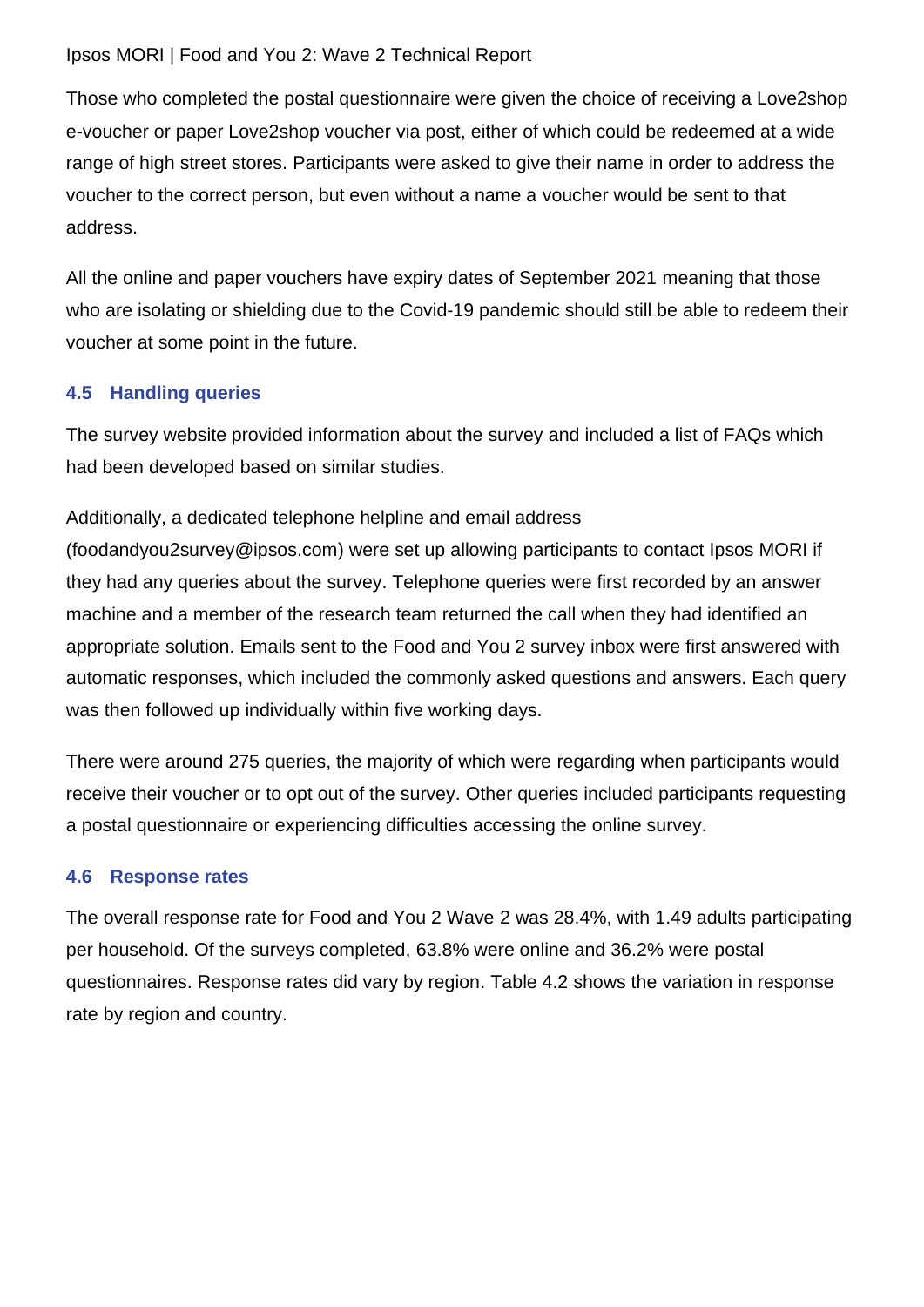<span id="page-30-0"></span>**Table 4.2 Response rates by region and country**

| <b>Region /</b><br><b>Country</b> | <b>Issued</b><br>addresses | <b>Number of</b><br><b>returns</b><br>overall | <b>Proportion</b><br>of returns<br>that were<br>online (%) | <b>Number</b><br>of<br>addresses<br>taking<br>part | <b>Address</b><br>level<br>response<br>rate $(\%)$ | <b>Number of</b><br>returns per<br>participating<br>address |
|-----------------------------------|----------------------------|-----------------------------------------------|------------------------------------------------------------|----------------------------------------------------|----------------------------------------------------|-------------------------------------------------------------|
| East<br><b>Midlands</b>           | 553                        | 250                                           | 60.0%                                                      | 161                                                | 29.1%                                              | 1.55                                                        |
| East of<br>England                | 711                        | 339                                           | 63.7%                                                      | 220                                                | 30.9%                                              | 1.54                                                        |
| London                            | 900                        | 328                                           | 71.3%                                                      | 219                                                | 24.3%                                              | 1.50                                                        |
| <b>North</b><br>East              | 326                        | 138                                           | 55.8%                                                      | 89                                                 | 27.3%                                              | 1.55                                                        |
| <b>North</b><br>West              | 864                        | 379                                           | 68.6%                                                      | 253                                                | 29.3%                                              | 1.50                                                        |
| South<br>East                     | 1,029                      | 521                                           | 68.3%                                                      | 338                                                | 32.8%                                              | 1.54                                                        |
| South<br>West                     | 668                        | 380                                           | 58.9%                                                      | 239                                                | 35.8%                                              | 1.59                                                        |
| West<br>Midlands                  | 660                        | 330                                           | 60.3%                                                      | 207                                                | 31.4%                                              | 1.59                                                        |
| Yorkshire<br>and The<br>Humber    | 639                        | 303                                           | 67.3%                                                      | 190                                                | 29.7%                                              | 1.59                                                        |
| Wales                             | 3,572                      | 1,366                                         | 66.8%                                                      | 1,042                                              | 29.2%                                              | 1.31                                                        |
| Northern<br>Ireland               | 4,000                      | 1,566                                         | 59.5%                                                      | 997                                                | 24.9%                                              | 1.57                                                        |
| England                           | 6,350                      | 2,968                                         | 64.7%                                                      | 1,916                                              | 30.2%                                              | 1.55                                                        |
| <b>Total</b>                      | 13,922                     | 5,900                                         | 63.8%                                                      | 3,955                                              | 28.4%                                              | 1.49                                                        |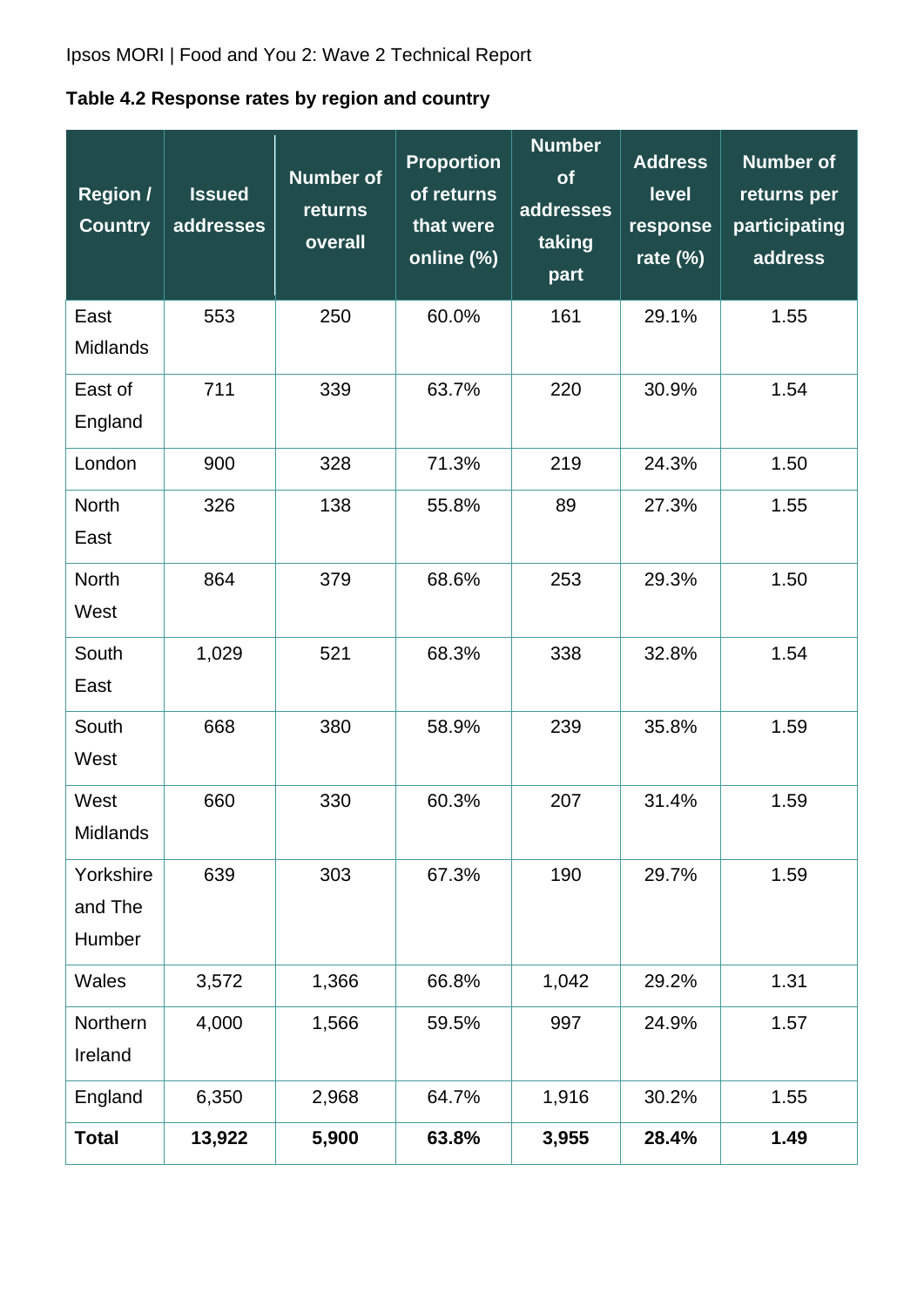#### <span id="page-31-0"></span>**4.7 Profile of achieved sample**

The table below shows the profile of those who completed the survey online and those who completed the postal questionnaire.

#### <span id="page-31-1"></span>**Table 4.3 Demographic profile of survey responders**

#### **Gender**

| <b>Demographic</b> | Percentage of<br>online participants | Percentage of<br>postal participants | <b>Percentage of total</b><br>participants |
|--------------------|--------------------------------------|--------------------------------------|--------------------------------------------|
| Male               | 42.9%                                | 36.7%                                | 40.7%                                      |
| Female             | 55.8%                                | 61.0%                                | 57.7%                                      |

#### **Age**

| <b>Demographic</b> | Percentage of<br>online participants | Percentage of<br>postal participants | <b>Percentage of total</b><br>participants |
|--------------------|--------------------------------------|--------------------------------------|--------------------------------------------|
| $16 - 24$          | 7.6%                                 | 1.9%                                 | 5.6%                                       |
| 25-34              | 16.2%                                | 4.9%                                 | 12.1%                                      |
| 35-44              | 18.1%                                | 7.5%                                 | 14.3%                                      |
| 45-54              | 19.1%                                | 12.8%                                | 16.8%                                      |
| 55-64              | 19.8%                                | 21.4%                                | 20.4%                                      |
| 65-74              | 14.2%                                | 24.2%                                | 17.8%                                      |
| $75+$              | 5%                                   | 22.6%                                | 11.3%                                      |

#### **Ethnicity**

| <b>Demographic</b>            | Percentage of<br>online participants | Percentage of<br>postal participants | <b>Percentage of total</b><br>participants |
|-------------------------------|--------------------------------------|--------------------------------------|--------------------------------------------|
| White                         | 89.7%                                | 93.9%                                | 91.2%                                      |
| Mixed                         | 1.2%                                 | 0.6%                                 | 1%                                         |
| Asian or Asian British        | 3.9%                                 | 2.1%                                 | 3.3%                                       |
| <b>Black or black British</b> | 0.8%                                 | 0.7%                                 | 0.8%                                       |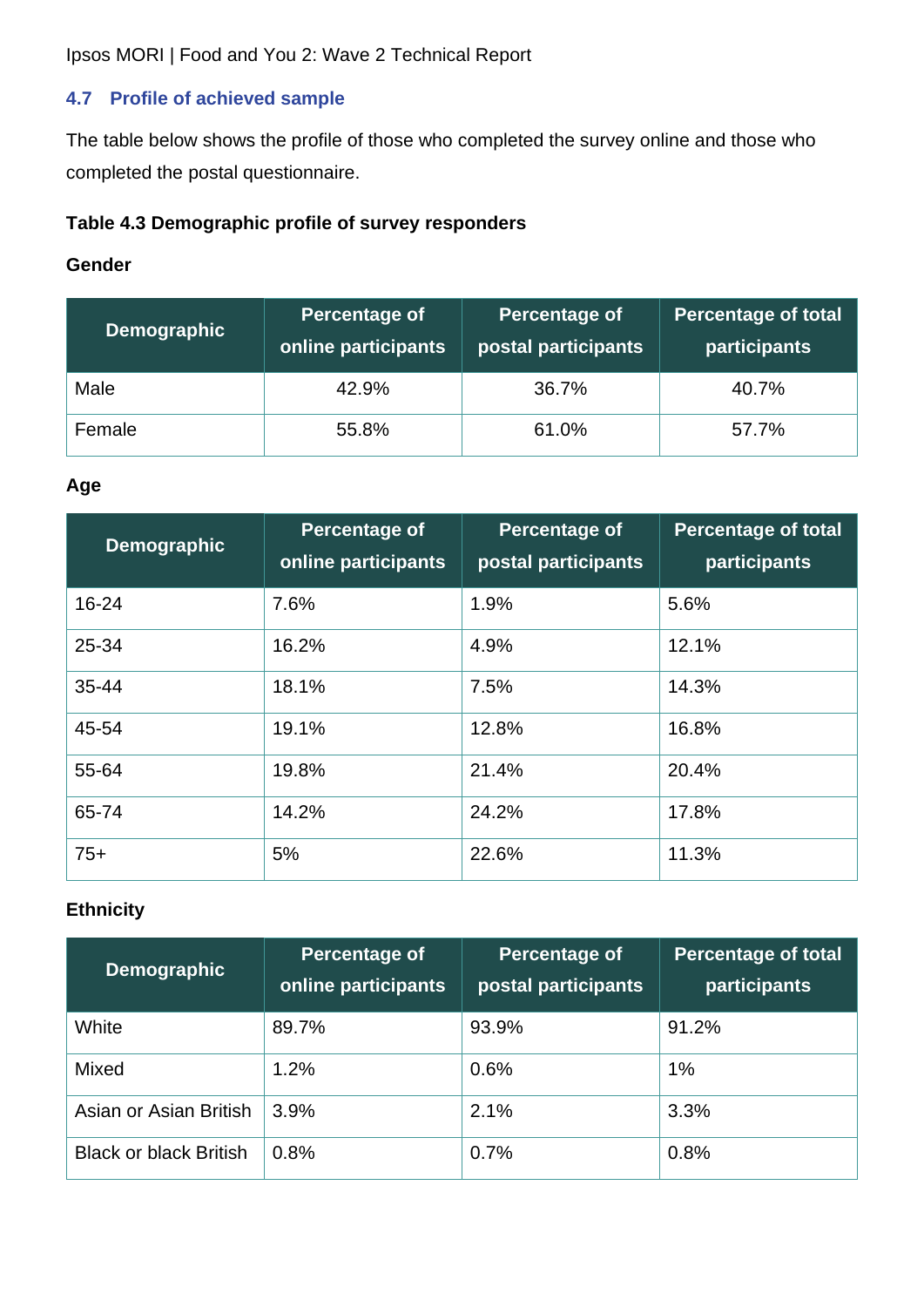| Other ethnic group | 0.4% | 0.4% | 0.4% |
|--------------------|------|------|------|
| Prefer not to say  | 4%   | 0.7% | 2.8% |

#### **Household size**

| <b>Demographic</b> | <b>Percentage of</b><br>online participants | Percentage of<br>postal participants | <b>Percentage of total</b><br>participants |
|--------------------|---------------------------------------------|--------------------------------------|--------------------------------------------|
|                    | 14%                                         | 23.6%                                | 17.5%                                      |
| $\overline{2}$     | 39.8%                                       | 37.5%                                | 39%                                        |
| 3                  | 17.3%                                       | 13.2%                                | 15.8%                                      |
| $\overline{4}$     | 16.1%                                       | 8.7%                                 | 13.4%                                      |
| $5+$               | 8.3%                                        | 4.7%                                 | 7.0%                                       |

Table 4.3 shows that those who are 55 or younger are more likely to complete the online questionnaire than the postal questionnaire, with the opposite true for those over 55. Those from a non-white ethnic background were more likely to complete the online questionnaire with the opposite true for those who were white.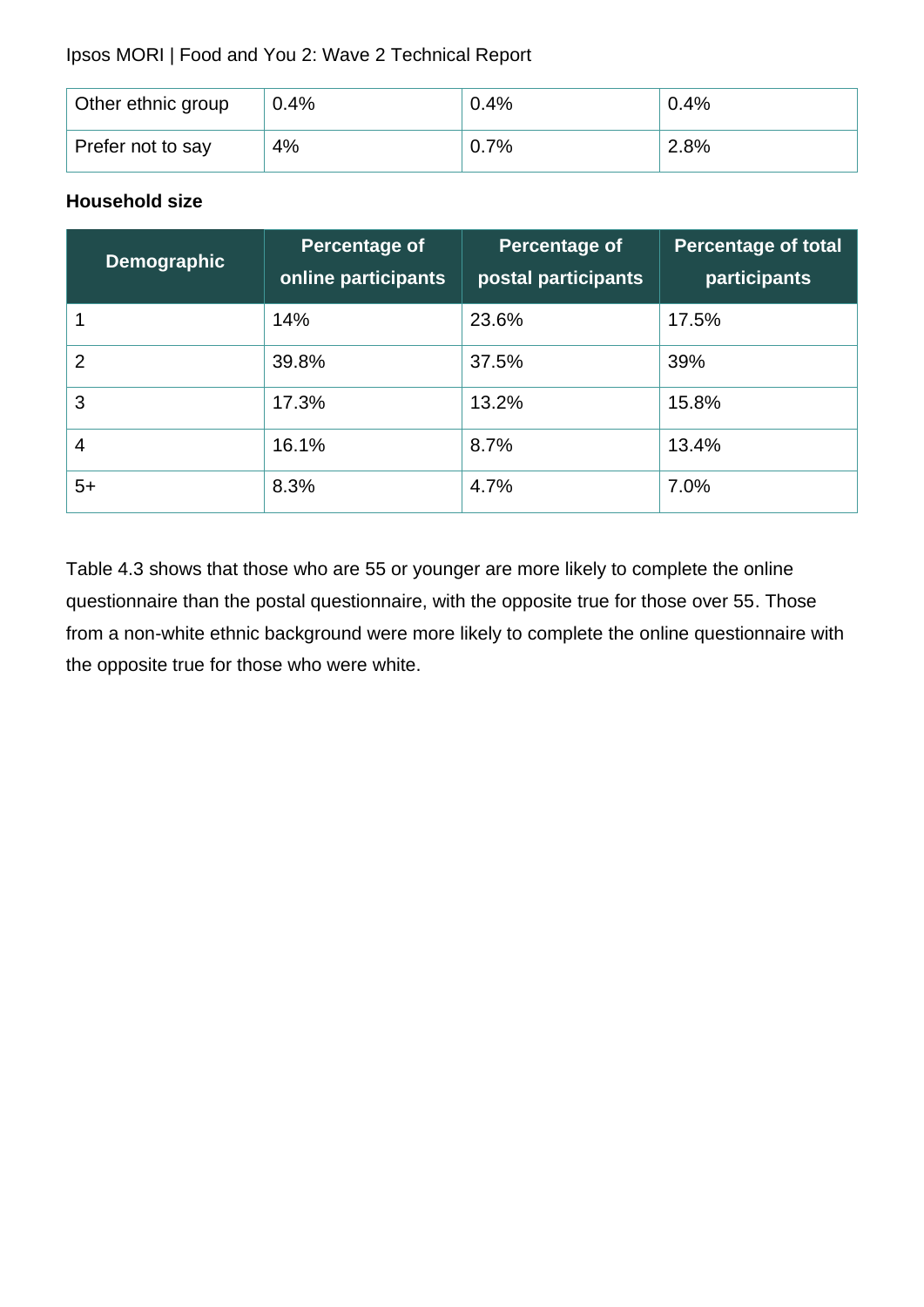# 05 Weighting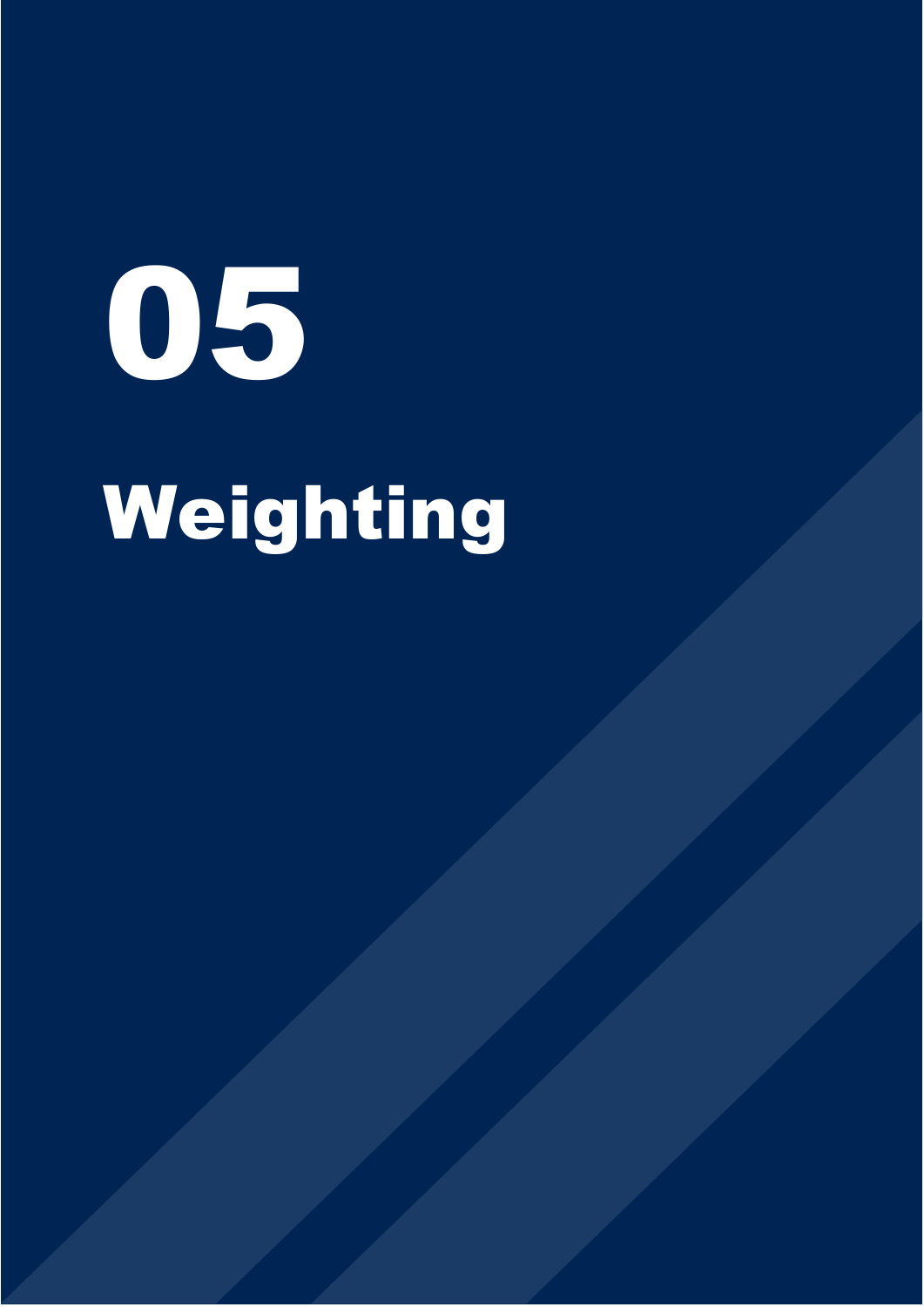# <span id="page-34-0"></span>5 Weighting

#### <span id="page-34-1"></span>**5.1 Overview of weighting**

The same weighting approach was taken in Wave 2 as in Wave 1. Weights were initially calculated separately for each country in two stages:

- 1. Calculation of selection weights (described in section 5.2)
- 2. Calibration to country population totals (described in section 5.3)

Next, weights were created for use in analyses of combined-country data by scaling the weighted country sample sizes so they were proportional to the corresponding aged 16 years or over country population values.

Because it was not possible to include all questions in all questionnaires (see chapter 2), four separate question-type weights were calculated in each country, and in the combined allcountry sample. These four question-type weights were designed to be used as follows:

- 1. **All-questionnaire weights** to be used for questions asked of all sample members in all online and postal questionnaires
- 2. **Online questionnaire weights** to be used for questions asked only of online participants (i.e., questions not asked in the postal questionnaires)
- 3. **Online + Eating at Home postal questionnaire weights** to be used for questions asked of online participants and postal questionnaire participants who completed the Eating at Home but not the Eating Out postal questionnaire
- 4. **Online + Eating Out postal questionnaire weights** to be used for questions asked of online participants and postal questionnaire participants who completed the Eating Out but not the Eating at Home postal questionnaire

Once the main weights were calculated as described above, supplementary 'Welsh-England' (excluding London) weights were calculated. These were designed to allow comparisons to be made between Wales and England after controlling for country profile differences in age within gender, ethnic group, number of adults per household, and urban-rural mix.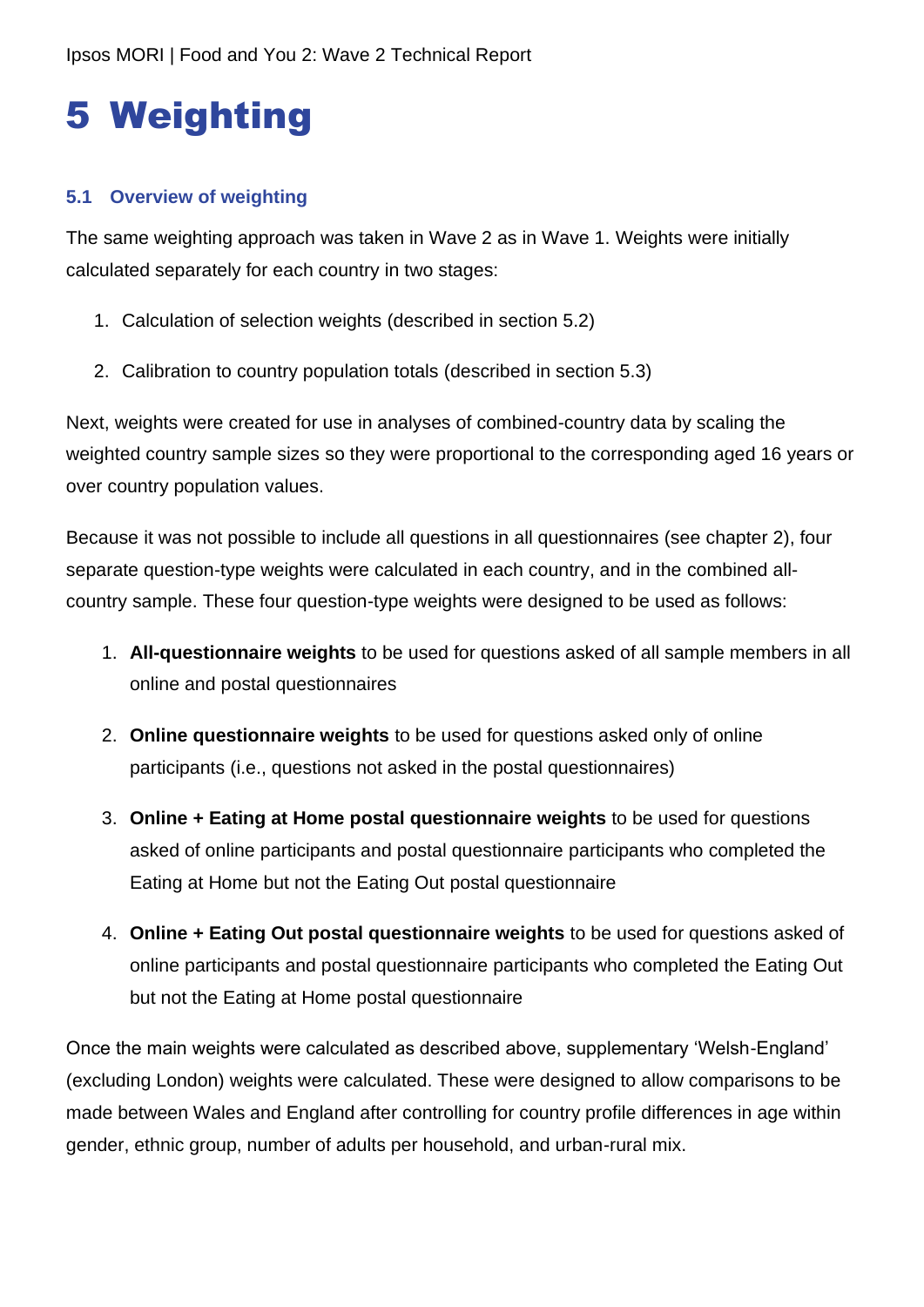#### <span id="page-35-0"></span>**5.2 Calculation of selection weights**

Selection weights were created to compensate for (i) variations in within-household individual selection probabilities and response propensities<sup>14</sup> and (ii) the fact that, by design, some questions were each asked only of half the postal questionnaire participants. They were calculated as follows:

**All-questionnaire selection weight** = (number of eligible people aged 16 years or over in the household)/(number of participants in the household).

**Online questionnaire selection weight** = (number of eligible people aged 16 years or over in the household)/(number of online participants in the household).

All-questionnaire and online selection weights were capped to the range 1-3 to restrict variance inflation.

Online and Eating at Home weights were calculated by multiplying the all-questionnaire selection weight by a factor of 2 for the postal questionnaire participants. This was done because only half the postal survey participants had been sent the Eating at Home questionnaire (the other half having been sent the Eating Out questionnaire). Online and postal questionnaire Eating Out weights were calculated in the same way.

#### <span id="page-35-1"></span>**5.3 Calibration to country population values**

Next, selection weights were applied to the individual country samples and each was calibrated to the corresponding country population values for the number of adults aged 16 or over for (i) age band within gender (ii) geographic area (defined separately for each country) and (iii) deprivation quintile (calculated using each country's multiple deprivation index). These weighting variables are often used as standard in social surveys because they correlate reliably with both response propensity and a wide range of survey variables. We note that in some previous rounds of the face-to-face Food and You survey, working status was used as a weighting variable instead of deprivation quintile. In Waves 1 and 2 of Food and You 2 it was decided not to use this variable for weighting the sample because survey fieldwork took place

<sup>&</sup>lt;sup>14</sup> As a maximum of two eligible adults were interviewed per household, adults in larger households are less likely to be included in the survey. So without this weight, individuals living in households in which households where some eligible adults were not interviewed would be underrepresented relative to individuals living in households in which all eligible adults were interviewed.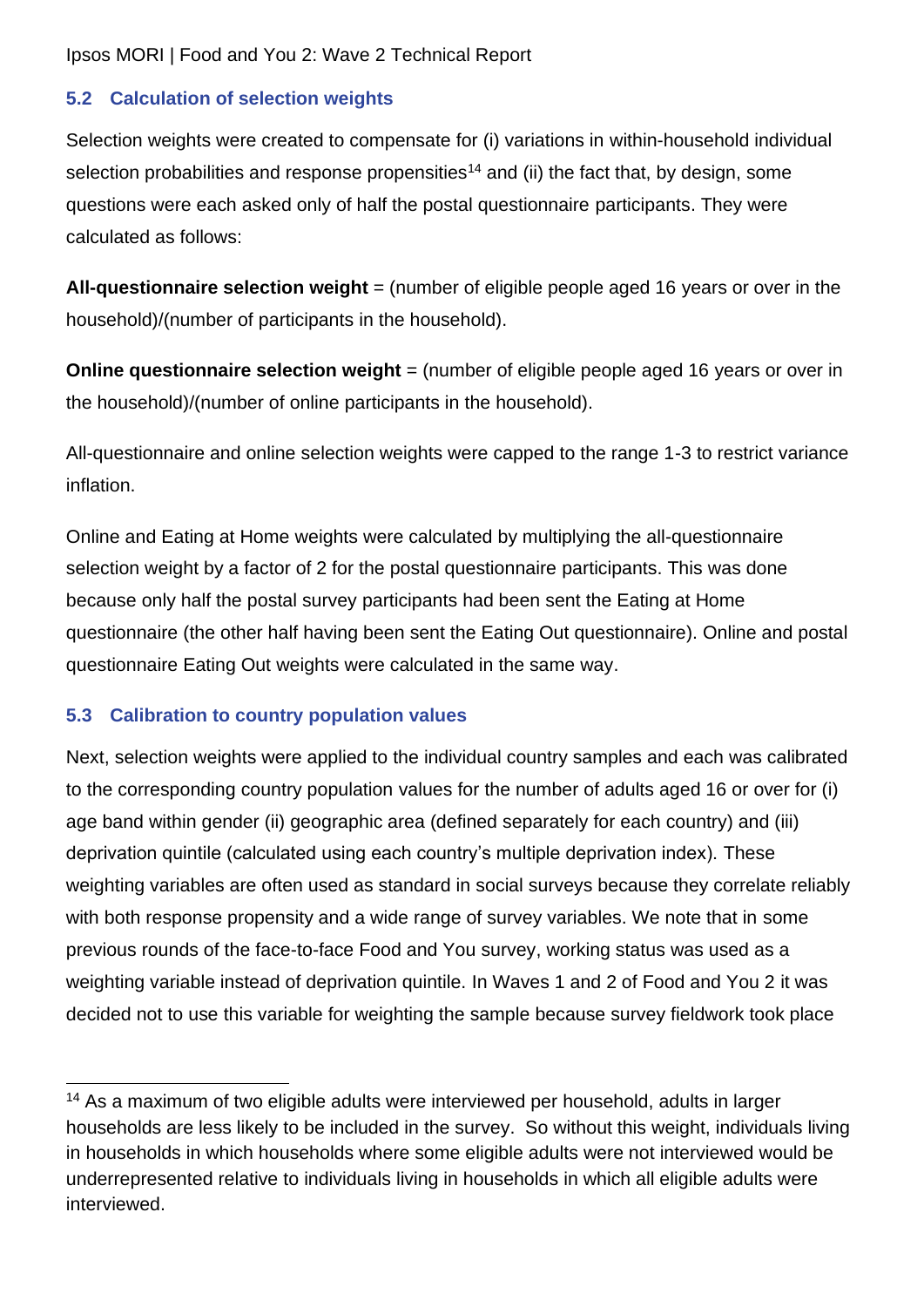during the Covid-19 pandemic, during which rates of employment were likely to be unstable. Deprivation quintile was used as a substitute indicator of general economic prosperity.

Weighting targets are shown in the next section.<sup>15</sup>

| Age band  | <b>Males</b> | <b>Females</b> |
|-----------|--------------|----------------|
| 16-24     | 3,060,302    | 2,893,203      |
| $25 - 29$ | 1,933,122    | 1,868,287      |
| 30-34     | 1,900,552    | 1,907,402      |
| 35-39     | 1,849,111    | 1,884,531      |
| 40-44     | 1,700,196    | 1,714,101      |
| 45-49     | 1,839,293    | 1,876,519      |
| 50-54     | 1,926,928    | 1,980,533      |
| 55-59     | 1,809,613    | 1,861,038      |
| 60-64     | 1,527,238    | 1,584,597      |
| 65-69     | 1,352,800    | 1,443,940      |
| $70+$     | 3,383,401    | 4,173,575      |
| All       | 22,282,556   | 23, 187, 726   |

#### **Table 5.2 Population totals for age within gender in Wales**

| <b>Wales</b> | <b>Males</b> | Females |
|--------------|--------------|---------|
| 16-24        | 178,415      | 162,678 |
| $25 - 29$    | 106,543      | 101,717 |
| 30-34        | 96,267       | 96,687  |
| 35-39        | 91,415       | 93,505  |
| 40-44        | 83,662       | 85,894  |

<sup>15</sup> Sources: ONS Mid 2019 Population Estimates and NISRA Mid 2019 Population Estimates.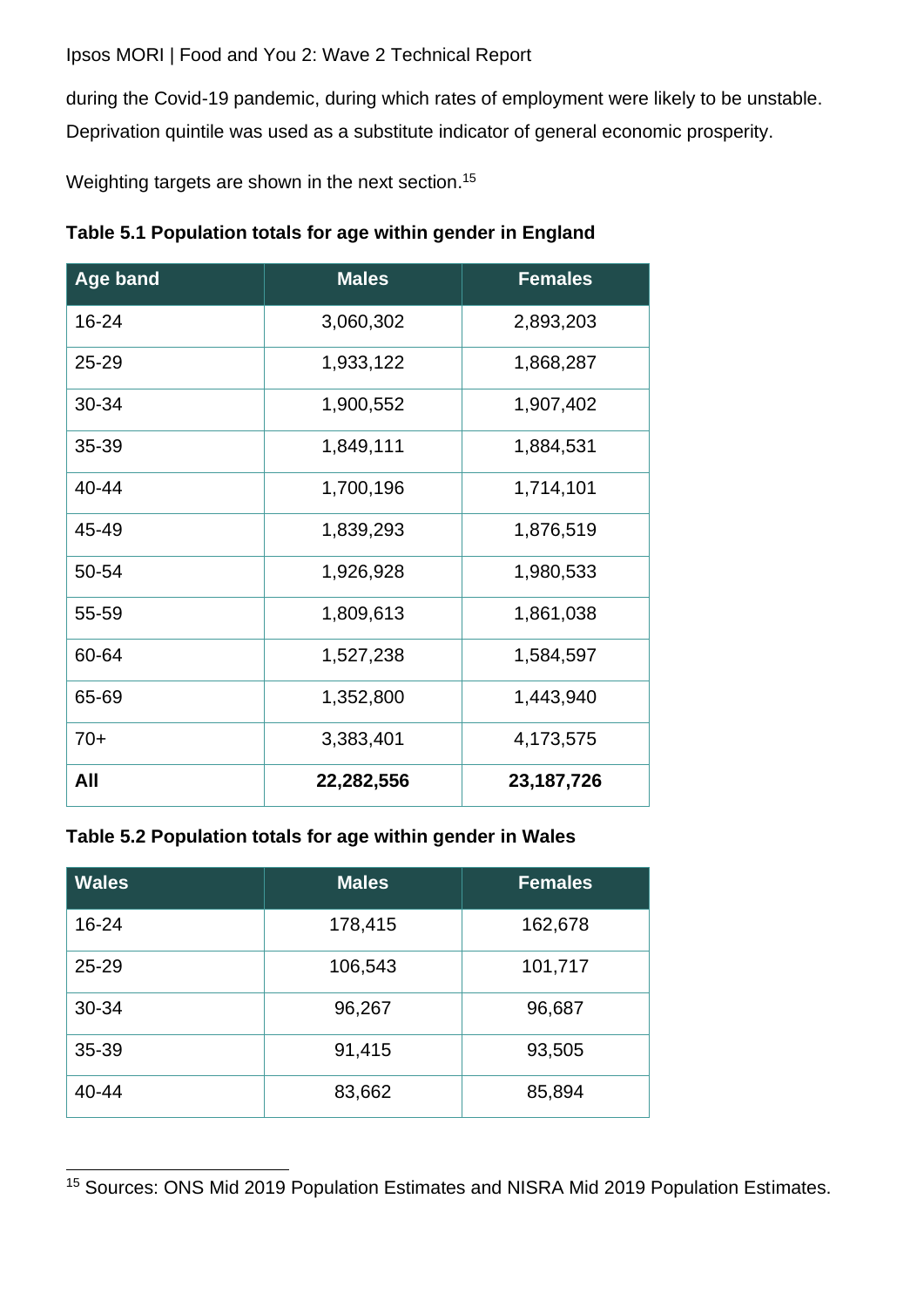| All   | 1,265,830 | 1,323,214 |
|-------|-----------|-----------|
| $70+$ | 216,926   | 263,308   |
| 65-69 | 88,564    | 93,578    |
| 60-64 | 93,900    | 98,953    |
| 55-59 | 105,866   | 111,614   |
| 50-54 | 107,292   | 113,188   |
| 45-49 | 96,980    | 102,092   |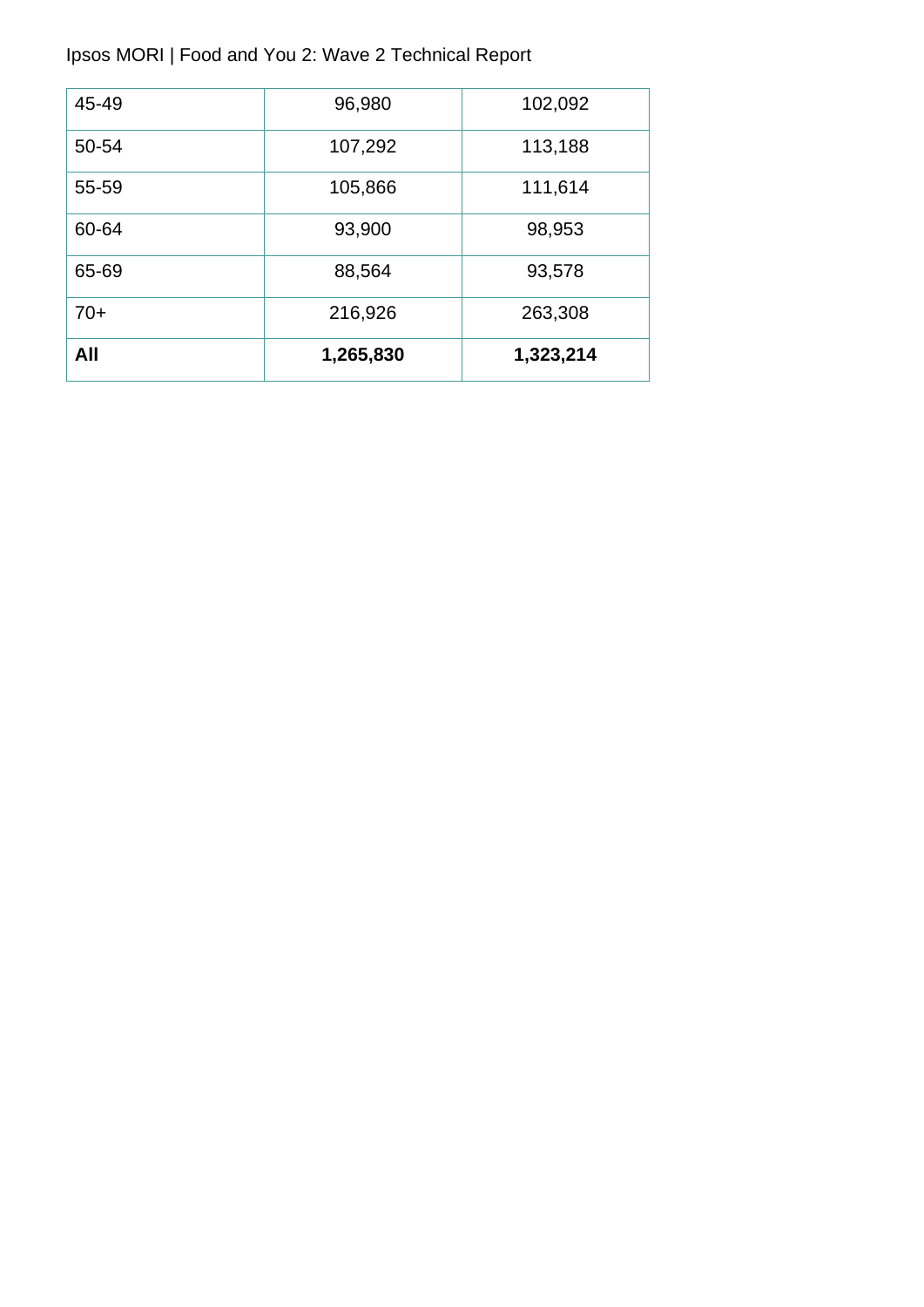| <b>Northern Ireland</b> | <b>Males</b> | <b>Females</b> |
|-------------------------|--------------|----------------|
| 16-24                   | 106,163      | 98,710         |
| 25-29                   | 61,290       | 61,035         |
| 30-34                   | 62,888       | 63,873         |
| 35-39                   | 60,734       | 63,849         |
| 40-44                   | 56,218       | 60,036         |
| 45-49                   | 61,271       | 64,509         |
| 50-54                   | 64,555       | 67,429         |
| 55-59                   | 61,252       | 63,402         |
| 60-64                   | 52,148       | 53,656         |
| 65-69                   | 44,278       | 45,595         |
| $70+$                   | 98,839       | 126,012        |
| All                     | 729,636      | 768,106        |

#### **Table 5.3 Population totals for age within gender in Northern Ireland**

#### **Table 5.4 Population totals for regions in England**

| <b>England Region</b><br>code | <b>England Region</b><br><b>Name</b> | <b>Population total</b> |
|-------------------------------|--------------------------------------|-------------------------|
| E12000001                     | <b>North East</b>                    | 2,192,654               |
| E12000002                     | North West                           | 5,935,489               |
| E12000003                     | <b>Yorkshire And The</b><br>Humber   | 4,452,385               |
| E12000004                     | East Midlands                        | 3,935,510               |
| E12000005                     | <b>West Midlands</b>                 | 4,766,193               |
| E12000006                     | East of England                      | 5,024,031               |
| E12000007                     | London                               | 7,118,408               |
| E12000008                     | <b>South East</b>                    | 7,412,711               |
| E12000009                     | South West                           | 4,632,901               |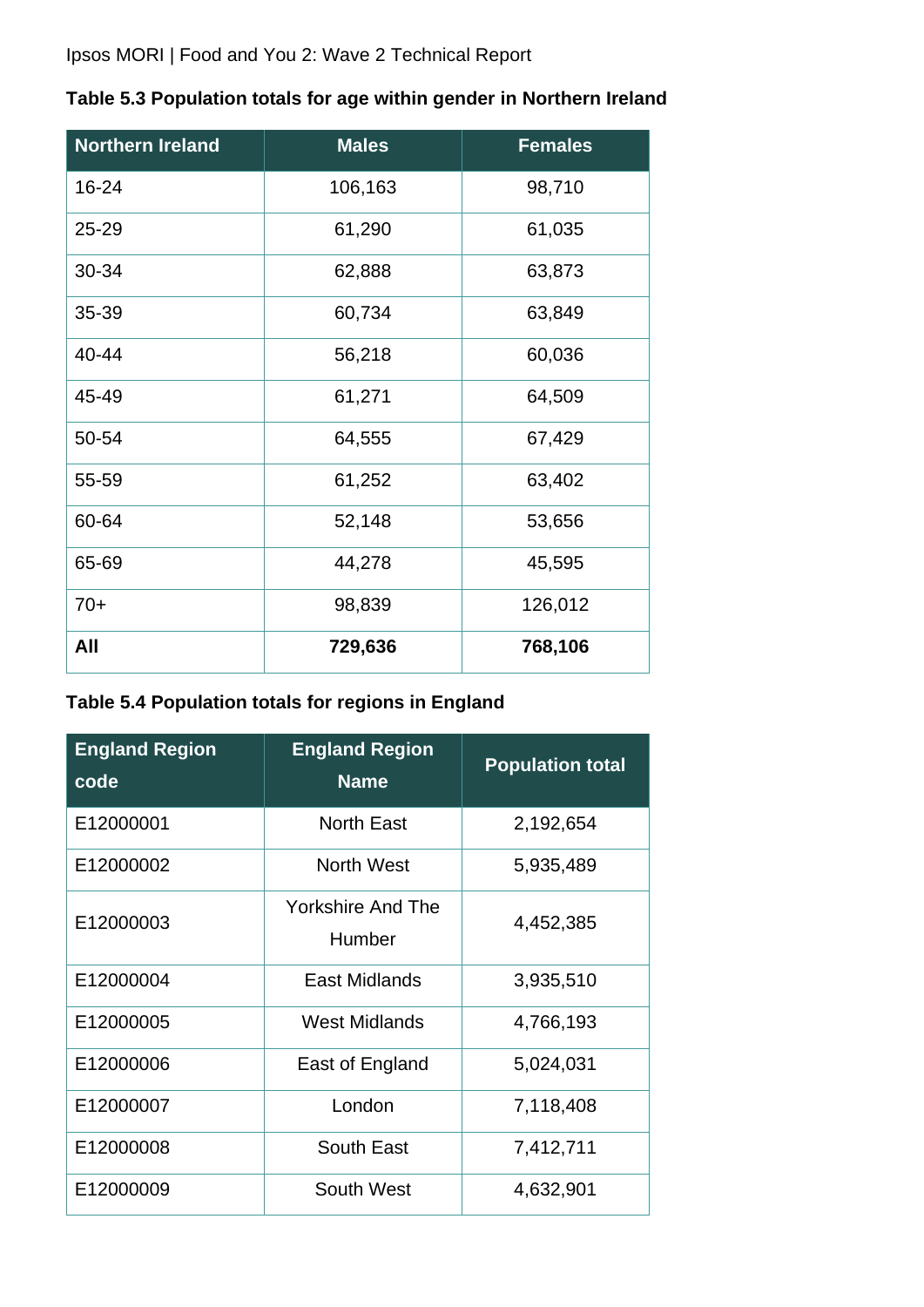| Total | 45,470,282 |
|-------|------------|
|       |            |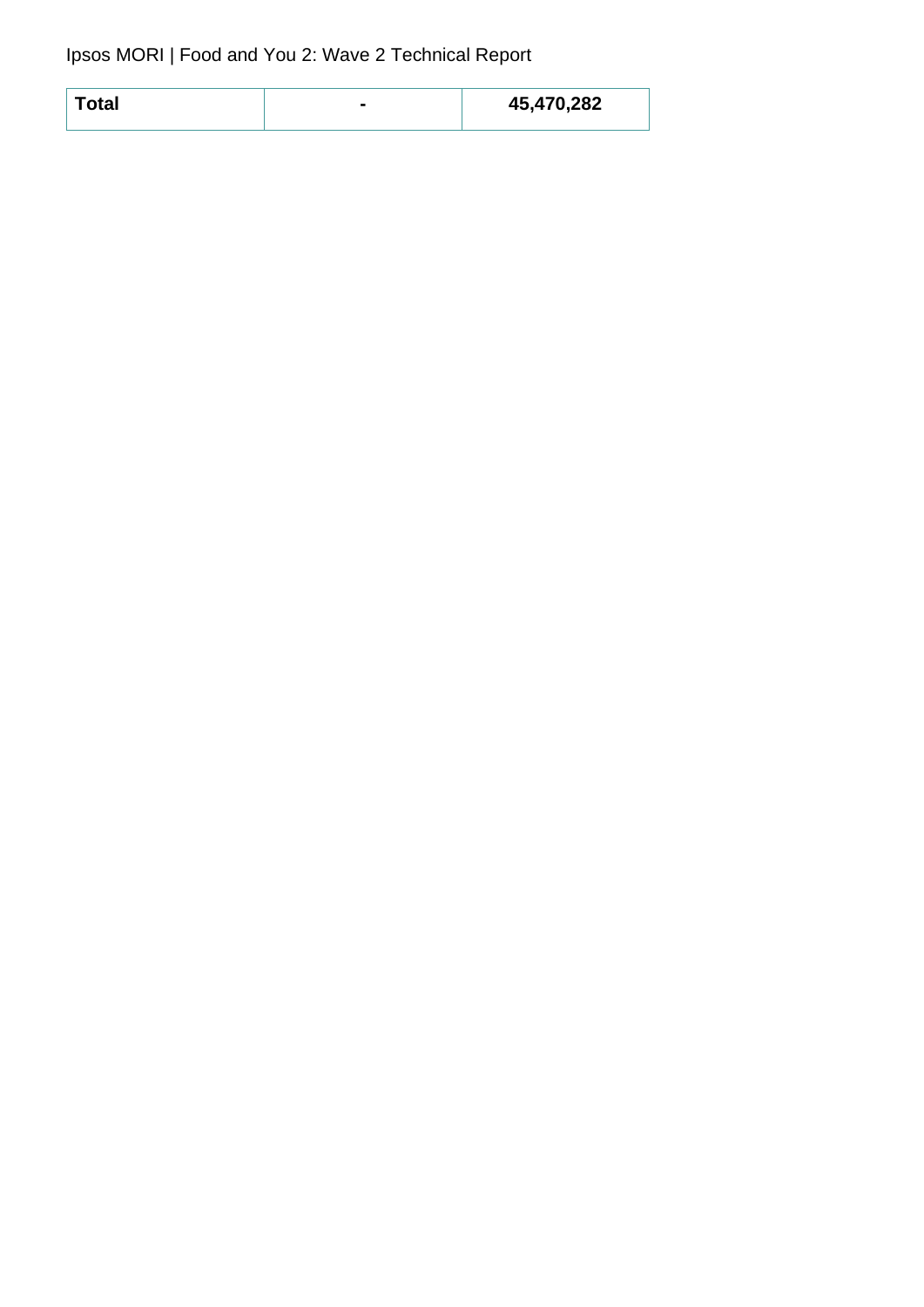#### **Table 5.5 Population totals for regions in Wales**

| <b>Wales Region</b> | <b>Population total</b> |
|---------------------|-------------------------|
| <b>North</b>        | 575,287                 |
| Mid                 | 173,085                 |
| South West          | 583,261                 |
| South East          | 1,257,411               |
| Total               | 2,589,044               |

#### **Table 5.6 Population totals for regions in Northern Ireland**

| <b>Northern Ireland</b><br>(Local Govt. District<br>code) | <b>Northern Ireland</b><br>(Local Govt. District Name) | <b>Population total</b> |
|-----------------------------------------------------------|--------------------------------------------------------|-------------------------|
| N09000001                                                 | Antrim and Newtownabbey                                | 113,583                 |
| N09000011                                                 | Ards and North Down                                    | 131,544                 |
| N09000002                                                 | Armagh City, Banbridge and<br>Craigavon                | 167,448                 |
| N09000003                                                 | <b>Belfast</b>                                         | 275,075                 |
| N09000004                                                 | <b>Causeway Coast and Glens</b>                        | 116,427                 |
| N09000005                                                 | Derry City and Strabane                                | 118,473                 |
| N09000006                                                 | Fermanagh and Omagh                                    | 91,965                  |
| N09000007                                                 | <b>Lisburn and Castlereagh</b>                         | 116,414                 |
| N09000008                                                 | Mid and East Antrim                                    | 112,537                 |
| N09000009                                                 | <b>Mid Ulster</b>                                      | 113,899                 |
| N09000010                                                 | Newry, Mourne and Down                                 | 140,377                 |
| <b>Total</b>                                              |                                                        | 1,497,742               |

**Table 5.7 Population totals for deprivation quintile in England** 

**England\_Quintiles 16+\_Pop\_2019**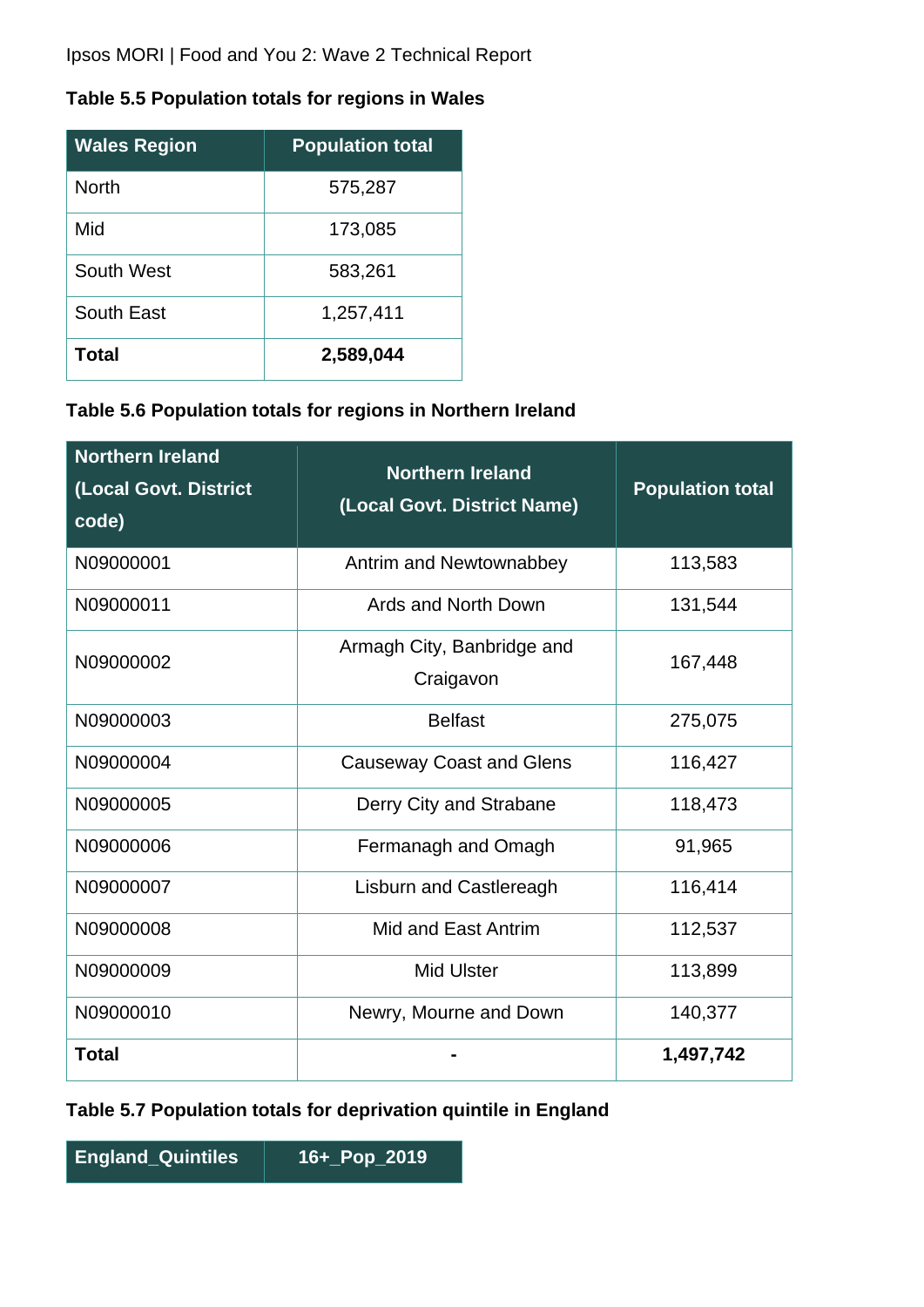| <b>Total</b>   | 45,470,282 |
|----------------|------------|
| 5              | 9,094,870  |
| 4              | 9,093,446  |
| 3              | 9,096,363  |
| $\overline{2}$ | 9,092,693  |
|                | 9,092,910  |

#### **Table 5.8 Population totals for deprivation quintiles in Wales**

| <b>Wales_Quintiles</b> | 16+_Pop_2019 |
|------------------------|--------------|
| 1                      | 517,673      |
| $\overline{2}$         | 517,761      |
| 3                      | 517,519      |
| 4                      | 517,947      |
| 5                      | 518,144      |
| <b>Total</b>           | 2,589,044    |

#### **Table 5.9 Population totals for deprivation quintile in England**

| <b>NI_Quintiles</b> | 16+_Pop_2019 |
|---------------------|--------------|
| 1                   | 298,732      |
| 2                   | 299,828      |
| 3                   | 297,828      |
| 4                   | 299,880      |
| 5                   | 301,470      |
| <b>Total</b>        | 1,497,738    |

Calibration was carried out separately in each country for each of the four questionnaire type weights described above. After calibration, individual country level weights were scaled to equalise unweighted and weighted sample sizes in each country.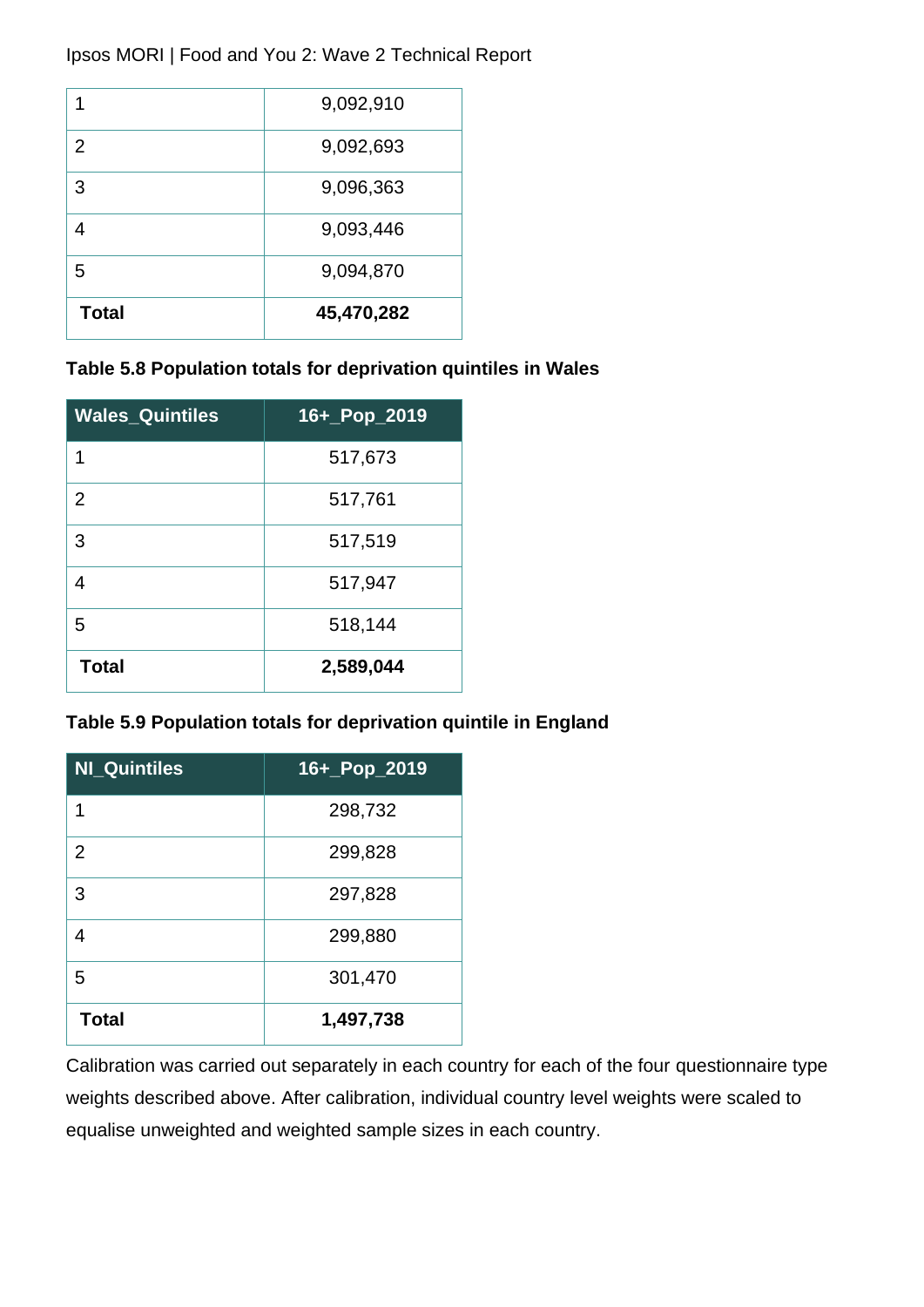The net result of these within-country calibration procedures was to match the profile of the weighted sample to that of the population aged 16 or over on gender, age band, geographic region, and deprivation quintile.

#### **Capping and creation of all-country weight**

For each questionnaire type weight, calibration adjustment factors were calculated by dividing the individual country weights by the selection weights. The adjustment factors were capped at the 99<sup>th</sup> percentile value to limit variance inflation and applied to selection weight to produce final individual country weights.

An all-country version of each questionnaire type weight was then constructed by combining the individual country samples and rescaling final individual country weights so that weighted sample country proportions matched the respective country population (aged 16 years or over) proportions.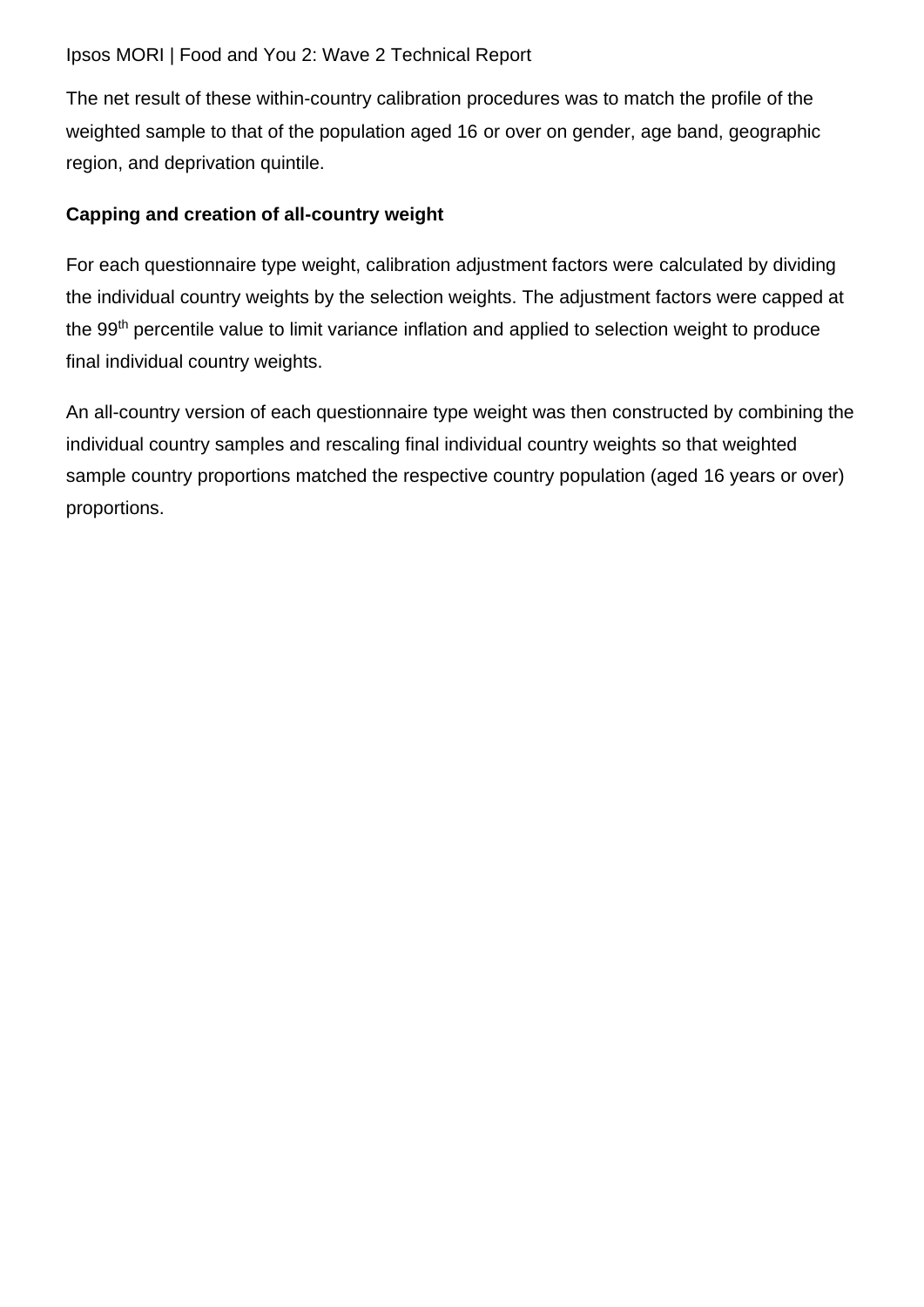#### **'Welsh England' standardisation Weight**

This weight was designed to calibrate English sample estimates to Welsh population characteristics for comparative purposes. It was calculated from the England sample as follows:

- 1. London cases were dropped (London being in many ways unique in the UK)
- 2. The non-London England sample proportions were calibrated to the weighted Wales sample proportions for four variables: number of adults in the household, ethnic group, urban-rural and age by gender<sup>16</sup>.

The final weighting variables were defined as follows.

| <b>Males</b> | <b>Females</b> |
|--------------|----------------|
| 16-24        | 16-24          |
| 25-29        | 25-29          |
| 30-34        | 30-34          |
| 35-39        | 35-39          |
| 40-44        | 40-44          |
| 45-49        | 45-49          |
| 50-54        | 50-54          |
| 55-59        | 55-59          |
| 60-64        | 60-64          |
| 65-69        | 65-69          |
| $70+$        | $70+$          |

Age within gender (male and female)

<sup>&</sup>lt;sup>16</sup> These four varaibles were selected when the 'Welsh-England' weights were first constructed in Wave 1. Weighted estimates for Wales and non-London England were compared across a range of candidate variables and statistically significant differences were found for urban-rural, ethnic group, household size and age within gender.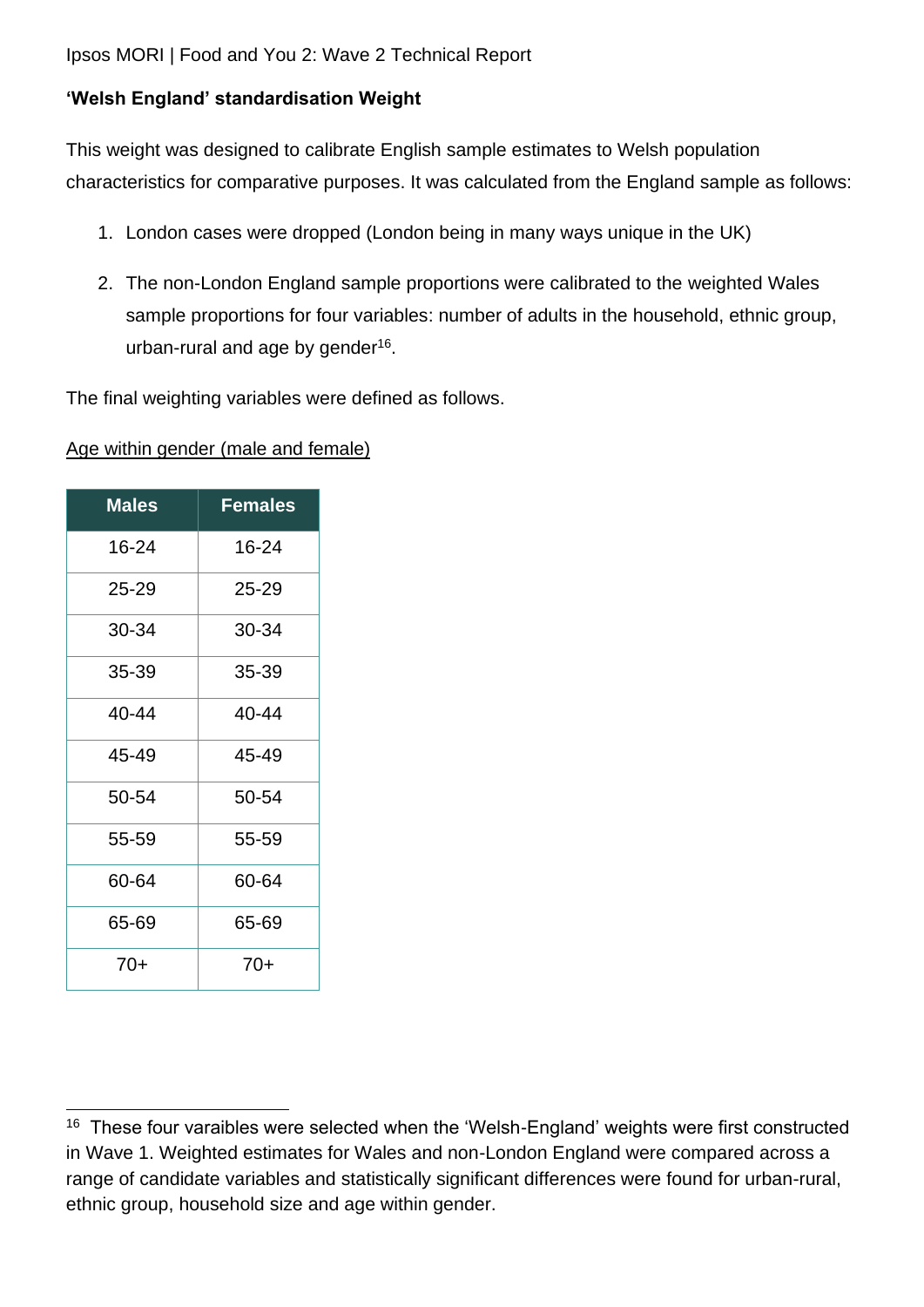#### Number of adults in household

| 1 adult               |
|-----------------------|
| 2 adults              |
| $3+$ adults           |
| Question not answered |

#### Ethnic group

| White              |
|--------------------|
| Asian              |
| <b>Black</b>       |
| Mixed              |
| Other/not answered |

Urban-rural

Urban: OA falls into a built-up area with a population of 10,000 or more

Rural: All other OAs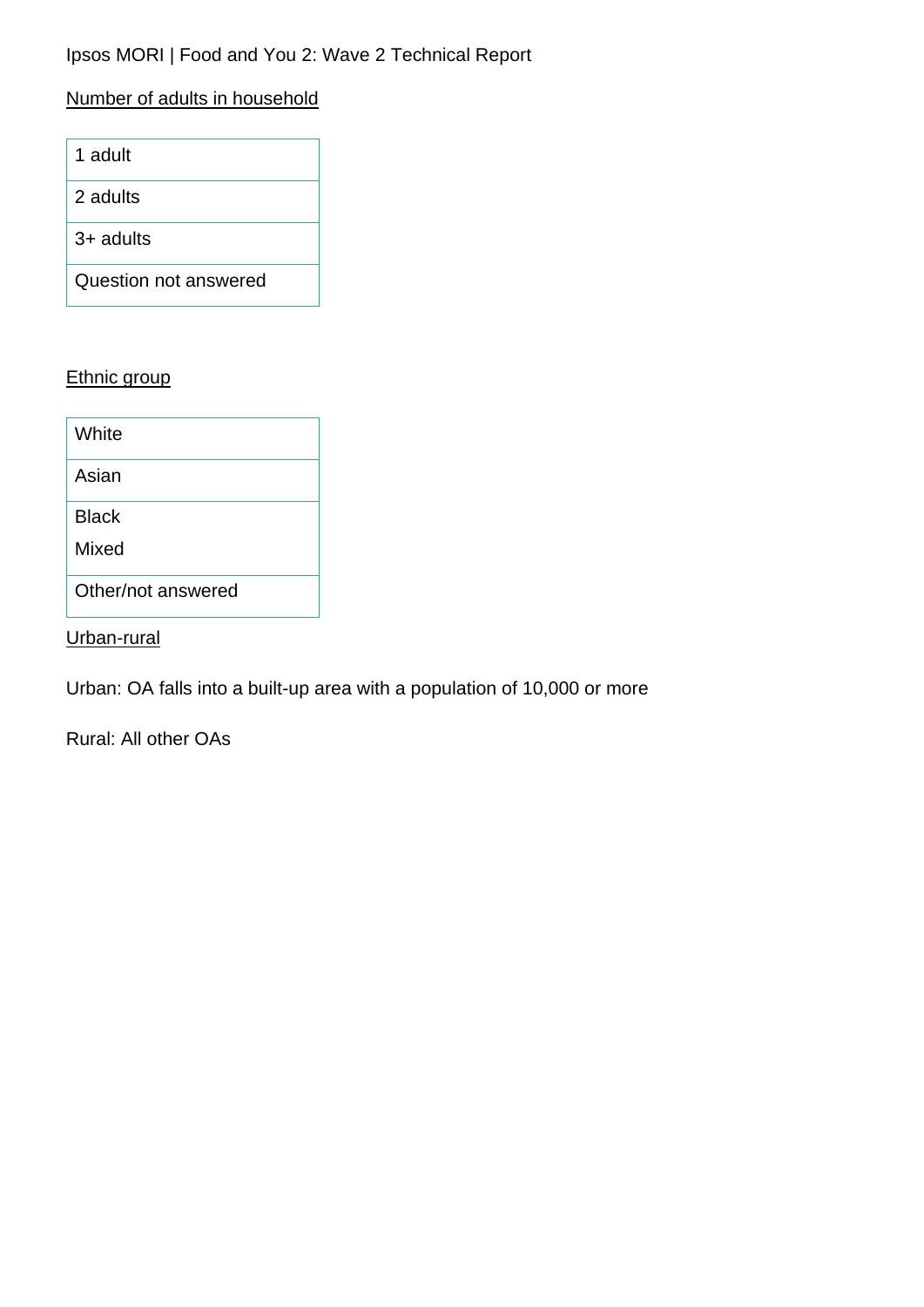#### **Table 5.10 Showing when to use each weight**

| Weight          | When to be used                                                                                                                                                                           |
|-----------------|-------------------------------------------------------------------------------------------------------------------------------------------------------------------------------------------|
| wt1             | Estimates for all-countries: questions asked of all sample members in all online<br>and postal questionnaires                                                                             |
| wt <sub>2</sub> | Estimates for all-countries: questions asked only of online participants (not asked<br>in postal questionnaires)                                                                          |
| wt <sub>3</sub> | Estimates for all-countries: questions asked of online participants and Eating Out<br>Version postal questionnaire participants only                                                      |
| wt4             | Estimates for all-countries: questions asked of online participants and Eating at<br>Home Version postal questionnaire participants only                                                  |
| wt <sub>5</sub> | Individual country estimates for England, Wales and Northern Ireland: questions<br>asked of all sample members in all online and postal questionnaires                                    |
| wt <sub>6</sub> | Individual country estimates for England, Wales and Northern Ireland only:<br>questions asked only of online participants (not asked in postal questionnaires)                            |
| wt7             | Individual country estimates for England, Wales and Northern Ireland only:<br>questions asked of online participants and Eating Out Version postal questionnaire<br>participants only     |
| wt8             | Individual country estimates for England, Wales and Northern Ireland only:<br>questions asked of online participants and Eating at Home Version postal<br>questionnaire participants only |
| wt9             | 'Welsh-England' estimates: questions asked of all sample members in all online<br>and postal questionnaires                                                                               |
| wt10            | 'Welsh-England' estimates: questions asked only of online participants (not asked<br>in postal questionnaires)                                                                            |
| wt11            | 'Welsh-England' estimates: questions asked of online participants and Eating Out<br>Version postal questionnaire participants only                                                        |
| wt12            | 'Welsh-England' estimates: questions asked of online participants and Eating at<br>Home Version postal questionnaire participants only                                                    |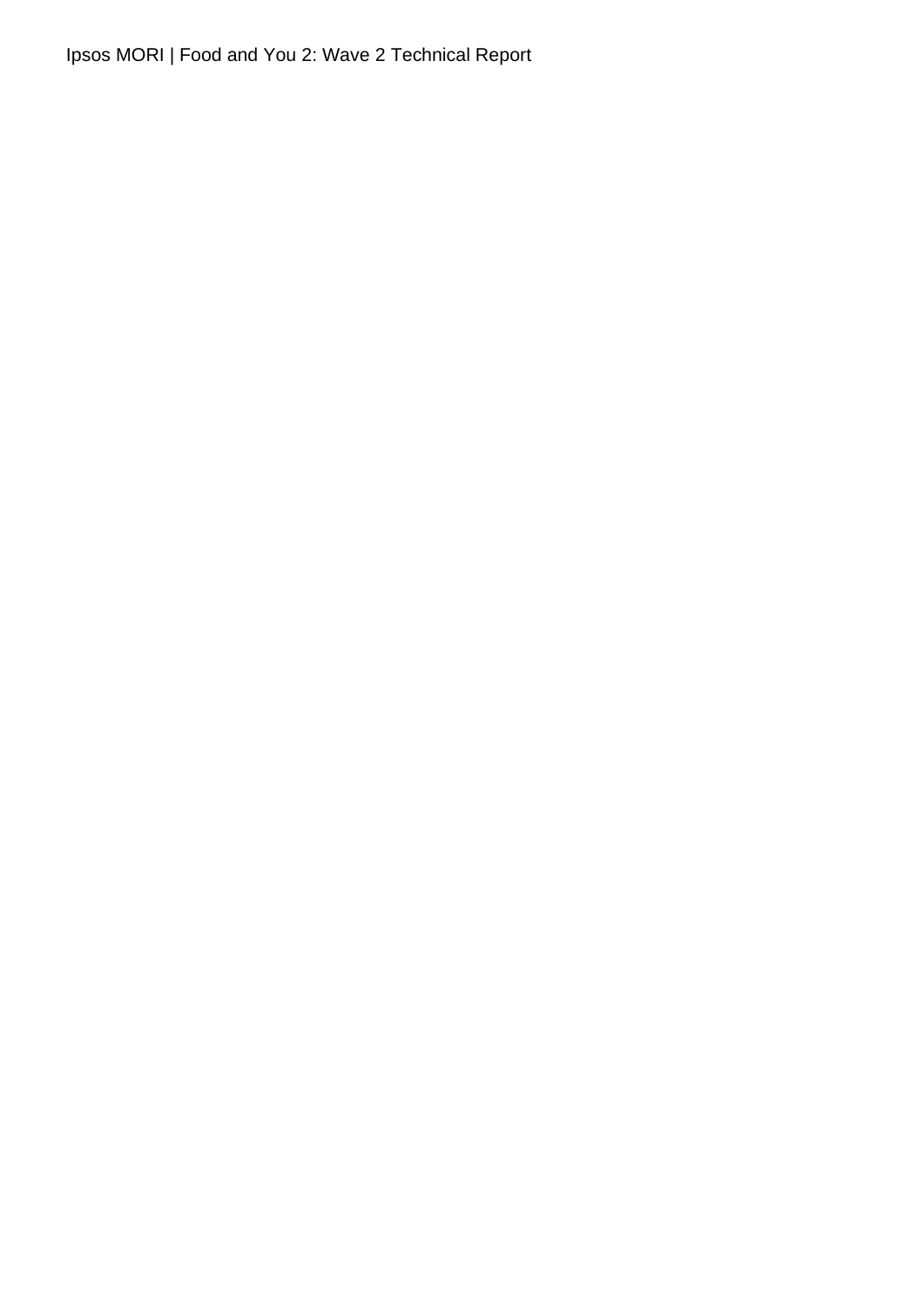

## Data validation and management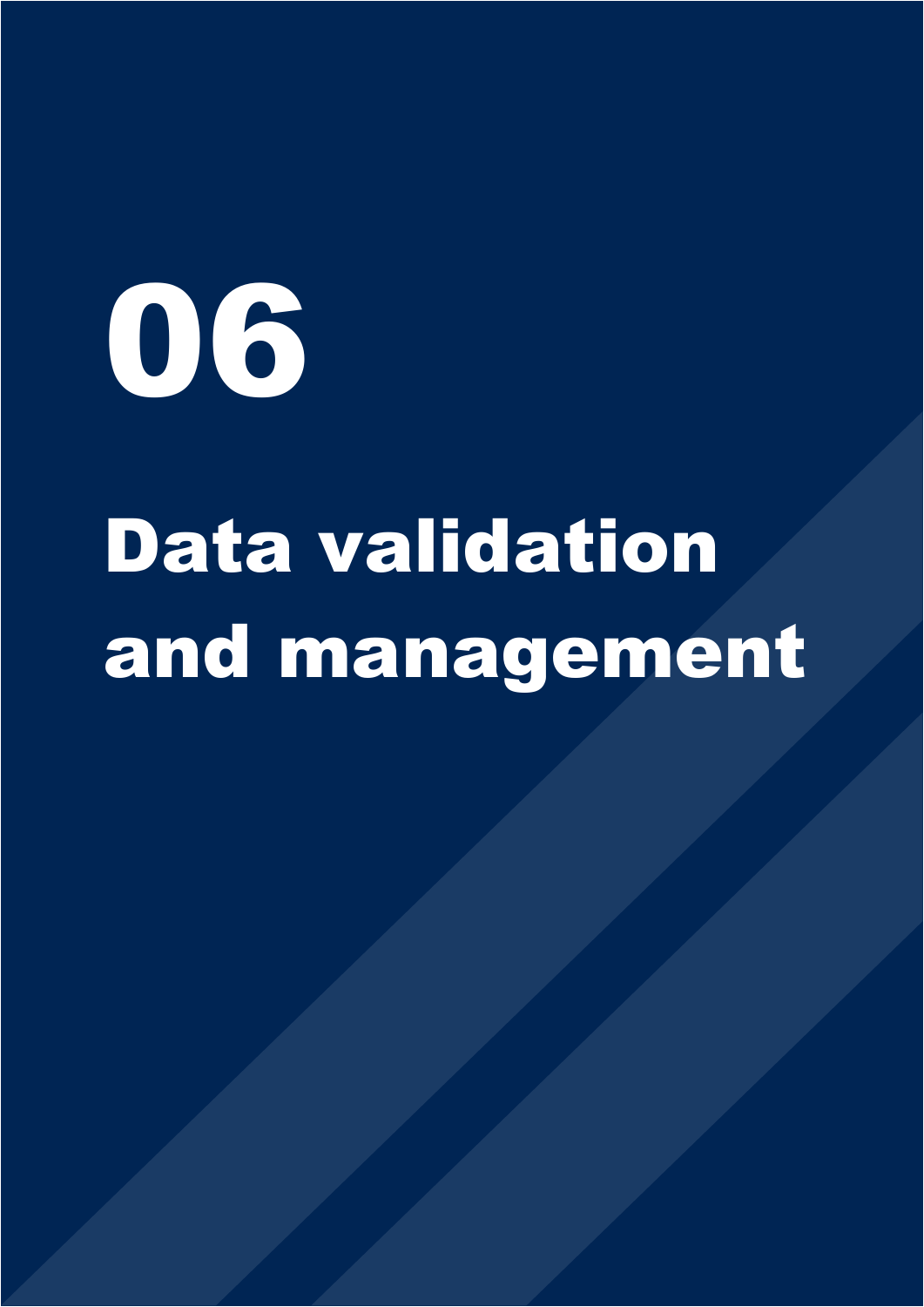### 6 Data validation and management

#### **6.1 Overview**

#### 6.1.1 Questionnaire versions

As described in earlier sections, the data have been collected from two sources: an online questionnaire and a postal questionnaire. The online questionnaire includes some built-in routing and checks within it, whereas the postal questionnaire relied on correct navigation by participants and there is no constraint on the answers they can give.

In addition, the online data were available immediately in their raw form, however the postal questionnaire data must be scanned and keyed as part of a separate process. Tick box answers were captured by scanning, and numbers and other verbatim answers were captured by keying, with the data then coded in an ascii text string.

In line with standard procedures on a mixed-mode survey such as this, the online questionnaire was taken as the basis for data processing. Once that was processed then a data map/dictionary was used to match the data from both postal questionnaire versions with the online data.

A wide range of edits were carried out on the data followed by numerous checks. These have been detailed throughout this chapter.

#### **6.2 Data editing**

#### 6.2.1 Postal data – forced edits

The postal data were subject to errors introduced by participants and subsequently edits were required for this data. There are five key principles to editing postal data which were drawn upon for this:

1. Back editing a filtered question if the filter is a single coded possibility. This meant that if a filtered question was answered but the filter origin question contradicted that answer (blank or different), then the origin question was changed to be the answer for the filter question.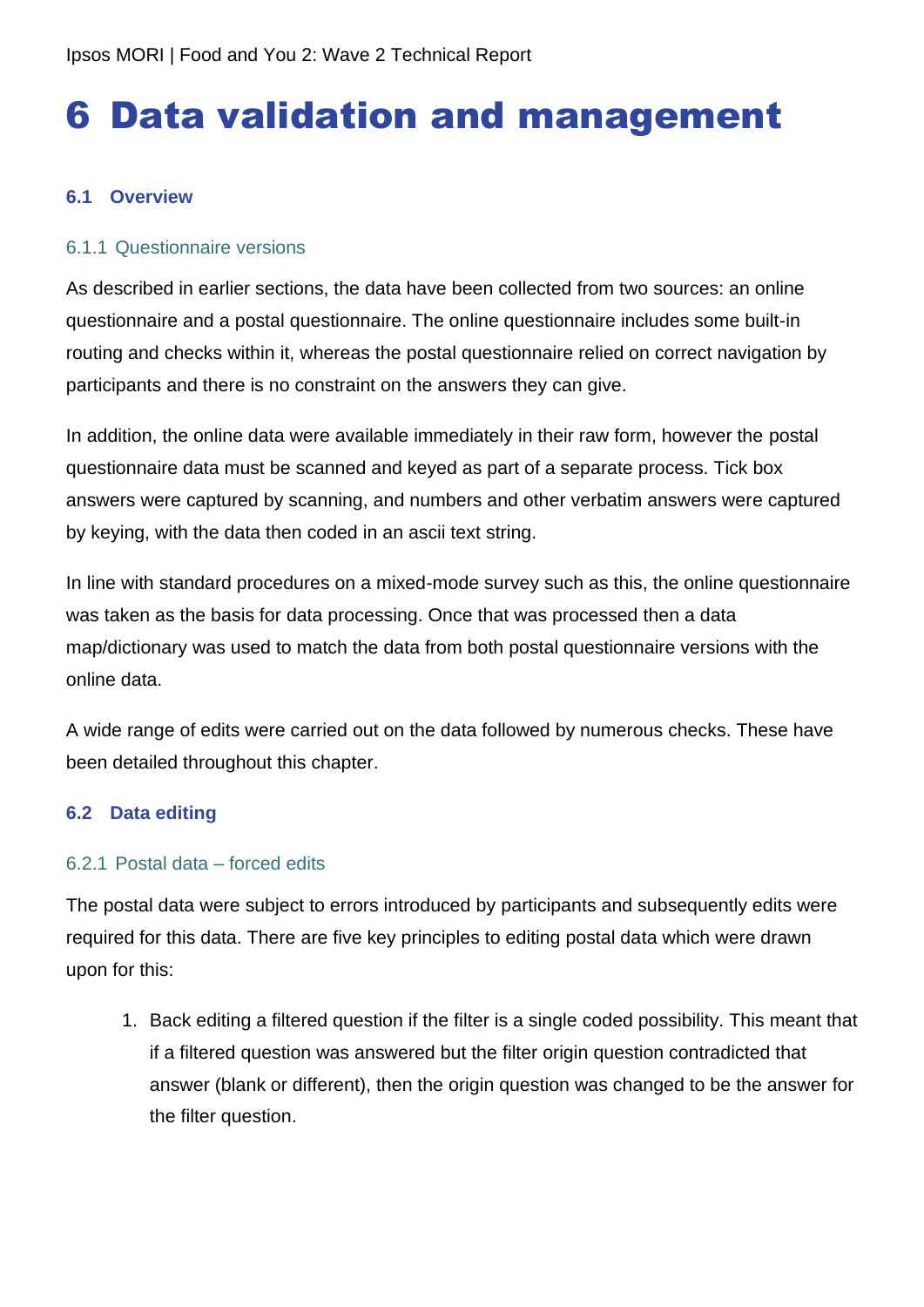- 2. There were no back edits if the filter had more than one possibility (for example, questions relating to how much participants knew about the FSA), in which case a forward edit was applied (deleted answers from filtered questions).
- 3. There were no back edits if the only answer was a 'negative' response ('none', DK). Forward edits applied to these questions.
- 4. If a positive answer was given alongside a negative one (a reason + None/DK) then the negative answers were removed.
- 5. If a question was incorrectly answered as a multi-code question when only one answer should have been selected, then a digit from the participant ID was used to randomly select an answer.

#### 6.2.2 Edits to numeric answers

Edits were made to a handful of questions where the answer was deemed to be improbable or unlikely. These are detailed below:

- Age: There were ten participants who selected an age of over 100. In the postal data, one of these selected an answer of 120 and the other was 121. It was deemed highly unlikely that the answer was correct and therefore the values for these two participants were set to missing in the data. The other eight participants who stated their age was between 100-120 were not set to missing. Checks were included in the online script for this Wave to ensure participants could not enter an age of less than 16 or higher than 120.
- Number of adults and number of children in the household: While theoretically there is no limit on the number of adults and children in a household, a cap of 15 adults and 15 children was placed on participants. If the number of adults was greater than 15 then it was blanked (i.e. deleted and changed to "not stated"). This only affected one postal participant, who stated they had 44 children in their household. This data was deleted and set to missing for this case.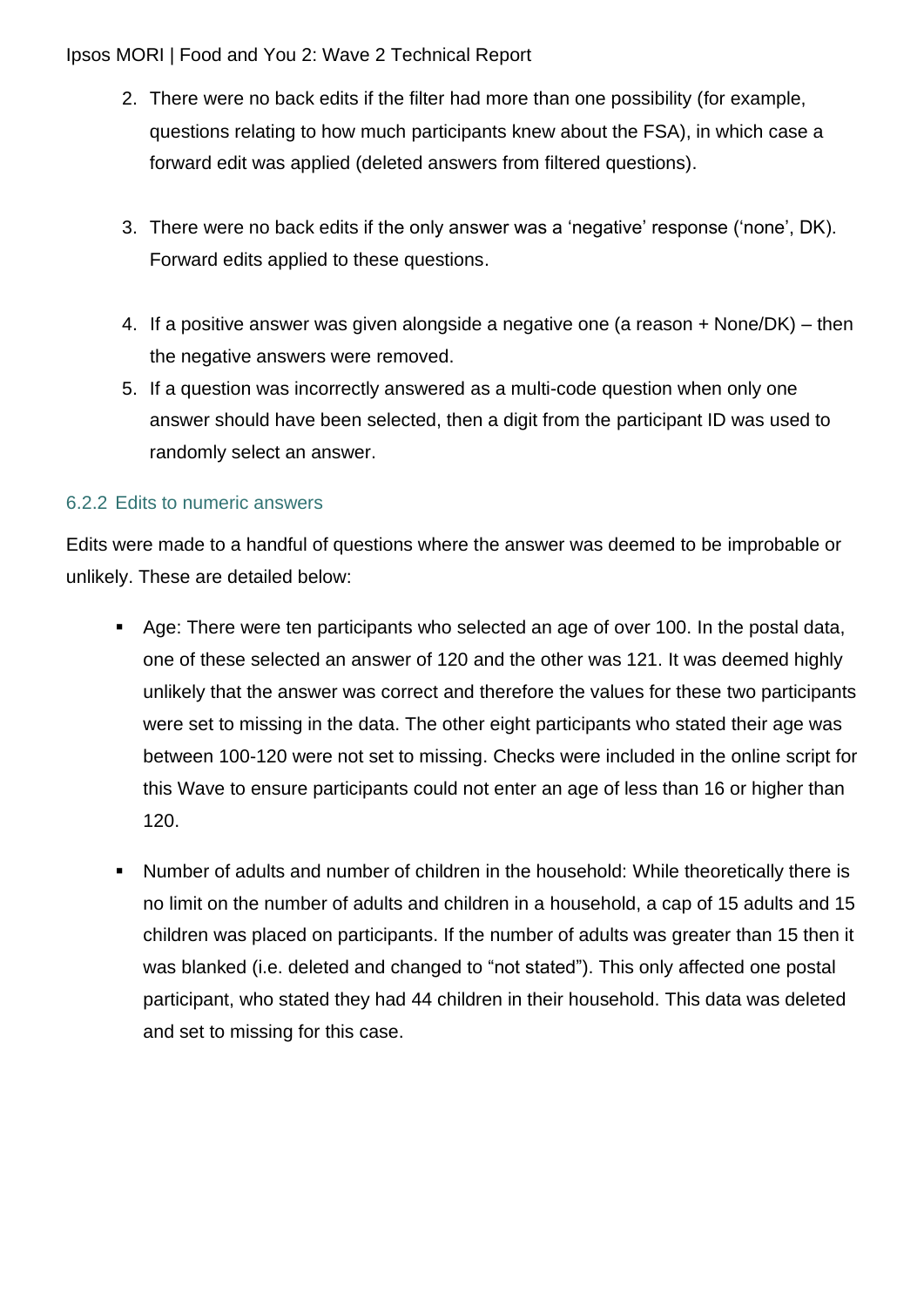#### 6.2.3Duplicate responses

Some cases were removed from the data if the participant completed both the online and the postal survey. In these instances, the online questionnaires were prioritised as that represents a more complete set of data<sup>17</sup>.

#### **6.3 Coding**

Coding was done by Ipsos MORI on one open ended question (FOODISSA2). Coding is the process of analysing the content of each response based on a system where unique summary 'codes' are applied to specific words or phrases contained in the text of the response. The application of these summary codes and sub-codes to the content of the responses allows systematic analysis of the data.

#### 6.3.1 Translation of verbatims in Welsh

Participants were able to complete the survey in English and in Welsh. There were 135 online participants and 19 postal participants who chose to complete the survey in Welsh and provided verbatim text. These verbatims were translated by the FSA's Welsh Language Unit before being coded, alongside the responses, by Ipsos MORI.

#### 6.3.2 Ipsos MORI Coding

Having established the codeframe for FOODISSA2 "What are your concerns about the food you eat?" in Wave 1 (using Q.1a. "What food issues, if any, are you concerned about?" from Wave 17 of the FSA's Public Attitudes Tracker as a basis for the codeframe) this coding framework was then updated throughout the analysis process of Wave 2 to ensure that any newly emerging themes were captured. Developing the coding framework in this way ensured that it would provide an accurate representation of what participants said. After adding in any new codes to the codeframe it was then reviewed by the FSA and Ipsos MORI research teams with queries subsequently addressed by the coding team. After this it was then appended to the datasets.

Codes were grouped together into broad themes (e.g. 'Environmental and Ethical Concerns'), shown in bold text in the data tables. Some of the broad themes also had sub-themes (e.g. 'Fair Trade/ Ethical'). For consistency between waves, all codes developed for the Wave 1 codeframe were included in the Wave 2 codeframe, including codes to which no responses

<sup>&</sup>lt;sup>17</sup> 156 duplicates were removed from the data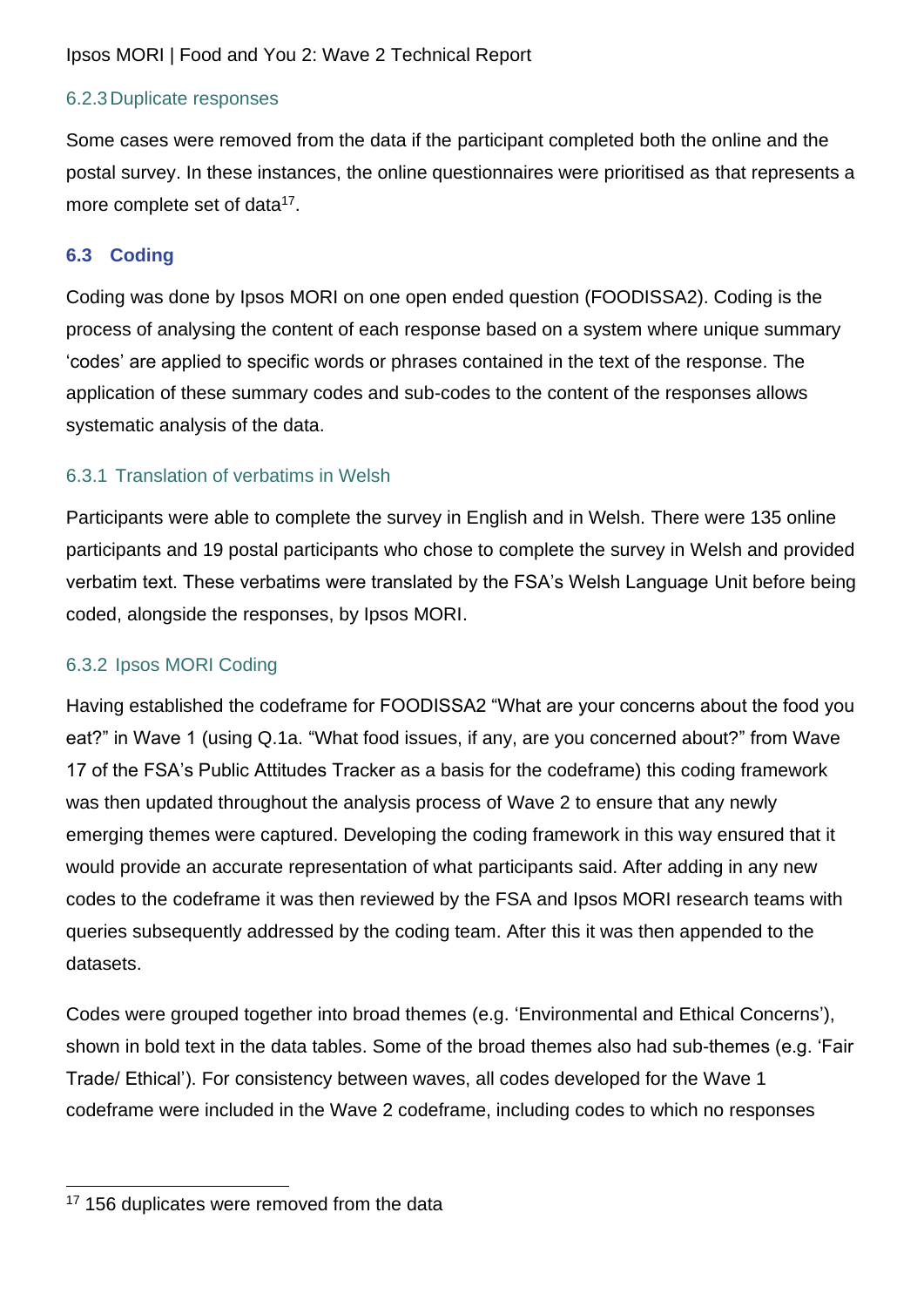were assigned at Wave 2. These codes are also present in the Wave 2 tables (and are marked as having received no responses).

Ipsos MORI used a web-based system called Ascribe to manage the coding of all the text in the responses. Ascribe is a system which has been used on numerous large-scale consultation projects. Responses were uploaded into the Ascribe system, where members of the Ipsos MORI coding team then worked systematically through the comments and applied a code to each relevant piece of text.

The Ascribe system allowed for detailed monitoring of coding progress, and the organic development of the coding framework (i.e. the addition of new codes to new comments). A team of coders worked to review all the responses after they were uploaded on Ascribe, with checks carried out on 5% of responses.

#### **6.4 Data checks**

#### 6.4.1 Checks on data tables

Ipsos MORI checked the data tables against the table specification, ensuring all questions were included, that down-breaks included all categories from the question, that base sizes were correct (e.g. for filtered questions), base text was right, cross-breaks add up and were using the right categories, nets were summed using the correct codes, and that summary and recoded tables were included. Weighting of the tables was also checked by applying the correct weight on the SPSS file then running descriptives and cross-break tabulations to check that this matched up with the values on the tables.

If any errors were spotted in the data, these were then specified to the data processing team in a change request form. The data processing team then amended the tables based on this and the tables were rechecked after the changes were made. Checking is an iterative process and if errors were spotted on the SPSS file or data tables then both the SPSS file and data tables were re-run. The data checks were carried out by a team of six people at Ipsos MORI, with any given change checked by at least three different people.

#### 6.4.2 Checks on SPSS files

On the SPSS dataset we ran basic descriptives on all variables to check the variable names, labels and value labels and overall cell counts. We also aimed to check around 50% of routed questions using crosstabs where the logic checks are more complicated. The aim of these checks was to pick up errors in the data processing. For instance, where the data specification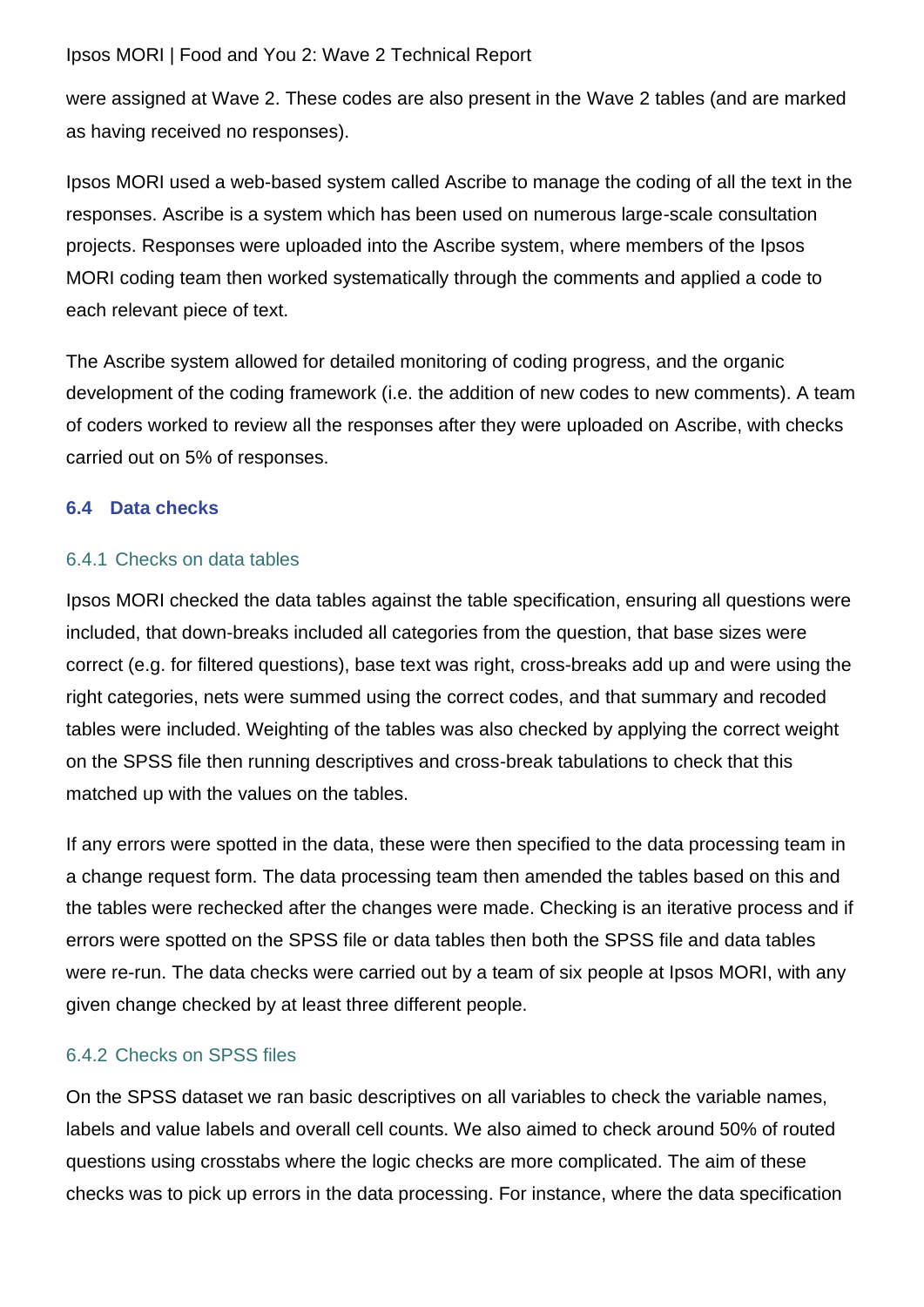was mis-interpreted, the incorrect logic was applied or where the data was simply processed incorrectly.

#### 6.4.3 Checks on derived variables

Derived variables were created based on the table specification. Some derived variables were based on one question (for instance age) and these were checked by running tabulations on SPSS from the question they were derived, to check that the codes fed into the groups on the cross-breaks. If the derived variables were more complex and based on more than one question, e.g. NS-SEC, more thorough checks were carried out. For example, the NS-SEC variable was created independently – the questions are in line with other surveys, so an independent check was carried out to ensure that the syntax was correctly created. The checker also ran the syntax themselves to check that they could replicate the results in the data.

#### 6.4.4 Checks on straight-lining

The data for the quickest participants in Wave 2, who completed the survey in approximately five minutes, were checked to see if they were straight-lining through the survey. All of these participants did answer at least some questions in a positive way rather than selecting 'negative answers' and all did provide some demographic data, so we did not feel the need to exclude these participants.

#### **6.5 Trend data**

The Food and You 2 Survey is designed to monitor changes in consumers' attitudes, knowledge and behaviour over time. To enable comparisons between the survey waves, where questions have been asked in both Waves 1 and 2, weighted and unweighted totals from Wave 1 are included in the Wave 2 data tables.

Whilst steps were taken to improve comparability across waves for instance by ensuring question wording, routing and questionnaire mode (e.g. online or online and postal) were consistent in Waves 1 and 2, as with any new survey, some minor edits and improvements were made to wording or routing between Waves 1 and 2. Changes made between Waves 1 and 2 are listed in the Wave 2 table user guide, on the worksheet "Differences between waves". These methodological changes may make it more difficult to interpret trends in certain variables.

With only two time points it is too early to determine whether a population value has increased, decreased or is stable. For this reason trends are not reported in the Wave 2 Key Findings report and will only be reported once questions have been asked in at least four waves of data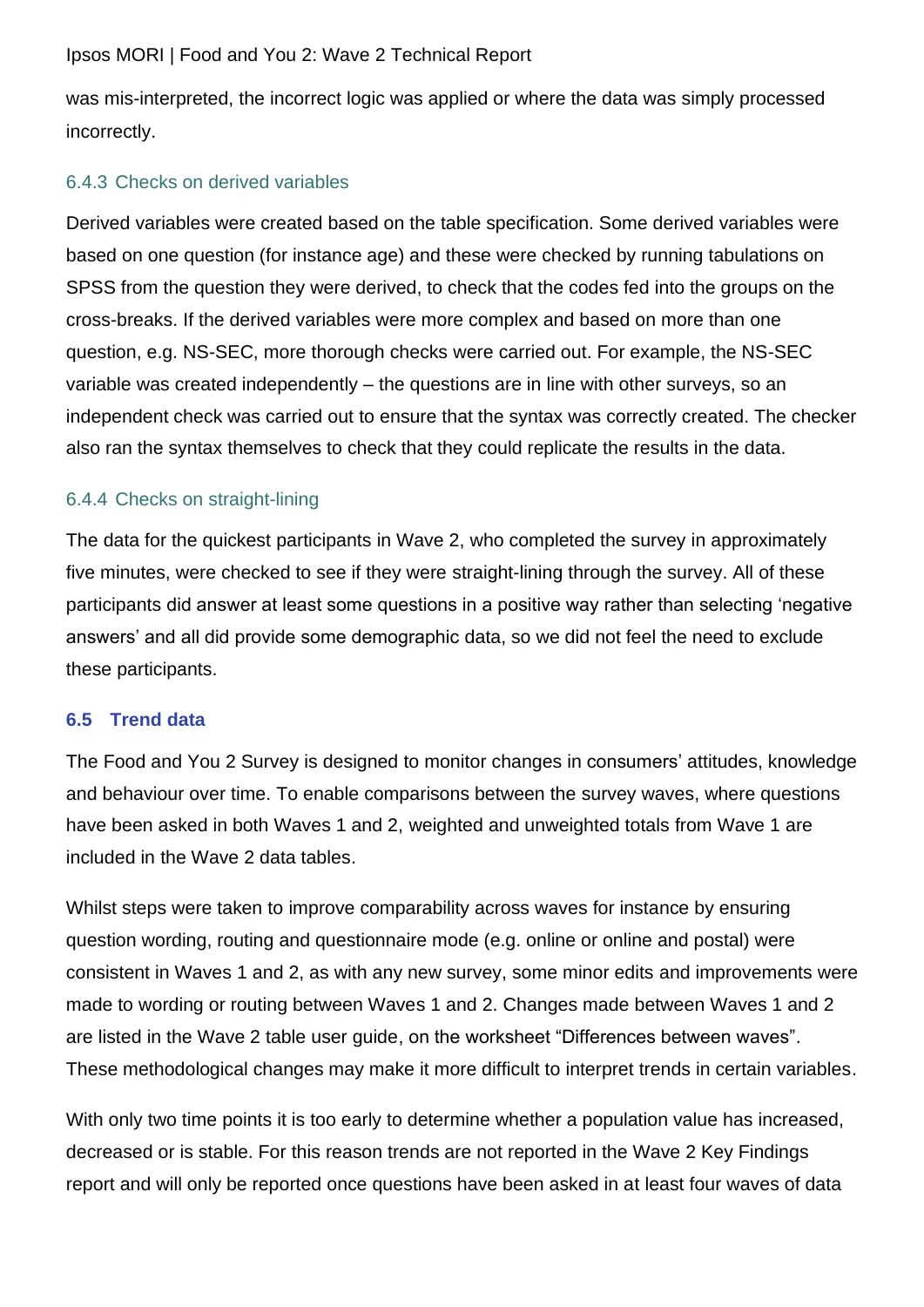collection. At this point a dataset combining data from Waves 1-4 will be made available along with documentation of any variations in routing, weighting and questionnaire mode.

Full details regarding questionnaire routing and mode may be found in the appendices of this document and in those of the Wave 1 Technical Report.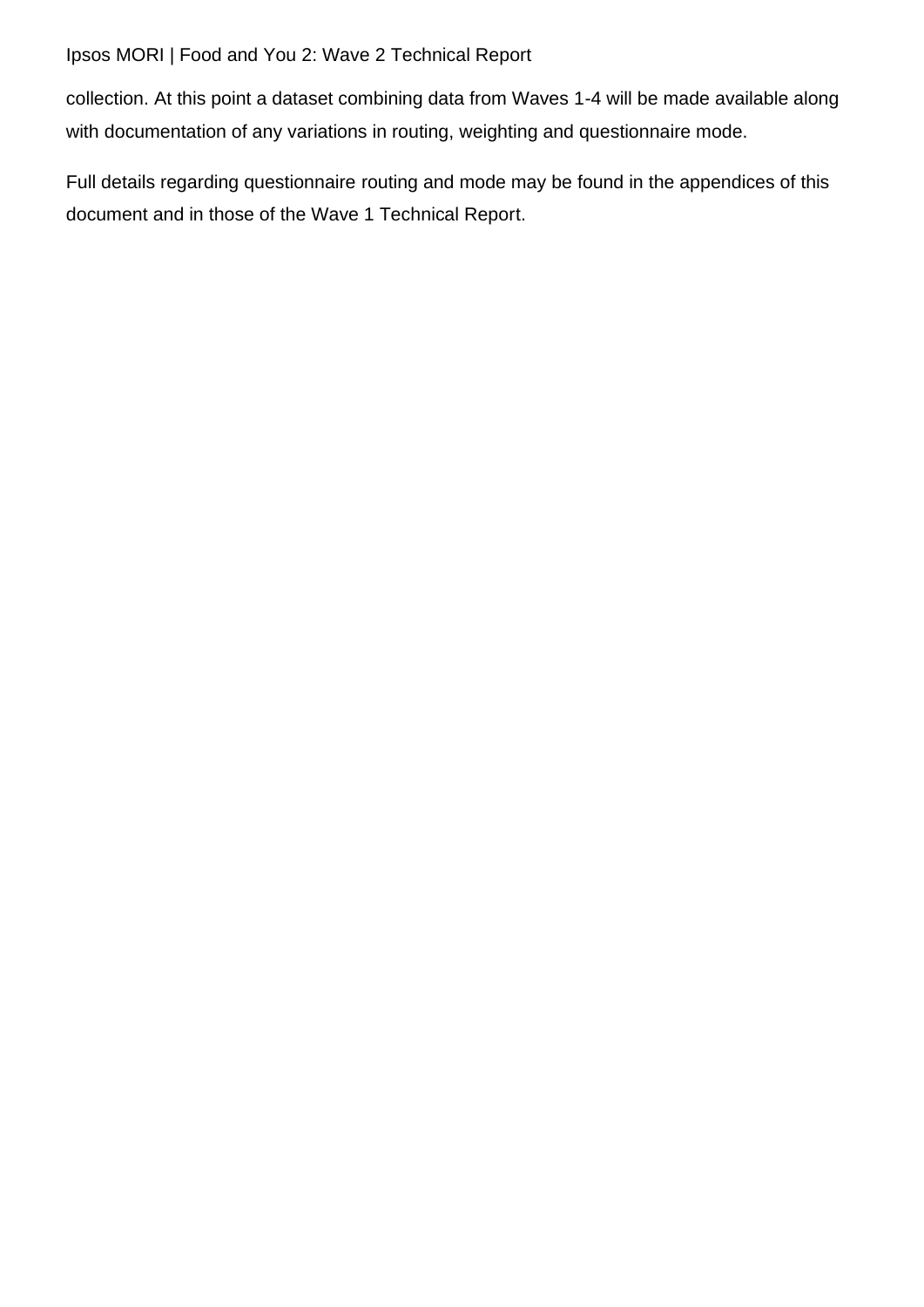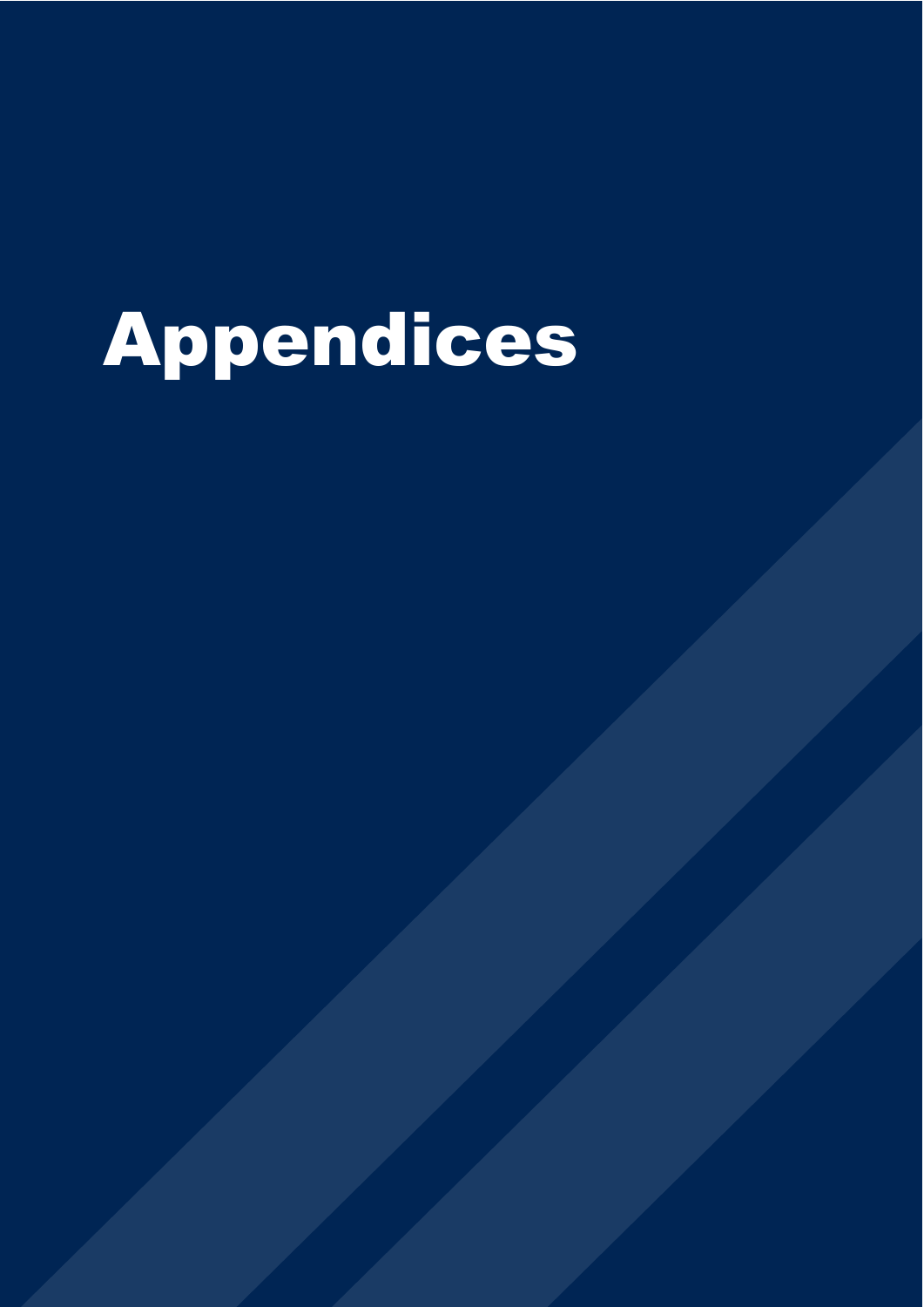## Appendices

#### **List of appendices**

The online questionnaire has been included as an Appendix to the technical report. The rest of the documentation (listed below) will be uploaded onto the UK Data Archive:

- Food and You 2 Wave 2 online questionnaire (see next section)
- Food and You 2 Wave 2 postal questionnaires
	- England and Wales Eating Out version
	- England and Wales Eating Out version in Welsh
	- Northern Ireland Eating Out version
	- England and Wales Eating at Home version
	- England and Wales Eating at Home version in Welsh
	- Northern Ireland Eating at Home version
- Food and You 2 Wave 2 invitation and reminder letters
	- Invitation letter
	- First reminder
	- Second reminder
	- Final reminder
- Food and You 2 Wave 2 full SPSS data
- Food and You 2 Wave 2 SPSS user guide
- Food and You 2 Wave 2 full data tables (and user guide) for England, Wales and Northern Ireland combined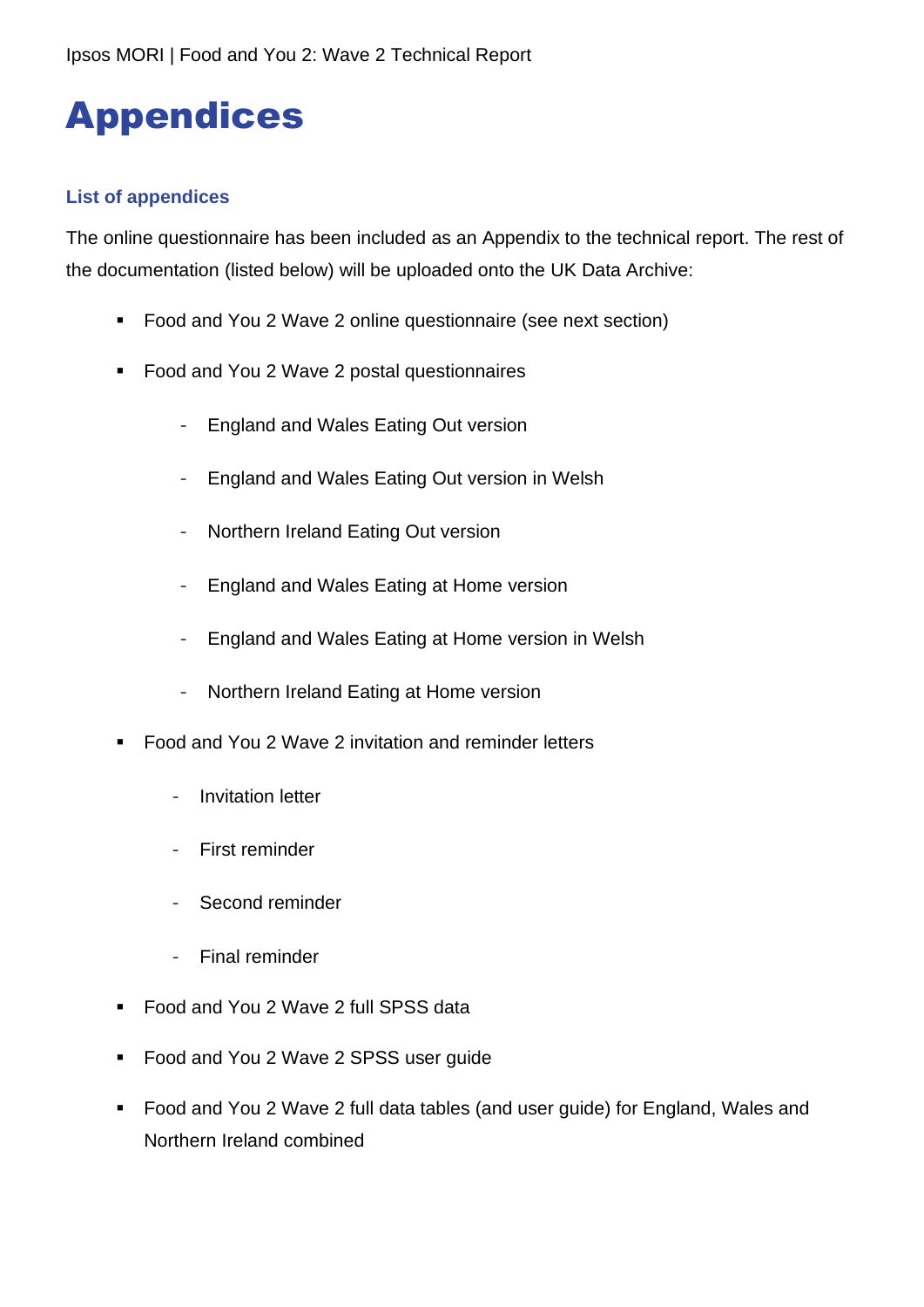■ Food and You 2 Wave 2 individual country data tables (and user guide) for England, Wales and Northern Ireland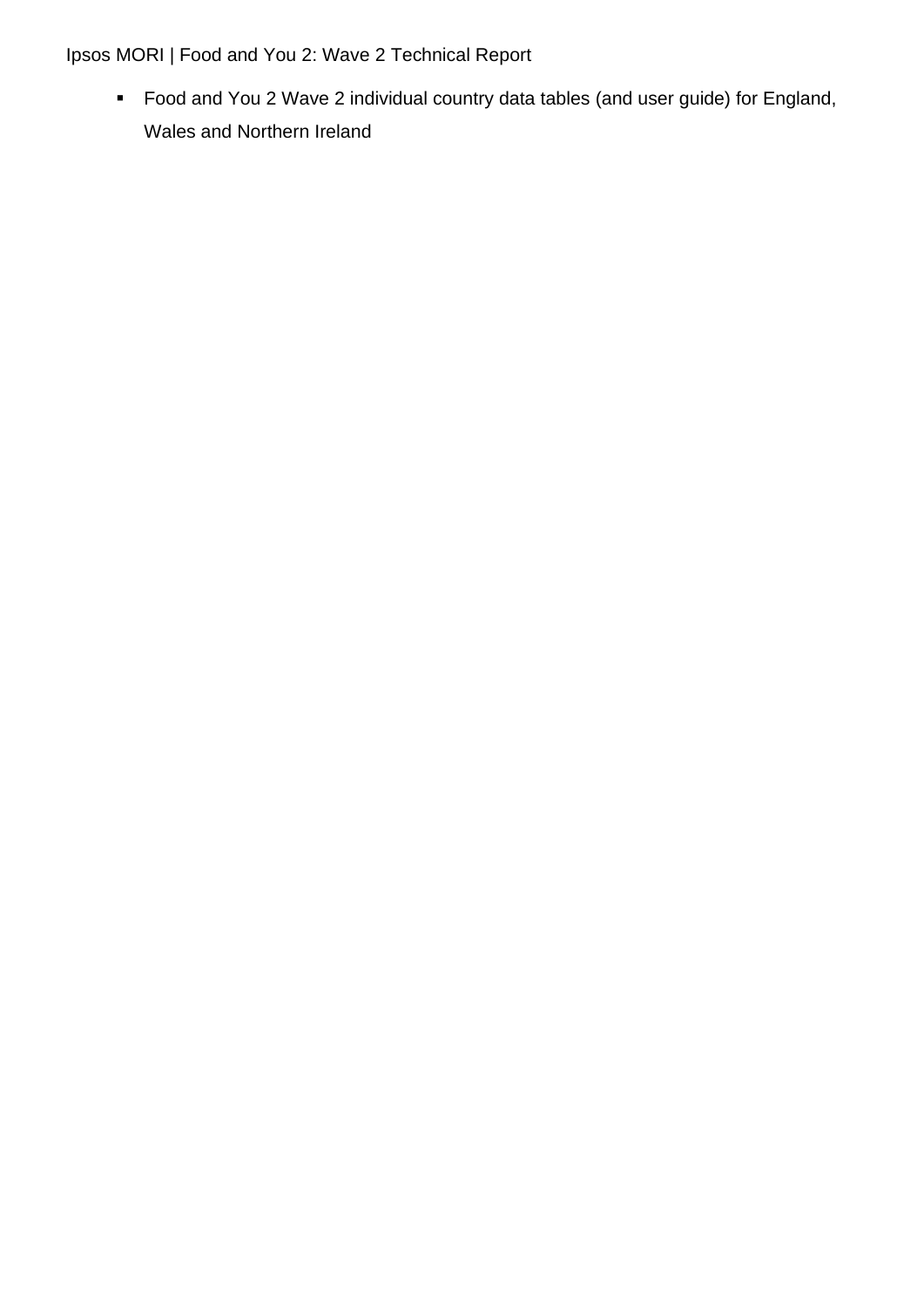# Food and You 2 Wave 2 online questionnaire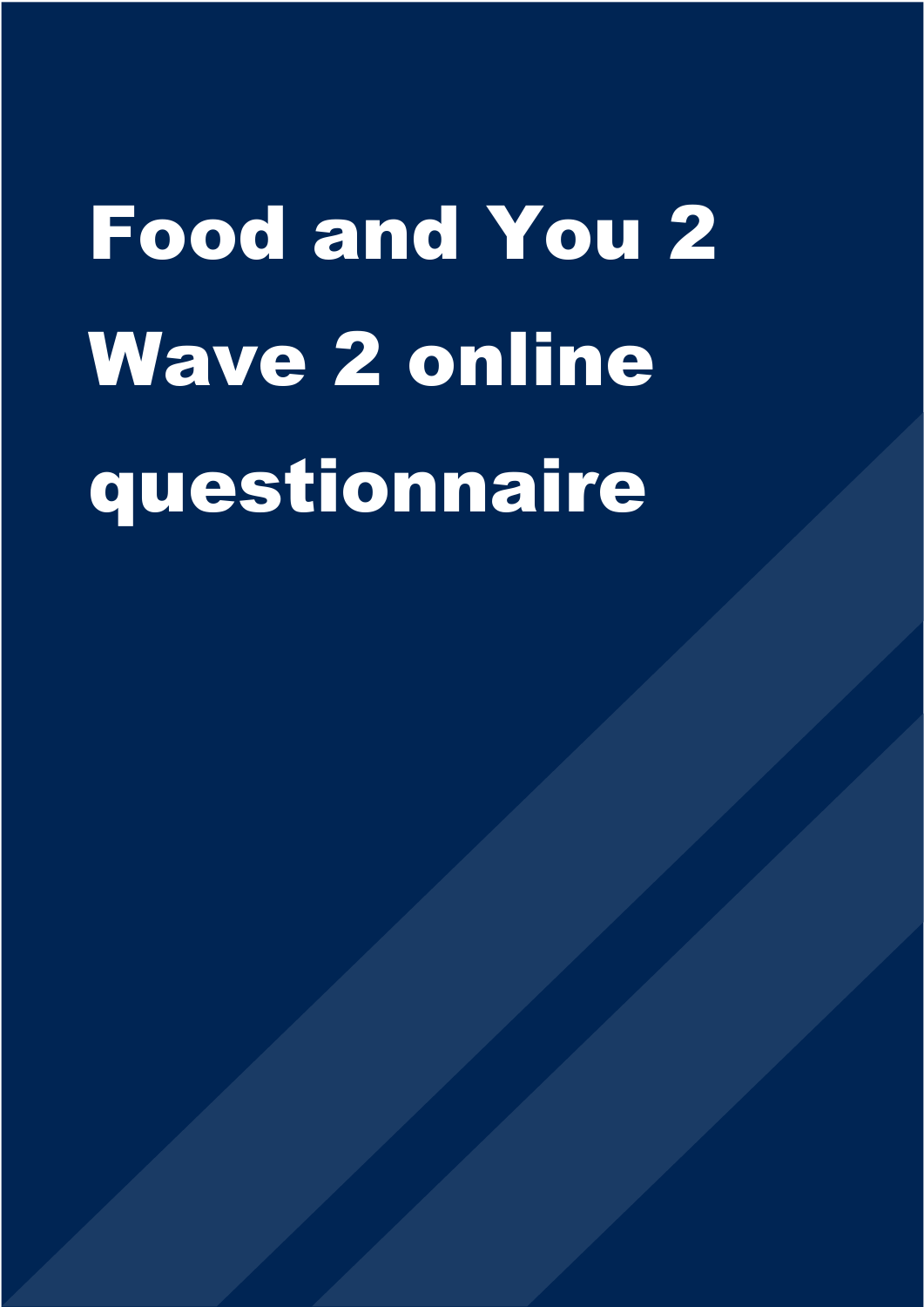#### **Food and You 2 Wave 2 online questionnaire**

#### **INT1**

#### **{2. LOGOS: Ipsos MORI, Food Standards Agency}**

#### **Food and You 2 survey**

The aim of the survey is to help the Food Standards Agency (FSA) understand people's attitudes and behaviour relating to food, including eating out, cooking, preparing and storing food at home. The findings will be used to inform policy decision-making and communication campaigns by identifying areas where action or further research is required. You can complete this survey on a desktop, laptop, tablet or smartphone. If at any point you wish to stop the survey and start again later you will be able to do this. [INFO: To stop the survey, simply close your internet browser. When you wish to resume, you can log back in with the same password and pick up where you left off.] We advise you to use the same device if you stop the survey and return to it later.

The survey should take 30 minutes or less to complete.

Please enter one of the passwords from your invitation letter to start the survey. [PROGRAMMER: SHOW THIS IN LARGER BOLD TEXT SO THE MOST OBVIOUS INFORMATION ON THIS PAGE IS THIS] [INFO: If you are the first person in your household to complete the survey enter password 1. If someone else has already completed the survey enter password 2. If there is only one password on your letter please use that one] [show two boxes with hyphen between. Each box should take 3 letters or numbers] Make the boxes larger and with a 3D effect and colour round them and so they are central on the page

Underneath the box the button should say: START SURVEY and be blue

#### **INT 2**

You may see the I symbol next to a question or an answer option. You can touch or click on it for extra information to help you answer the question.

The bar below can be found at the top right of the screen and you can use it to change the size of the text, or background colour of the screen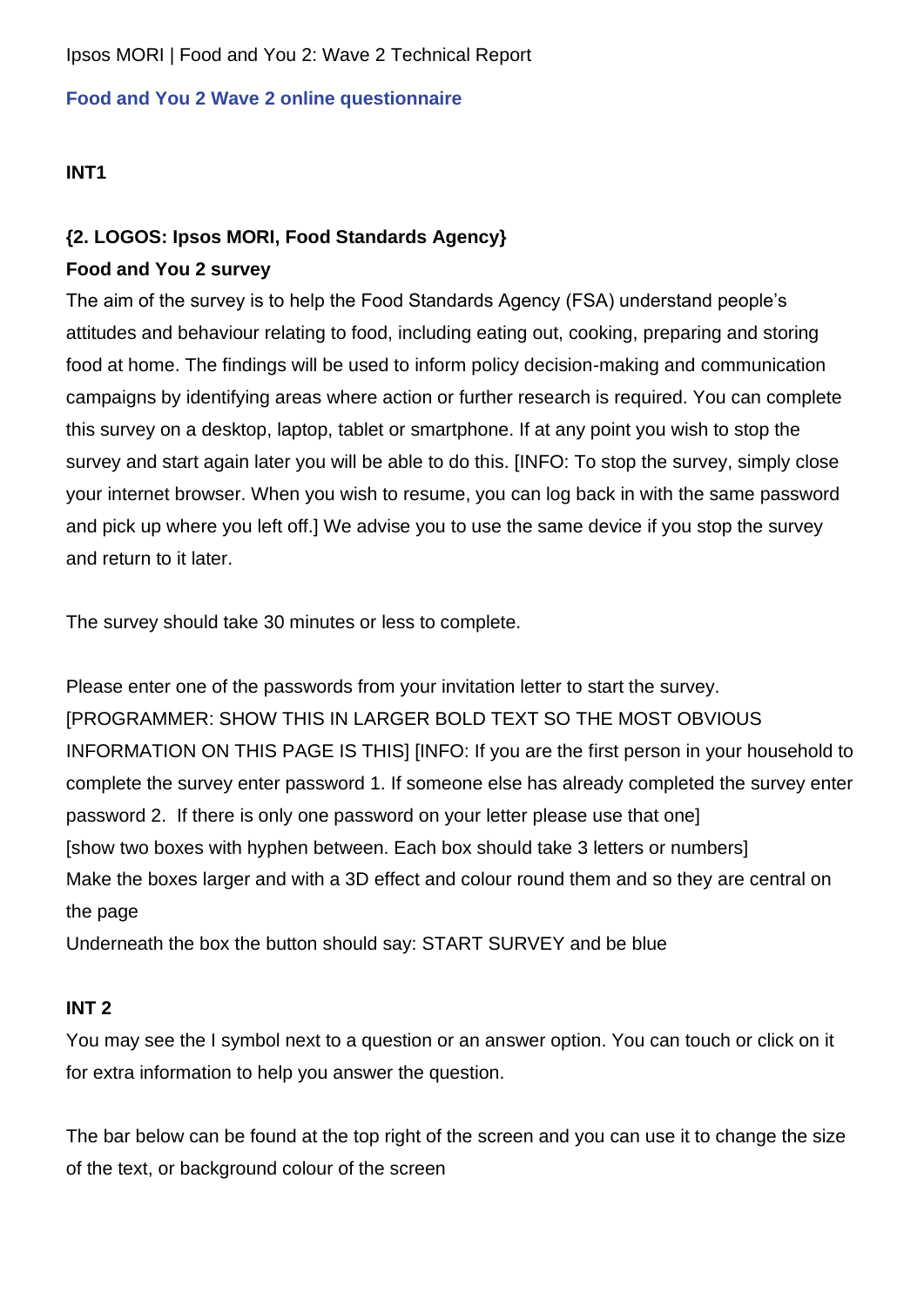

#### **[TIMESTAMP1]**

#### **[ASK ALL]**

**AGECHECK** Can you confirm that you are aged 16 or over and are happy to proceed with the survey?

1. Yes **CONTINUE**

2. No **CLOSE**

#### **IF CONSENT = 1 CONTINUE**

#### **[ABOUT YOU 1]**

We would like to start by asking a few questions about you and anybody you live with.

#### **[ASK ALL]**

**NADULTS** Including you, how many adults aged 16 or over are currently living in your

household?

*Please write your answer in the box below*

#### **[OPEN BOX]**

1. Prefer not to say

HARD CHECK IN PLACE WHEN ENTER 0 WITH ERROR TEXT 'Please ensure you have included yourself when counting the number of adults in your household'

#### **[ASK ALL]**

**NCHILDREN** How many children or young people aged 0 to 15 years currently live in your

household?

*Please write your answer in the box below*

#### **[OPEN BOX]**

1. Prefer not to say

**[ASK ALL WHO HAVE CHIDLREN – NCHILDREN >0]**

**CHILDAGE1** How old are these children?

**[Show multiple rows up for children aged 0-15 in household] CHILDAGE1\_1 CHILDAGE1\_2**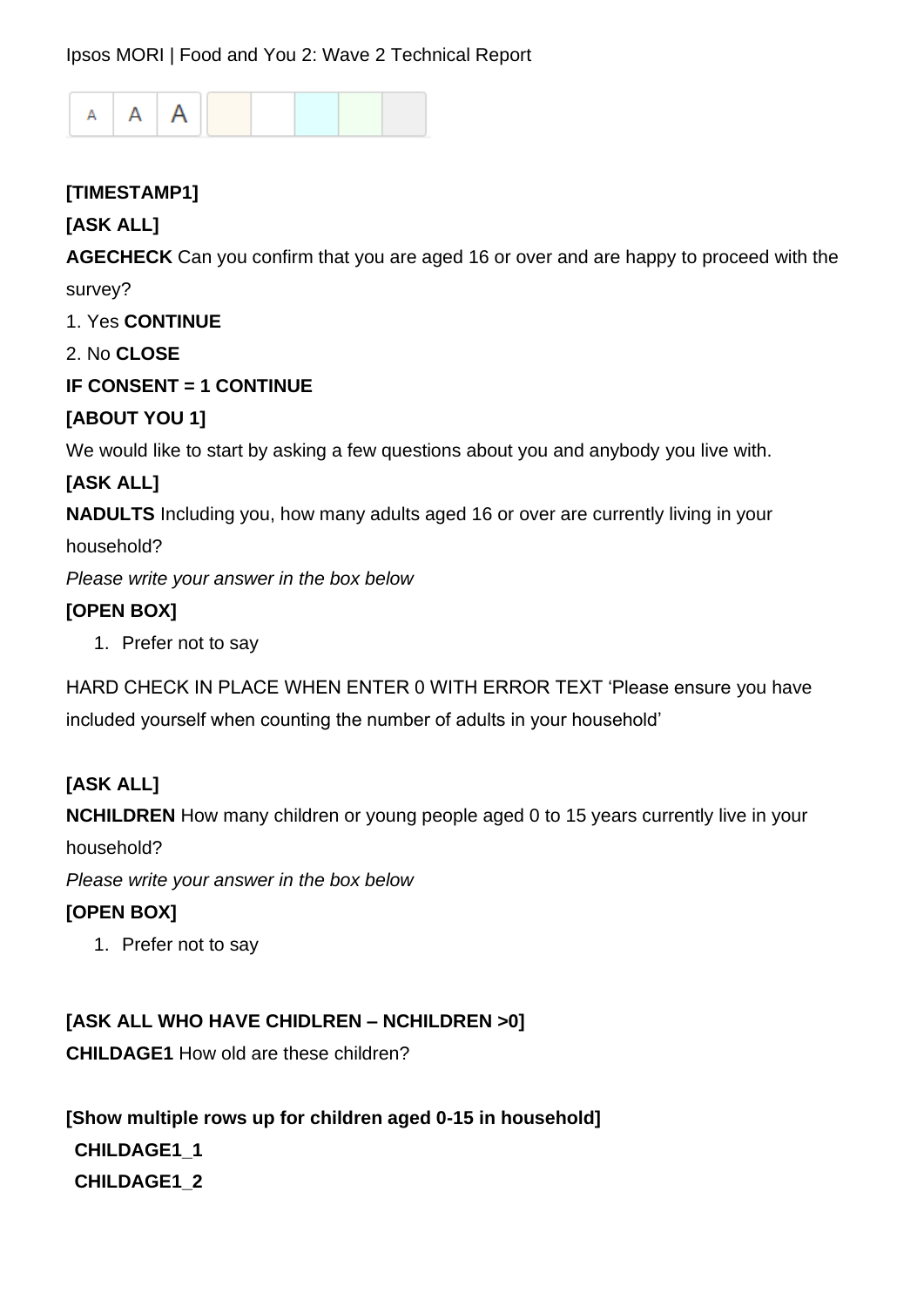**CHILDAGE1\_3 CHILDAGE1\_4 CHILDAGE1\_5 CHILDAGE1\_6** Header: Age in Years Row for each child: First child Second child (and so on)

99. Prefer not to say

**[ASK IF CHILD IS AGED 7-15. QUESTION TO APPEAR AS GRID FORMAT FOR EACH CHILD]**

#### **TEXTFILL: For your child aged x**

**TEXTFILL if two children are the same age: For your first child aged x, For Your second** 

#### **child aged x**

**FSMANY** Does that child receive free school meals?

- 1. Yes
- 2. No
- 3. Don't know
- 4. Prefer not to say

#### **[ASK ALL]**

**GENDER** Which of the following describes how you think of yourself?

*Please select one answer only*

#### **SINGLE-CODE**

- 1. Male
- 2. Female
- 3. In another way
- 4. Prefer not to say

#### **[ASK IF GENDER=2]**

#### **PREGNANT** Are you currently pregnant?

*Please select one answer only*

1. Yes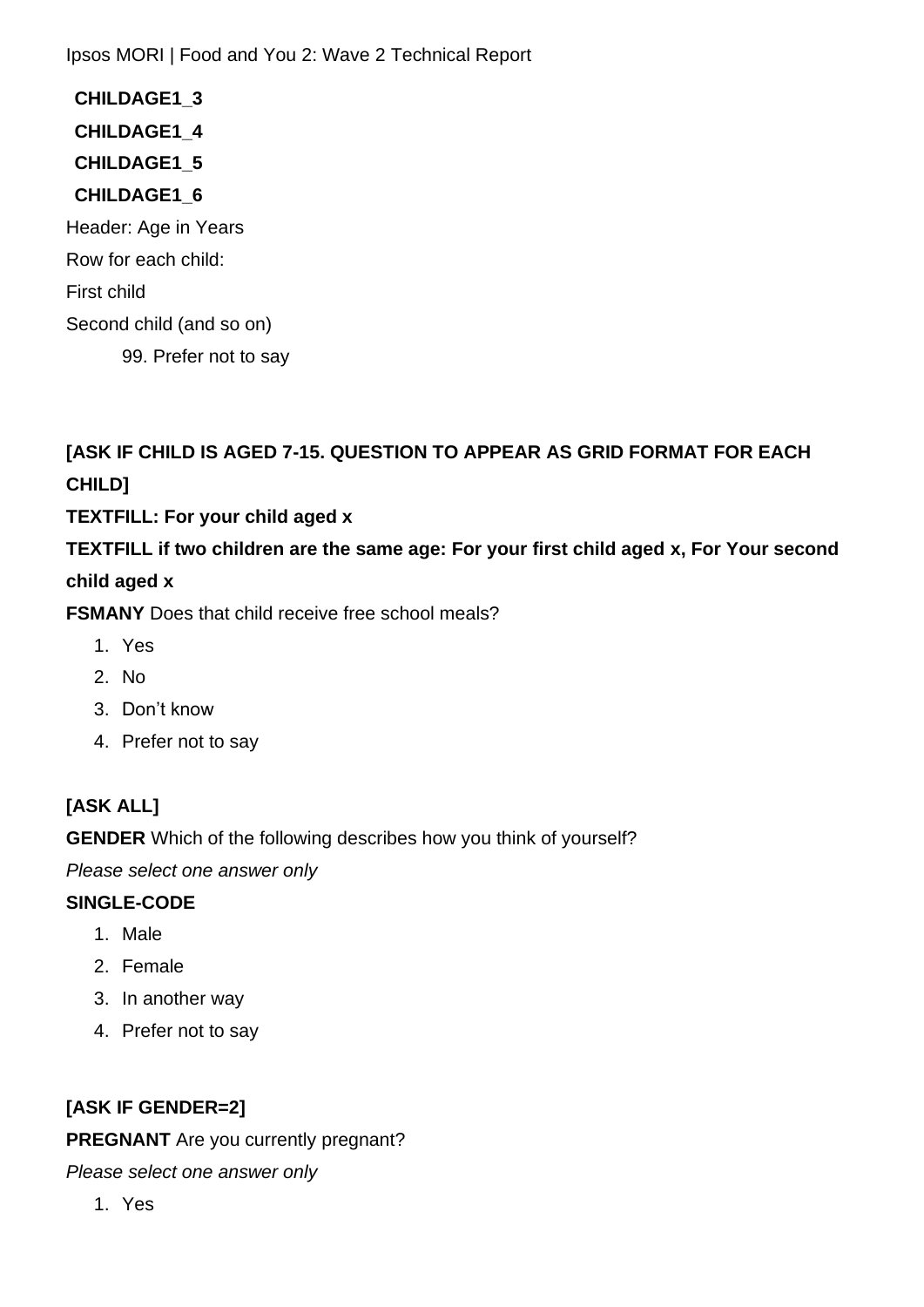- 2. No
- 3. Prefer not to say/ Don't know

#### **[ASK ALL]**

**VEG** Do you consider yourself to be any of the following?

*Please select one answer only*

- 1. Vegetarian [info button: a person who does not eat meat or fish]
- 2. Pescatarian [info button: a person who does not eat meat but does eat fish.]
- 3. Vegan [info button: a person who does not eat or use animal products.]
- 4. Mainly vegetarian but occasionally eat meat
- 5. None of these
- 6. Prefer not to say

#### **[ASK ALL]**

**FOODREAC** Do you suffer from a bad or unpleasant physical reaction after consuming certain foods, or avoid certain foods because of the bad or unpleasant physical reaction they might cause? [INFO BUTTON: This may include symptoms associated with food allergies and food intolerances, such as difficulties breathing and swallowing, skin rash, itching and swelling on the face or in the mouth, nausea, vomiting, abdominal pain, bloating or diarrhoea.]

*Please select one answer only*

- 1. Yes
- 2. No
- 3. Don't know
- 4. Prefer not to say

#### **[ASK IF HAS NEGATIVE REACTION - FOODREAC = 1]**

**REACSOURC** Do you experience a bad or unpleasant physical reaction to any of the following

foods?

*Please select all answers that apply*

- 1. Peanuts
- 2. Other nuts e.g. almonds, hazelnuts, walnuts, cashew nuts, pecans
- 3. Cow's milk and products made with cow's milk e.g. butter, cheese, cream, yoghurt
- 4. Cereals containing gluten e.g. wheat, rye, barley, oats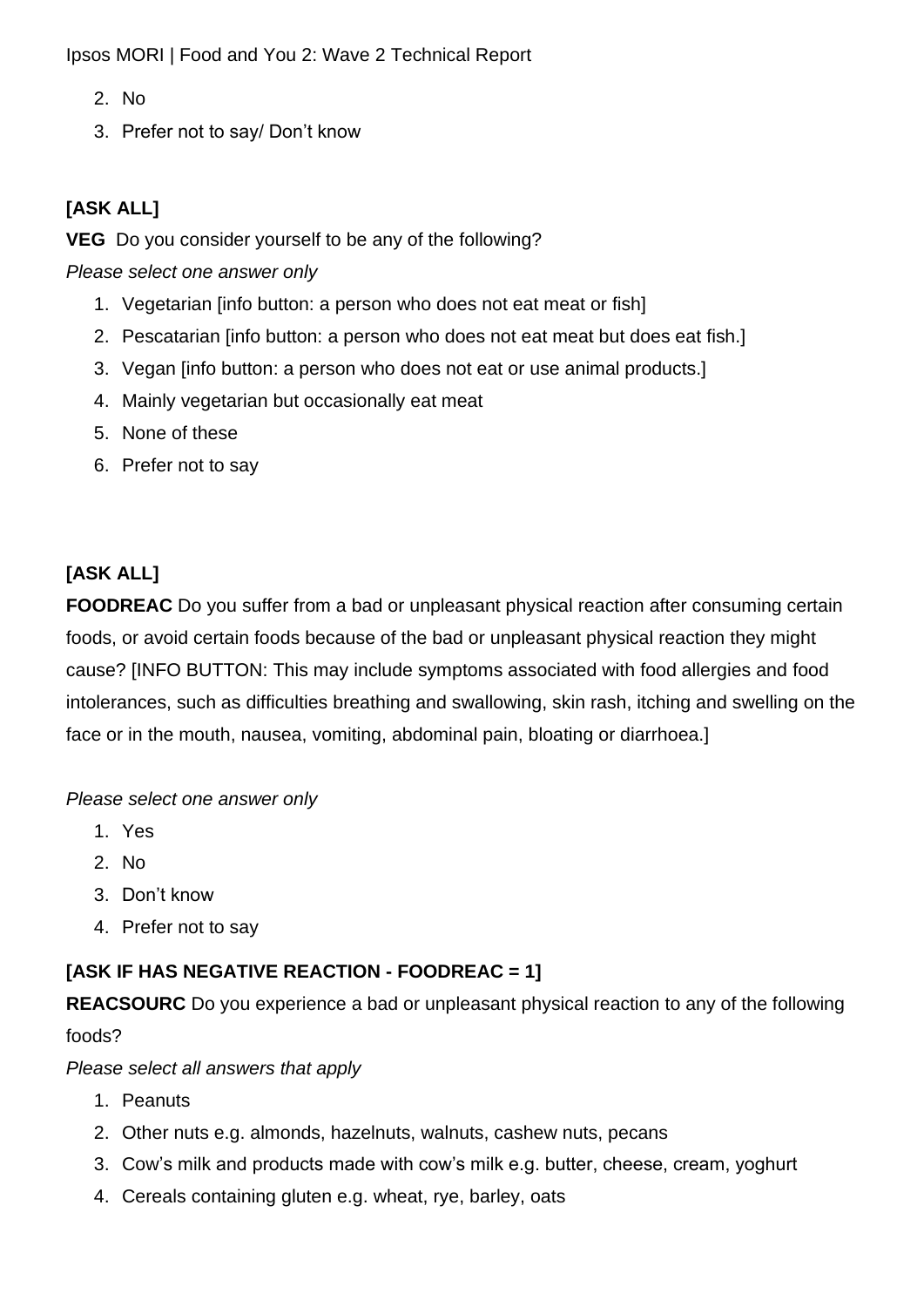- 5. Eggs
- 6. Fish
- 7. Crustaceans e.g. crabs, lobster, prawns, scampi
- 8. Molluscs e.g. mussels, snails, squid, whelks, clams, oysters
- 9. Soya
- 10.Celery/celeriac
- 11.Mustard
- 12.Lupin
- 13.Sesame
- 14.Sulphur dioxide/sulphites
- 15.Other cereals e.g. buckwheat, rice, corn (please specify)
- 16.Fruit (please specify)
- 17.Vegetables (please specify)
- 18.Other (please specify)
- 19.Prefer not to say **[EXCLUSIVE CODE]**

#### **[ASK FOR EACH FOOD TO WHICH PARTICIPANT HAS A NEGATIVE REACTION AT REACSOURC– REACSOURC <> 19]**

**REACTYP** How would you best describe your problem with {TEXT FILL WITH FOOD TYPE}?

| <b>REACSOURC_1</b>  | <b>Peanuts</b>                                               |
|---------------------|--------------------------------------------------------------|
| <b>REACSOURC 2</b>  | Other nuts e.g. almonds, hazelnuts, walnuts, cashew nuts,    |
|                     | pecans                                                       |
| <b>REACSOURC_3</b>  | Cow's milk and products made with cow's milk e.g. butter,    |
|                     | cheese, cream, yoghurt                                       |
| <b>REACSOURC 4</b>  | Cereals containing gluten e.g. wheat, rye, barley, oats      |
| <b>REACSOURC_5</b>  | Eggs                                                         |
| <b>REACSOURC 6</b>  | <b>Fish</b>                                                  |
| <b>REACSOURC_7</b>  | Crustaceans e.g. crabs, lobster, prawns, scampi              |
| <b>REACSOURC_8</b>  | Molluscs e.g. mussels, snails, squid, whelks, clams, oysters |
| REACSOURC_9         | Soya                                                         |
| <b>REACSOURC_10</b> | Celery/celeriac                                              |
| <b>REACSOURC_11</b> | <b>Mustard</b>                                               |
| REACSOURC_12 Lupin  |                                                              |
| <b>REACSOURC_13</b> | Sesame                                                       |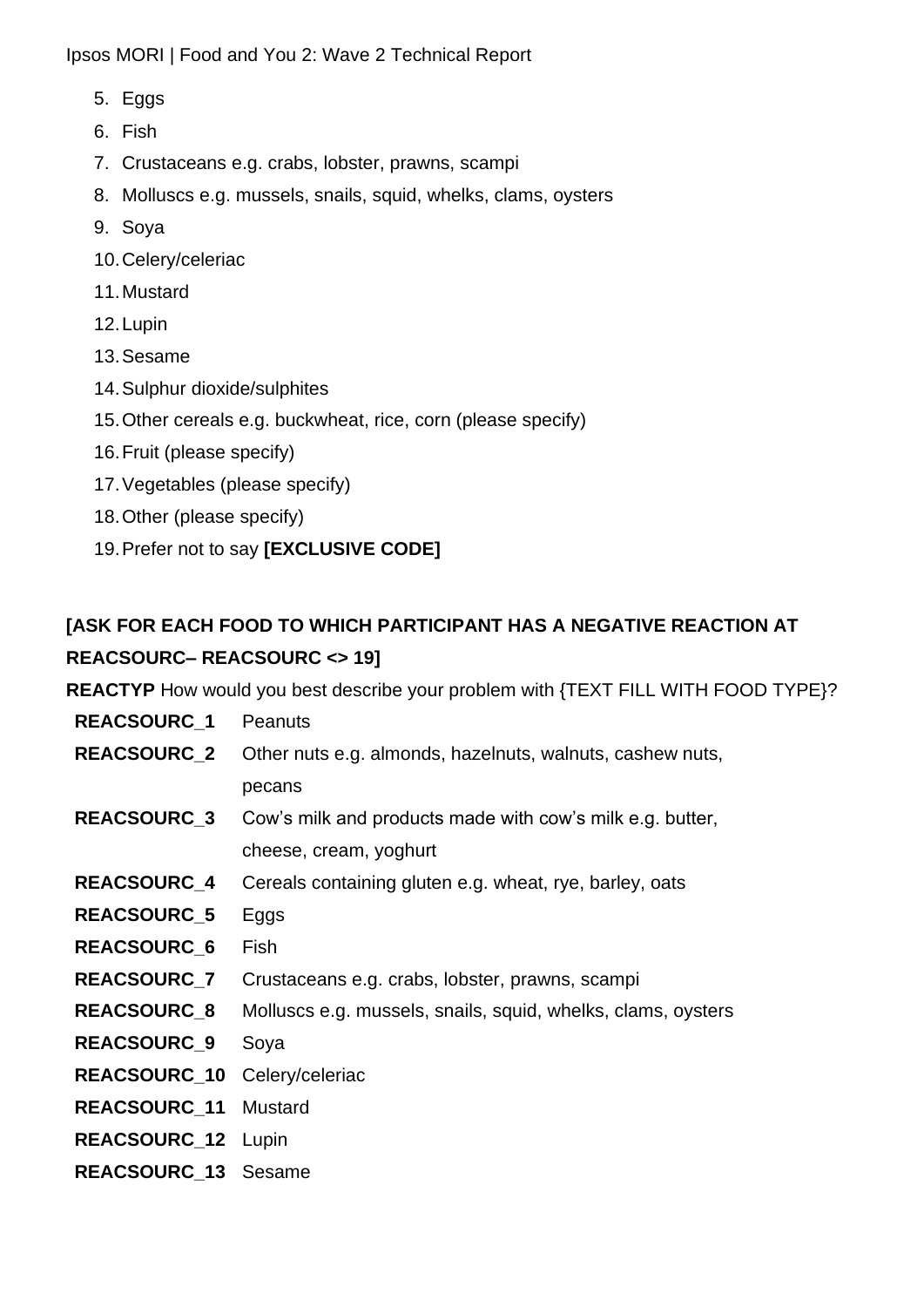**REACSOURC\_14** Sulphur dioxide/sulphites **REACSOURC\_15** Other cereals e.g. buckwheat, rice, corn **REACSOURC\_16** Fruit **REACSOURC\_17** Vegetables **REACSOURC\_18** Other

*Please select one answer only*

- 1. Food allergy
- 2. Food intolerance
- 3. Coeliac disease
- 4. Other
- 5. Don't know
- 6. Prefer not to say

#### **[ASK FOR EACH FOOD TO WHICH PARTICIPANT HAS A NEGATIVE REACTION AT REACSOURC REACSOURC <> 19]**

#### **MULTICODE**

**REACCOND** How did you find out about your problem with {INSERT ITEM FROM

REACSOURC}?

**REACCOND\_1…** Peanuts

**REACCOND\_2…** Other nuts e.g. almonds, hazelnuts, walnuts, cashew nuts, pecans

**REACCOND\_3…** Cow's milk and products made with cow's milk e.g. butter, cheese, cream,

yoghurt

**REACCOND\_4…** Cereals containing gluten e.g. wheat, rye, barley, oats

**REACCOND\_5…** Eggs

**REACCOND\_6…** Fish

**REACCOND\_7…** Crustaceans e.g. crabs, lobster, prawns, scampi

**REACCOND 8...** Molluscs e.g. mussels, snails, squid, whelks, clams, oysters

**REACCOND\_9…** Soya

- **REACCOND\_10…** Celery/celeriac
- **REACCOND\_11…** Mustard
- **REACCOND\_12…** Lupin
- **REACCOND\_13…** Sesame
- **REACCOND\_14…** Sulphur dioxide/sulphites
- **REACCOND\_15…** Other cereals e.g. buckwheat, rice, corn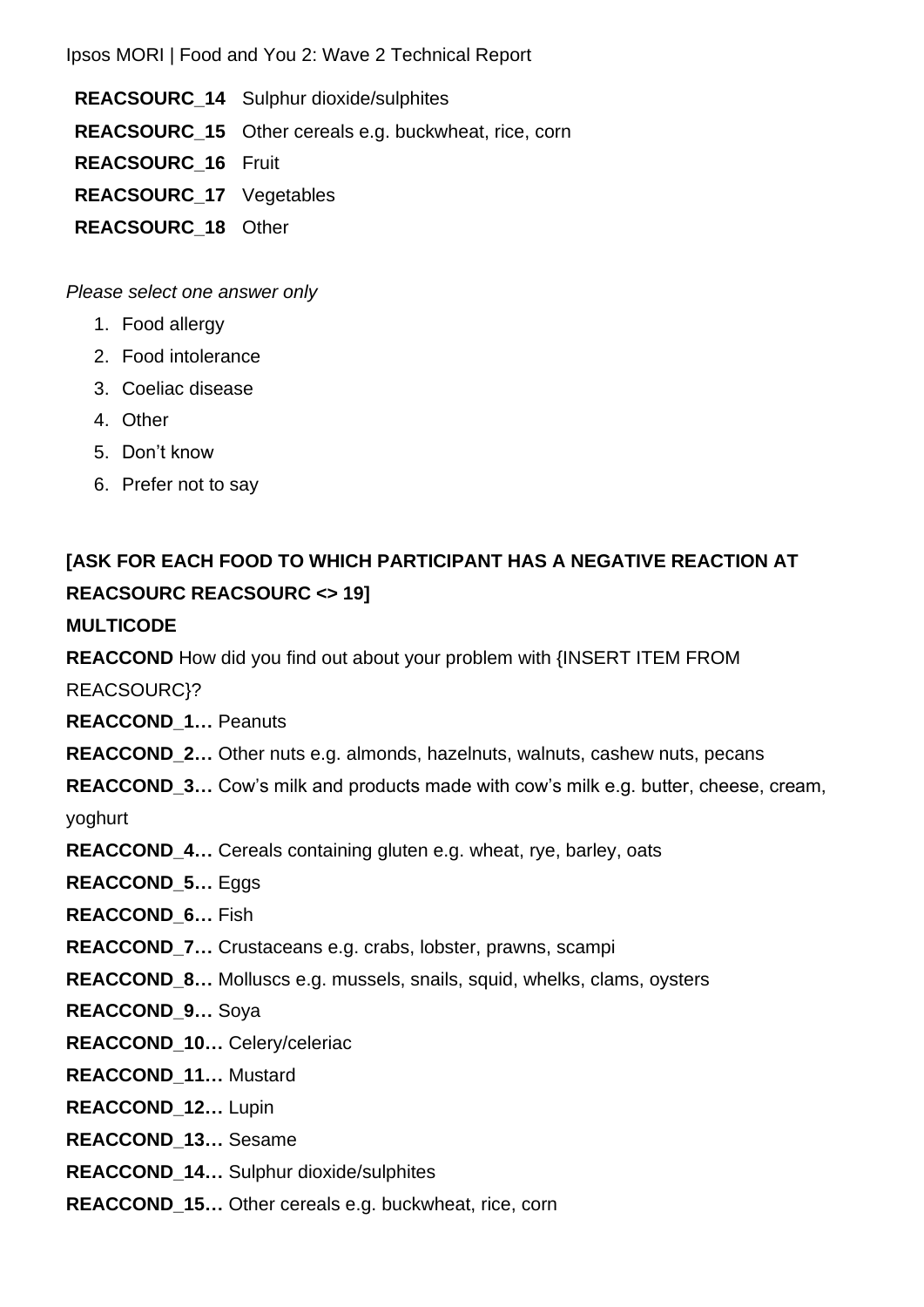**REACCOND\_16…** Fruit **REACCOND\_17…** Vegetables **REACCOND\_18…** Other

#### *Please select all answers that apply*

- 1. I have been diagnosed by an NHS or private medical practitioner (e.g. GP, dietician, allergy specialist in a hospital or clinic) [**INFO BUTTON:** Common diagnosis methods include patient history assessments, skin prick test, blood test, food challenge, patch tests and elimination tests]
- 2. I have been diagnosed by an alternative or complementary therapist (e.g. homeopath, reflexologist, online or walk-in allergy testing service).
- 3. I have noticed that this food causes me problems, but I have not been formally diagnosed with a specific condition.
- 4. Other (please specify)

#### **[TIMESTAMP2]**

**[ASK ALL]**

**EATOUTA** Nowadays, do you ever..

- **EATOUTA\_a** … eat food from a café / coffee shop / sandwich shop?
- **EATOUTA\_b** … eat out in a pub / bar?
- **EATOUTA\_c** … eat food from a takeaway, ordered directly from a takeaway shop or restaurant?
- **EATOUTA\_d** … eat food from a takeaway, ordered through an online ordering and delivery company (e.g. JustEat, Deliveroo, UberEats)?
- **EATOUTA\_e** … eat out in a restaurant?
- **EATOUTA\_f** …eat food ordered through Facebook Marketplace (e.g. pre-prepared food or meals)?
- **EATOUTA\_g** …eat food ordered through a food-sharing app (e.g. Olio or Too Good To Go)?
	- 1. Yes
	- 2. No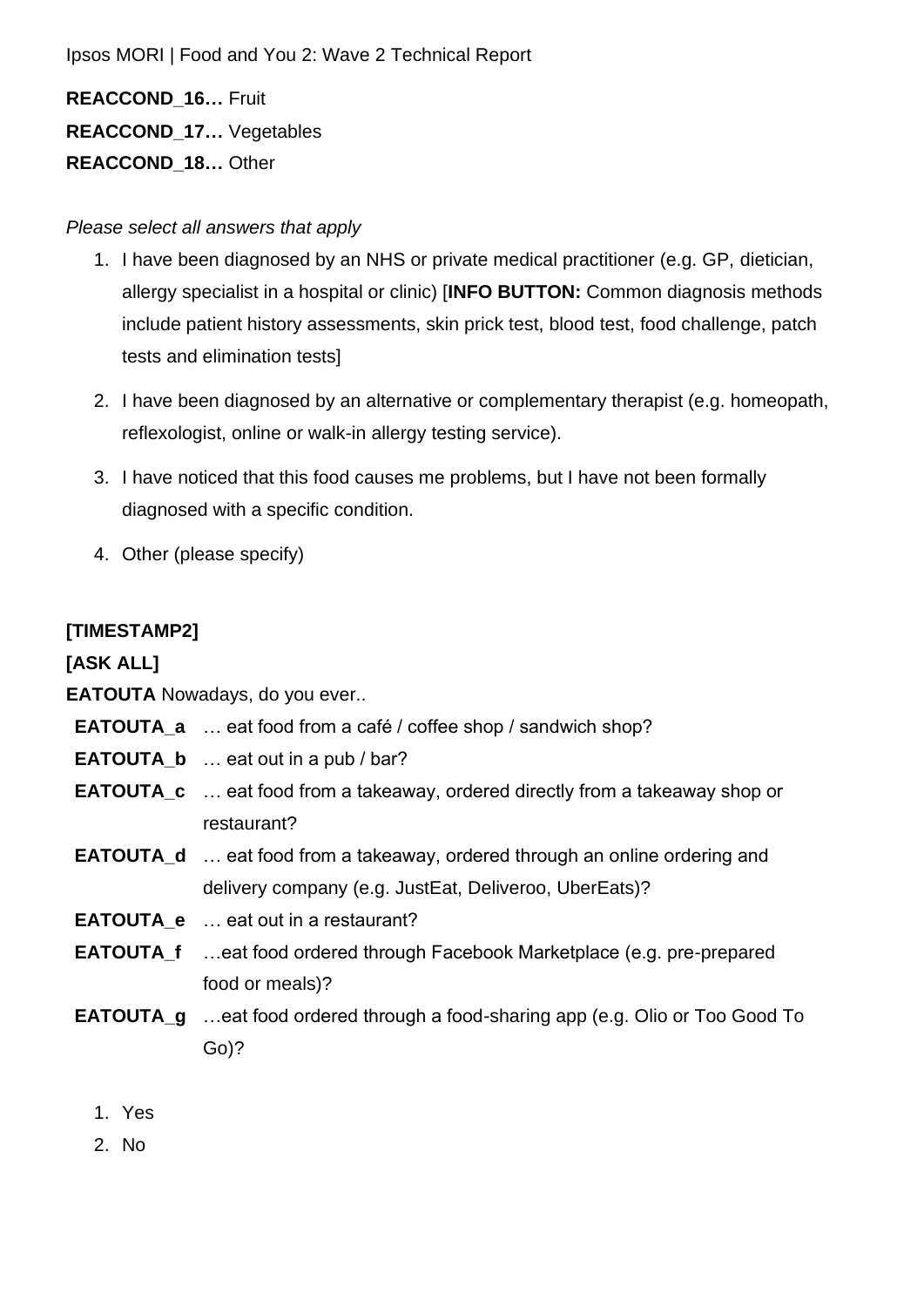**[ASK IF EAT OUT OR BUY FOOD TO TAKE AWAY AND THE PARTICIPANT HAS AN ALLERGY ANY OF EATOUTA a-g=1 AND FOODREAC=1 (the participant suffers from a bad or unpleasant physical reaction after consuming certain foods, or avoids certain foods because of the bad or unpleasant physical reaction they might cause)] ALLERINFO** When eating out or ordering food from somewhere new, how often, if at all, do you **check in advance** that information is available allowing you to identify food that might cause you a bad or unpleasant physical reaction?

*This may include checking the menu in advance or phoning and speaking to a member of staff. Please select one answer only* 

- 1. Always
- 2. Most of the time
- 3. About half the time
- 4. Occasionally
- 5. Never
- 6. Don't know

#### **[ASK IF EAT OUT OR BUY FOOD TO TAKE AWAY AND THE PARTICIPANT HAS AN ALLERGY EATOUTA ANY OFF a-g=1 AND FOODREAC = 1]**

**ALLERSTAFF1** When eating out or buying food to take out, how often, if at all, is the information you need to help you identify food that might cause you a bad or unpleasant physical reaction **readily available**?

*By readily available we mean that you are able to access the information in writing (e.g. on a menu or food label) without needing to ask a member of staff to provide it to you. Please select one answer only.*

- 1. Always
- 2. Most of the time
- 3. About half the time
- 4. Occasionally
- 5. Never
- 6. Don't know

**[ASK IF EAT OUT OR BUY FOOD TO TAKE AWAY AND THE PARTICIPANT HAS AN ALLERGY ANY OF EATOUTA a-g=1 AND FOODREAC = 1]**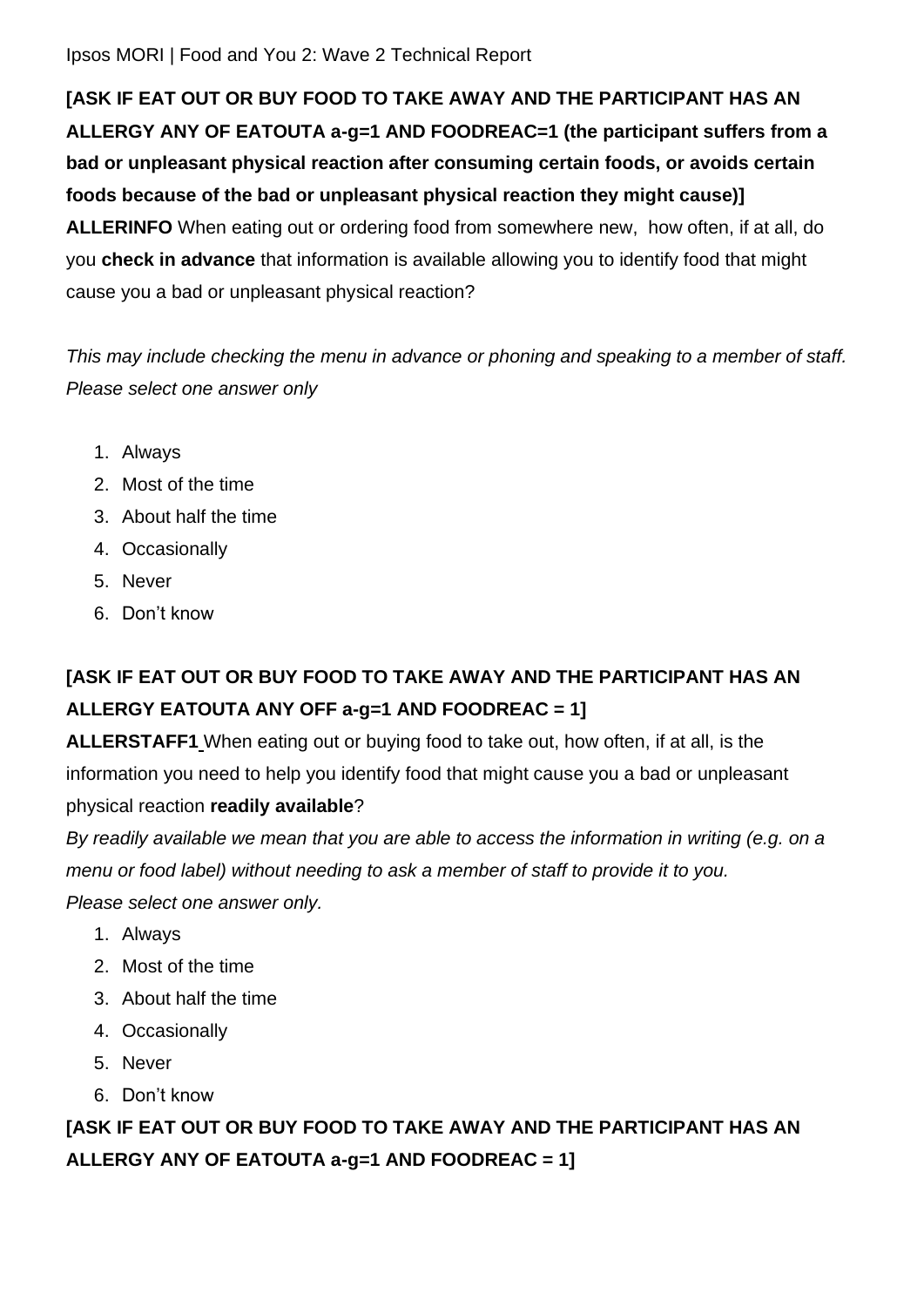**ALLERSTAFF1A** When such information is **not** readily available (e.g. on a menu or food label), how often, if at all, do you ask a member of staff for more information about food that might cause you a bad or unpleasant physical reaction?

*This information may be provided in writing (e.g. on a separate allergy menu) or verbally by a member of staff.* 

*Please select one answer only* 

#### **SINGLE CODE APART**

- 1. Always
- 2. Most of the time
- 3. About half the time
- 4. Occasionally
- 5. Never
- 6. I don't need to ask because the information is always readily available
- 7. Don't know

#### **[ASK IF EAT OUT OR BUY FOOD TO TAKE AWAY AND THE PARTICIPANT HAS AN ALLERGY ANY OF EATOUTA a-g=1 AND FOODREAC = 1]**

**ALLERSTAFF1B** How comfortable do you feel asking a member of staff for more information

about food that might cause you a bad or unpleasant physical reaction?

*Please select one answer only*

- 1. Very comfortable
- 2. Fairly comfortable
- 3. Not very comfortable
- 4. Not at all comfortable
- 5. It varies from place to place
- 6. Don't know

#### **[ASK IF EAT OUT OR BUY FOOD TO TAKE AWAY AND THE PARTICIPANT HAS AN ALLERGY EATOUTA ANY OF a-g=1 AND FOODREAC = 1]**

**ALLERSTAFF2** How confident are you that the information provided will allow you to identify and avoid food that might cause you a bad or unpleasant physical reaction?

How confident are you…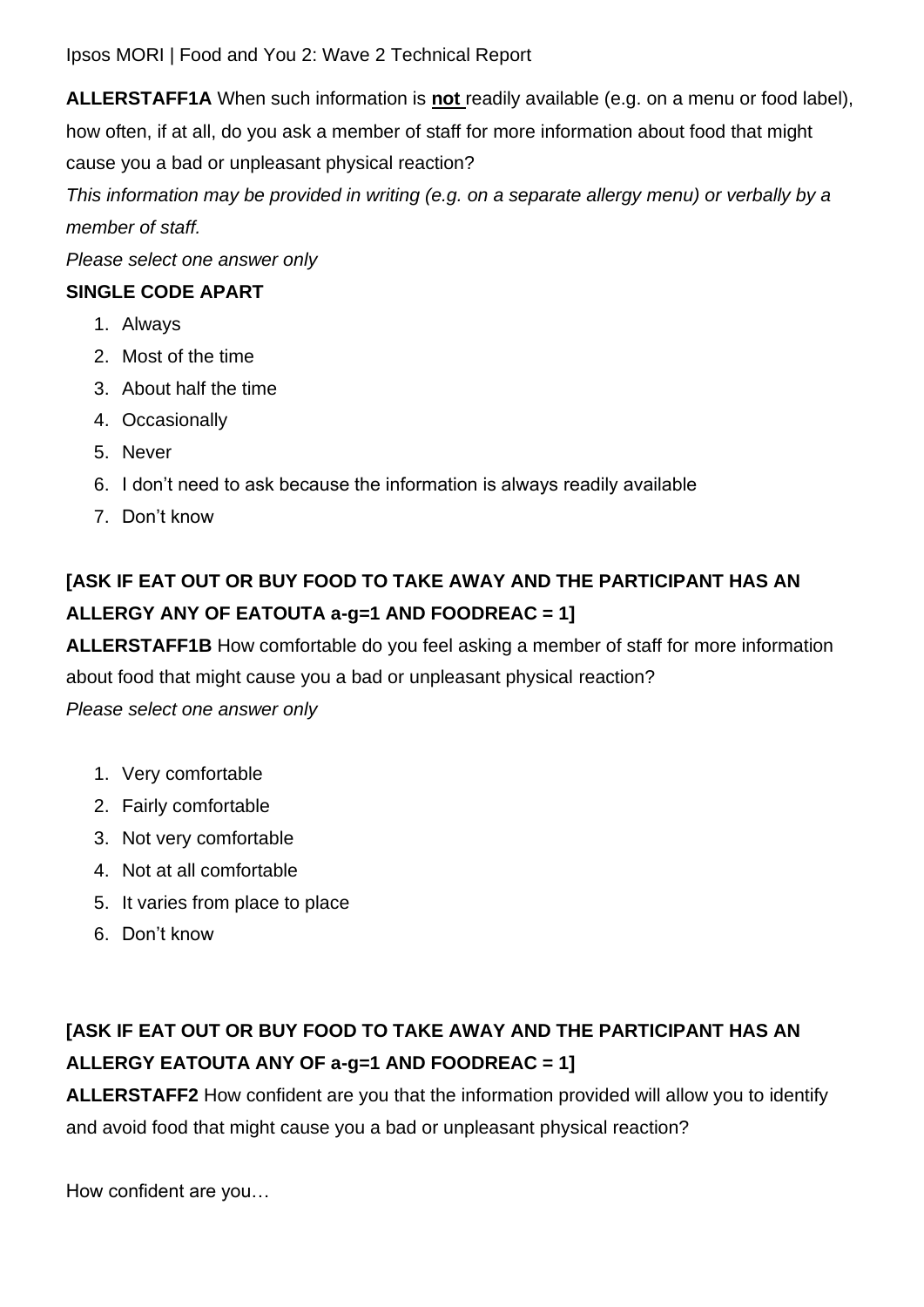**ALLERSTAFF2\_a** …when the information is provided **in writing** (e.g. on the main menu or a separate allergen menu)

**ALLERSTAFF2\_b** …when the information is provided **verbally** by a member of staff

*Please select one answer only* 

- 1. Very confident
- 2. Fairly confident
- 3. Not very confident
- 4. Not at all confident
- 5. It varies from place to place
- 6. Don't know

**[ASK IF FOODREAC=1 (the participant suffers from a bad or unpleasant physical reaction after consuming certain foods, or avoids certain foods because of the bad or unpleasant physical reaction they might cause) and only ASK ABOUT PLACES WHERE THE PARTICIPANT HAS EATEN OUT IN]**

**ALLERINFOEST** How confident are you that the information provided will allow you to identify and avoid food that might cause you a bad or unpleasant physical reaction when eating food... ?

*Please select one answer for each option*

| ALLERINFOEST_a From a café / coffee shop / sandwich shop [ASK IF                |  |
|---------------------------------------------------------------------------------|--|
| EATOUTA_a=1]                                                                    |  |
| ALLERINFOEST_b In a pub / bar [ASK IF EATOUTA_b=1]                              |  |
| <b>ALLERINFOEST_c</b> From a takeaway, ordered directly from a takeaway shop or |  |
| restaurant [ASK IF EATOUTA_c=1]                                                 |  |
| ALLERINFOEST_d From a takeaway, ordered through an online ordering and          |  |
| delivery company (e.g. JustEat, Deliveroo, UberEats) [ASK IF                    |  |
| EATOUTA_d=1]                                                                    |  |
| ALLERINFOEST_e In a restaurant [ASK IF EATOUTA_e=1]                             |  |
| ALLERINFOEST_f Ordered through Facebook Marketplace (e.g. pre-prepared food     |  |
| or meals) [ASK IF EATOUTA f=1]                                                  |  |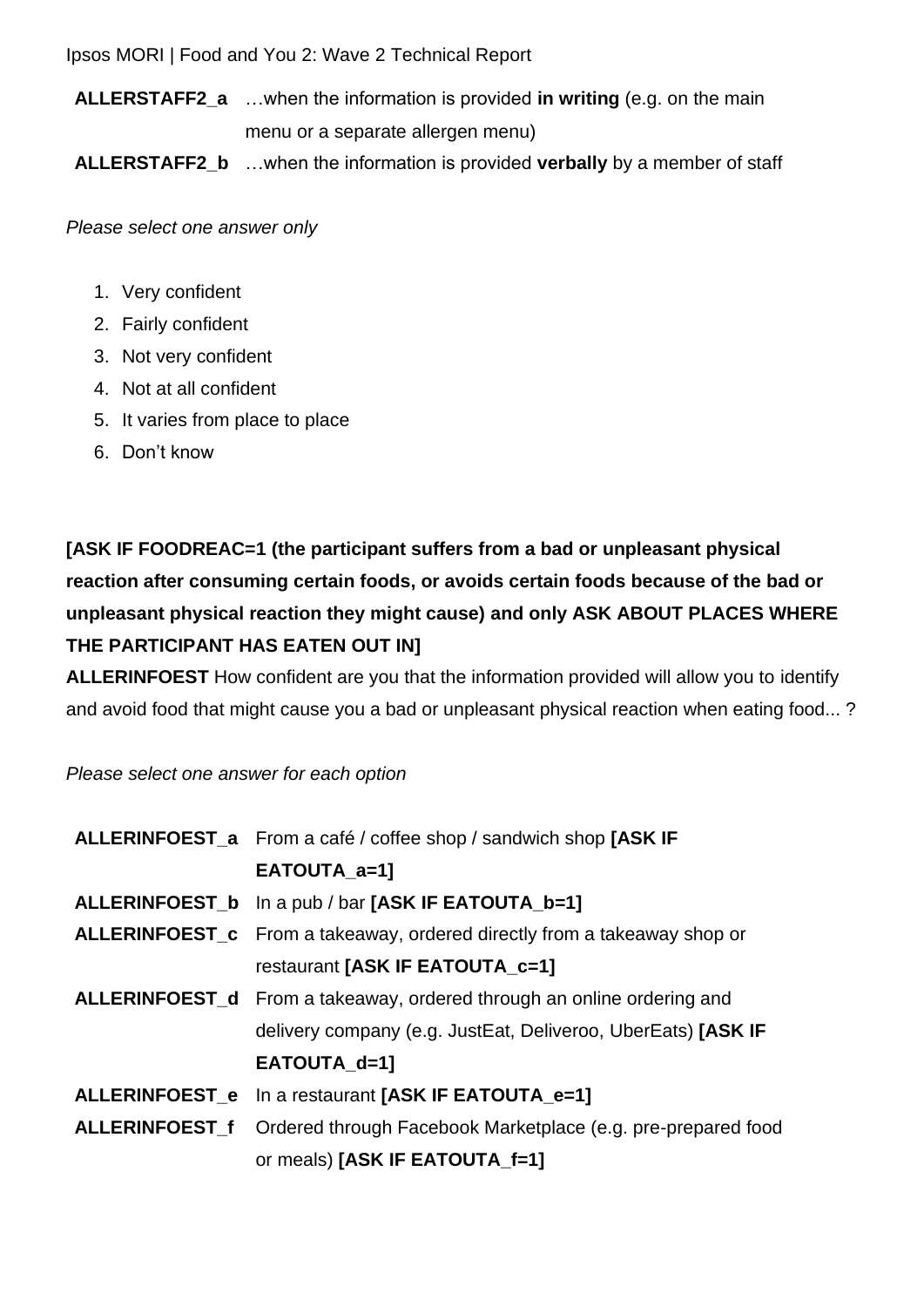#### **ALLERINFOEST\_g** Ordered through a food-sharing app (e.g. Olio or Too Good To Go) **[ASK IF EATOUTA\_g=1]**

- 1. Very confident
- 2. Fairly confident
- 3. Not very confident
- 4. Not at all confident
- 5. It varies from place to place
- 6. Don't know

#### **[ASK IF FOODREAC=1 and/or MORE THAN ONE PERSON IN THE HOUSEHOLD (NADULTS>1 and/or NCHILDREN=1 or more)]**

**SHOPALLER** When shopping for food, do you consider the dietary requirements of yourself or someone else in your household who may experience bad or unpleasant physical reactions to foods?

- 1. Yes
- 2. No
- 3. Don't know
- 4. I don't do any food shopping
- 5. Prefer not to say

#### **[ASK IF SHOPALLER=1]**

**ALLCONF2** How confident are you that the information provided on food labels allows you to identify foods that will cause you or another member of your household a bad or unpleasant physical reaction?

*Please select one answer only*

- 1. Very confident
- 2. Fairly confident
- 3. Not very confident
- 4. Not at all confident
- 5. It varies from place to place
- 6. Don't know

#### **[ASK IF SHOPALLER=1]**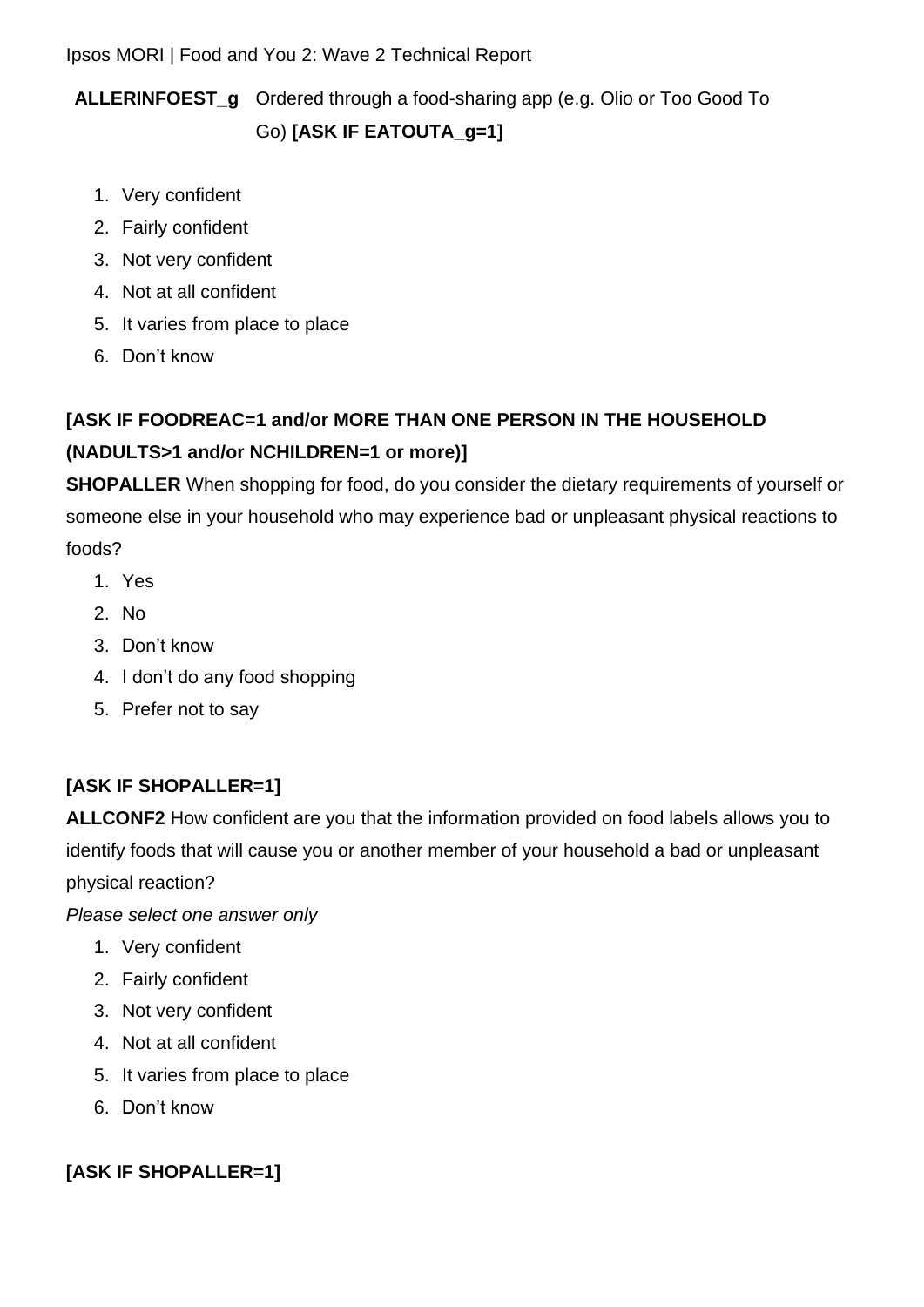**ALLCONF3** When buying food that is sold loose (e.g. at a bakery or deli counter), how confident are you that you can identify foods that will cause you or another member or your household a bad or unpleasant physical reaction? Consider food sold loose from the following sources…

- **ALLCONF3\_a** …from supermarkets in store
- **ALLCONF3\_b** …from supermarkets online
- **ALLCONF3\_c** …from independent food shops [INFO BUTTON: This refers to small food shops that are independently owned and are not part of a chain]
- **ALLCONF3\_d** …food markets/stalls

*Please select one answer only*

- 1. Very confident
- 2. Fairly confident
- 3. Not very confident
- 4. Not at all confident
- 5. It varies from place to place
- 6. I don't buy food from here
- 7. I don't buy food sold loose
- 8. Don't know

#### **[ASK ALL]**

**ALLERGYGLANCE** If restaurants, pubs, cafes and takeaways were given a score or rating on how well they manage allergens, how useful do you think this information would be in helping [TEXTFILL IF FOODREAC=1: you TEXTFILL IF FOODREAC= 2, 3 or 4: those with food allergies or intolerances] to decide where to eat?

*Please select one answer only*

- 1. Very useful
- 2. Fairly useful
- 3. Not very useful
- 4. Not at all useful
- 5. Don't know

#### **[ASK ALL]**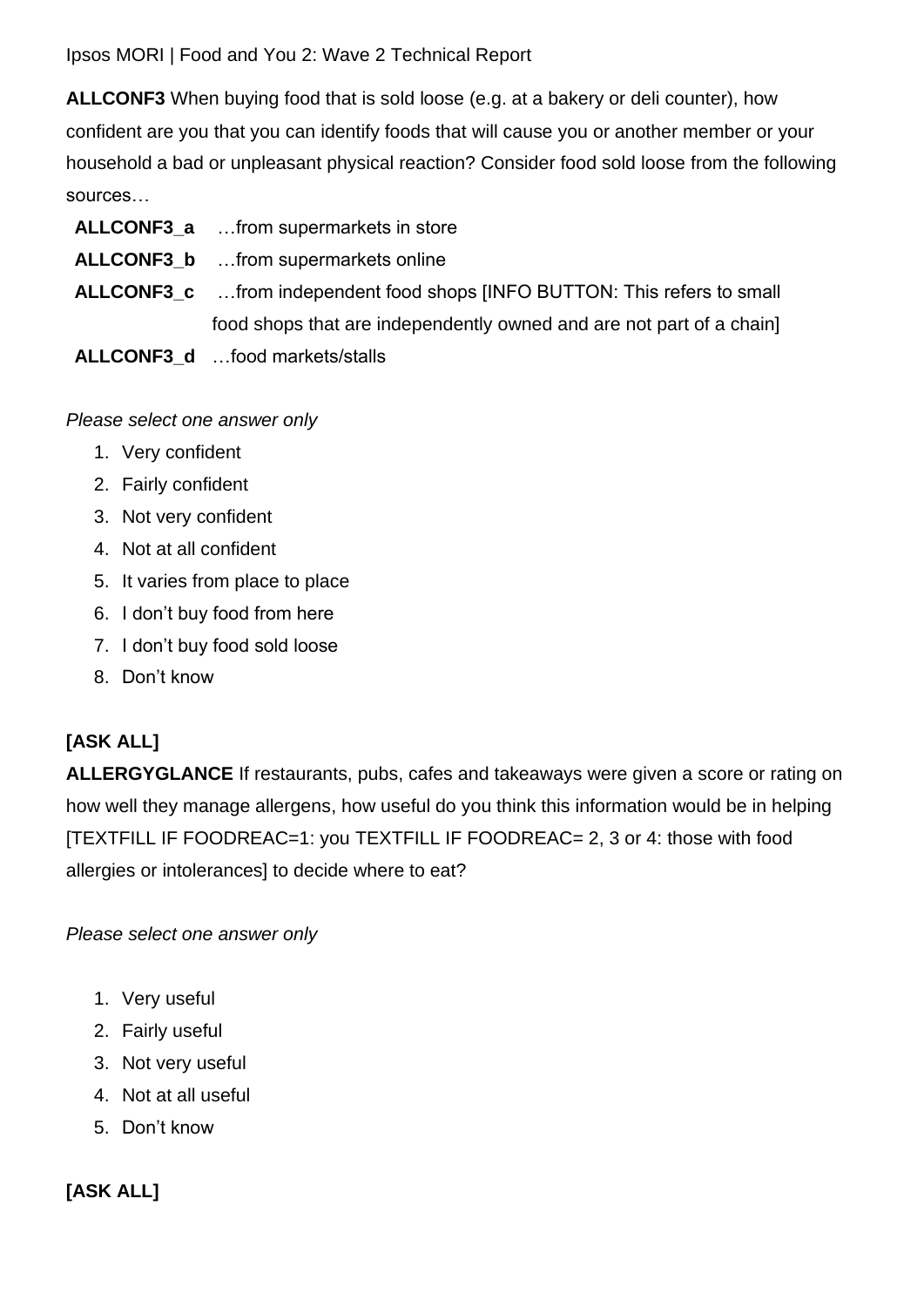**ALLERGYGLANCE2** If restaurants, pubs, cafes and takeaways were given a score or rating on how well they manage allergens, would this make you any more or less confident in eating food out or buying food to take away?

*Please select one answer only*

- 1. It would make me a lot more confident
- 2. It would make me slightly more confident
- 3. It would make no difference
- 4. It would make me slightly less confident
- 5. It would make me a lot less confident
- 6. Don't know

#### **[ASK ALL]**

**ALLINTCONF** How well do you think you understand the difference between a food allergy and a food intolerance?

*Please select one answer only* 

- 1. I understand the difference very well
- 2. I understand the difference fairly well
- 3. I don't understand the difference very well
- 4. I don't understand the difference at all well
- 5. I didn't know there was a difference between food allergies and food intolerances
- 6. Don't know

#### **[ASK IF ALLINTCONF=1-4 ]**

**ALLINTCONF2** In a few words can you explain the differences between food allergies and food intolerances?

*Please write your answer in the box below* 

#### **[OPEN TEXT BOX WITH 200 CHARACTER LIMIT]**

99. Don't know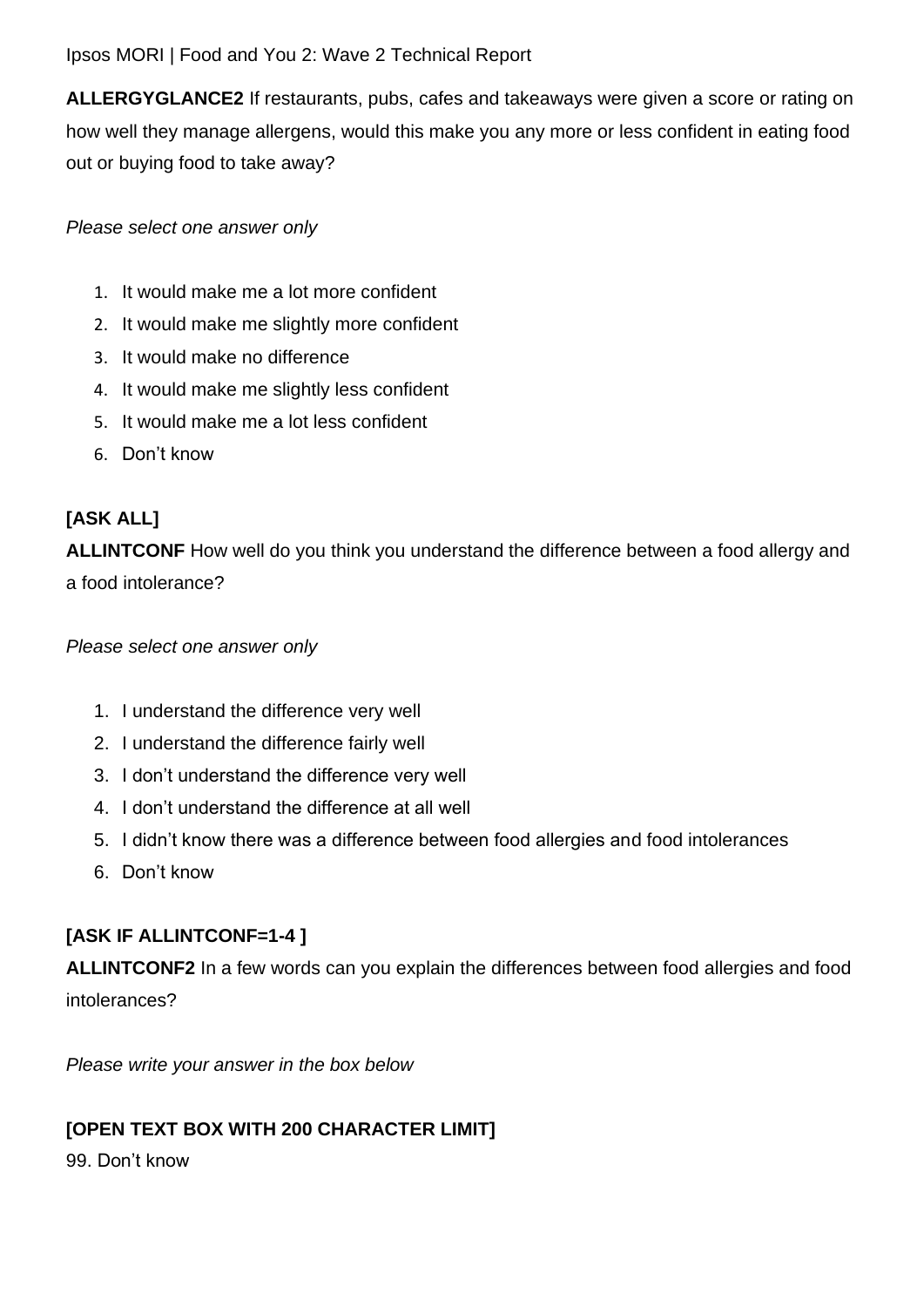#### **[ASK ALL]**

**ALLERAWAREFSA** Which of the following organisations, if any, do you think is responsible for regulating the information that restaurants and takeaways provide on allergies and intolerances?

#### **RANDOMISE 1-4**

*Please select all that apply*

- 1. Food Standards Agency
- 2. Local Authorities
- 3. The Department for Environment, Food and Rural Affairs (Defra)
- 4. Allergy charities e.g. Allergy UK
- 5. Some other organisation
- 6. They aren't regulated**[EXCLUSIVE]**
- 7. Don't know

#### **[ASK ALL]**

**EATOUT** In the last 4 weeks, have you eaten food…?

#### *Please select all that apply*

#### **MULTI CODE. RANDOMISE APART FROM 13**

- 1. In a restaurant
- 2. In a pub/ bar
- 3. From a café, coffee shop or sandwich shop (either to eat in or take out)
- 4. From a canteen (e.g. at work, school, university, or hospital)
- 5. In a hotel, B&B or guesthouse
- 6. Ordered a takeaway directly from a takeaway shop or restaurant
- 7. Ordered a takeaway from an online food delivery company (e.g. Just Eat, Deliveroo, Uber Eats)
- 8. From a fast food outlet (either to eat in or take out)
- 9. From a mobile food van or stall
- 10.From an entertainment venue (e.g. cinema, bowling alley, sports club)
- 11.From Facebook Marketplace (e.g. pre-prepared food or meals)
- 12.From a food-sharing app (e.g. Olio or Too Good To Go)
- 13.None of these **[EXCLUSIVE]**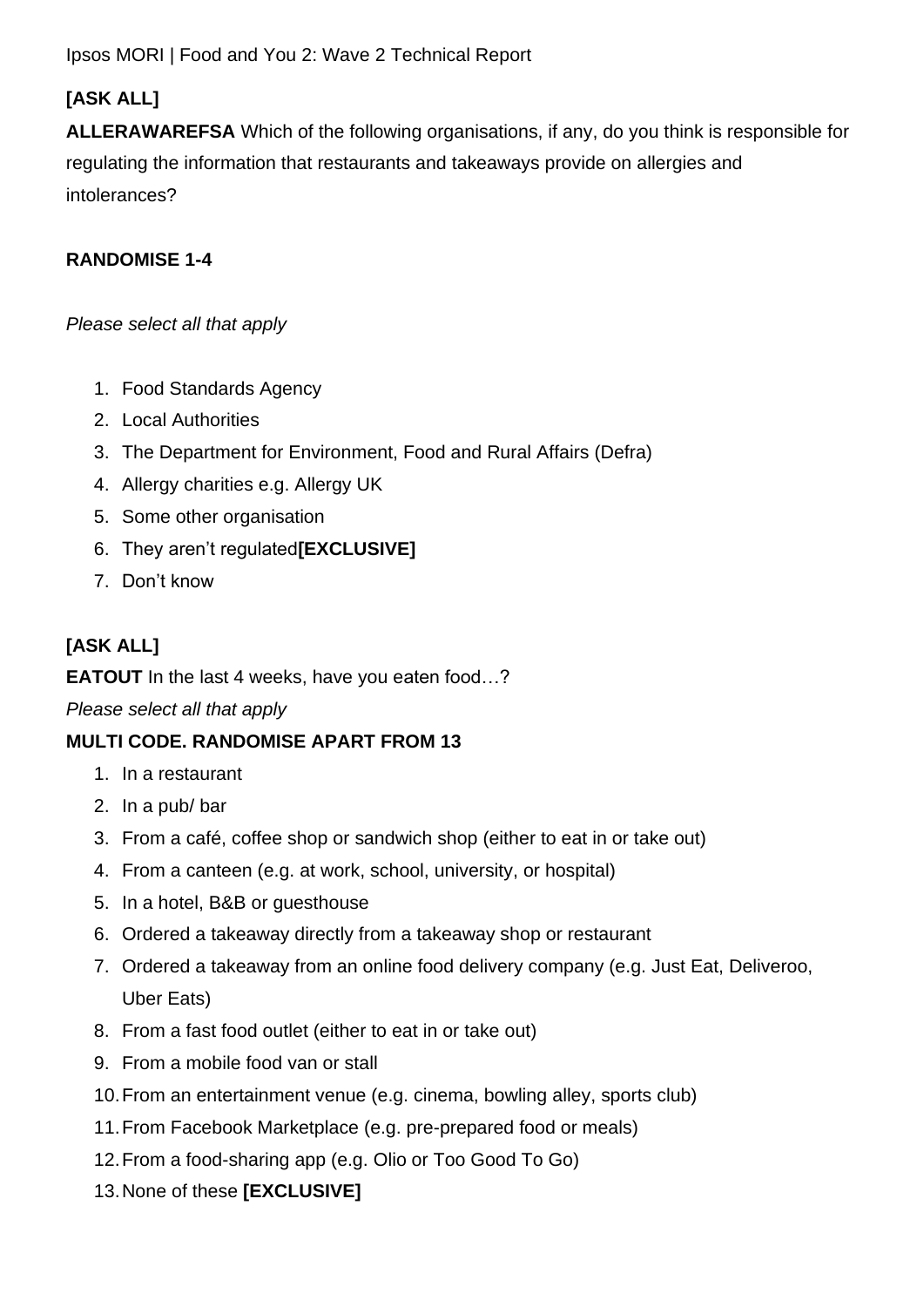## **[ASK ALL]**

**EATOUTMEAL** At the moment, how often, if at all, do you eat out or buy food to take out for...

- **EATOUTMEAL\_a** Breakfast? [info button: This includes eating out or buying food to take out / eat on the go from cafés, shops or other outlets ]
- **EATOUTMEAL\_b** Lunch? [info button: This includes eating out or buying food such as sandwiches to take out / eat on the go from cafés, shops or other outlets ]
- **EATOUTMEAL\_c** Dinner? [This includes eating out in restaurants/ pubs and eating takeaways at home]

*Please select one answer only for each statement*

### **REVERSE SCALE. WITH CAN'T REMEMBER FIXED AT THE END.**

- 1. Several times a week
- 2. About once a week
- 3. About 2-3 times a month
- 4. About once a month
- 5. Less than once a month
- 6. Never
- 7. Can't remember

## **[ASK ALL]**

**EATOUT2** Generally, when you **eat out,** what do you consider when deciding where to go? Please think about eating out in restaurants, pubs/ bars, and cafés/coffee shops/ sandwich shops.

## **MULTICODE. RANDOMISE ANSWER OPTIONS SPLIT ACROSS THREE SCREENS. WITH LAST THREE OPTIONS FIXED ON EACH SCREEN**

*Please select all that apply*

- 1. Location
- 2. Price
- 3. Offers, deals or discount available
- 4. Quality of food
- 5. Type of food (e.g. cuisine or vegetarian/vegan options)
- 6. Whether information about calories is provided
- 7. Whether allergen information is provided
- 8. Whether healthier options are available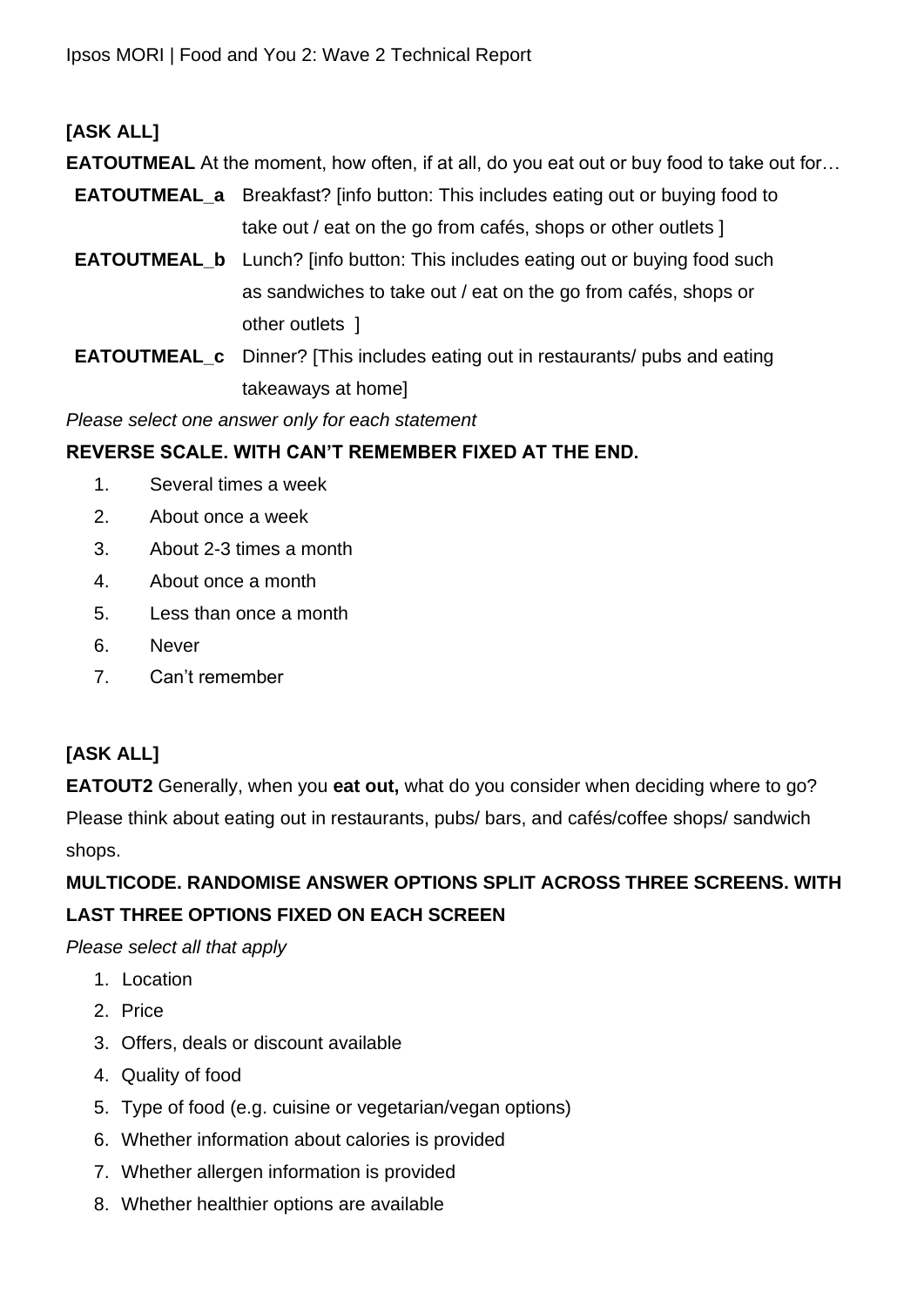- 9. Ambiance / atmosphere
- 10.Cleanliness of the place
- 11.Recommendations from family or friends
- 12.Reviews e.g. on TripAdvisor, Google, social media, or in newspapers and magazines
- 13.My previous experience of the place
- 14.Quality of service
- 15.Whether it is an independent business or part of a chain
- 16.Food Hygiene Rating
- 17.Whether the place is child-friendly
- 18.None of these **[FIXED]**
- 19.Don't know **[FIXED]**
- 20.I don't eat out **[FIXED]**

# **[ASK IF MORE THAN ONE OF 1-17 SELECTED AT EATOUT2] EATOUT2IMP**

**ASK IF TWO OPTIONS SELECTED AT EATOUT2:** Which of the following are you most likely to consider when deciding where to eat out?

*Please select one answer only*

**ASK IF MORE THAN TWO OPTIONS SELECTED AT EATOUT2**: Please rank the following according to how likely you are to consider it when deciding where to eat out

Programmer instruction: All options selected at EATOUT2 to be pulled into this screen [OPTIONS 1-17 ONLY]

# **[ASK ALL]**

**EATOUT3** Generally, when **ordering food from takeaways** (either directly from a takeaway shop or restaurant or from an online food delivery company like Just Eat, Uber Eats or Deliveroo) what do you consider when deciding where to order from?

# **MULTICODE. RANDOMISE ANSWER OPTIONS SPLIT ACROSS THREE SCREENS. WITH LAST THREE OPTIONS FIXED ON EACH SCREEN**

## *Please select all that apply*

1. Whether there is a delivery or collection option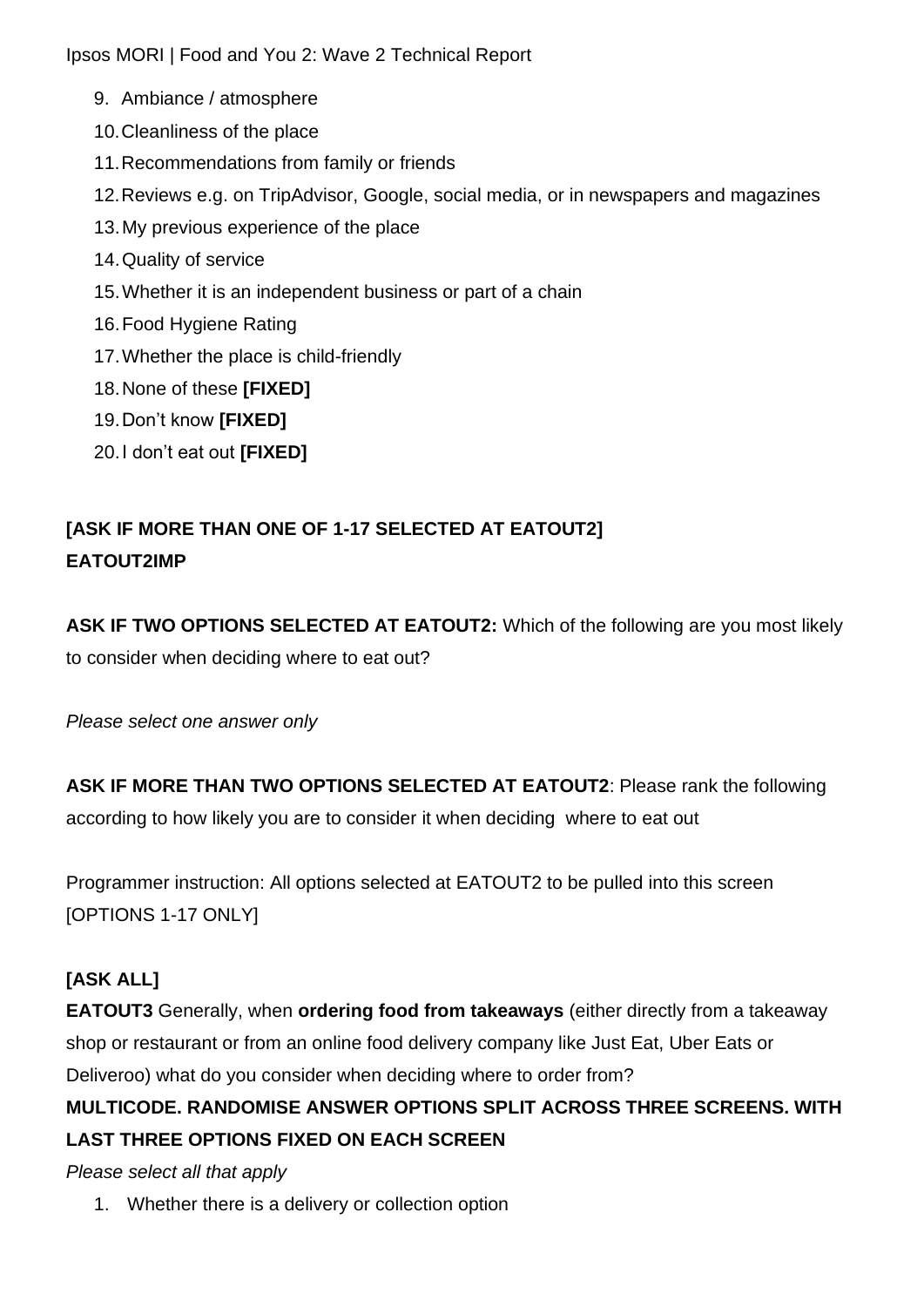- 2. Delivery/ collection times
- 3. Price (including cost of delivery)
- 4. Location of takeaway
- 5. Offers, deals or discount available
- 6. Quality of food
- 7. Type of food (e.g. cuisine or vegetarian/vegan options)
- 8. Whether information about calories is provided
- 9. Whether allergen information is provided
- 10.Whether healthier options are provided
- 11.Recommendations from family or friends
- 12.Reviews e.g. on TripAdvisor, Google, social media, or in newspapers and magazines
- 13.My previous experience of the takeaway
- 14.Whether it is an independent business or part of a chain
- 15.Whether food can be ordered online e.g. through a website or app
- 16.Food Hygiene Rating
- 17.None of these **[FIXED]**
- 18.Don't know **[FIXED]**
- 19.I don't order food from takeaways **[FIXED]**

# **[ASK IF MORE THAN ONE OF 1-16 SELECTED AT EATOUT3] EATOUT3IMP**

**ASK IF TWO OPTIONS SELECTED AT EATOUT3:** Which of the following are you most likely to consider when deciding where to order food for takeaway?

*Please select one answer only*

**ASK IF MORE THAN TWO OPTIONS SELECTED AT EATOUT3**: Please rank the following according to how likely you are to consider it when deciding where to order food for takeaway

Programmer instruction: All options selected at EATOUT3 to be pulled into this screen [SHOW 1-16 only

## **[ASK ALL]**

**FHRS1** Have you heard of the Food Hygiene Rating Scheme?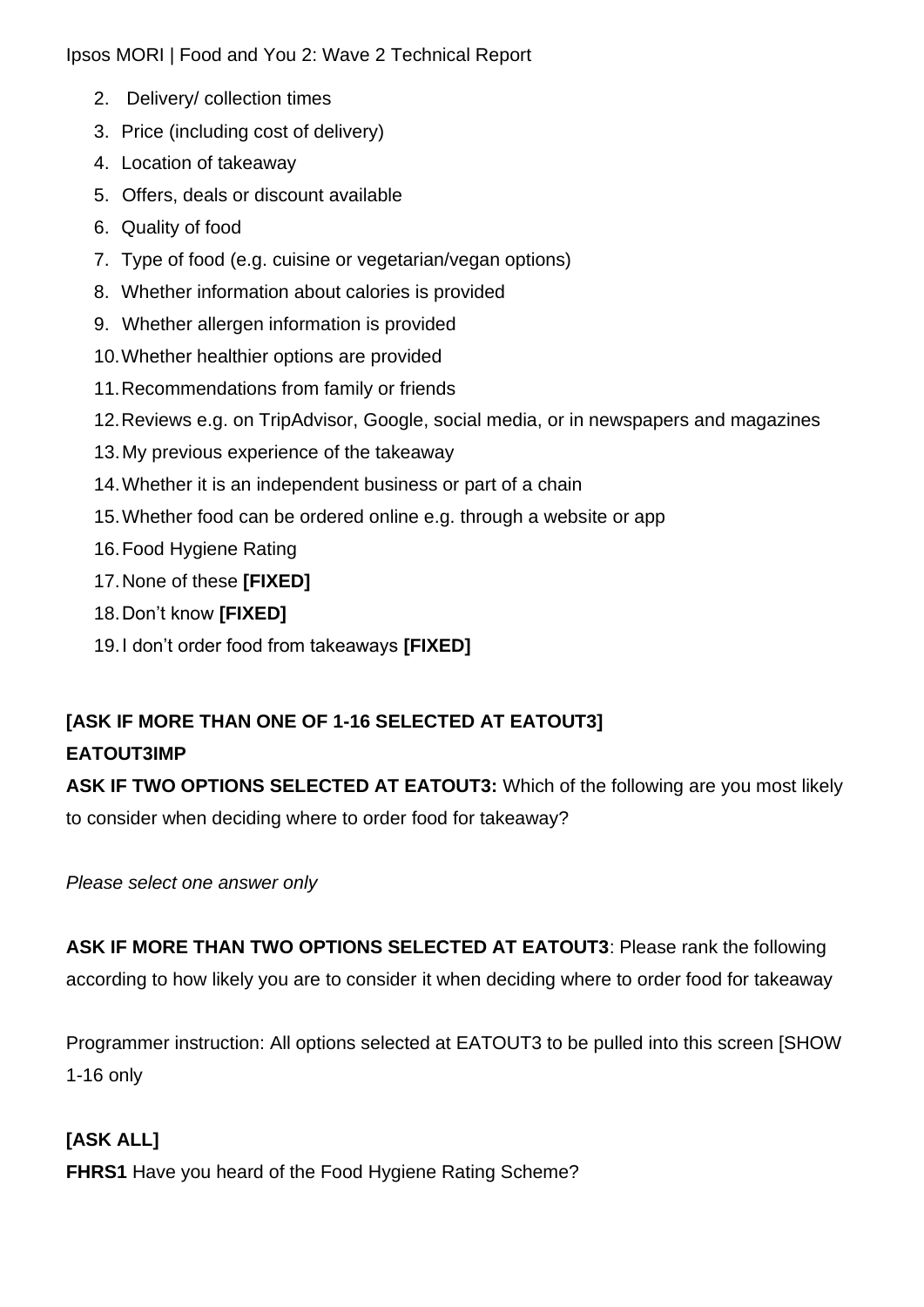*Please select one answer only*

- 1. Yes, I've heard of it and know quite a lot about it
- 2. Yes, I've heard of it and know a bit about it
- 3. Yes, I've heard of it but don't know much about it
- 4. Yes, I've heard of it but don't know anything about it
- 5. No, I've never heard of it

## **[ASK IF HAVE AWARENESS OF FHRS FHRS1= 1-4]**

**FHRS2** Where have you come across the Food Hygiene Rating Scheme?

*Please select all answers which apply*

- 1. A sticker in a food business
- 2. On the Food Standards Agency's website
- 3. On a food business' own website (such as a restaurant website)
- 4. On a food ordering/delivery website or app (such as Just Eat, Deliveroo, UberEats etc.)
- 5. On another website
- 6. On social media (e.g. Twitter, Facebook Marketplace)
- 7. On another app (e.g. Scores on the Doors; Food Hygiene Rating) (please specify)
- 8. In the local newspaper
- 9. In an advert or magazine article
- 10.Word of mouth
- 11.Somewhere else (please specify)

## **[ASK ALL]**

**FHRS3** Have you ever seen this sticker before? (sticker used in Wales / Sticker used in England and Northern Ireland are shown – only show relevant sticker to participant according to country of residence)

- 1. Yes
- 2. No
- 3. Don't know\Not sure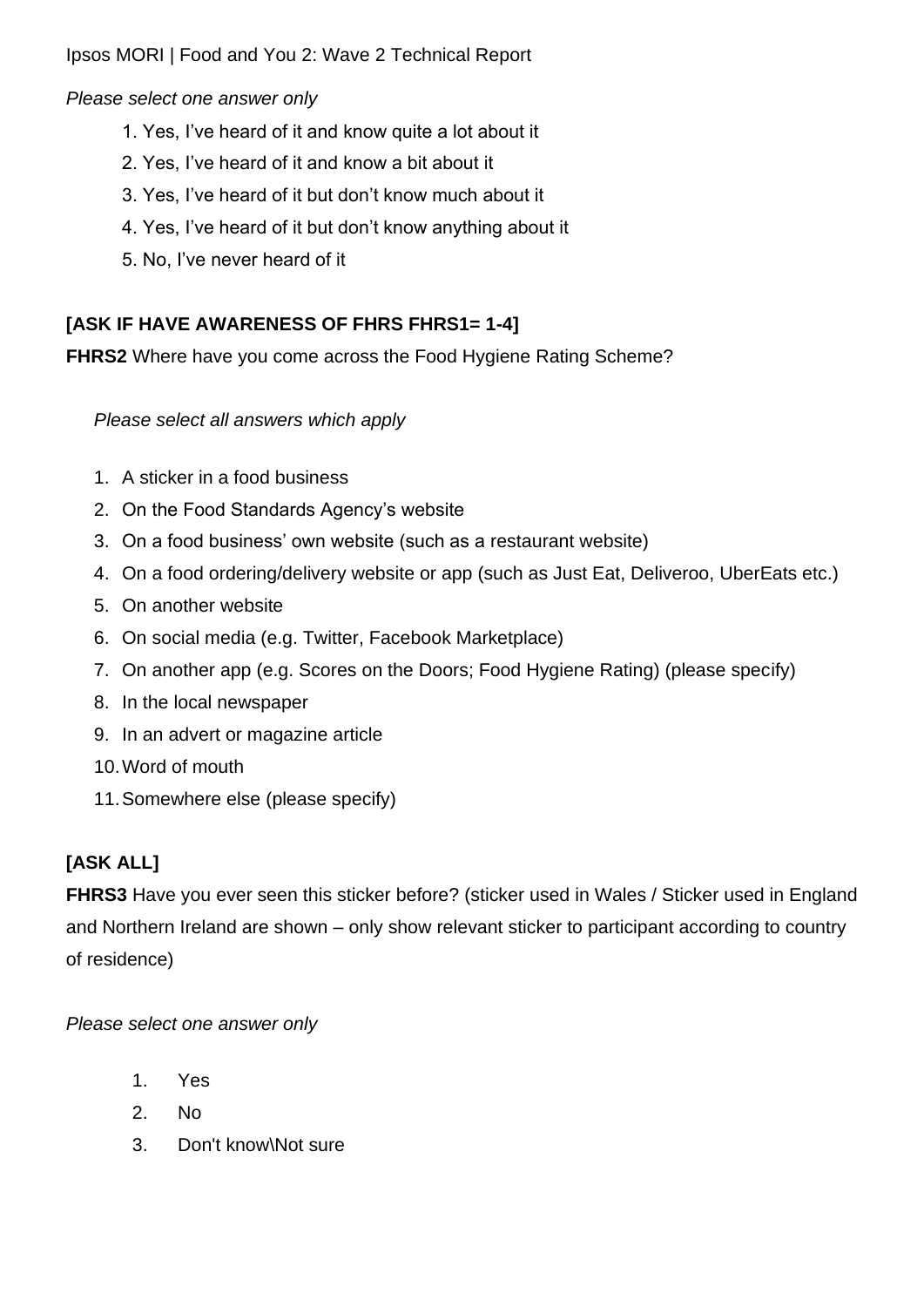### **[ASK IF FHRS=1 (Those who have seen the FHRS sticker)]**

**FHRS4** In which, if any, of the following have you seen this sticker in over the last 12 months?

*Please select all that apply*

- 1. In restaurants
- 2. In cafés
- 3. In takeaways
- 4. In coffee or sandwich shops
- 5. In pubs
- 6. In hotels /B&Bs
- 7. In schools and other institutions
- 8. Manufacturers (Business-to-Business traders) [WALES ONLY]
- 9. In supermarkets
- 10.On market stalls\street food
- 11. In other food shops
- 12.Somewhere else (please specify)
- 13.I have not seen this sticker in a food business in the last 12 months

## **NEW SCREEN**

## **SHOW TEXT IN ENGLAND:**

The Food Hygiene Rating Scheme is a scheme run in England. It provides 'at-a-glance' information to consumers on the results of hygiene inspections carried out by local authorities on businesses which sell food direct to consumers. Businesses are given a rating ranging from 0 at the bottom (urgent improvement required) to 5 (very good). Businesses are provided with stickers to display their ratings at their premises and looks like this:

## **SHOW TEXT IN WALES:**

The Food Hygiene Rating Scheme is a scheme run in Wales. It provides 'at-a-glance' information to consumers on the results of hygiene inspections carried out by local authorities on businesses which sell food. Businesses are given a rating ranging from 0 at the bottom (urgent improvement required) to 5 (very good). Businesses are provided with rating stickers which they are legally required to display at each public entrance to their premises and looks like this:

#### **SHOW TEXT IN NI:**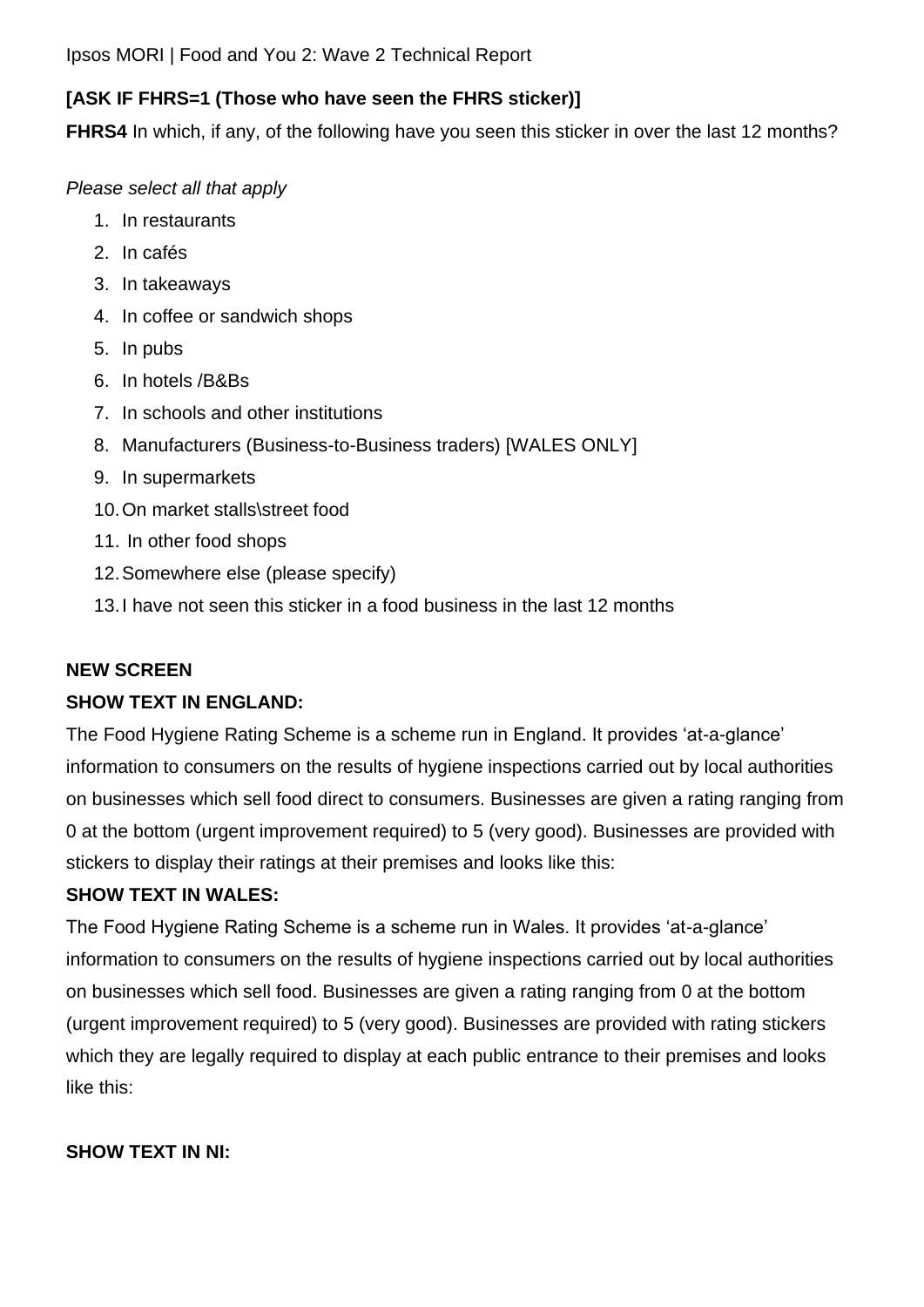The Food Hygiene Rating Scheme is a scheme run in Northern Ireland. It provides 'at-a-glance' information to consumers on the results of hygiene inspections carried out by local authorities on businesses which sell food direct to consumers. Businesses are given a rating ranging from 0 at the bottom (urgent improvement required) to 5 (very good). Businesses are provided with rating stickers which they are legally required to display at each public entrance to their premises and looks like this:

#### **NEW SCREEN**

### **[ASK IF HAVE AWARENESS OF FHRS FHRS1= 1-4]**

**FHRS5** Which of the following do you think are covered by the Food Hygiene Rating Scheme?

*Please select all that apply*

- 1. Restaurants
- 2. Cafés
- 3. Takeaways
- 4. Coffee or sandwich shops
- 5. Pubs
- 6. Hotels /B&Bs
- 7. Schools and other institutions
- 8. Manufacturers (Business-to-Business traders) **[WALES ONLY]**
- 9. Supermarkets
- 10.Market stalls / street food
- 11.Other food shops
- 12.Other (please specify)
- 13.None of these
- 14.Don't know

## **[ASK IF HAVE AWARENESS OF FHRS FHRS1= 1-4]**

**FHRS6** In the last 12 months, have you checked the hygiene rating of a food business? You may have checked a rating at the business premises, online, in leaflets or menus; whether or not you decided to purchase food from there.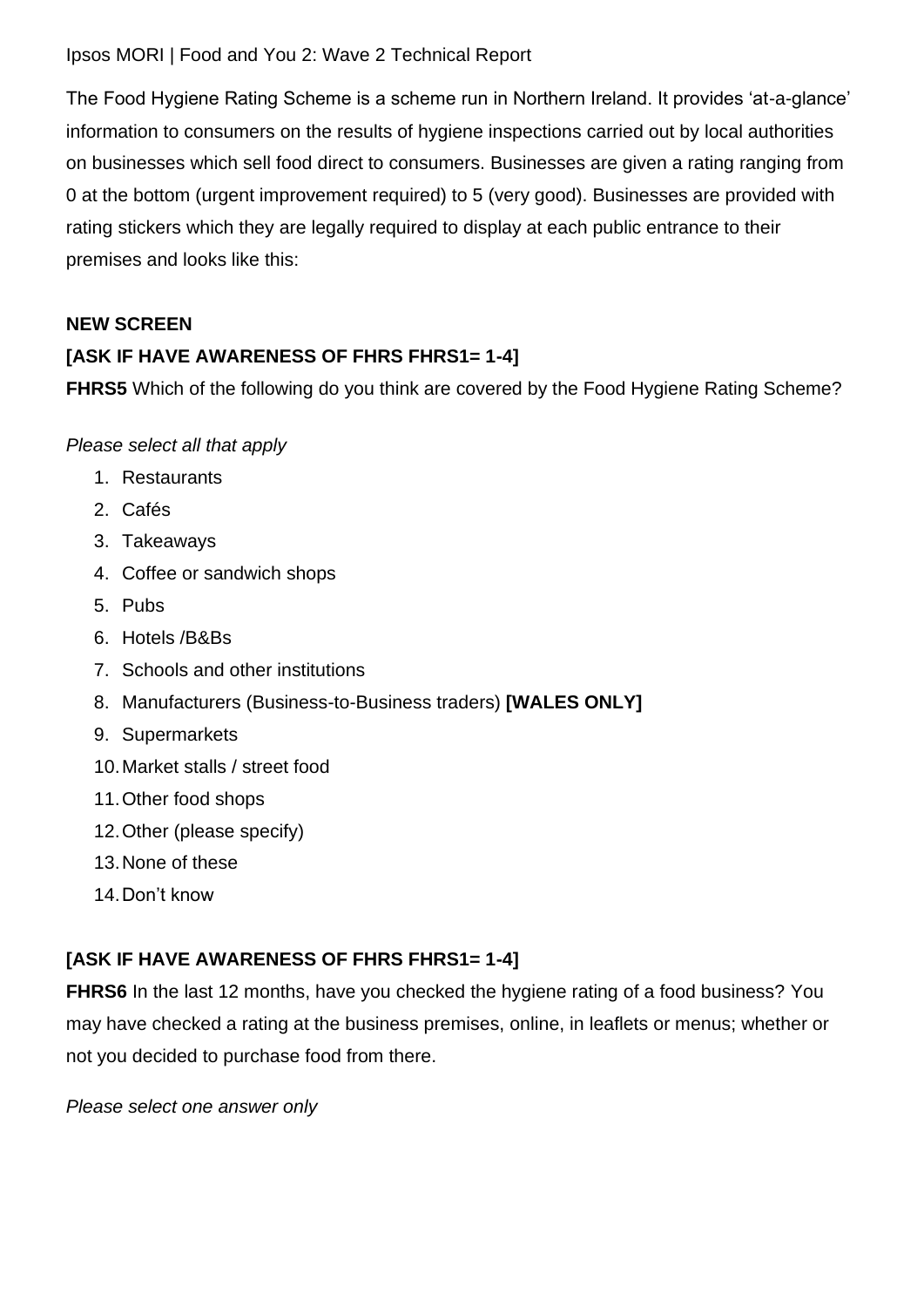- 1. Yes, I have checked the Food Hygiene Rating of a food business
- 2. No, I have not checked the Food Hygiene Rating of a food business
- 3. Don't know

## **[ASK IF HAVE CHECKED THE HYGIENE RATING OF A FOOD BUSINESS FHRS6=1]**

**FHRS7** In which of the following kinds of food businesses have you checked the hygiene ratings in the last 12 months?

*Please select all that apply*

- 1. In restaurants
- 2. In cafés
- 3. In takeaways
- 4. In coffee or sandwich shops
- 5. In pubs
- 6. In hotels /B&Bs
- 7. In schools and other institutions
- 8. Manufacturers (Business-to-Business traders) **[WALES ONLY]**
- 9. In supermarkets
- 10.On market stalls\street food
- 11. In other food shops
- 12.Somewhere else (please specify)
- 13.Don't know

## **[ASK IF HAVE CHECKED THE HYGIENE RATING OF A FOOD BUSINESS FHRS6=1]**

**FHRS8** How did you check these ratings?

#### *Please select all that apply*

- 1. I looked at an FHRS sticker displayed at the food business (such as in a business' window or on the door)
- 2. I checked the food business' own website
- 3. I checked an online food ordering website or app (e.g. JustEat, Deliveroo, UberEats)
- 4. I checked on the Food Standards Agency's website
- 5. I checked on another website
- 6. I checked on an app (e.g. Scores on the Doors; Food Hygiene Rating)
- 7. I checked in a local newspaper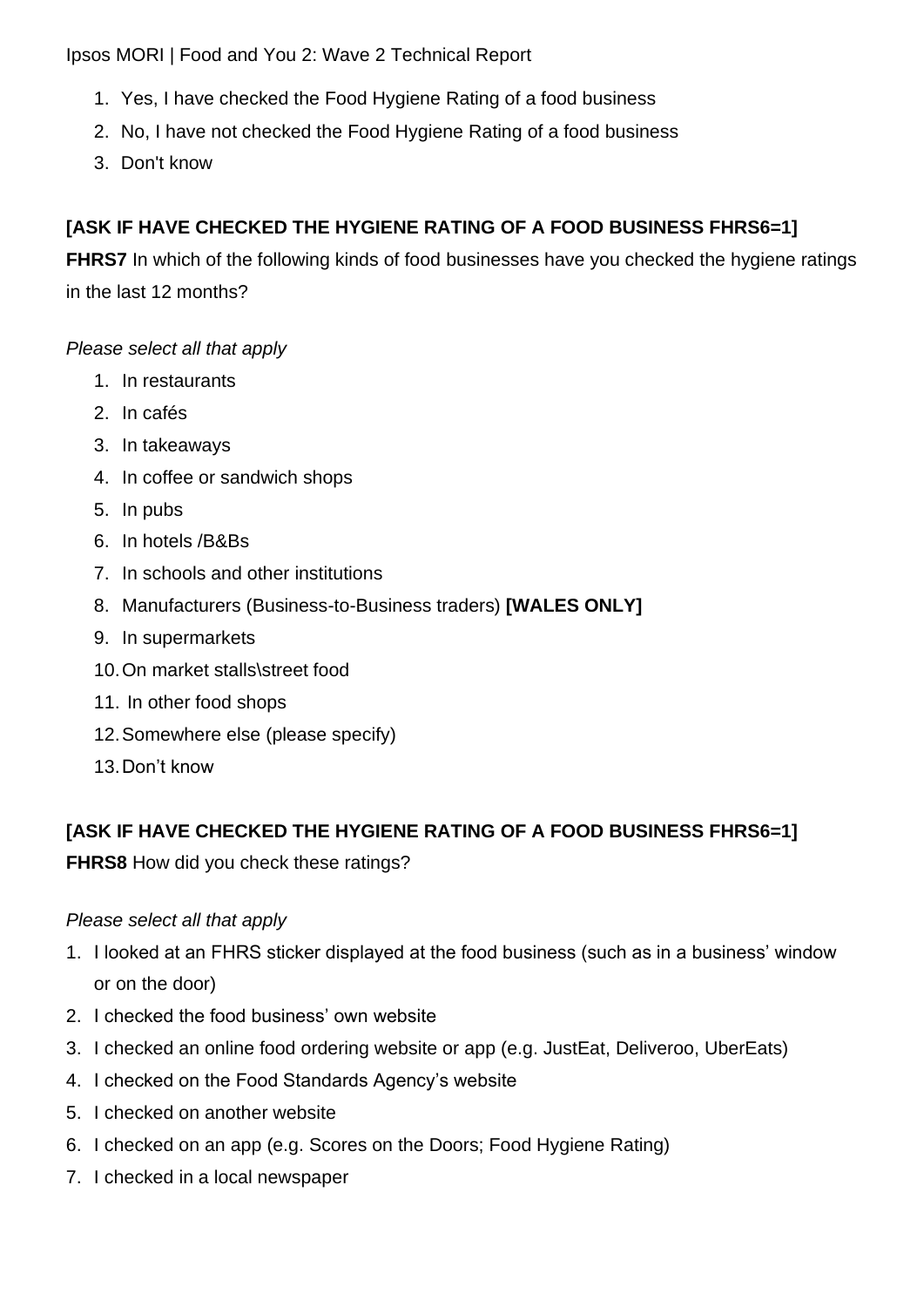- 8. Other (please specify)
- 9. Don't know

### **[ASK IF ANSWERED MORE OF ONE OF 1-7 AT FHRS8**

**FHRS9** Where do you most frequently check the Food Hygiene Rating of a food business?

*Please rank in order of frequency of use, putting the most used first.* 

*Instructions for programmer*: All options (1-7) selected at FHSR8 to be pulled onto this screen. Most frequently [DROP DOWN BOX WITH ALL ANSWERS FROM FHRS8] Second most frequently Etc

## **[ASK ALL]**

**FHRS10** When arriving at a restaurant or takeaway, how often, if at all, do you check a food business' hygiene rating **upon arrival**?

[Info button: To remind you, FHRS stickers are usually on display in the business' window, door, or on entry to the premises]

#### *Please select one answer only*

- 1. I always check on arrival
- 2. I do this most of the time
- 3. I do this about half the time
- 4. I do this occasionally
- 5. I never check on arrival
- 6. I don't eat at restaurants or order food from takeaways
- 7. Don't know

## **[NEW SCREEN]**

Below are the different FHRS ratings that are placed on stickers at the entrance of restaurants and takeaways.

- 0 urgent improvement necessary
- 1 major improvement necessary
- 2 improvement necessary
- 3 generally satisfactory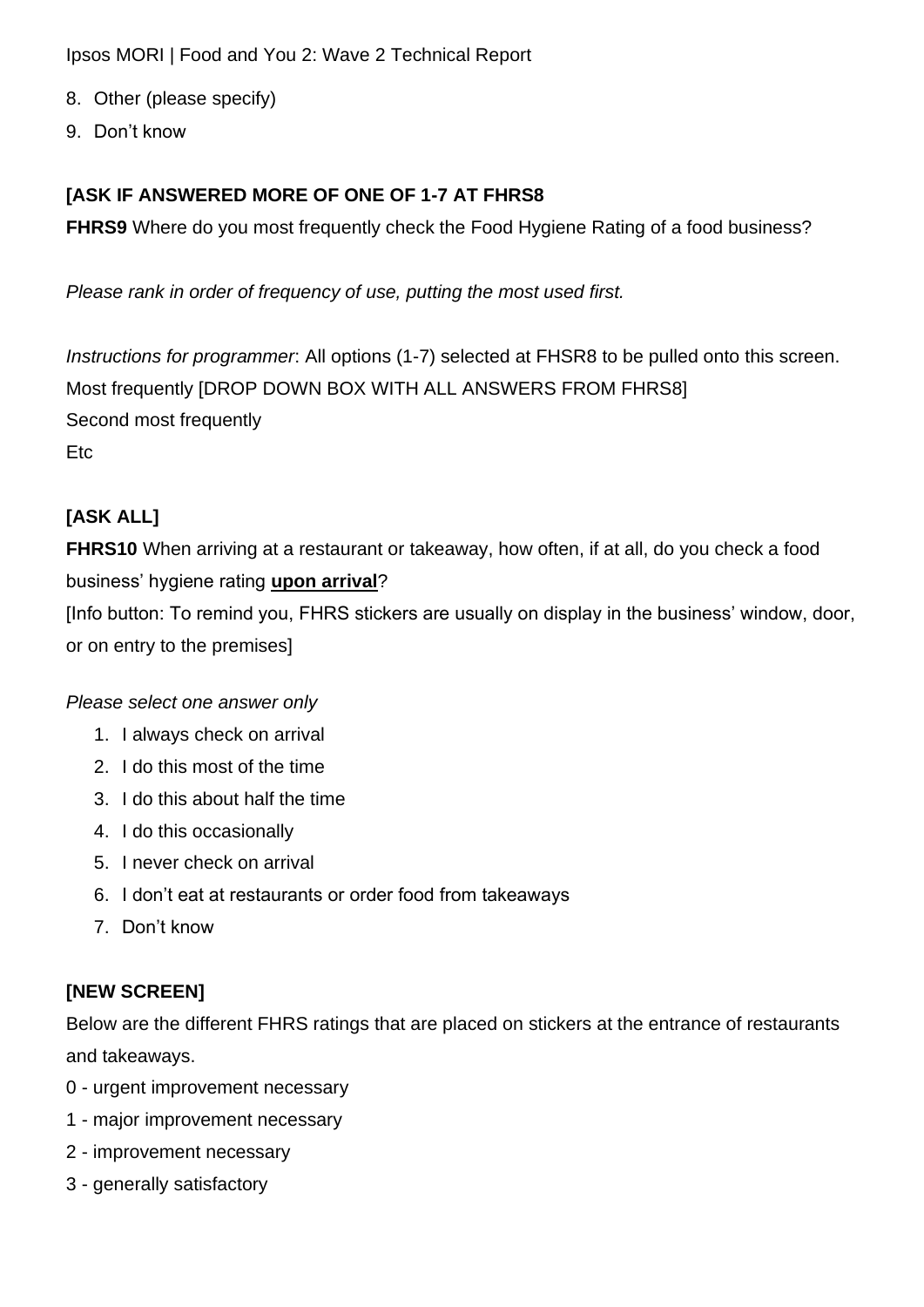4 - good

5 - very good

## **[NEW SCREEN]**

## **[ASK ALL]**

**FHRS11** Imagine you arrived at a restaurant or takeaway and saw the FHRS sticker at the entrance. The sticker indicates that the hygiene rating is **lower than** the maximum rating of **5 – very good**.

For each of the following hygiene ratings, please state whether you would still eat at the restaurant or takeaway on seeing the rating, or whether you would decide not to eat at the restaurant or takeaway.

*Please select one answer for each statement*

**FHRS11\_a** Awaiting inspection **[ENGLAND / NI ONLY]**

- **FHRS11\_b** Rating awaited **[WALES ONLY]**
- **FHRS11\_c** 0 urgent improvement necessary
- **FHRS11\_d** 1 major improvement necessary
- **FHRS11\_e** 2 improvement necessary
- **FHRS11\_f** 3 generally satisfactory
- **FHRS11\_g** 4 good
- **FHRS11\_h** Awaiting inspection **[ENGLAND / NI ONLY]**
	- 1. I would still eat at the restaurant / takeaway
	- 2. I would **not** eat at the restaurant / takeaway
	- 3. Don't know

## **[ASK ALL]**

**FHRS12** From a rating of 0 to 5, what is the lowest rating you would usually consider acceptable, if you were considering buying food from somewhere?

'0' is the lowest rating and means the food business must make urgent improvements, '5' is the highest rating and means the food business's hygiene is very good.

- 1. 0 urgent improvement necessary
- 2. 1 major improvement necessary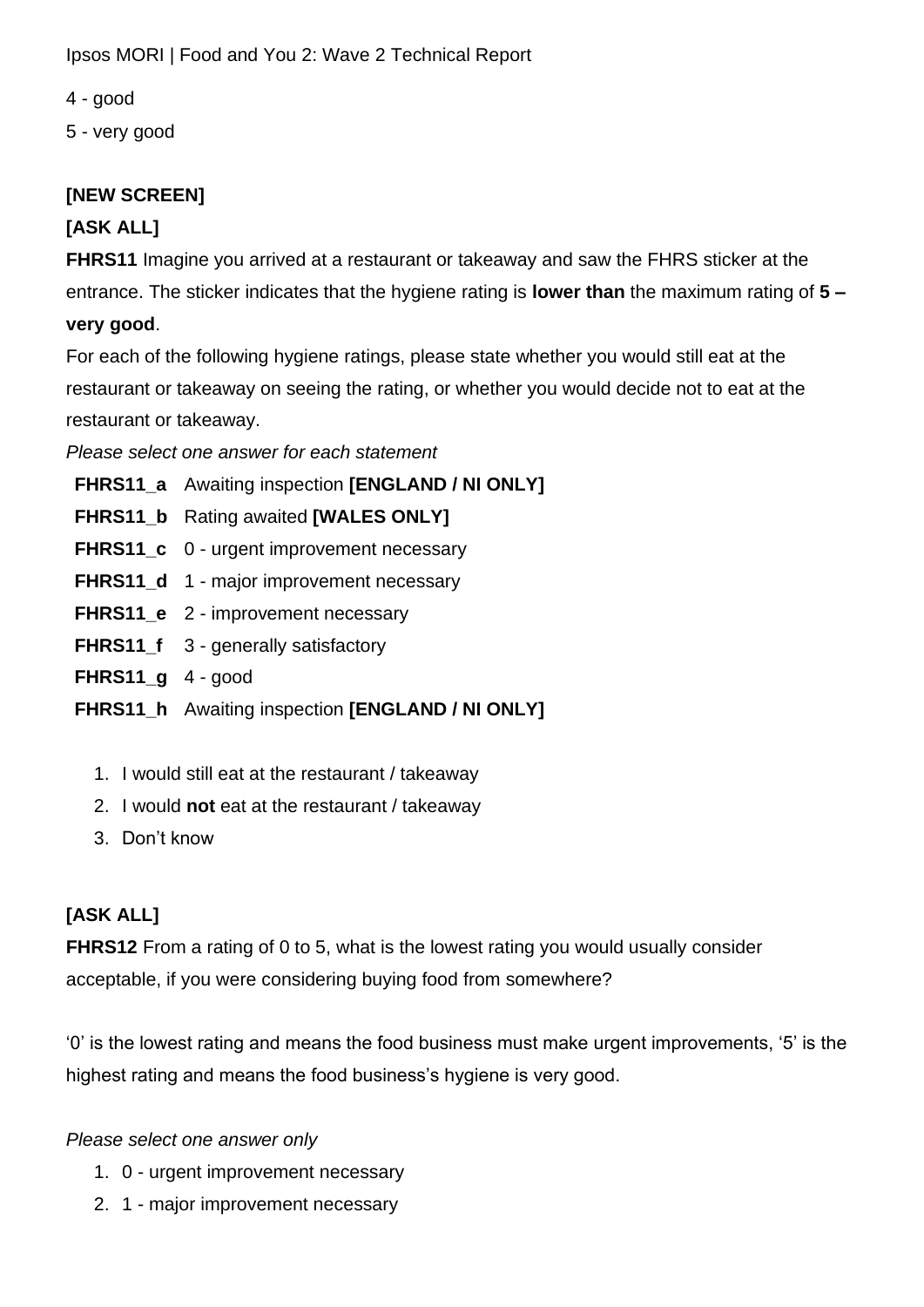- 3. 2 improvement necessary
- 4. 3 generally satisfactory
- 5. 4 good
- 6. 5 very good
- 7. Don't know
- 8. I do not usually notice the rating when I go into a food business

### **[ASK THOSE WHO ANSWERED HIGHER THAN 0 IN FHRS12 (FHRS11=2-6)]**

**FHRS13** Can you think of a situation in which you might decide to buy food from a food business with a rating of lower than [INSERT RATING THAT HAS BEEN SELECTED IN FHRS12]?

### *Please select one answer only*

- 1. Yes
- 2. No
- 3. Don't know

## **[ASK IF FHRS13=1]**

**FHRS14** When would that be?

#### *Please select all that apply*

- 1. If there wasn't much choice of places to go
- 2. If I needed to pick something up quickly
- 3. If I was out late at night
- 4. If I didn't have much money to spend\wanted somewhere cheap
- 5. If I had eaten food from there before
- 6. If it was a place that had been recommended to me
- 7. If it was part of a chain I knew
- 8. If I was taking food away rather than eating in
- 9. If I enjoyed the taste of the food from the place
- 10.If I knew the food was of high quality
- 11.If the food business served a particular type of food (e.g. Cuisine or vegetarian / vegan options)
- 12.If I was in an unfamiliar location (away with work, on holiday, etc)
- 13.If someone else in my party chose this food business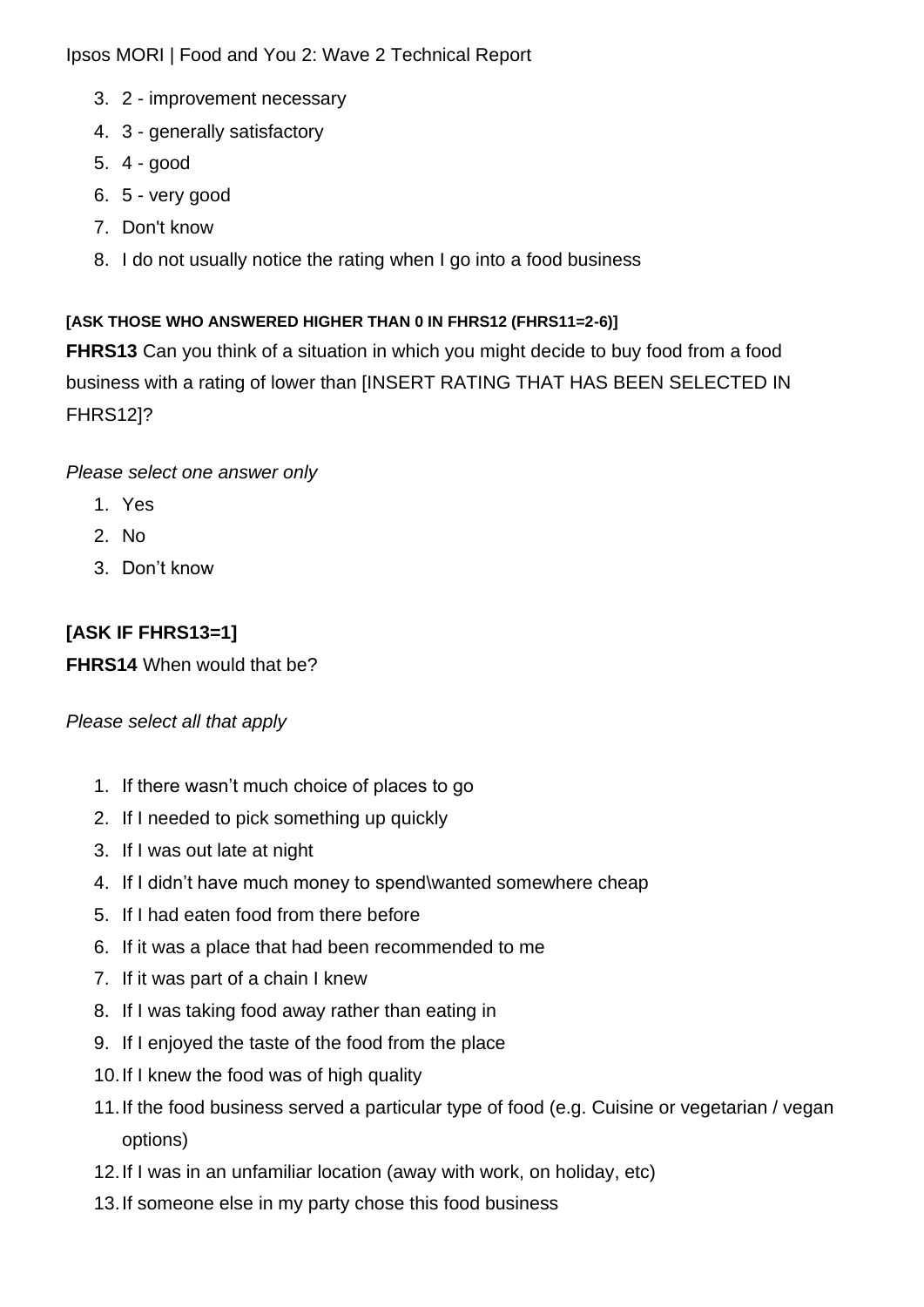- 14.Because I would assume it is safe if it is still open\running
- 15.Other (Please specify)
- 16.Don't know

# **[ASK IF PARTICIPANT WOULD EAT AT A FOOD BUSINESS WITH A SCORE OF FOUR OR LOWER (FHRS12=1-5)]**

**FHRS15** Can you think of an occasion where you would only buy food from a food business with a rating of **higher** than [INSERT RATING THAT HAS BEEN SELECTED IN FHRS12]?

*Please select one answer only*

- 1. Yes
- 2. No
- 3. Don't know

# **[ASK IF THERE ARE OCCASSIONS WHEN A PARTICIPANT WOULD ONLY EAT SOMEWHERE WITH A HIGHER RATING THAN ANSWERED AT FHRS12 (FHRS15=1)] FHRS16** When would that be?

#### *Please select all that apply*

- 1. When it's a special occasion (birthday, anniversary, celebration, etc)
- 2. When I am taking (young) children
- 3. When I am taking older people
- 4. When I am with particular people/family members
- 5. When I or someone else had special health issues (illness, pregnancy, etc)
- 6. When I want to go somewhere expensive
- 7. When it was part of a chain
- 8. When I was in an unfamiliar location (away with work, on holiday, etc)
- 9. other, (please specify)
- 10.Don't know

## **[ASK ALL]**

**FHRS17** If a food business does **not** have the FHRS sticker present at the entrance to what extent, if at all, will this affect your decision to eat there?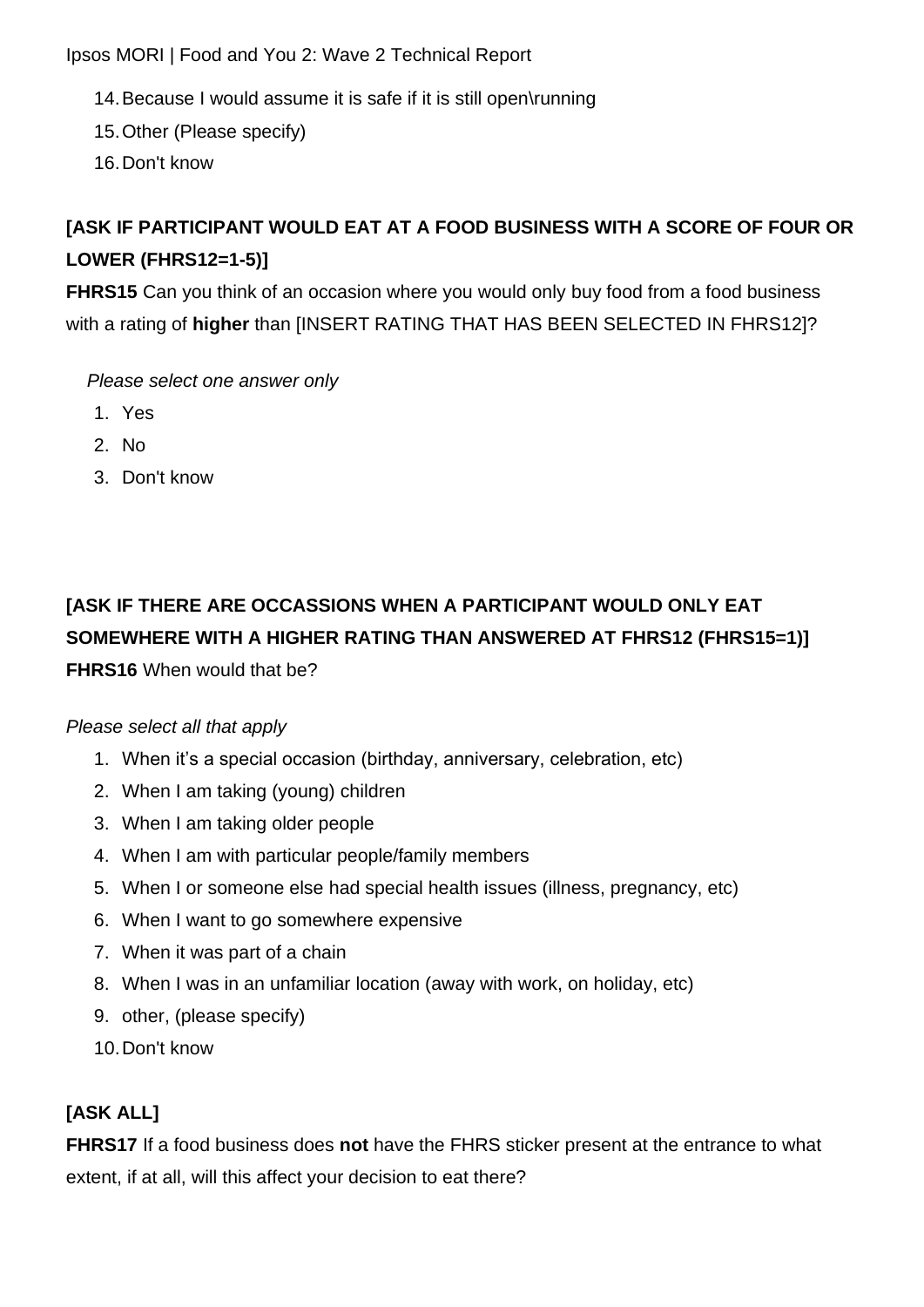*Please select one answer only*

- 1. It would make me much less likely to eat there
- 2. It would make me a little less likely to eat there
- 3. It would not make me any less likely to eat there
- 4. Don't know

## **[ASK ALL]**

**FHRS18** In the last 12 months, did you ever decide against using a food business, because it did not display its Food Hygiene Rating Scheme sticker?

*Please select one answer only*

- 1. Yes
- 2. No
- 3. Don't know/ can't remember

## **[ASK ALL]**

**FHRS19** If you visited a food business that did **not** display their Food Hygiene Rating Scheme sticker on the premises, would you be concerned about any of the following?

## **RANDOMISE 1-6**

#### *Please select all that apply*

- 1. That the food business had poor hygiene standards
- 2. The food business had a low/poor Food Hygiene Rating and was trying to hide it.
- 3. There would be a higher risk of food poisoning/illness/infection when eating there
- 4. The safety of eating at the food business
- 5. The food business doesn't meet legal requirements
- 6. Whether the food business has been inspected by the relevant authorities or not
- 7. I would not be concerned about anything **[SINGLE CODE ONLY]**
- 8. I would not notice that the sticker is missing **[SINGLE CODE ONLY]**
- 9. Other (please specify)
- 10.Don't know **[SINGLE CODE ONLY]**

## **[ASK ALL]**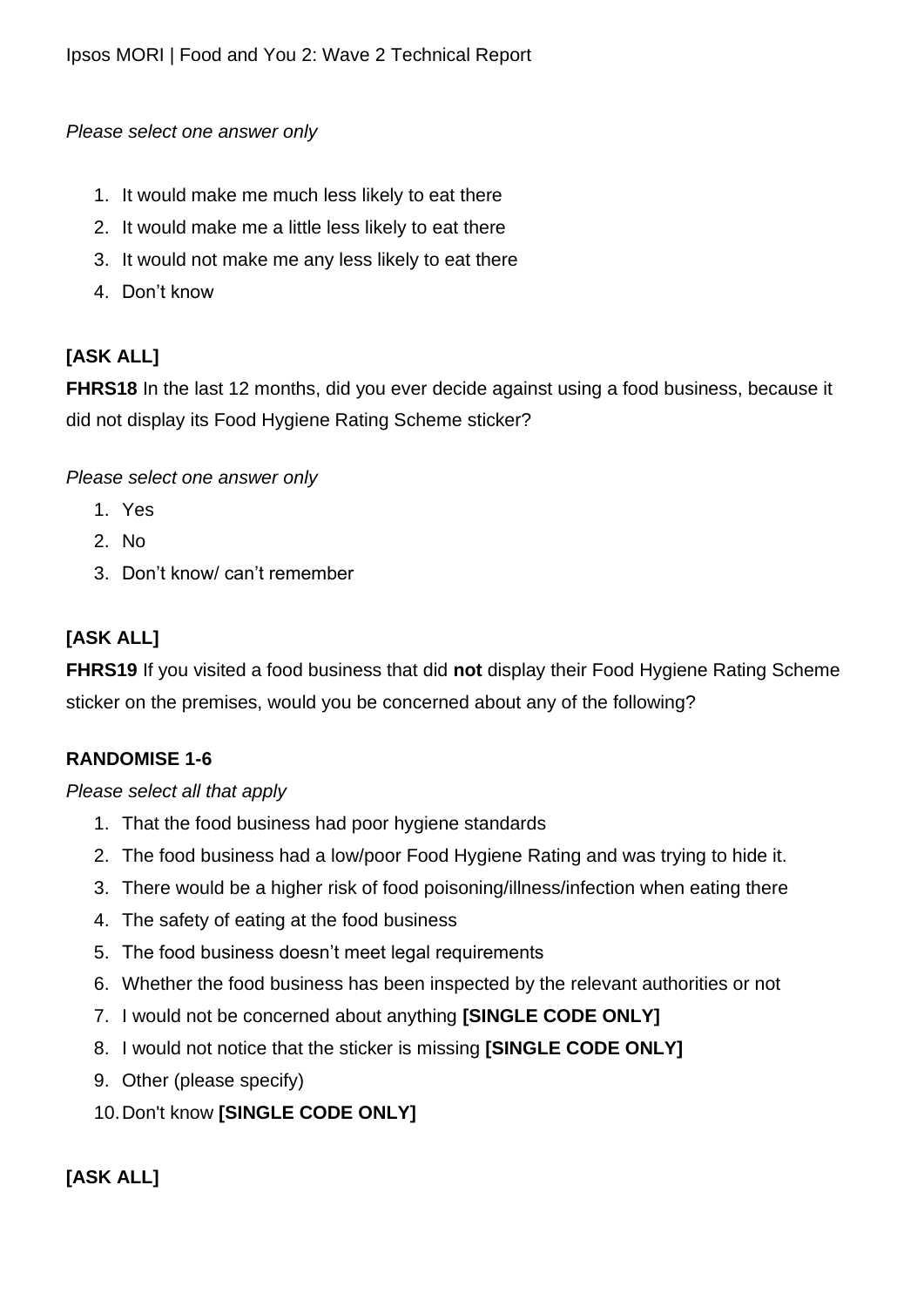**FHRS20** Do you think that food businesses should be required by law to display their Food Hygiene Rating at their premises, or should it be up to the business to decide whether to or not?

*Please select one answer only*

- 1. They should have to
- 2. It should be up to them to decide
- 3. Don't know

## **[ASK ALL]**

**FHRS21** Do you think businesses providing an online food ordering service should display their Food Hygiene Rating where it can clearly be seen by customers before they order food?

### *Please select one answer only*

- 1. Yes
- 2. No
- 3. Don't know

## **[ASK ALL]**

**FHRS22** Do you think that the hygiene ratings should be displayed on …

#### *Please select one answer option for each statement*

- **FHRS22\_a** …Food ordering and delivery companies' apps and websites ( such as Just Eat, Deliveroo, Uber Eats etc.) that allow you to order food from a range of local restaurants and takeaways
- **FHRS22\_b** …a restaurant's or café's own website
- **FHRS22\_c** …a takeaway's own website
- **FHRS22\_d** …a hotel's or B&B's own website
- **FHRS22 e** …a supermarket's own website
	- 1. Yes
	- 2. No
	- 3. Don't know

## **[TIMESTAMP4]**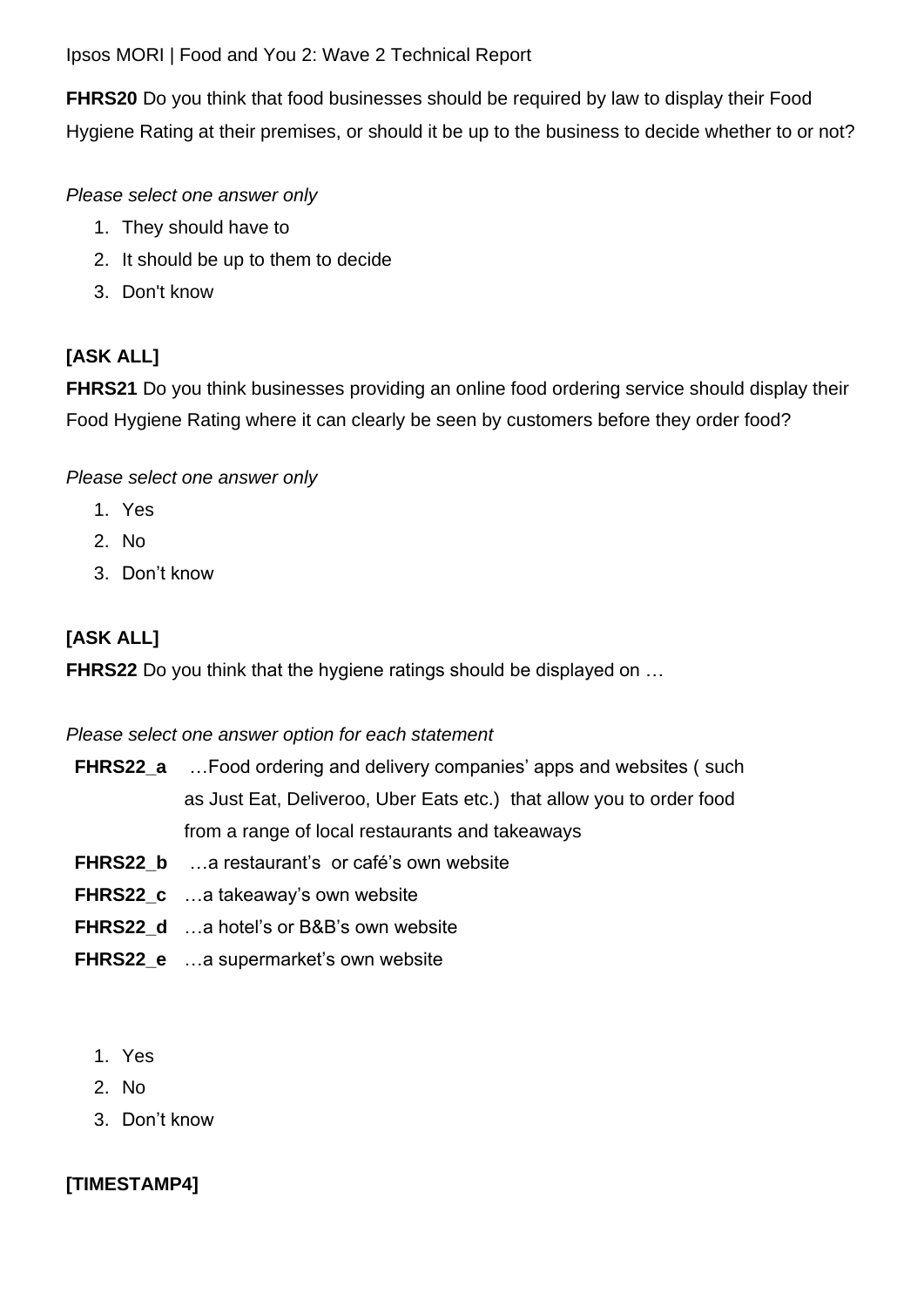### **[EATING AT HOME MODULE]**

Now we would like to ask you some questions about eating at home

#### **[ASK ALL]**

**COOKHH** In general, who does the food preparation and cooking for your household?

#### *Please select one answer only*

- 1. I do all or most of the food preparation and cooking
- 2. I share the responsibility with someone else
- 3. Someone else in my household does it
- 4. Someone else outside of my household (e.g. a relative or carer) does it
- 5. Each person prepares/cooks their own food
- 6. Don't know

#### **[IF COOKHH =3,4, 6]**

**EVCOOK** Do you ever do any food preparation or cooking for your household?

*Please select one answer only*

- 1. Yes
- 2. No

#### **[ASK ALL]**

**FOODFREQ** In the last month, how often, if at all, have you done any of the following? *Please select one answer for each statement.*

#### **RANDOMISE ROWS A-I. PROGRESSIVE GRID. SINGLE CODE PER ROW.**

#### **FORWARD/REVERSE COLUMNS 1-5**

#### **ROWS**

| FOODFREQ a Cooked food from scratch [ASK IF DOES ANY COOKING -                    |
|-----------------------------------------------------------------------------------|
| $COOKHH = 1,2, 5 OR EVCOOK = 1$                                                   |
| FOODFREQ b Cooked to freeze food for later [ASK IF DOES ANY COOKING -             |
| $COOKHH = 1,2, 5 OR EVCOOK = 1$                                                   |
| <b>FOODFREQ_c</b> Wasted or thrown away food                                      |
| <b>FOODFREQ_d</b> Bought processed food                                           |
| <b>FOODFREQ e</b> Eaten together with your family                                 |
| <b>FOODFREQ f</b> Snacked on cakes, biscuits, confectionery and/or savoury snacks |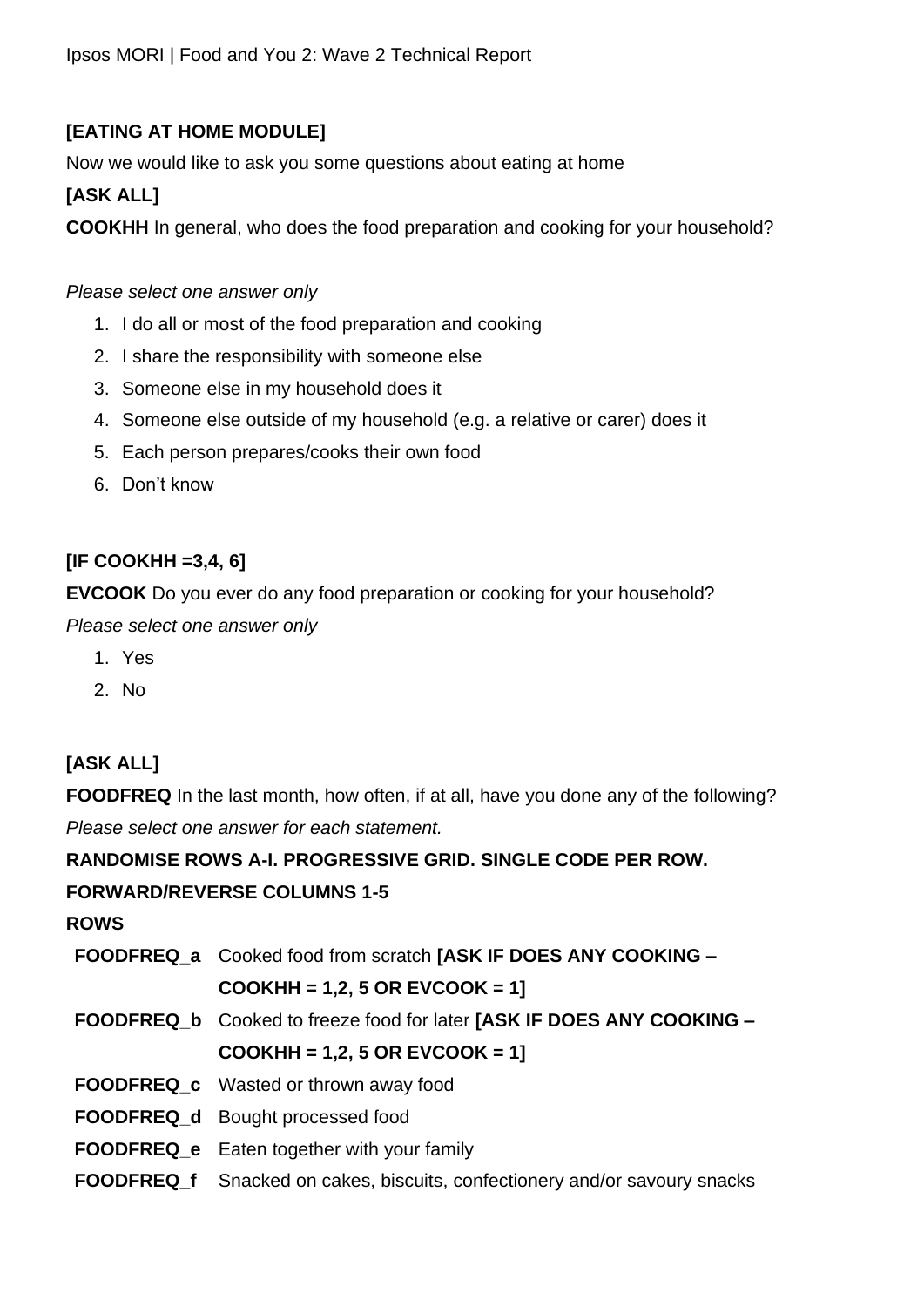- **FOODFREQ\_g** Bought food from local shops
- **FOODFREQ\_h** Eaten healthy meals
- **FOODFREQ\_i** Eaten meat (including fish)

#### **COLUMNS**

- 1. Every day
- 2. Most days
- 3. 2 to 3 times a week
- 4. At least once a week
- 5. At least once a fortnight
- 6. At least once a month
- 7. I have not done this in the last month
- 8. Don't know/can't remember
- 9. Prefer not to answer

## **[IF DOES ANY COOKING – COOKHH = 1,2, 5 OR EVCOOK = 1]**

**STEAMHOT** How often, if at all, do you cook food until it is steaming hot and cooked all the way

through?

*Please select one answer only*

- 1. Always
- 2. Most of the time
- 3. About half the time
- 4. Occasionally
- 5. Never
- 6. Don't know

## **[IF DOES ANY COOKING – COOKHH = 1,2, 5 OR EVCOOK = 1]**

**FOODREH** When reheating food, how do you know when it is ready to eat?

## **RANDOMISE ANSWER OPTIONS. 11, 12 and 13 in same place**

*Please select all that apply.*

- 1. I can see steam coming from it
- 2. I taste it
- 3. I stir it
- 4. I check the middle is hot
- 5. I check it's an even temperature throughout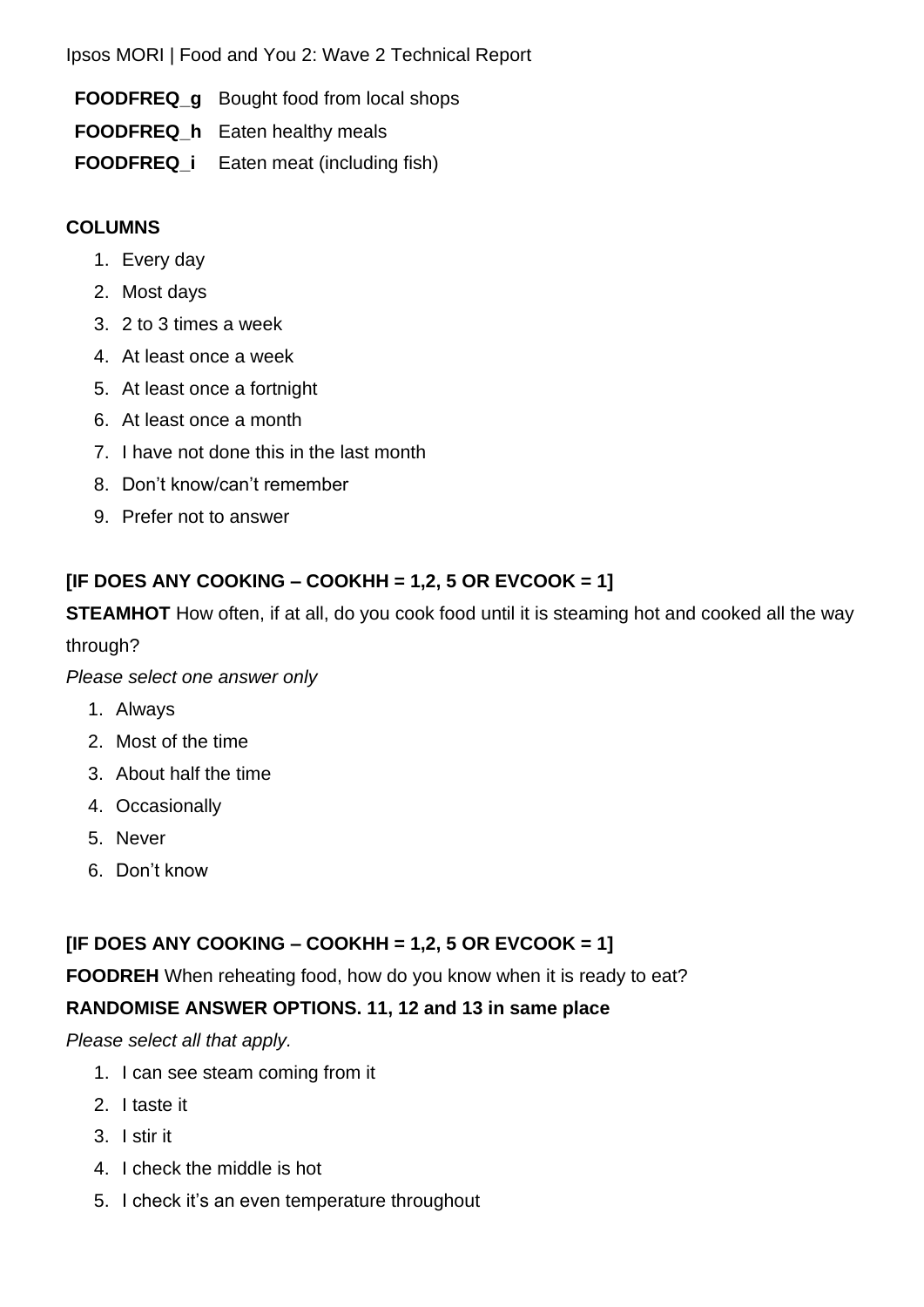- 6. I put my hand over it/touch it
- 7. I use a thermometer/probe
- 8. I use a timer to ensure it has been cooked for a certain amount of time
- 9. I can see it's bubbling
- 10.I follow the instructions on the label
- 11.None of the above **[EXCLUSIVE]**
- **12.**I don't check **[EXCLUSIVE]**
- 13.I don't reheat food **[EXCLUSIVE]**

## **[ASK IF FOODREH 1-12]**

**FOODREH2** How many times would you consider reheating food after it was cooked for the first

time?

*Please select one answer only.*

- 1. Not at all
- 2. Once
- 3. Twice
- 4. More than twice
- 5. Don't know

## **[ASK ALL]**

**LEFTOVER3** When is the latest you would consume any leftovers stored in the fridge?

#### *Please select one answer only*

- 1. The same day
- 2. Within 1-2 days
- 3. Within 3-5 days
- 4. More than 5 days later
- 5. It varies too much
- 6. Don't know

## **[ASK IF NOT VEGAN OR VEGETARIAN. VEG=4,5 or 6,]**

**EATPINK1\_a** How often, if at all, do you eat chicken or turkey when the meat is pink or has pink

or red juices?

- 1. Always
- 2. Most of the time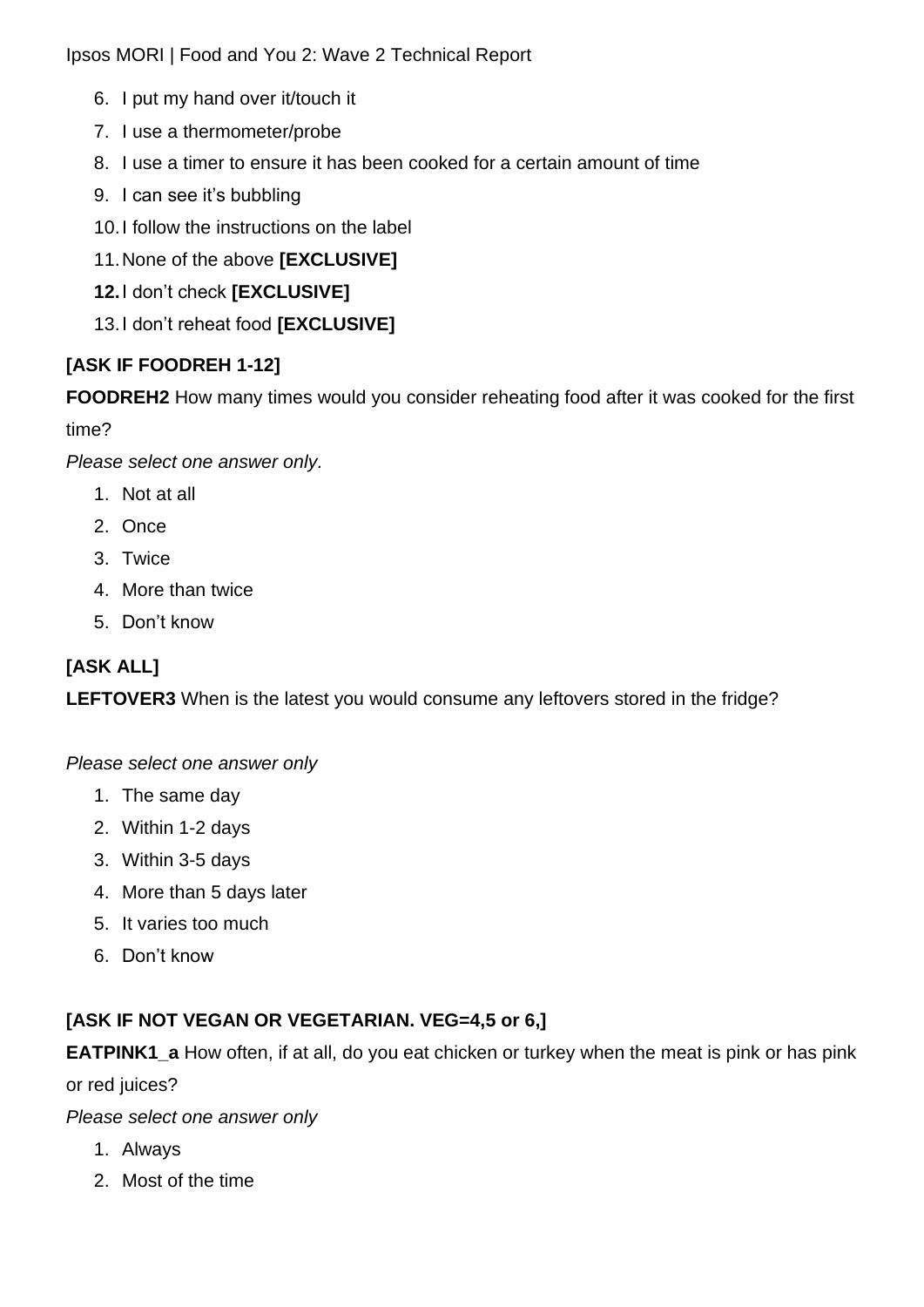- 3. About half the time
- 4. Occasionally
- 5. Never
- 6. I don't eat chicken or turkey
- 7. Don't know

#### **[ASK ALL EXCEPT VEGANS VEG=1,2,4, 5 or 6]**

**EGGS** Do you ever eat eggs at home?

*Please select one answer only* 

- 1. Yes
- 2. No

### **[ASK IF EGGS=1]**

**EATEGGS** At home, how often, if at all, do you eat eggs that are…

- **EATEGGS\_a** …raw (eggs that are uncooked e.g. in homemade mayonnaise or homemade desserts like mousse or soft meringues)
- **EATEGGS\_b** …less than thoroughly cooked (eggs that have a runny yolk e.g. soft boiled)?
- **EATEGGS\_c** …cooked thoroughly (eggs that have a firm yolk e.g. hard boiled)?

*Please select one answer for each option*

- 1. Every day
- 2. Most days
- 3. 2-3 times a week
- 4. About once a week
- 5. 2-3 times a month
- 6. About once a month
- 7. Less than once a month
- 8. Never
- 9. Can't remember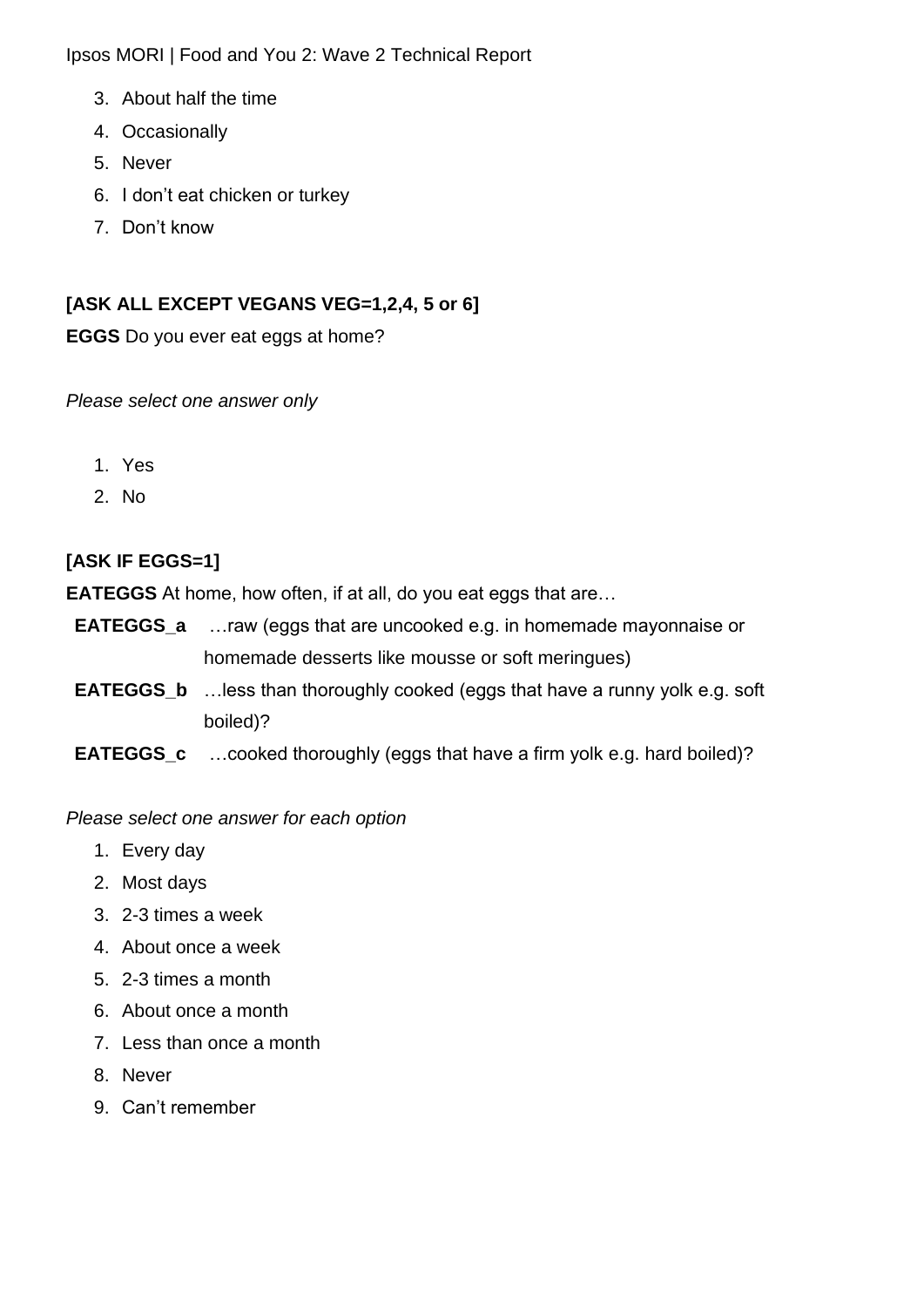## **[ASK IF EGGS=1]**

**COOKSAFE1EGGS** How do you tell whether an egg is safe to eat or cook with?

*Please select all that apply*

- 1. How it looks
- 2. How it smells
- 3. Best before date
- 4. If it doesn't float in water
- 5. Some other way
- 6. Don't know

## **[ASK IF EGGS=1]**

**EATEGGSBB** In the last month have you eaten any eggs that have gone past their best before date?

*Please select one answer only*

- 1. Yes, this happened every week
- 2. Yes, this happened some weeks but not every week
- 3. Yes, this happened in one week in the last month
- 4. No, this has not happened in the last month
- 5. Don't know / I don't check the best before date on eggs
- 6. I haven't eaten eggs in the last month
- 7. Prefer not to say

## **[ASK IF EGGS=1]**

**EATEGGSBBLONG** When is the latest you would eat eggs after their best before date? *Please select one answer only*

- 1. 1-2 days after the best before date
- 2. 3-4 days after the best before date
- 3. 5-7 days after the best before date
- 4. 1-2 weeks after the best before date
- 5. More than 2 weeks after the best before date
- 6. Don't know/ I don't check the best before date on eggs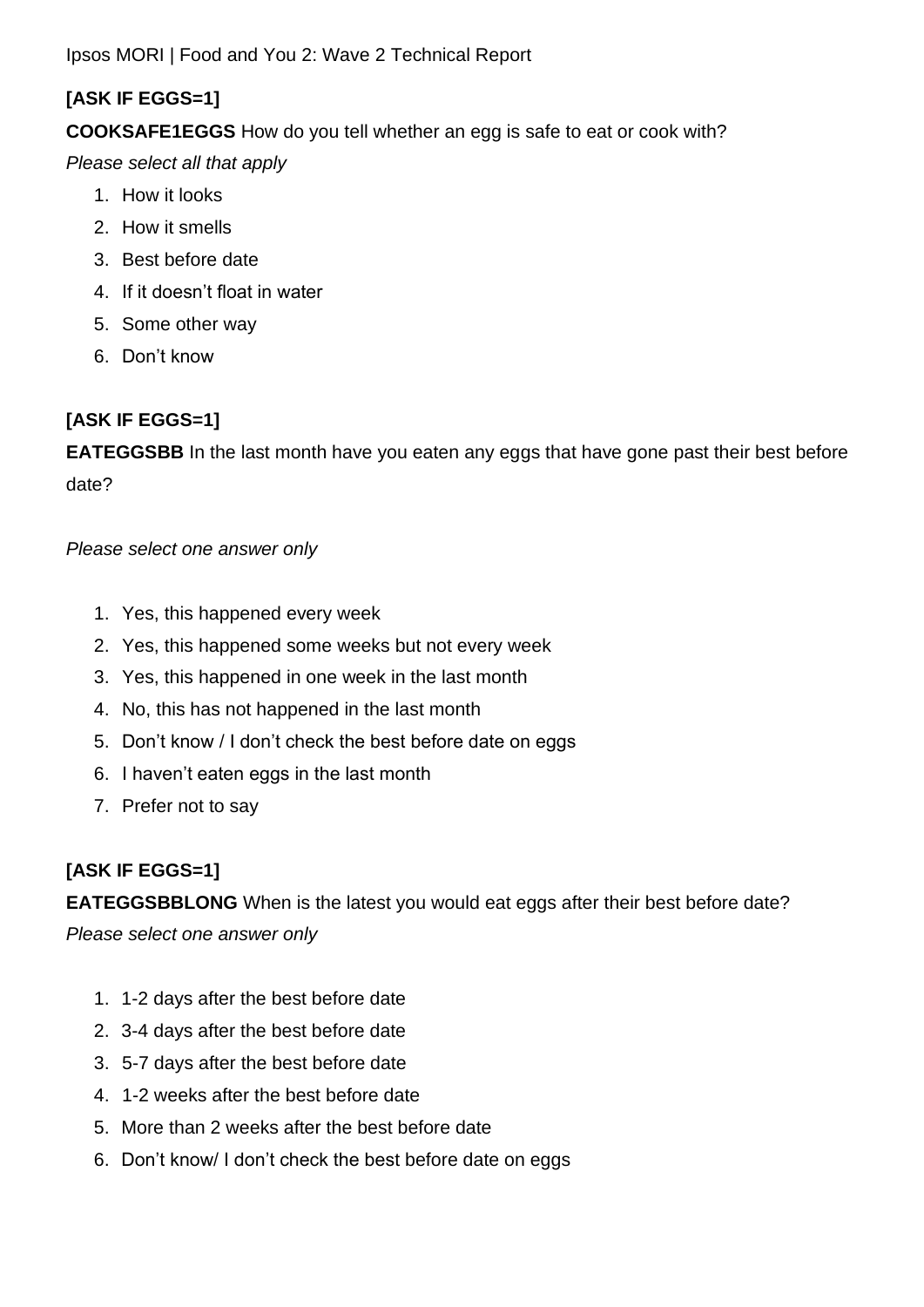#### **[TIMESTAMP5]**

#### **[ASK IF PREPARES / COOKS –COOKHH=1,2,5 OR EVCOOK=1]**

**WASHCHIC** How often, if at all, do you wash raw chicken?

*Please select one answer only*

- 1. Always
- 2. Most of the time
- 3. About half the time
- 4. Occasionally
- 5. Never
- 6. Don't know

## **[ASK ALL]**

**FOODUSE** Which of these shows when food is no longer safe to eat?

*Please select one answer only*

#### **RANDOMISE 1-4**

- 1. Use by date
- 2. Best before date
- 3. Sell by date
- 4. Display until date
- **5.** It depends **[EXCLUSIVE]**
- 6. All of these **[EXCLUSIVE]**
- 7. None of these **[EXCLUSIVE]**
- **8.** Don't know **[EXCLUSIVE]**

## [**ASK IF PREPARES / COOKS –COOKHH=1,2,5 OR EVCOOK=1]**

**COOKDATES** How often, if at all, do you check use by dates when you are about to cook or prepare food?

*Please select one answer only*

1. Always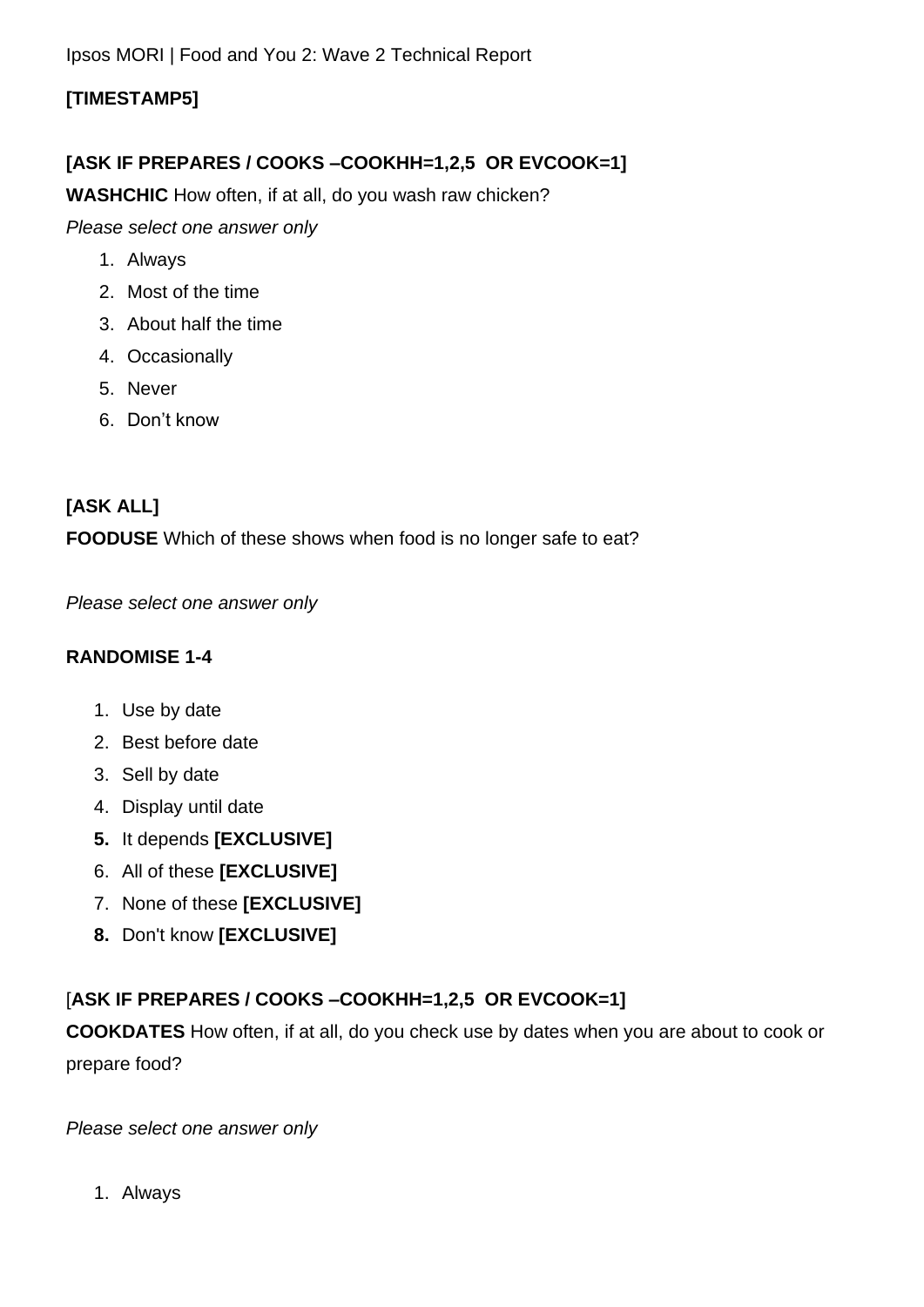- 2. Most of the time
- 3. About half the time
- 4. Occasionally
- 5. Never
- 6. It varies too much to say
- 7. Don't know

# **[ASK ALL]**

**FREQUSE** In the last month have you eaten any of the following foods that has gone past its use by date?

## **RANDOMISE ROWS.**

*Please select one answer for each food.*

**FREQUSE\_a…** Cooked meats [ASK IF VEG=4,5 or 6]

**FREQUSE\_b…** Smoked fish [ASK IF VEG=2,4,5 or 6]

**FREQUSE\_c…** Bagged salads [ASK ALL]

**FREQUSE \_d…** Cheese [ASK IF VEG=1,2,4,5 or 6]

**FREQUSE \_e…** Milk [ASK IF VEG=1,2,4,5 or 6]

- 1. Yes, this happened every week
- 2. Yes, this happened some weeks but not every week
- 3. Yes, this happened in one week in the last month
- 4. No, never
- 5. Don't know/can't remember
- 6. I haven't [IF a-d: eaten; IF e: drunk] this in the last month
- 7. Prefer not to say

# **[ASK ALL]**

**FRIDGERAW1** How do you store raw meat and poultry in the fridge?

# **RANDOMISE CODES 1-5**

*Please select all that apply*

- 1. Away from cooked foods
- 2. Covered with film / foil
- 3. In a sealed container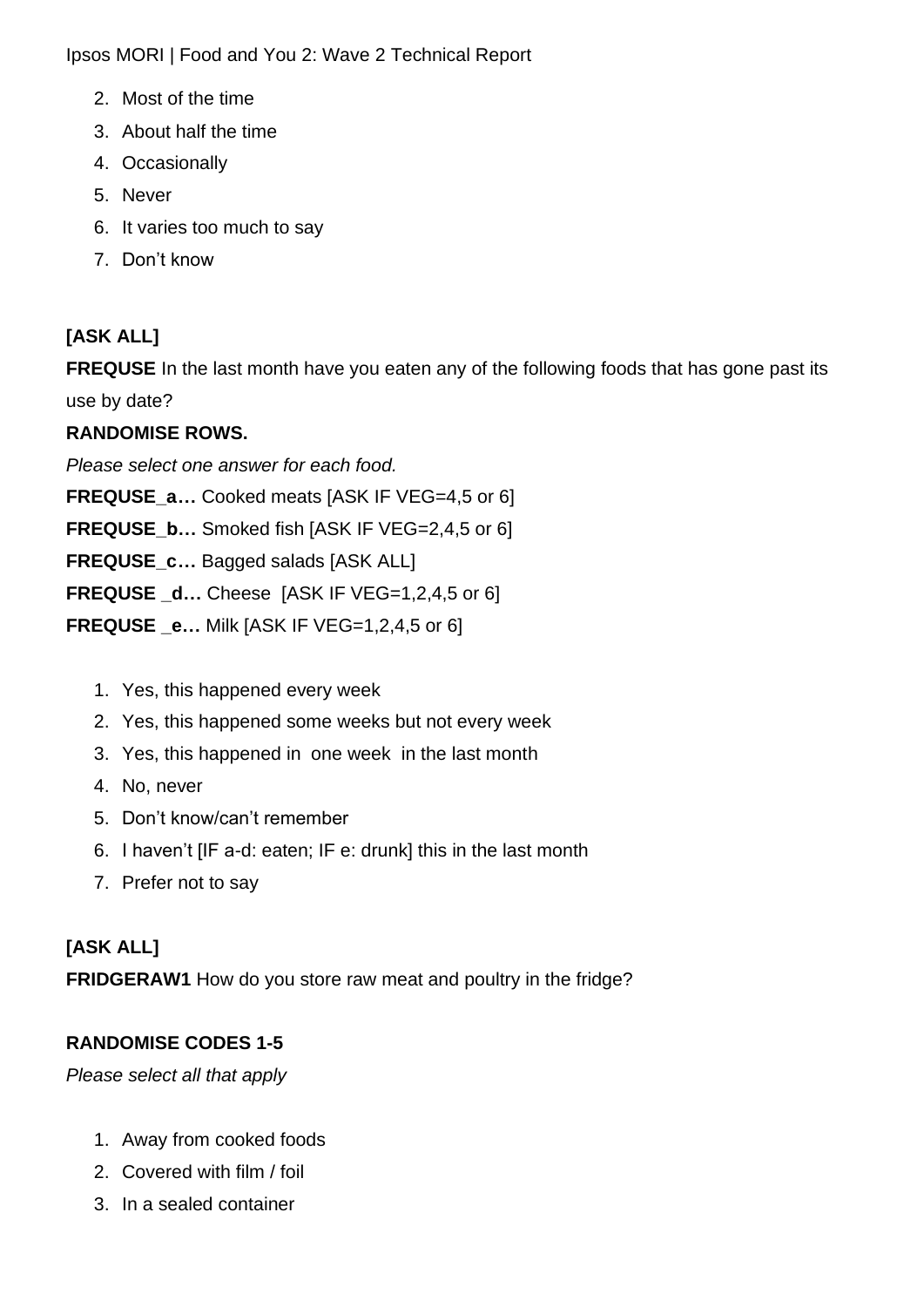- 4. In its original packaging
- 5. On a plate
- 6. I don't buy or store meat or poultry **[EXCLUSIVE]**
- 7. I don't store raw meat/poultry in the fridge **[EXCLUSIVE]**
- 8. I don't have a fridge **[EXCLUSIVE]**
- 9. Don't know

# **[ASK IF STORE RAW MEAT IN THE FRIDGE. FRIDGERAW1=1-5]**

**FRIDGERAW2** Where in the fridge do you store raw meat and poultry?

#### *Please select all that apply*

- **1.** Wherever there is space **[EXCLUSIVE]**
- 2. At the top of the fridge
- 3. In the middle of the fridge
- 4. At the bottom of the fridge
- 5. I don't buy meat or poultry **[EXCLUSIVE]**
- 6. I don't store meat or poultry in the fridge **[EXCLUSIVE]**
- 7. I don't have a fridge **[EXCLUSIVE]**
- 8. Don't know **[EXCLUSIVE]**

## **[ASK ALL]**

**FRIDGECH1** Do you, or anyone else in your household, ever check your fridge temperature?

*Please select one answer only*

- 1. Yes
- 2. No
- 3. Don't know
- 4. I don't need to it has an alarm if it is too hot or cold
- 5. I don't have a fridge

#### **[ASK HH CHECKS FRIDGE. FRIDFECH1=1]**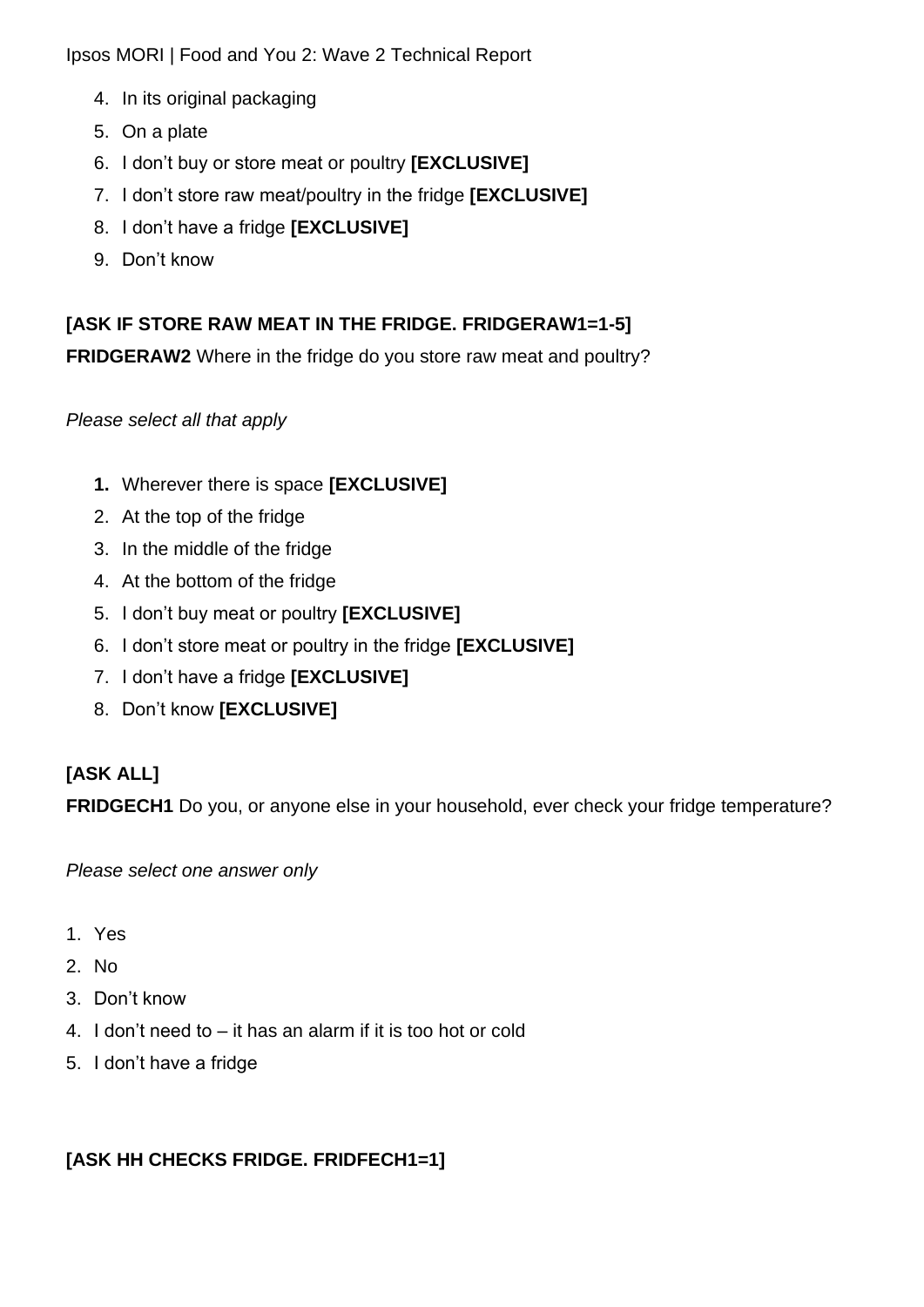**FRIDGECH2** How often, if at all, do you or someone else in your household check the temperature of the fridge?

*Please select one answer only*

- 1. At least daily
- 2. 2-3 times a week
- 3. Once a week
- 4. Less than once a week but more than once a month
- 5. Once a month
- 6. Four times a year
- 7. Once or twice a year
- 8. Never
- 9. Don't know

## **[ASK HH CHECKS FRIDGE. FRIDFECH1=1]**

**FRIDGECH3** How do you (or someone else in your household) normally check the

temperature?

#### **RANSOMISE APART FROM EXCLUSIVE CODES**

*Please select one answer only*

- 1. Check the setting/gauge
- 2. Check the temperature display built into the fridge
- 3. Put a thermometer in the fridge and check
- 4. Check for ice or condensation
- 5. Feel food inside to see if it is cold
- 7. Don't know [**EXCLUSIVE]**
- 7. Other [**EXCLUSIVE]**

#### **[ASK ALL]**

**FRIDGECH4** What do you think the temperature inside your fridge should be?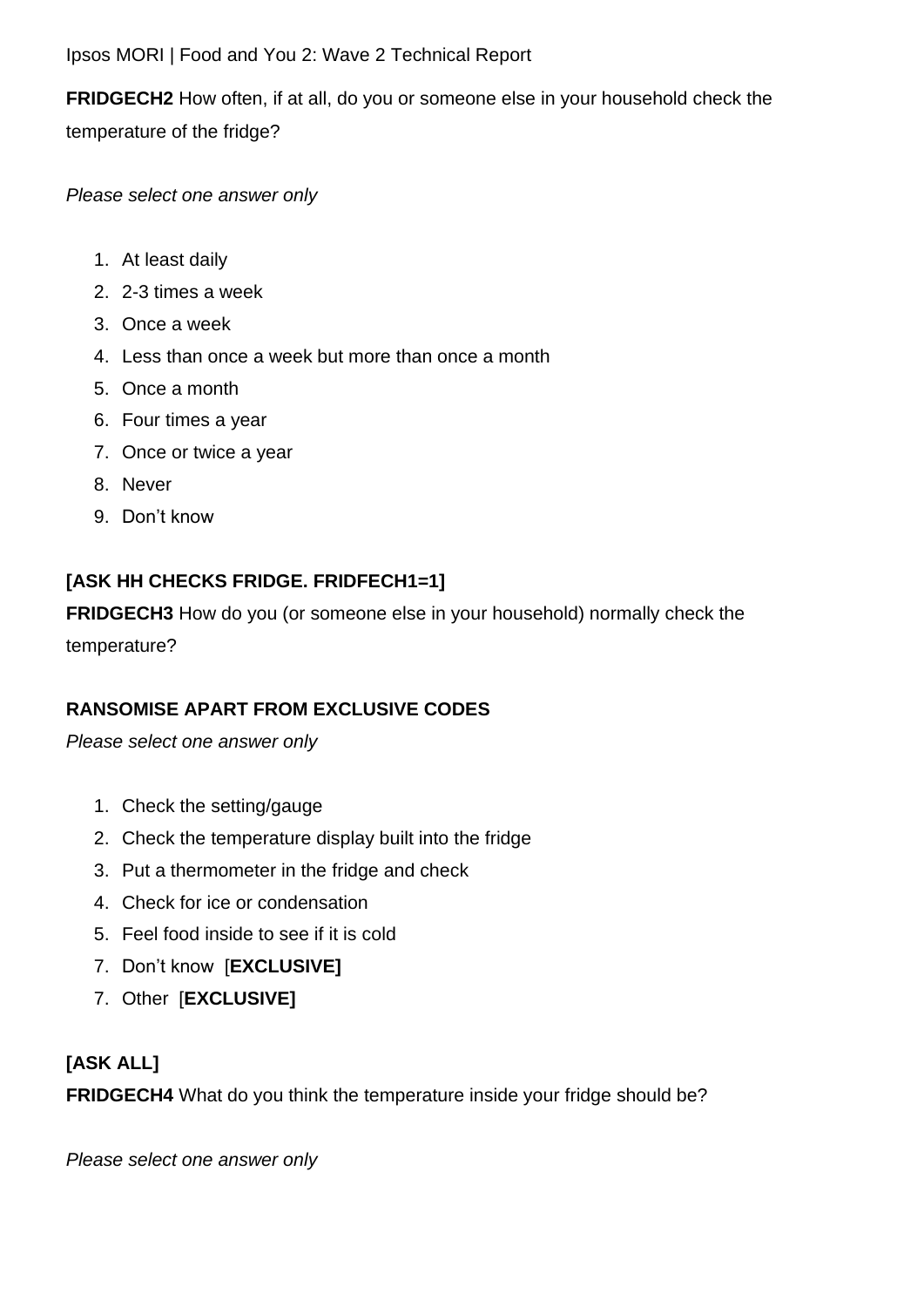- 1. Less than 0 degrees C (less than 32 degrees F)
- 2. Between 0 and 5 degrees C (32 to 41 degrees F)
- 3. More than 5 but less than 8 degrees C (42 to 46 degrees F)
- 4. 8 to 10 degrees C (47 to 50 degrees F)
- 5. More than 10 degrees C (over 50 degrees F)
- 6. Other
- 7. Don't know
- 8. I don't have a fridge

### **[ASK IF DOES ANY COOKING – COOKHH = 1,2, 5 OR EVCOOK = 1]**

**HANDWASH** When you are at home, how often, if at all, do you…

**HANDWASH\_a** …wash your hands before starting to prepare or cook food?

**HANDWASH\_b** …wash your hands immediately after handling raw meat, poultry or fish?

*Please select one answer only for each statement*

- 1. Always
- 2. Most of the time
- 3. About half the time
- 4. Occasionally
- 5. Never
- 6. I don't cook meat, poultry or fish {ASK ONLY FOR STATEMNT B]
- 7. Don't know

## **[TIMESTAMP6]**

## **[FOOD CONCERNS]**

## **[ASK ALL]**

**FOODISSA1** Do you have any concerns about the food you eat?

- 1. Yes
- 2. No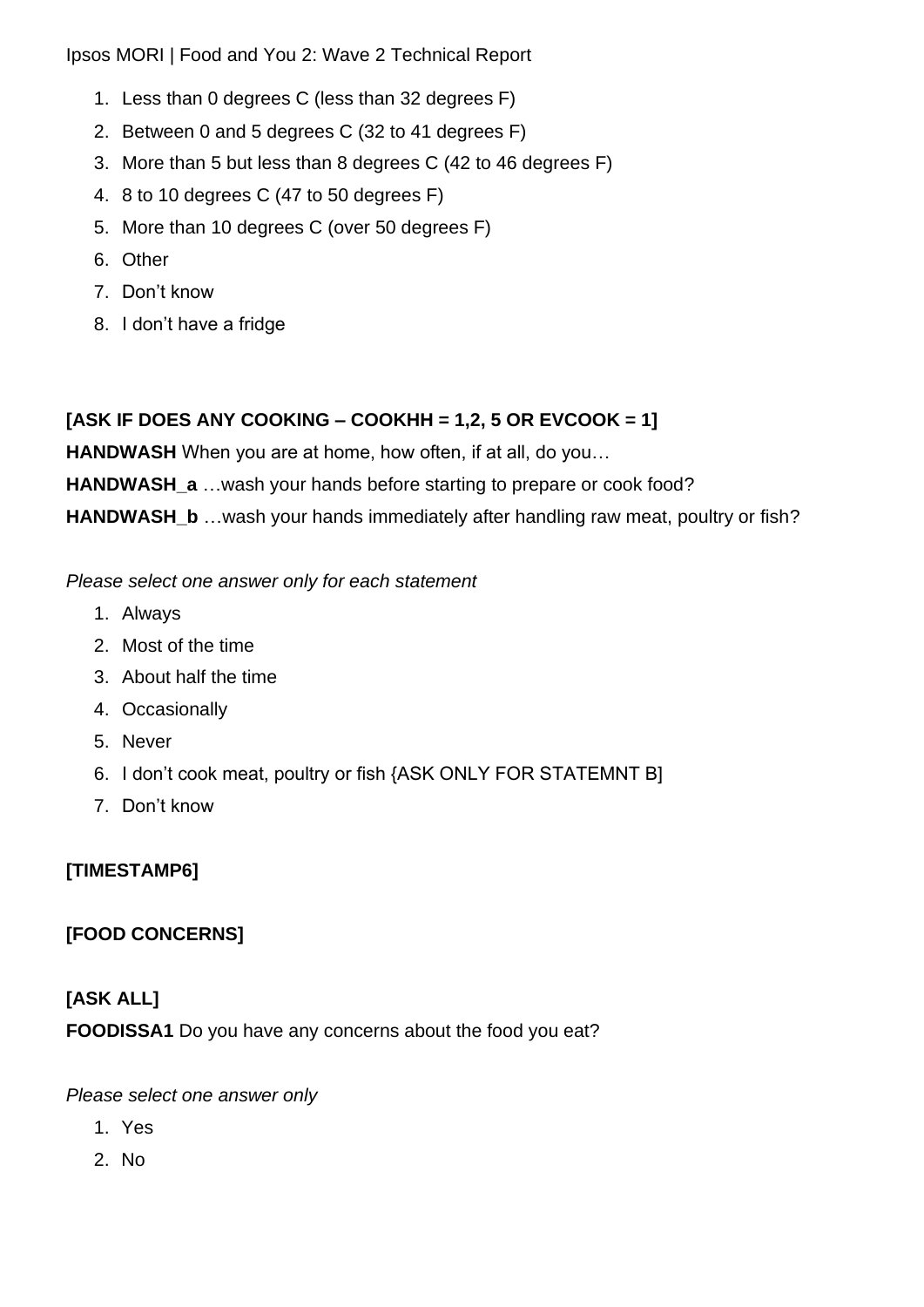### **[ASK IF FOODISSA1=1]**

**FOODISSA2** What are your concerns about the food you eat?

*Please write your answer in the box below in a few words*

#### **OPEN BOX**

#### **[ASK ALL]**

**FOODISSB1** Do you have concerns about any of the following?

# **RANDOMISE ANSWER OPTIONS ACROSS 3 PAGES. WITH 19 AND 20 APPEARING AT THE END OF EACH LIST AS EXCLUSIVE CODES**

#### *Please select all that apply.*

#### **[MULTI-CODE]**

- 1. Cooking safely at home
- 2. Food poisoning (e.g. Salmonella and E. Coli)
- 3. Food hygiene when eating out
- 4. The use of pesticides
- 5. The use of additives (e.g. preservatives and colouring)
- 6. Chemical contamination from the environment (e.g. lead in food)
- 7. Hormones, steroids or antibiotics in food
- 8. Genetically Modified (GM) foods
- 9. Food prices
- 10.Food allergen information (e.g. availability and accuracy)
- 11.The amount of salt in food
- 12.The amount of sugar in food
- 13.The amount of fat in food
- 14.The number of calories in food
- 15.Food waste
- 16.Animal welfare
- 17.Food miles (e.g. the distance food travels)
- 18.Food fraud or crime (e.g. food not being what the label says it is)
- 19.None of these **[EXCLUSIVE]**
- 20.Don't know **[EXCLUSIVE]**

## **[ASK ALL WHO SELECT FOUR OR MORE OPTIONS AT FOODISSB]**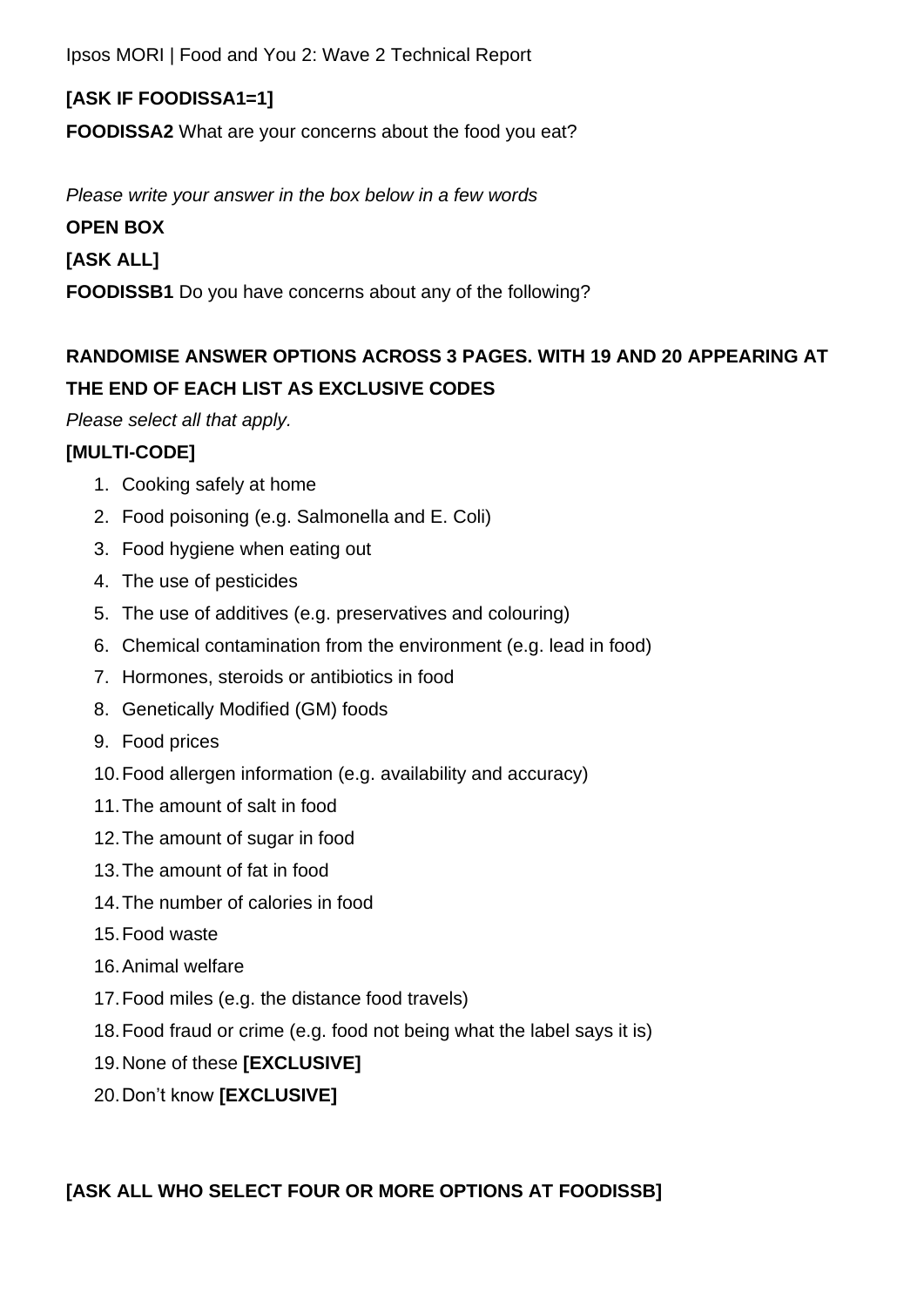**FOODISSB2** Which of these food issues are you most concerned about, if any? *Please select up to three food issues that you are most concerned about*

**[PULL ANSWERS THAT ARE SELECTED AT FOODISSB]**

### **[TIMESTAMP7]**

### **[FOOD SYSTEM]**

#### **[ASK ALL]**

**FOODCONF** How confident are you that…

**FOODCONF\_a ...**the food you buy is safe to eat

**FOODCONF\_b** ...the information on food labels is **accurate** (e.g. ingredients, nutritional information, country of origin)

*Please select one answer only for each statement*

- 1. Very confident
- 2. Fairly confident
- 3. Not very confident
- 4. Not at all confident
- 5. It varies
- 6. Don't know

## **[ASK ALL]**

**FOODSUPPLY** How confident are you in the food supply chain? That is all the processes involved in bringing food to your table

*Please select one answer only for each statement*

- 1. Very confident
- 2. Fairly confident
- 3. Not very confident
- 4. Not at all confident
- 5. It varies
- 6. Don't know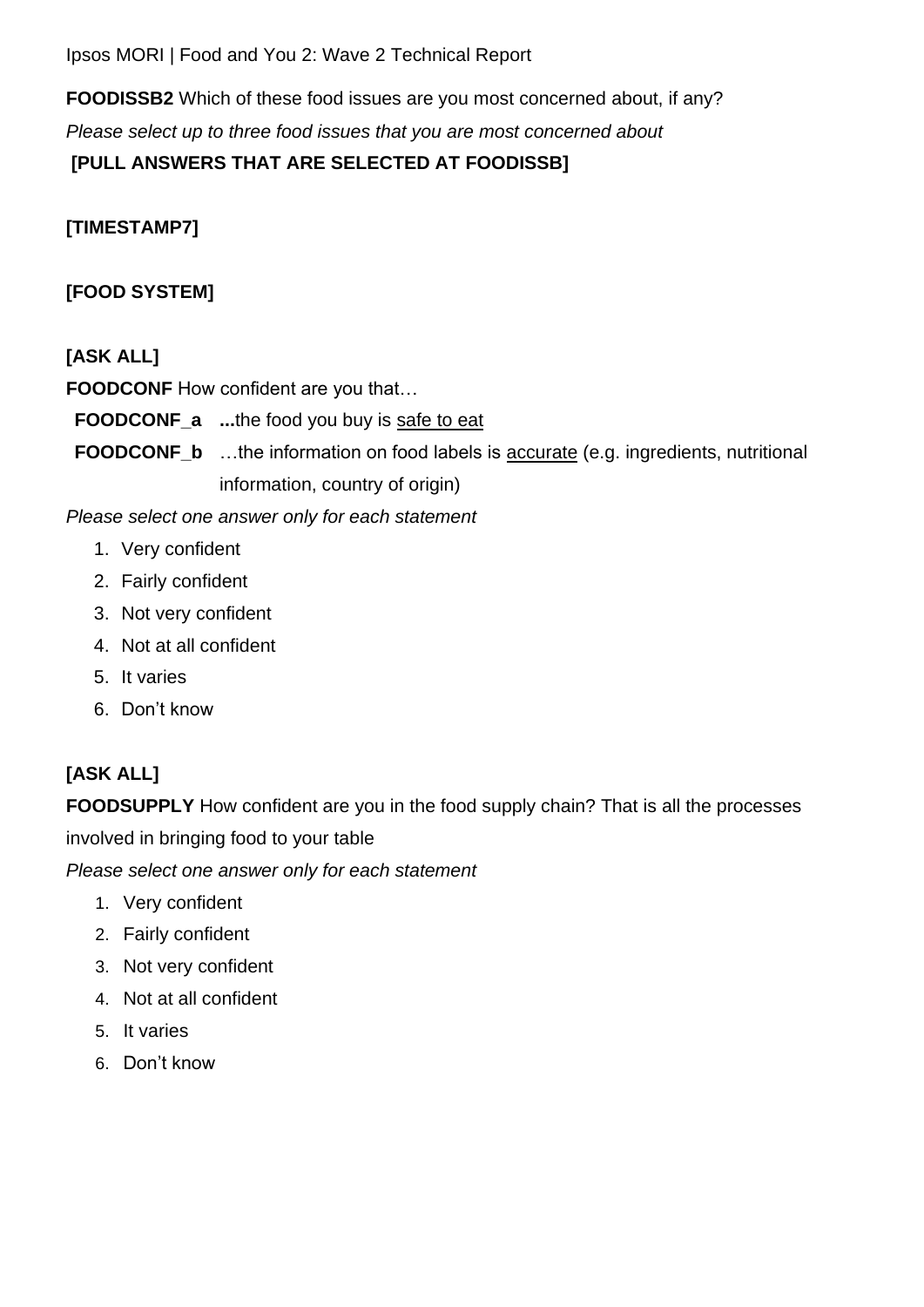## **[ASK ALL]**

**FOODCONF1** How confident are you that...

**FOODCONF1** a... Farmers in the UK [IF NORTHERN IRELAND: 'and Ireland] ensure the food you buy is safe to eat?

**FOODCONF1\_b…** Slaughterhouses and dairies in the UK [IF NORTHERN IRELAND: 'and Ireland] ensure the food you buy is safe to eat?

**FOODCONF1** c... Food manufacturers (e.g. factories) in the UK [IF NORTHERN IRELAND: 'and Ireland] ensure the food you buy is safe to eat?

**FOODCONF1 d...** Shops and supermarkets in the UK [IF NORTHERN IRELAND: 'and Ireland] ensure the food you buy is safe to eat?

## **[ASK ALL]**

**FOODCONF2** How confident are you that...

**FOODCONF2 a...** Restaurants in the UK [IF NORTHERN IRELAND: 'and Ireland] ensure the food you buy is safe to eat?

**FOODCONF2 b...** Takeaways in the UK [IF NORTHERN IRELAND: 'and Ireland] ensure the food you buy is safe to eat?

**FOODCONF2\_c…** Food delivery services (e.g. Just Eat, Deliveroo, Uber Eats) ensure the food you buy is safe to eat?

*Please select one answer only for each statement*

- 1. Very confident
- 2. Fairly confident
- 3. Not very confident
- 4. Not at all confident
- 5. It varies
- 6. Don't know

# [**ASK ALL]**

**HEARDOF** Which of the following, if any, have you heard of?

*Please select all that apply.*

[ENGLAND]

- 1. Food Standards Agency (FSA)
- 2. Public Health England (PHE)
- 3. Department for Environment, Food and Rural Affairs (DEFRA)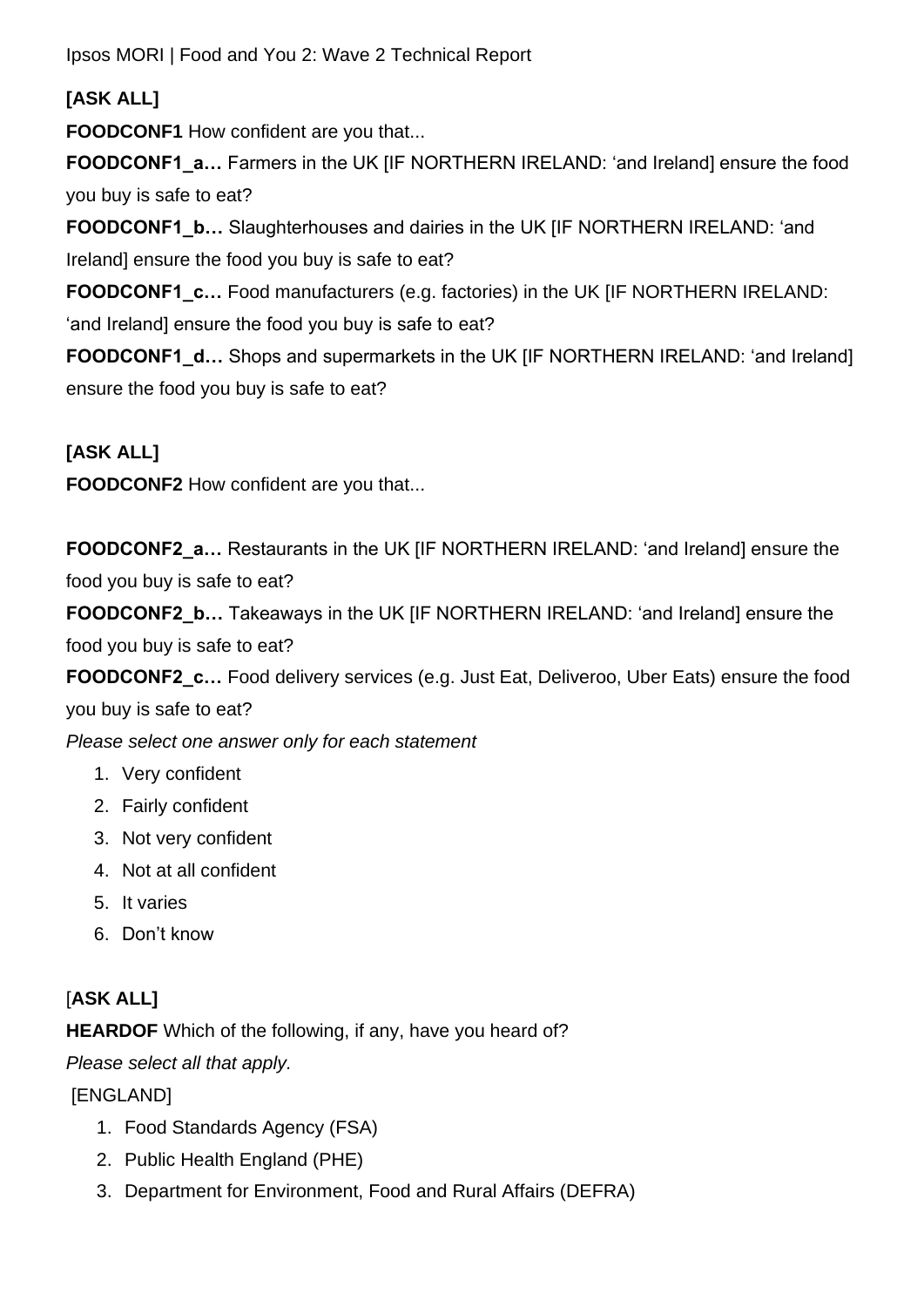- 4. Environment Agency
- 5. Health and Safety Executive (HSE)

## [WALES]

- 1. Food Standards Agency (FSA)
- 2. Public Health Wales
- 3. Natural Resources Wales
- 4. Health and Safety Executive (HSE)

## [NI]

- 1. Food Standards Agency (FSA)
- 2. Public Health Agency (PHA)
- 3. Department of Agriculture, Environment and Rural Affairs (DAERA)
- 4. Health and Safety Executive Northern Ireland (HSENI)
- **5.** *safe***food**

# **[ASK ALL]**

**FSADO** How much, if anything, do you know about the Food Standards Agency, also known as the FSA?

## *Please select one answer only*

- 1. I know a lot about the FSA and what it does
- 2. I know a little about the FSA and what it does
- 3. I've heard of the FSA but know nothing about it
- 4. I hadn't heard of the FSA until I was contacted to take part in this survey
- 5. I've never heard of the FSA

[**ASK THOSE WHO HAVE NO OR LITTLE PRIOR KNOWLEDGE OF THE FSA- FSADO = 3- 5]**

**FSACON1** How confident are you that the Government Agency responsible for food safety in England, Wales and Northern Ireland…

**FSACON1\_a…** can be relied upon to protect the public from food-related risks (such as food poisoning or allergic reactions from food)

**FSACON1\_b**… is committed to communicating openly with the public about food-related risks **FSACON1\_c**… takes appropriate action if a food-related risk is identified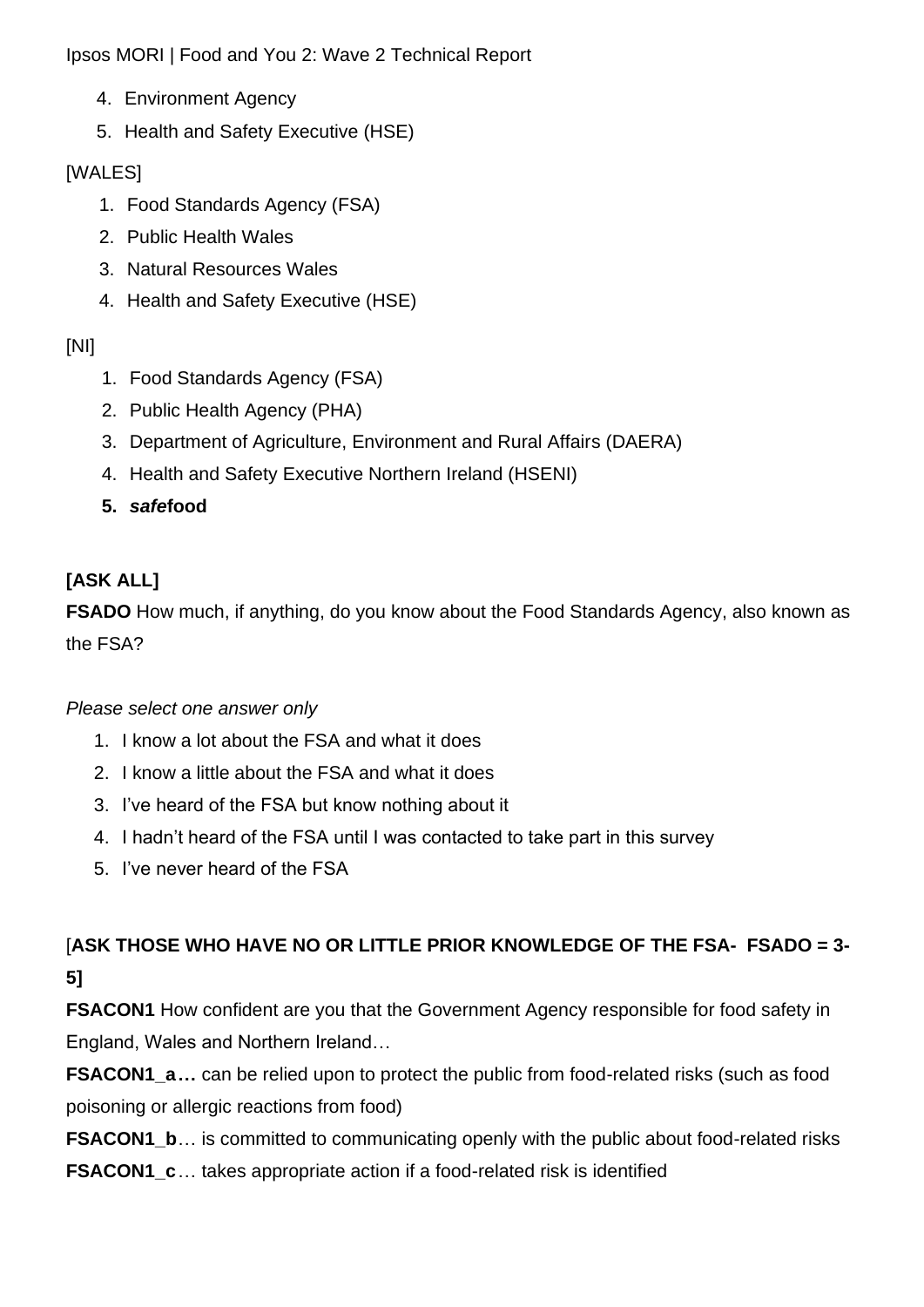*Please select one answer for each statement only*

- 1. Very confident
- 2. Fairly confident
- 3. Not very confident
- 4. Not at all confident
- 5. Don't know

## [**ASK THOSE WHO HAVE PRIOR KNOWLEDGE OF THE FSA- FSADO = 1 or 2]**

**FSACON2** How confident are you that the Food Standards Agency…

**FSACON2\_a**…can be relied upon to protect the public from food-related risks (such as food poisoning or allergic reactions from food)

**FSACON2\_b** …is committed to communicating openly with the public about food-related risks **FSACON2\_c**…takes appropriate action if a food-related risk is identified

*Please select one answer for each statement only*

- 1. Very confident
- 2. Fairly confident
- 3. Not very confident
- 4. Not at all confident
- 5. Don't know

## **[ASK ONLY THOSE WHO HAVE PRIOR KNOWLEDGE OF THE FSA- FSADO=1 or 2]**

**FSATRUST** How much do you trust or distrust the Food Standards Agency to do its job? That is to make sure that food is safe and what it says it is.

*Please select one answer only*

- 1. I trust it a lot
- 2. I trust it
- 3. I neither trust nor distrust it
- 4. I distrust it
- 5. I distrust it a lot
- 6. Don't know

**[ASK IF KNOW AT LEAST A LITTLE ABOUT THE FSA – FSADO=1 or 2]**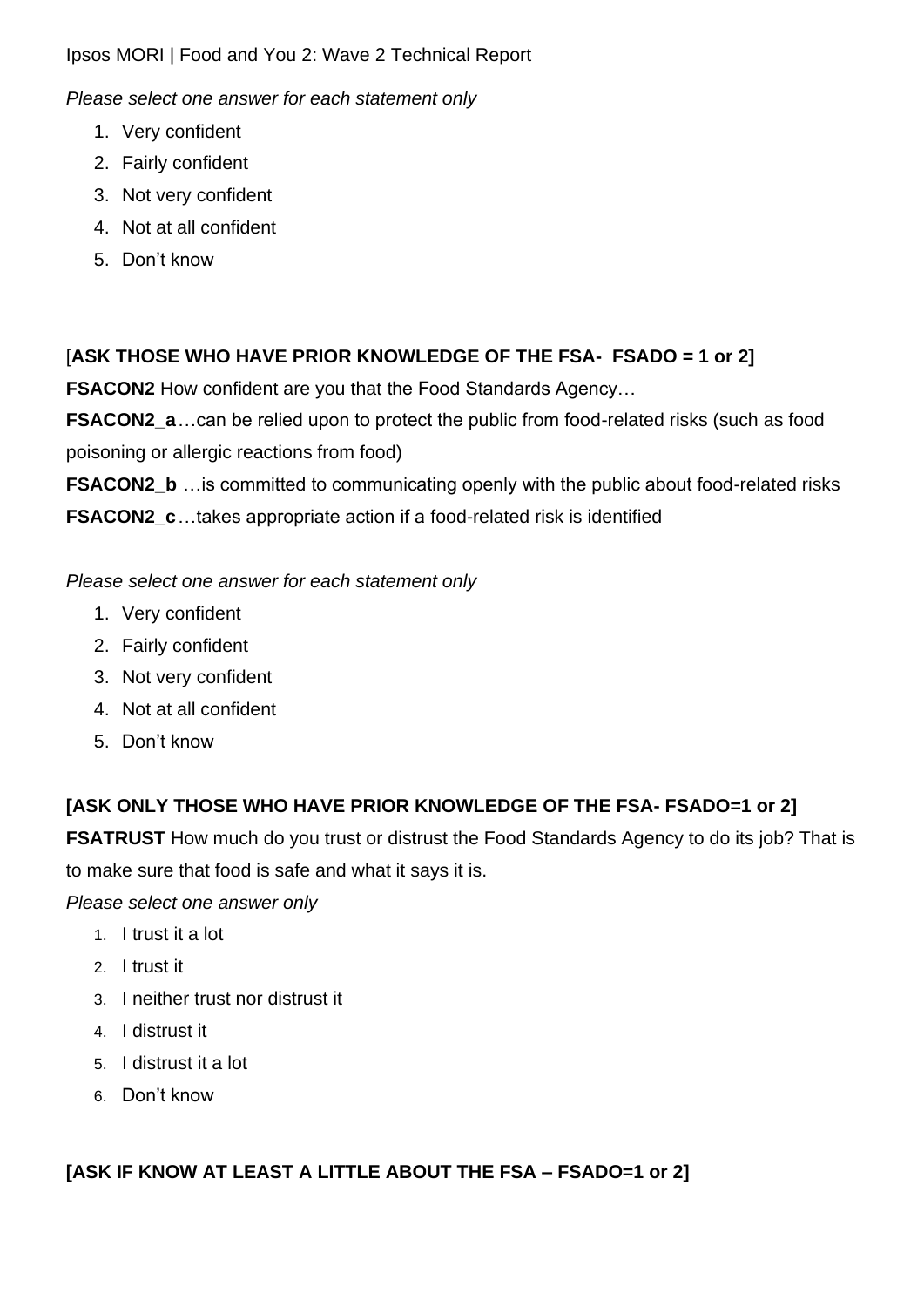**FSACONS** Which of the following, if any, do you think the Food Standards Agency considers when making policy decisions?

#### **RANDOMISE APART FROM EXCLUSIVE CODES**

*Please select up to three of the following*

- 1. Public opinion
- 2. The government's viewpoint
- 3. Scientific evidence
- 4. Business and industry
- 5. Local government
- 6. None of these [**EXCLUSIVE]**
- 7. Don't know [**EXCLUSIVE]**

## **[ASK ALL]**

**SCIENTRUST** How confident are you that scientific research produces accurate conclusions? *Please select one answer only*

- 1. Very confident
- 2. Fairly confident
- 3. Not very confident
- 4. Not at all confident
- 5. Don't know

#### **[ASK ALL ]**

# **[FOLLOWING COMPRISES 3 SEPARATE QUESTIONS WITH COMMON CONFIDENCE SCALE]**

- **ORGTRUST1** If an organisation were to base their decision-making and advice on scientific evidence, would this make you…
- **ORGTRUST2** If an organisation were to make the scientific evidence underpinning any decisions openly available, would this make you…
- **ORGTRUST3** If an organisation were to use independent expert advice to inform any decisions, would this make you…

#### *Please select one answer for each statement only*

- 1. Trust the organisation a lot more
- 2. Trust the organisation slightly more
- 3. It would make no difference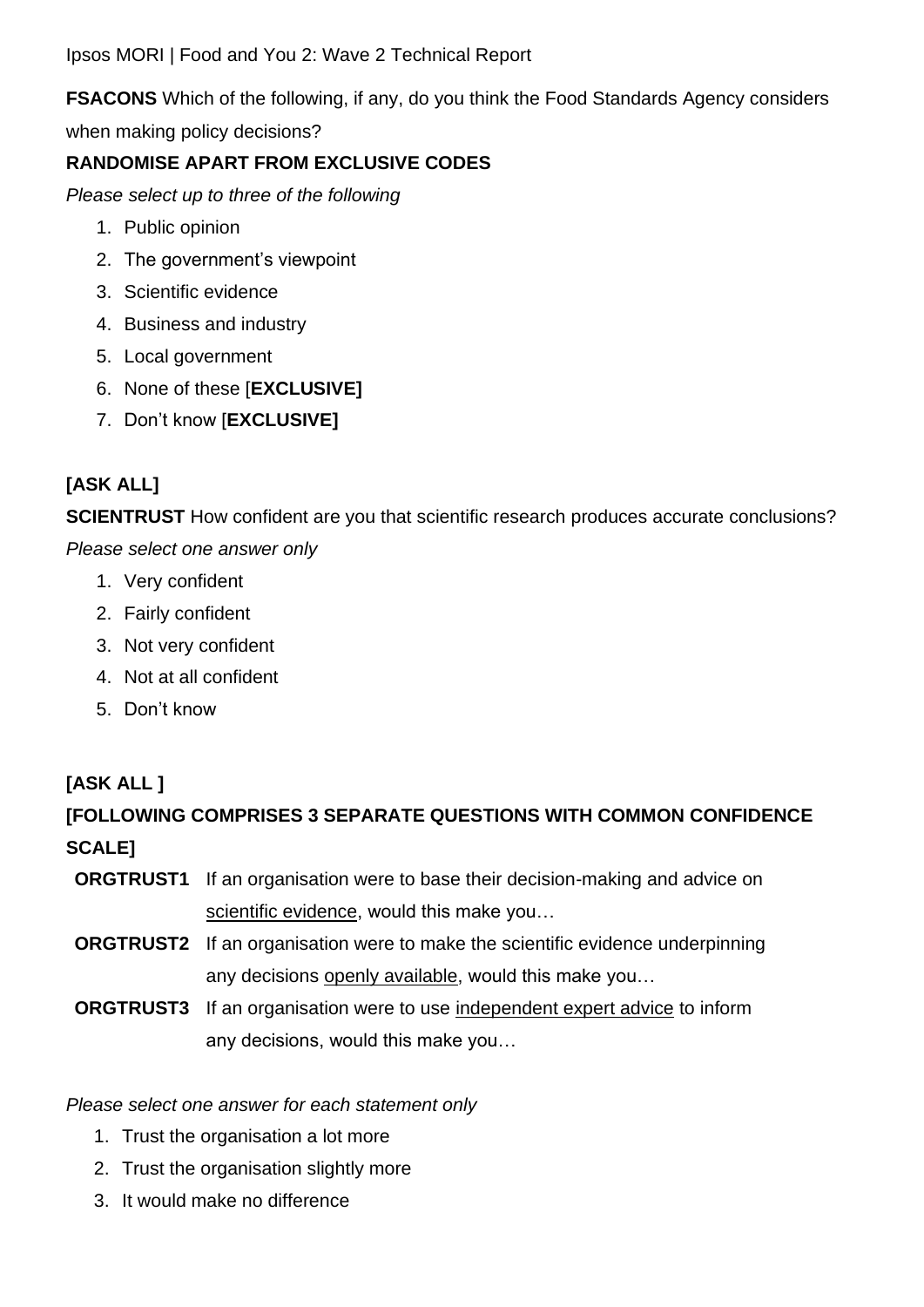- 4. Trust the organisation slightly less
- 5. Trust the organisation a lot less
- 6. Don't know

### **[ASK ALL]**

# **STATEMENTS RANDOMISED.LINK STATEMENTS B AND C AND D AND E, SO THEY APPEAR TOGETHER WHEN RANDOMISED**

**ISSUSESIMPACT** Thinking about food in [IN ENGLAND AND WALES: 'the UK' IN NORTHERN IRELAND: 'the UK and Ireland'] today, how concerned, if at all, do you feel about each of the following topics?

#### *Please select one answer for each statement*

**ISSUSESIMPACT\_a** Affordability of food **ISSUSESIMPACT\_b** Food produced in [IN ENGLAND AND WALES: 'the UK' IN NORTHERN IRELAND: 'the UK and Ireland']being safe and hygienic **ISSUSESIMPACT\_c** Food from outside [IN ENGLAND AND WALES: 'the UK' IN NORTHERN IRELAND: 'the UK and Ireland']being safe and hygienic **ISSUSESIMPACT\_d** Food produced in [IN ENGLAND AND WALES: 'the UK' IN NORTHERN IRELAND: 'the UK and Ireland'] being what it says it is **ISSUSESIMPACT\_e** Food from outside [IN ENGLAND AND WALES: 'the UK' IN NORTHERN IRELAND: 'the UK and Ireland'] being what it says it is **ISSUSESIMPACT\_f** Food being produced sustainably **ISSUSESIMPACT\_g** The availability of a wide variety of food

- **ISSUSESIMPACT\_h** Animal welfare in the food production process
- **ISSUSESIMPACT\_i** Ingredients and additives in food
- **ISSUSESIMPACT\_j** Genetically modified (GM) food
	- 1. Highly concerned
	- 2. Somewhat concerned
	- 3. Not very concerned
	- 4. Not at all concerned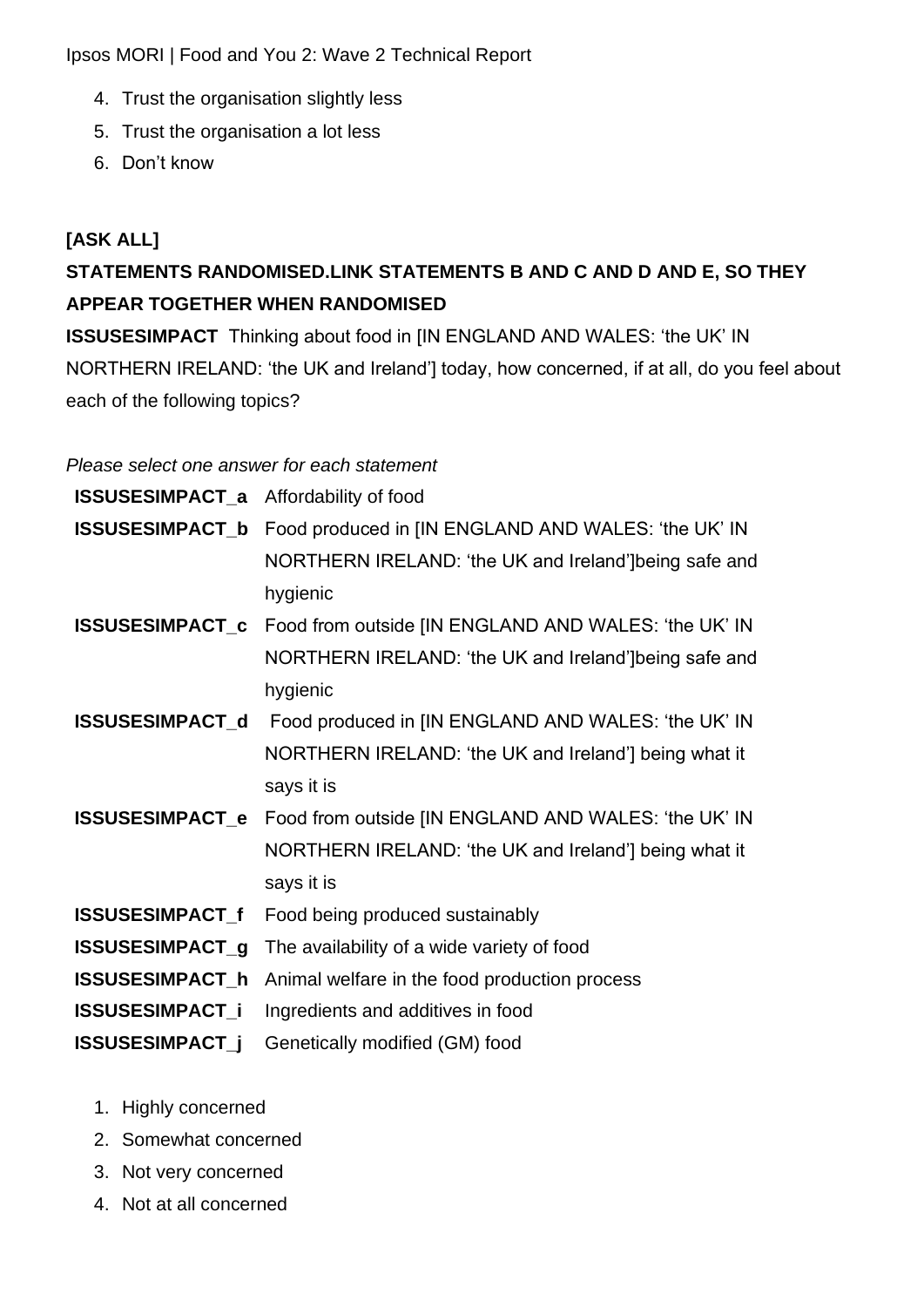5. Don't know

## **[TIMESTAMP8]**

## **[HOUSEHOLD FOOD SECURITY]**

### **[NEW SCREEN]**

The following questions ask about your household's personal situation.

### **[ASK ALL]**

#### [FOR THE FOLLOWING PLEASE USE CAROUSEL GRID FORMAT]

**FOODSEC** Please say whether the statement below was often true, sometimes true or never true for {TEXT FILL DEPENDING ON HH SIZE: you/people in your household} in the last 12 months.

- **FOODSEC 1** {TEXT FILL DEPENDING ON HH SIZE: I/We} worried whether our food would run out before we got money to buy more.
- **FOODSEC 2** The food that we bought just didn't last, and {TEXT FILL DEPENDING ON HH SIZE: I/We} didn't have money to get more.
- **FOODSEC\_3** {TEXT FILL DEPENDING ON HH SIZE: I/We} couldn't afford to eat balanced meals.

*Please select one answer only for each statement*

- 1. Often true
- 2. Sometimes true
- 3. Never true
- 4. Don't know or prefer not to say

## **[ASK IF FOODSEC\_1=1 or 2 FOODSEC\_2=1 or 2 FOODSEC\_3=1 or 2]**

**SKIPMEAL** In the last 12 months, did you {IF OTHER ADULTS IN HH or any other adult in your household} ever cut the size of your meals or skip meals because there wasn't enough money for food?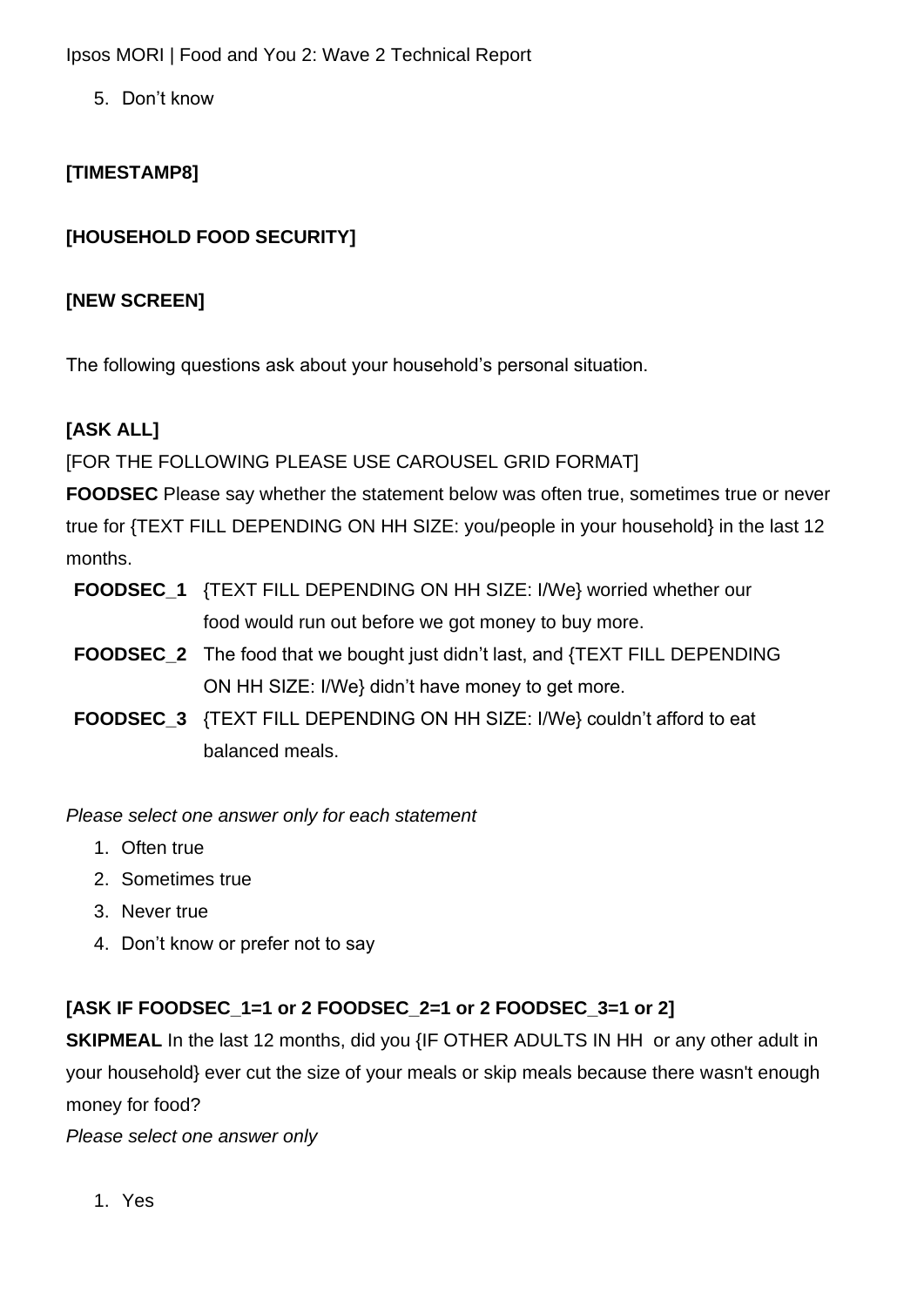- 2. No
- 3. Don't know or prefer not to say

## **[IF SKIPMEAL = 1]**

**SKIPFREQ** How often did this happen – almost every month, some months but not every month, or in only 1 or 2 months?

*Please select one answer only*

- 1. Almost every month
- 2. Some months but not every month
- 3. Only 1 or 2 months
- 4. Don't know or prefer not to say

### **[ASK IF FOODSEC\_1=1 or 2 FOODSEC\_2=1 or 2 FOODSEC\_3=1 or 2]**

**EATLESS** In the last 12 months, did you ever eat less than you felt you should because there wasn't enough money for food?

*Please select one answer only*

- 1. Yes
- 2. No
- 3. Don't know or prefer not to say

## **[ASK IF FOODSEC\_1=1 or 2 FOODSEC\_2=1 or 2 FOODSEC\_3=1 or 2]]**

**HUNGRY** In the last 12 months, were you ever hungry but didn't eat because there wasn't enough money for food?

*Please select one answer only*

- 1. Yes
- 2. No
- 3. Don't know or prefer not to say

## **[ASK IF FOODSEC\_1=1 or 2 FOODSEC\_2=1 or 2 FOODSEC\_3=1 or 2]]**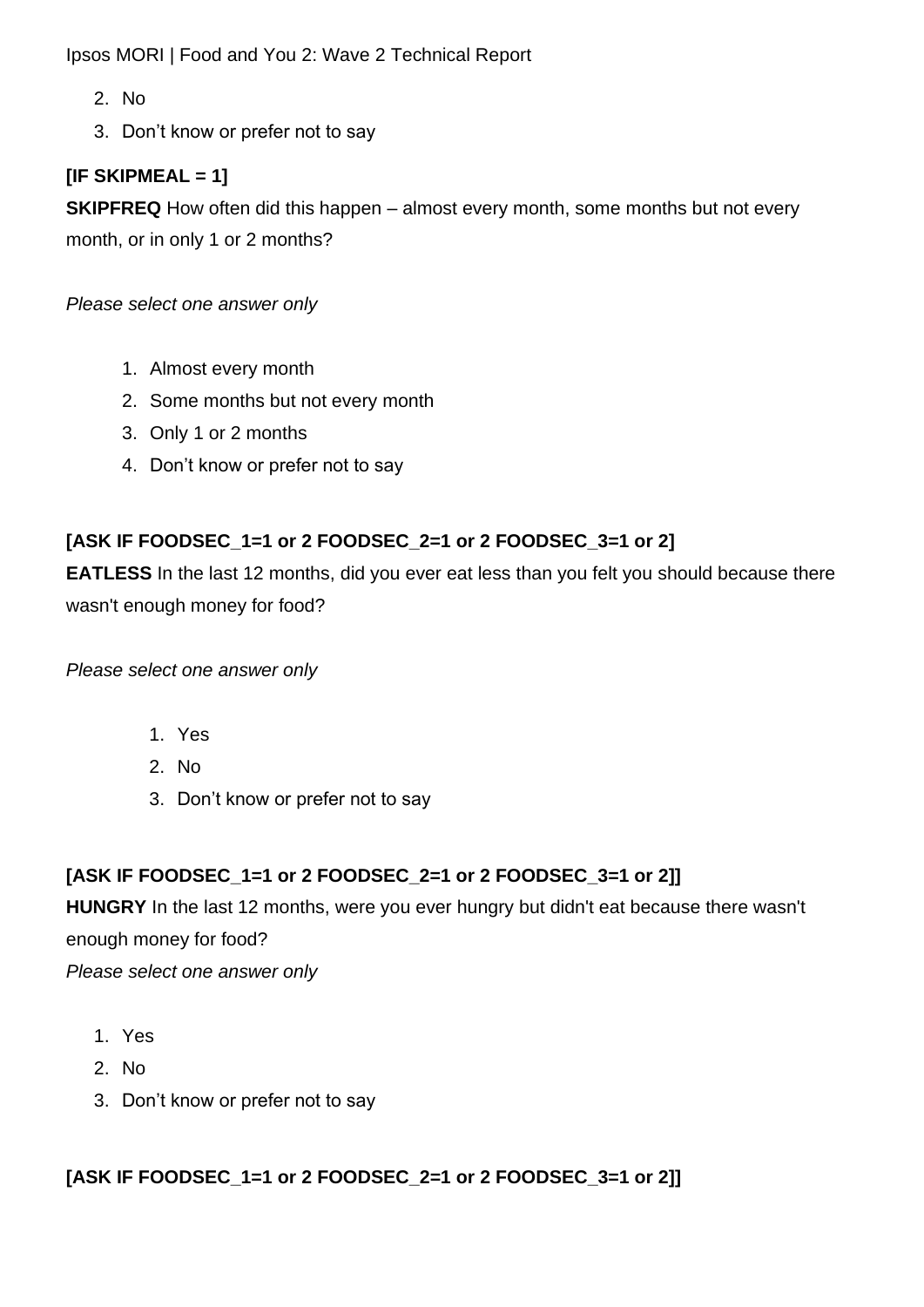**LOSTWT** In the last 12 months, did you lose weight because there wasn't enough money for food?

*Please select one answer only*

- 1. Yes
- 2. No
- 3. Don't know or prefer not to say

## **[ASK IF SKIPMEAL =1 and/or EATLESS =1 and or HUNGRY =1 and/or LOSTWT =1]**

**NOTEAT** In the last 12 months**,** did you {TEXT FILL IF OTHER ADULTS IN HH: or any other adults in your household} ever not eat for a whole day because there wasn't enough money for food?

#### **SINGLE CODE**

*Please select one answer only*

- 1. Yes
- 2. No
- 3. Don't know or prefer not to say

## **[ASK IF DIDN'T EAT FOR WHOLE DAY IN LAST 12 MONTHS – NOTEAT = 1]**

**NOTEATFREQ** How often did this happen – almost every month, some months but not every month, or in only 1 or 2 months -?

*Please select one answer only*

- 1. Almost every month
- 2. Some months but not every month
- 3. Only 1 or 2 months
- 4. Don't know or prefer not to say

**[ASK ALL] CHANGE**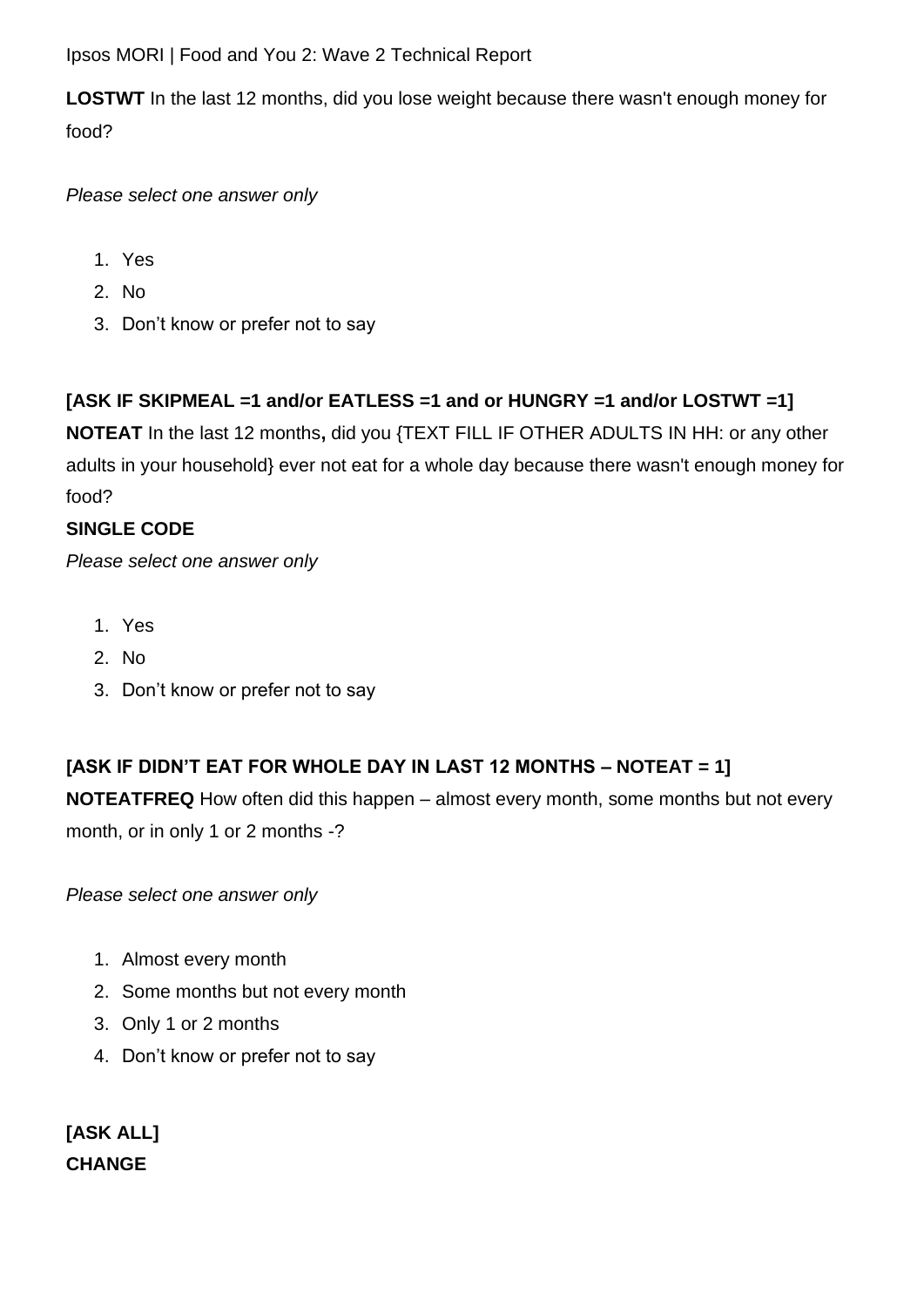**[ASK FOR SINGLE PERSON HOUSEHOLDS]** Have you made any of these changes to your eating habits in the last 12 months?

**[ASK WHEN MORE THAN ONE PERSON IN HOUSEHOLD]**Have you, or has anyone in your household, made any of these changes to your eating habits in the last 12 months?

## **MULTICODE. RANDOMISE ANSWERS APART FROM CODES 14 AND 15**

*Please select all that apply.*

- 1. Eaten at home more
- 2. Cooked at home more
- 3. Eaten fewer takeaways
- 4. Eaten out less
- 5. Made packed lunches more
- 6. Bought items that were on special offer more
- 7. Changed where you buy food for cheaper alternatives
- 8. Changed the food you buy to cheaper alternatives
- 9. Prepared food that could be kept as leftovers more
- 10.Kept leftovers for longer before eating
- 11.Eaten food past its use by date more
- 12.Bought food close to its use by date more
- 13.Used a food bank/emergency food
- 14.Other
- 15.No, I/we haven't made any changes

## **[ASK IF MADE AT LEAST ONE CHANGE IN THE LAST 12 MONTHS – CHANGE = 1-14]**

**CHANGE2** Thinking about the changes to eating habits that you have made in the last 12

months, why did you make these changes?

## **RANDOMISE ANSWERS APART FROM 6 AND 7**

#### *Please select all that apply*

- 1. Financial reasons
- 2. Health reasons
- 3. Food safety reasons (i.e. to avoid food poisoning)
- 4. Due to the bad or unpleasant physical reaction that certain foods cause
- 5. Because of Lockdown/COVID-19
- 6. Other (please specify)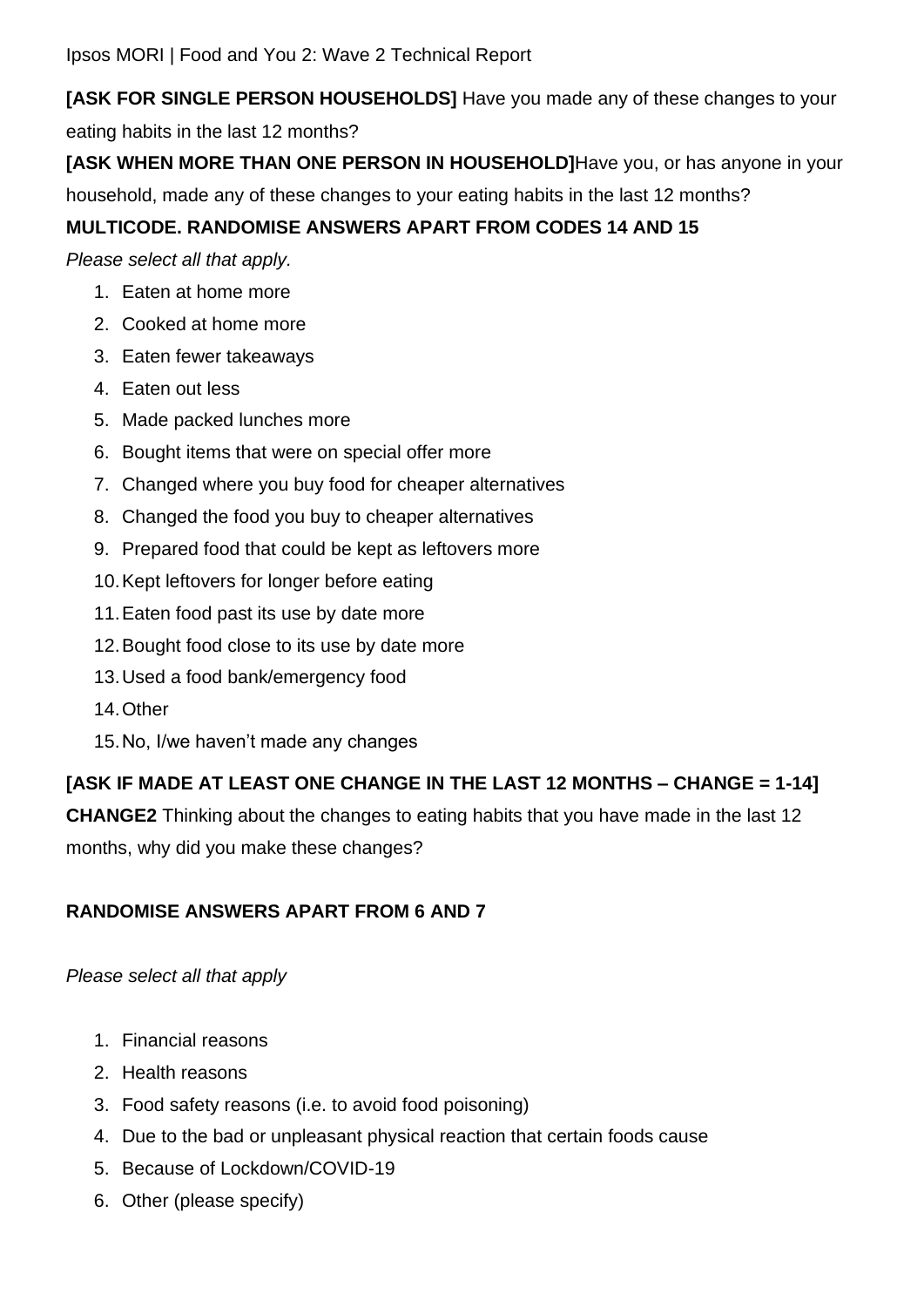7. Prefer not to say

## **[ASK ALL]**

**FOODBANK** In the last 12 months, have you, or anyone else in your household, received a free parcel of food from a food bank or other emergency food provider?

*Please select one answer only*

- 1. Yes
- 2. No
- 3. Prefer not to say

### **[ASK IF CHANGE=13 or FOODBANK=1]**

**FBANKFREQ** How often in the past 12 months, have you, or anyone else in your household, received a free food parcel from a food bank or other emergency food provider?

#### *Please select one answer only*

- 1. Only once in the last year
- 2. Two or three times in the last year
- 3. Four to six times in the last year
- 4. More than six times but not every month
- 5. Every month or more often
- 6. Don't know
- 7. Prefer not to say

#### **[ASK IF CHILDREN AGED 5-15 in HOUSEHOLD]**

**FOODSCH** Did {TEXT FILL BASED ON NUMBER OF CHILDREN: your child/any of the children in your household} attend any of the following in the past 12 months?

#### *Please select all that apply*

- 1. A breakfast club before school
- 2. An after-school club where they also received a meal (tea/dinner)
- 3. A lunch and activity club that ran only during school holidays
- 4. None of these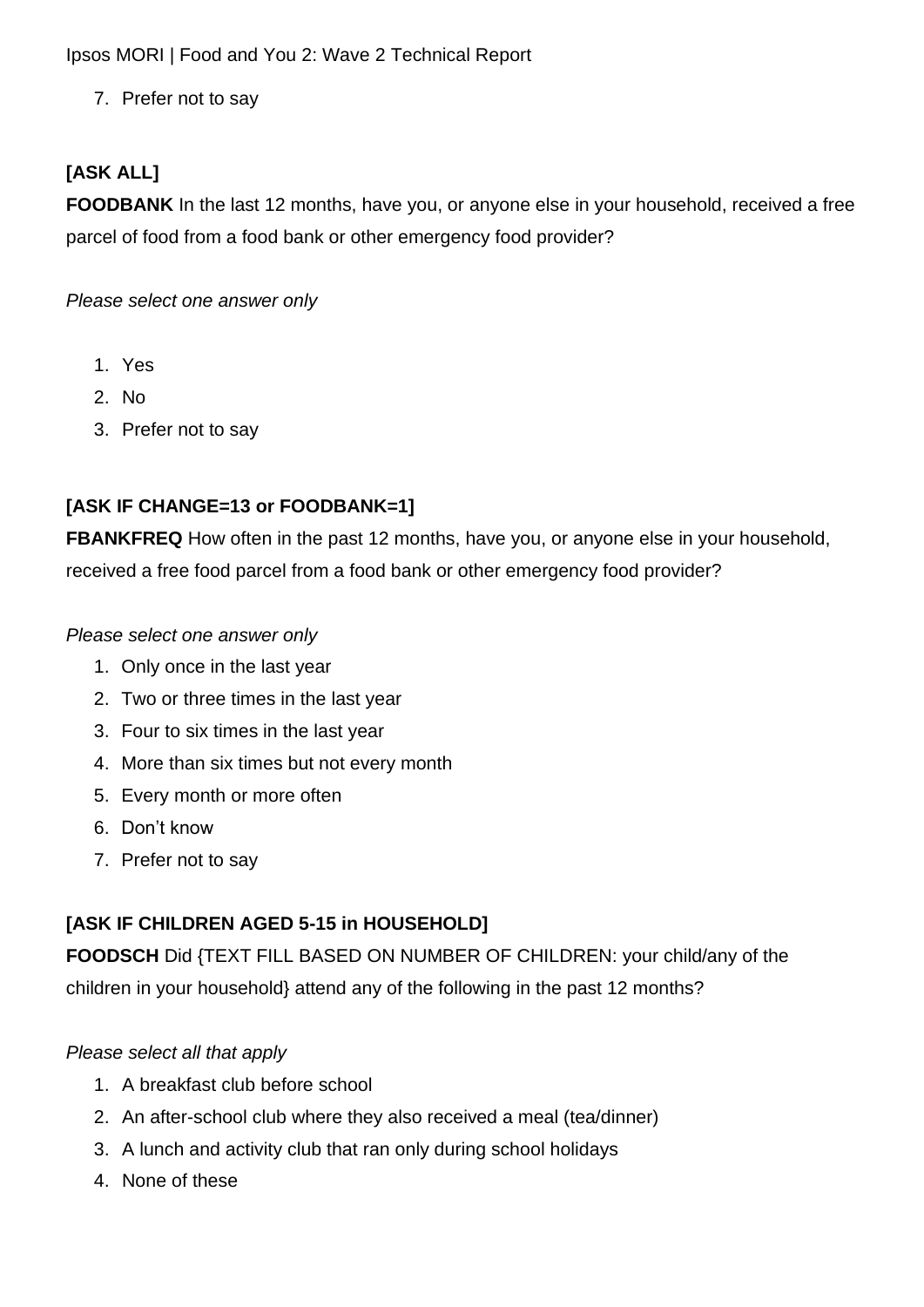5. Don't know

## **[ASK IF PREGNANT OR CHILD AGED 0-4 IN HH]**

**HSVOUCH** Do you receive Healthy Start vouchers {IF PREGNANT: for yourself} {IF CHILDREN IN HH: for your children} {IF BOTH: for yourself or your children}?

INFO BUTTON: Healthy Start is a voucher scheme for women who have young children or who are pregnant and receiving benefits. Vouchers can be used to buy basic foods like milk or fruit, as well as vitamins

#### *Please select one answer only*

- 1. Yes
- 2. No
- 3. Don't know
- 4. Prefer not to say

## **[TIMESTAMP9]**

## **[TIMESTAMP10]**

## **[ABOUT YOU 2]**

And finally, some more general questions about you {TEXT FILL IF LIVES WITH OTHERS and your household} to help us analyse our results.

## **[ASK ALL]**

**AGE** What is your date of birth?

## **[OPEN BOX]**

*HARD CHECK IN PLACE SO PARTICIPANTS CAN'T ENTER AN AGE OF LESS THAN 16 OR MORE THAN A 115*

## **[ASK IF MORE THAN ONE PERSON AGED 16+ IN HOUSEHOLD AT NADULTS= >1]**

**COUPLE** Are you living with someone in this household as a couple?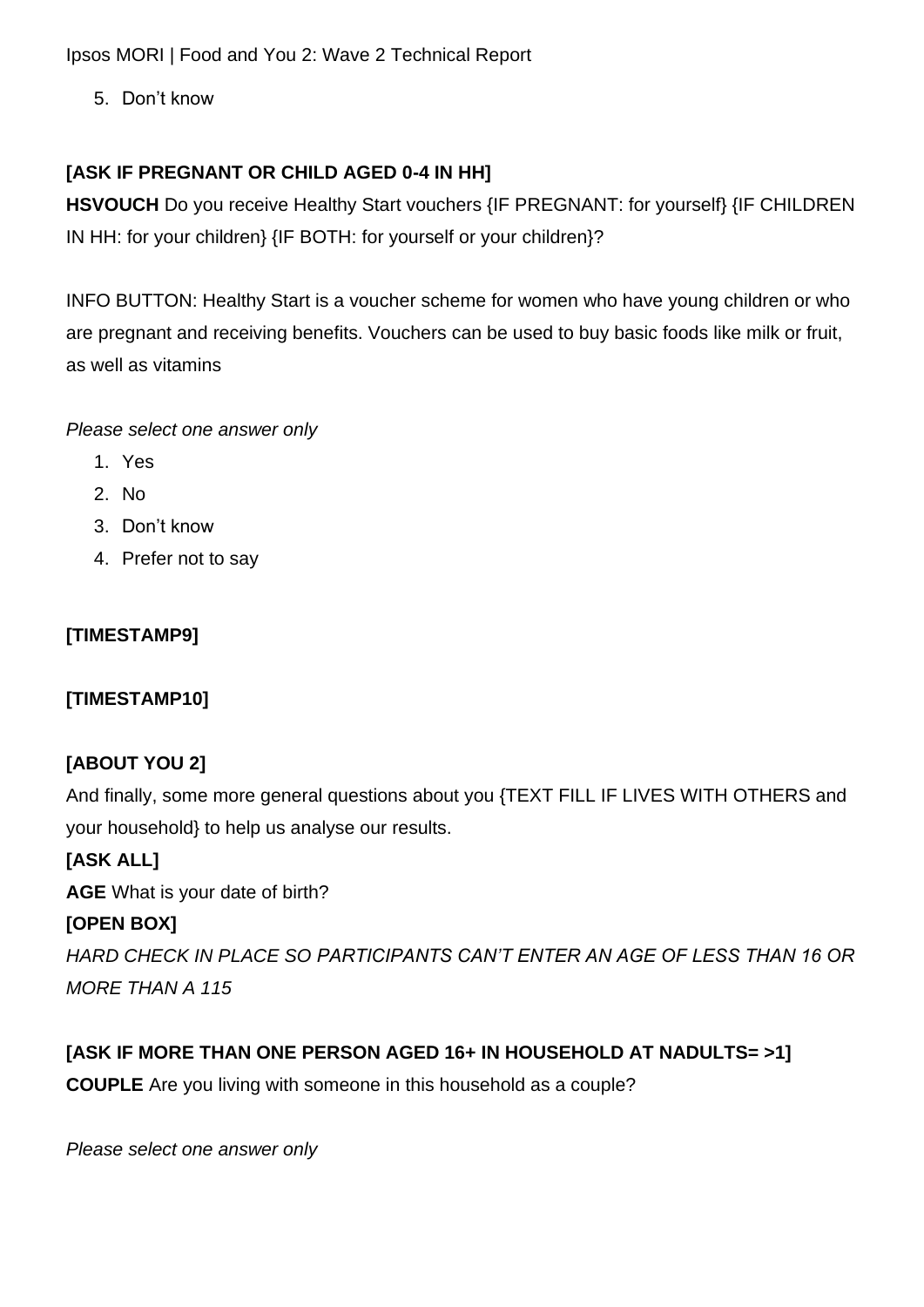- 1. Yes
- 2. No

## **[ASK ALL]**

**MARSTAT** Are you …

#### *Please select one answer only*

- 1. Single, that is, never married and never registered a civil partnership
- 2. Married
- 3. Separated, but still legally married
- 4. Divorced
- 5. Widowed
- 6. In a registered civil partnership
- 7. Separated, but still legally in a civil partnership
- 8. Formerly in a civil partnership which is now legally dissolved
- 9. Surviving partner from a civil partnership

## **[ASK ALL]**

### **ACTSTAT** What is your current working status?

### *Please select first answer to apply*

- 1. Student in full-time education studying for a recognised qualification
- 2. Working full-time (30+ hours)
- 3. Working part-time (less than 30 hours)
- 4. Not working on maternity / paternity leave
- 5. Not working retired
- 6. Not working looking after house/children/relatives
- 7. Not working long term sick or disabled
- 8. Unemployed less than 12 months
- 9. Unemployed 12 months or more
- 10.Student in part-time education studying for a recognised qualification
- 11.Doing something else

### **[ASK ALL]**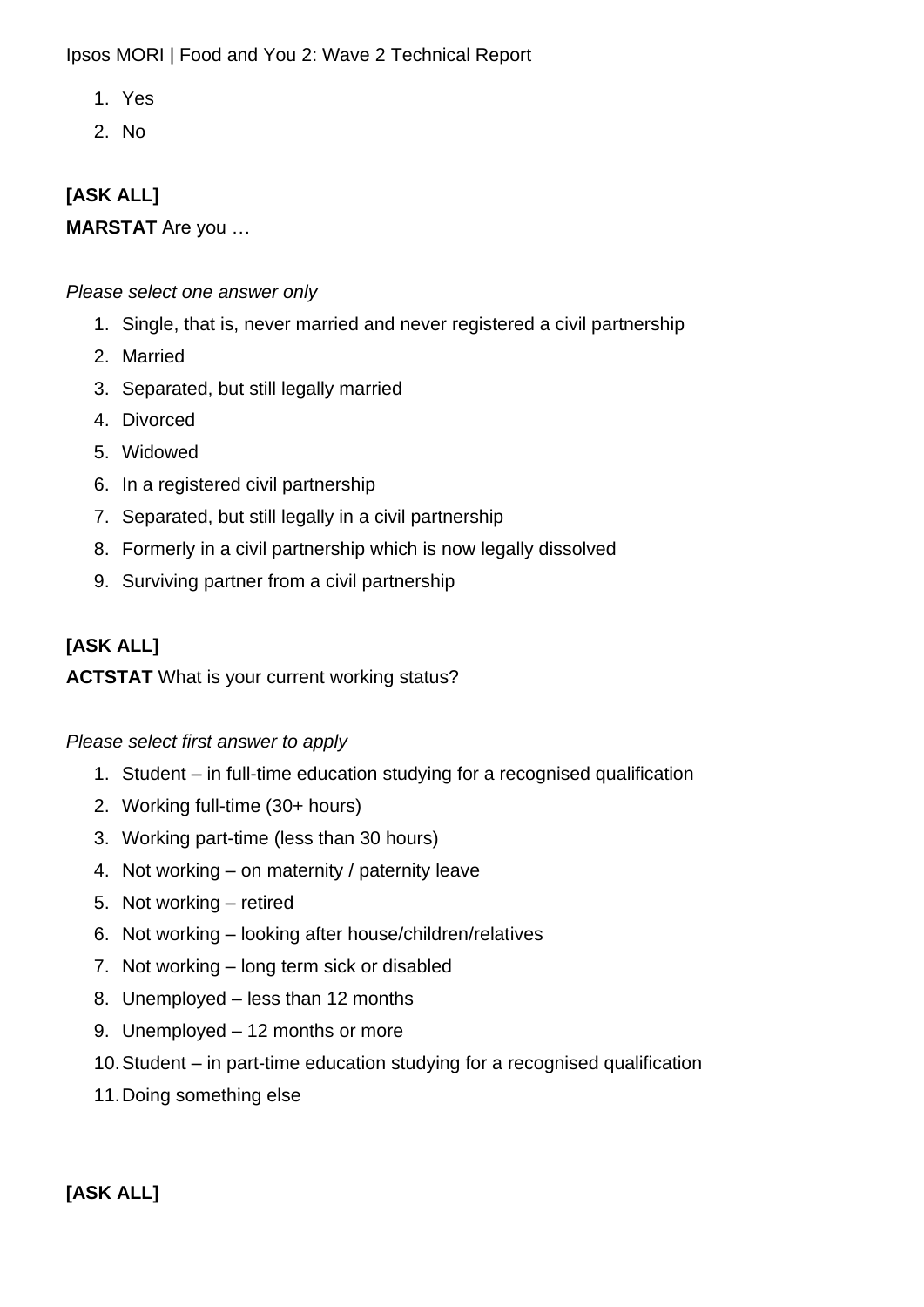### **ETHGRP** Which one of the following best describes your ethnic group or background?

#### *Please select one answer only*

#### WHITE **[drop down options below]**

- 1. English/Welsh/Scottish/Northern Irish/British
- 2. Irish
- 3. Gypsy or Irish Traveller
- 4. Any other White background (please specify)

#### MIXED **[drop down options below]**

- 5. White and Black Caribbean
- 6. White and Black African
- 7. White and Asian
- 8. Any other mixed/multiple ethnic background (please specify)

### ASIAN OR ASIAN BRITISH **[drop down options below]**

- 9. Indian
- 10. Pakistani
- 11. 11.Bangladeshi
- 12. 12.Chinese
- 13.Any other Asian/Asian British background (please specify)

### BLACK OR BLACK BRITISH **[drop down options below]**

- 14.Caribbean
- 15.African
- 16.Any other Black/Black British background (please specify)

### OTHER ETHNIC GROUP **[drop down options below]**

- 17.Arab
- 18.Any other ethnic group (please specify) **[offer open text box for this]**
- 19.Prefer not to say

### **[ASK ALL]**

**RELIG** What is your religion?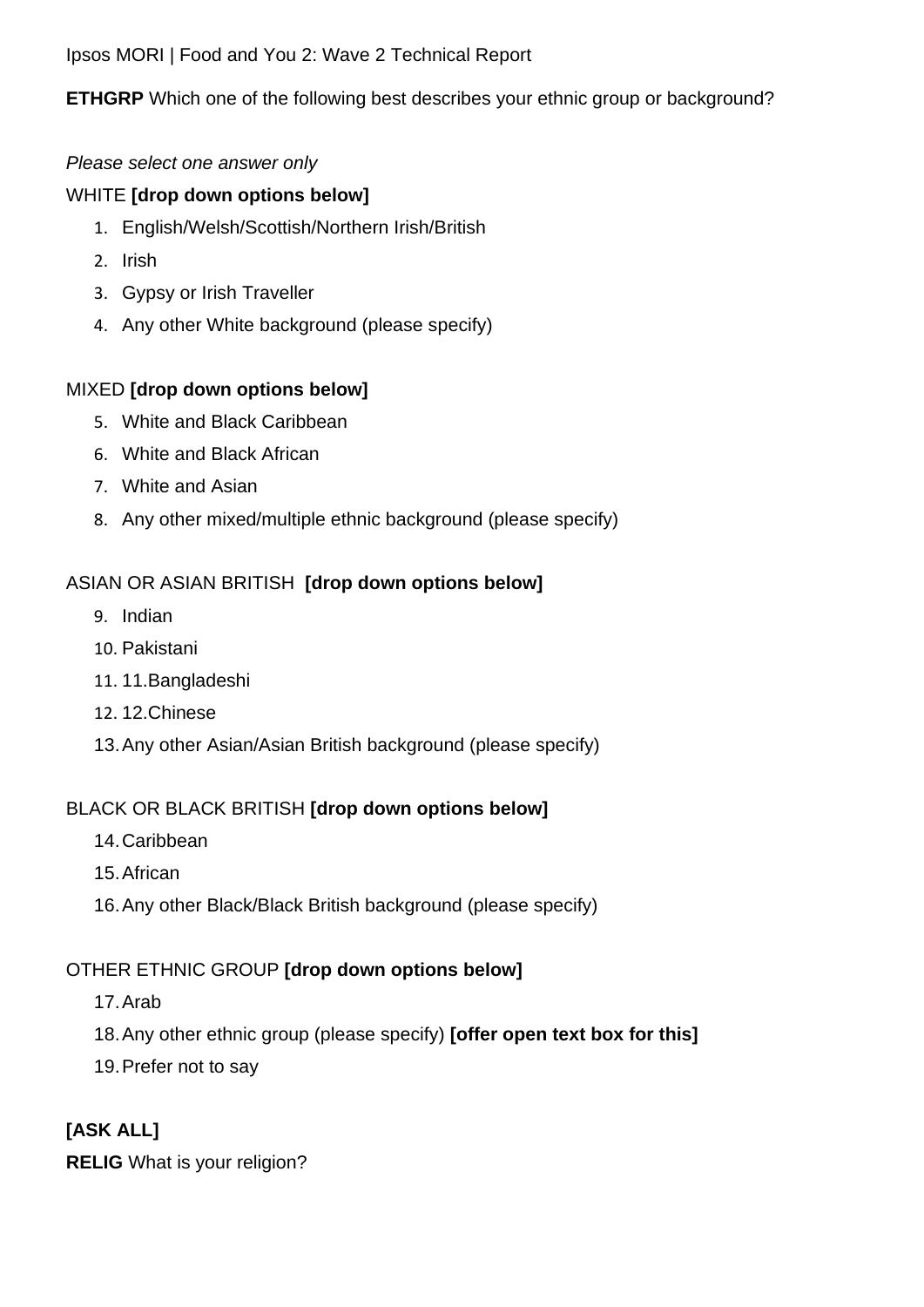*Please select one answer only*

- 1. No religion
- 2. Christian
- 3. Buddhist
- 4. Hindu
- 5. Jewish
- 6. Muslim
- 7. Sikh
- 8. Any other religion
- 9. Prefer not to say

# **[ASK ALL]**

**HEALTH** How is your health in general? Is it...

*Please select one answer only*

- 1. Very good
- 2. Good
- 3. Fair
- 4. Bad
- 5. Very bad

# **[ASK ALL]**

**LTCOND** Do you have any physical or mental health conditions or illnesses lasting or expected

to last for 12 months or more?

*Please select one answer only*

- 1. Yes physical condition
- 2. Yes mental health condition
- 3. Yes both physical and mental health condition
- 4. No
- 5. Prefer not to say

# **[ASK ALL]**

**INCTYPE1.** Below is a list of various possible sources of income. Can you please indicate which kinds of income your household receives?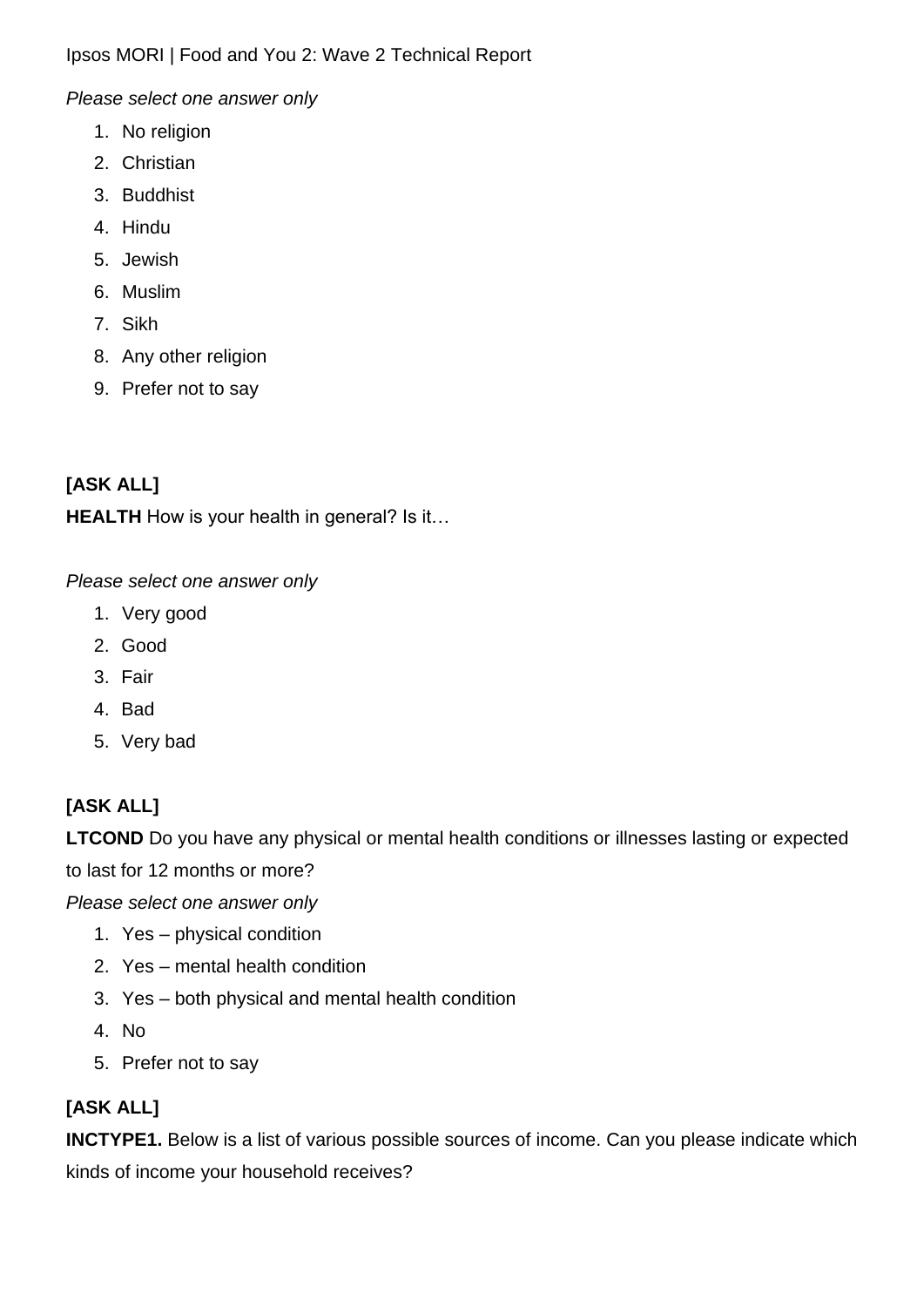*Please select all that apply*

- 1. Earnings from employment or self-employment
- 2. Pension from a former employer
- 3. Maternity or paternity pay
- 4. State Pension
- 5. Universal Credit
- 6. Child Benefit
- 7. Income Support
- 8. Personal Independence Payment, Disability Living Allowance, Attendance Allowance
- 9. Other State Benefits
- 10.Tax Credits
- 11.Employment Support Allowance (ESA)
- 12.Interest from savings and investments etc.
- 13.Other kinds of regular allowance from outside the household e.g rent maintenance
- 14.No source of income **[EXCLUSIVE]**
- 15.Prefer not to say

# **[ASK ALL]**

**INCTOT\_ANNUAL** Thinking of the income of the household as a whole, which of the following groups represents the total income of the whole household before deductions for income tax, National Insurance etc.

|                | Annual Income | Monthly Income   |
|----------------|---------------|------------------|
| 1              | Less than     | less than £1,083 |
|                | £13,000       |                  |
| $\overline{2}$ | £13,000-      | £1,083-£1,583    |
|                | £18,999       |                  |
| 3              | £19,000-      | £1,583-£2,167    |
|                | £25,999       |                  |
| $\overline{4}$ | £26,000-      | £2,168-£2,667    |
|                | £31,999       |                  |
| 5              | £32,000-      | £2,668-£4,000    |
|                | £47,999       |                  |
| 6              | £48,000-      | £4,001-£5,333    |
|                | £63,999       |                  |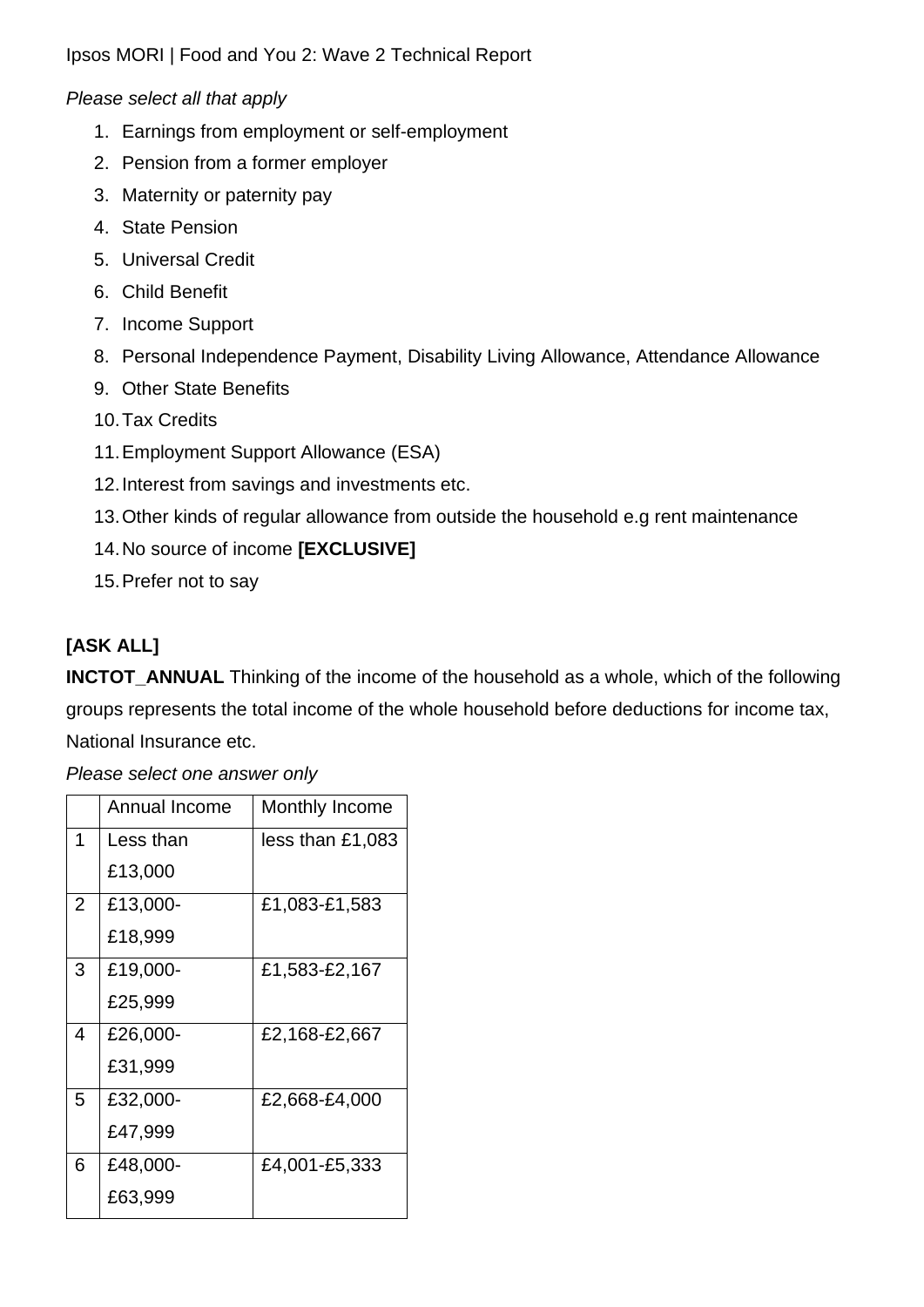|   | £64,000-          | £5,334-£8,000     |
|---|-------------------|-------------------|
|   | £95,999           |                   |
| 8 | More than         | more than         |
|   | £96,000           | £8,000            |
| 9 | Prefer not to say | Prefer not to say |

### **[TIMESTAMP10A]**

## **[ASK IF NOT WORKING –ACTSTAT=1 or 4-11]**

**EVWORK** Have you ever worked?

*Please select one answer only*

- 1. Yes
- 2. No

## **[ASK IF ACTSTAT = 2 OR 3 OR IF EVWRK = 1]**

[Note question wording slight different according to whether they are working or not] **[IF ACTST = 2 or 3] SEMP** Are you working as an employee or are you self-employed? **[IF EVWRK = 1] SEMP** Were you working as an employee or were you self-employed in your last main job?

*Please select one answer only*

- 1. Employed
- 2. Self-employed

## **[ASK IF SEMP = 1]**

**[IF ACTSTAT = 2 OR 3] SUPER** In your job do you have any formal responsibility for supervising the work of other employees?

**[IF EVWRK = 1] SUPER** In your job did you have any formal responsibility for supervising the work of other employees?

[INFO BUTTON: What do I include as supervising? INCLUDE supervising employees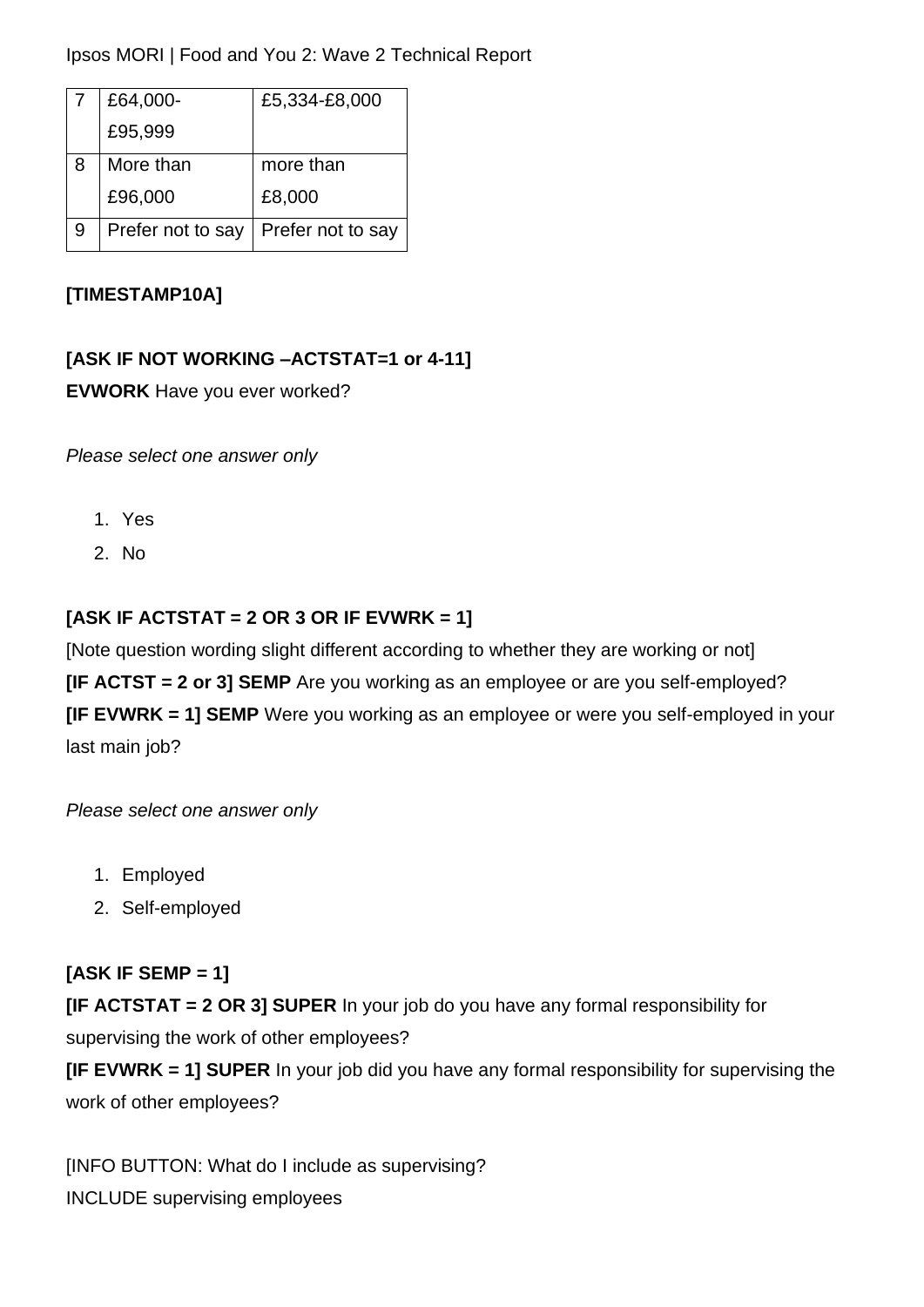DO NOT include supervising children, animals or buildings. ]

*Please select one answer only*

- 1. Yes
- 2. No

# **[ASK IF SEMP = 1]**

**[IF ACTSTAT = 2 OR 3] NEMPL** How many people work for your employer at the place where you work?

**[IF EVWRK = 1] NEMPL** How many people worked for your employer at the place where you worked?

*Please select one answer only*

- 1. 1 24
- 2. 25 499
- 3. 500 or more
- 4. Unsure

## **[ASK IF SEMP = 2]**

**[IF ACTSTAT = 2 OR 3] ANYEMP** Are you working on your own or do you have employees? **[IF EVWRK = 1] ANYEMP** Were you working on your own or did you have employees?

*Please select one answer only*

- 1. On my own/with partner but no employees
- 2. With employees

## **[ASK IF ANYEMP = 2]**

**[IF ACTSTAT = 2 OR 3] NEMPL** How many people do you employ at the place where you work?

**[IF EVWRK = 1] NEMPL** How many people did you employ at the place where you worked?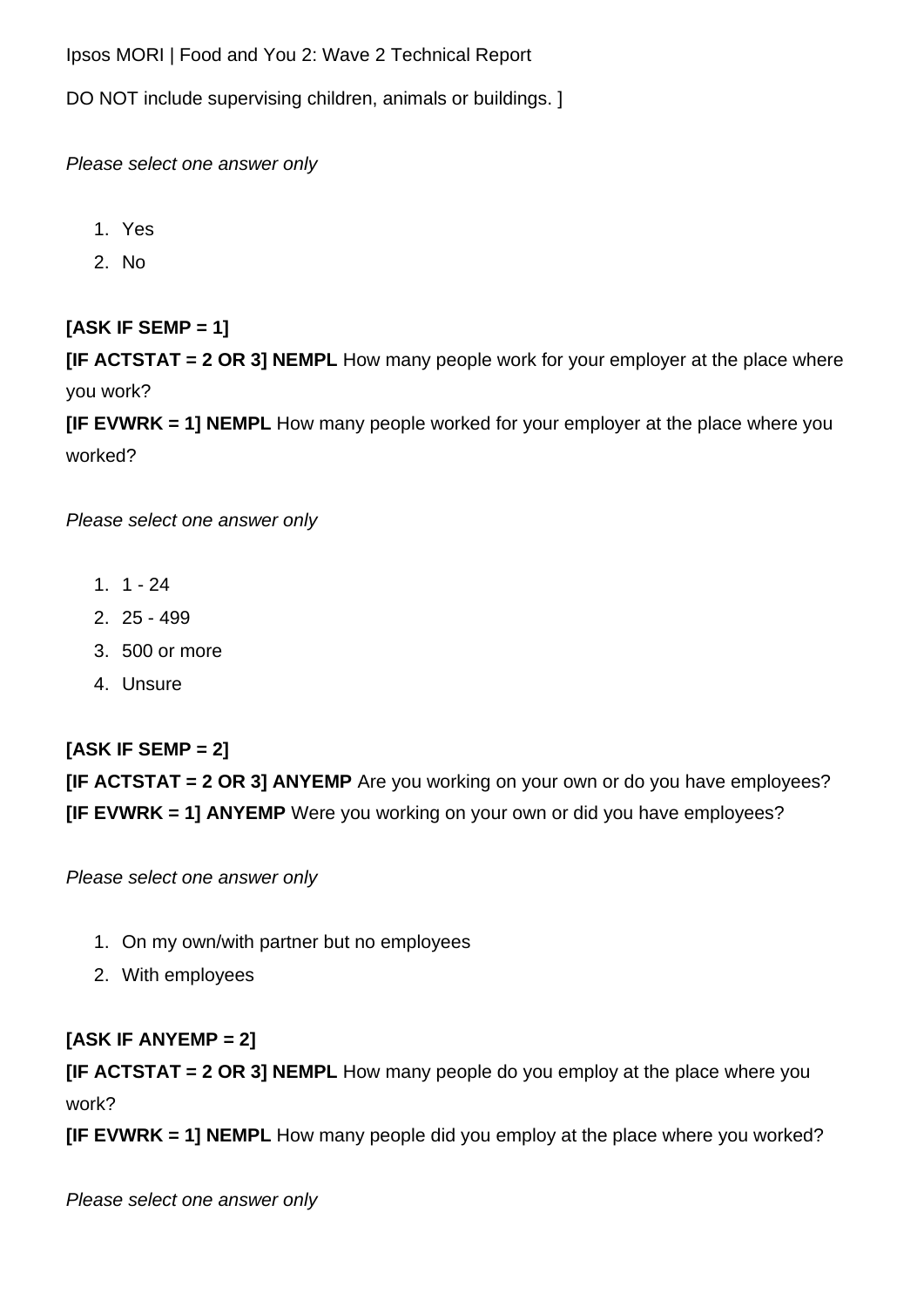- 1.  $1 24$
- 2. 25 499
- 3. 500 or more

### **[ASK IF ACTSTAT = 2 OR 3 OR EVWRK = 1]**

**[IF ACTSTAT = 2 OR 3] OCCUP** Select the answer which best describes the sort of work you do.

**[IF EVWRK = 1] OCCUP** Select the answer which best describes the sort of work you did in your last job.

- 1. **Modern professional occupations** *such as*: teacher nurse physiotherapist social worker - welfare officer – artist – musician - police officer (sergeant or above) - software designer
- 2. **Clerical and intermediate occupations** *such as*: secretary personal assistant clerical worker – office clerk – call centre agent – nursing auxiliary – nursery nurse
- 3. **Senior managers or administrators (usually responsible for planning, organising and co-ordinating work, and for finance)** *such as*: finance manager – chief executive
- 4. **Technical and craft occupations** *such as*: motor mechanic fitter inspector plumber – printer – tool maker – electrician – gardener – train driver
- 5. **Semi-routine manual and service occupations** *such as*: postal worker machine operative – security guard – caretaker – farm worker – catering assistant – receptionist – sales assistant
- 6. **Routine manual and service occupations** *such as*: HGV driver van driver cleaner porter – packer – sewing machinist – messenger – labourer – waiter/waitress – bar staff
- 7. **Middle or junior managers** *such as*: office manager retail manager bank manager restaurant manager – warehouse manager – publican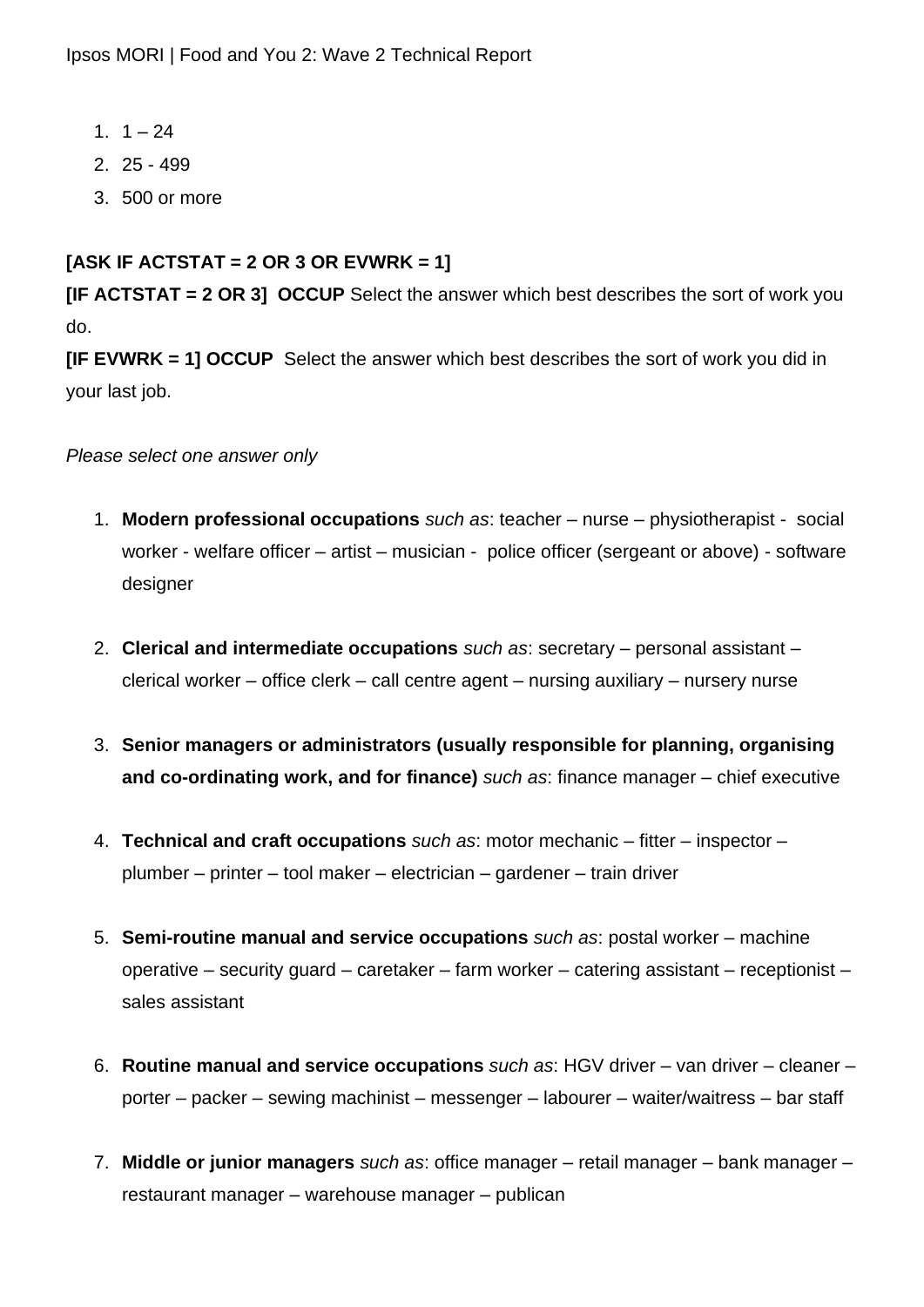8. **Traditional professional occupations** *such as*: accountant – solicitor – medical practitioner – scientist – civil/mechanical engineer

## **[TIMESTAMP11]**

#### **VOUCHER AND RECONTACT QUESTIONS**

## **[ASK ALL]**

**VOUCH** Thank you for taking the time to complete this survey. In appreciation, we would like to give you a gift voucher. To receive your gift voucher please enter your email address below.

If you provide us with your email address, we will send you an e-voucher within three working days after you have completed the survey. You will be able to redeem your e-voucher from a wide range of online retailers.

{Provide suitable standard space and format for this to be entered including double entry for accuracy with no option to paste second entry}

99. Do not wish to receive gift voucher {if try to move on} {CHECK if both 99 checked and email address entered - Please enter a valid email address OR check 'Do not wish to receive voucher}

### **[ASK ALL]**

**RC1** This study was commissioned and funded by the Food Standards Agency (FSA) . The FSA may wish to carry out follow up research on this topic sometime within the next two years. If you agree, we will pass your name and email address to the FSA so they can invite you to take part in follow up research. The FSA may share these details with research agencies appointed to carry out this follow up research on their behalf. The full privacy policy can be found here [insert link].

Would you be willing for Ipsos MORI to share your name, email address and your survey responses with the FSA to allow them and their agents to contact you again for follow up research?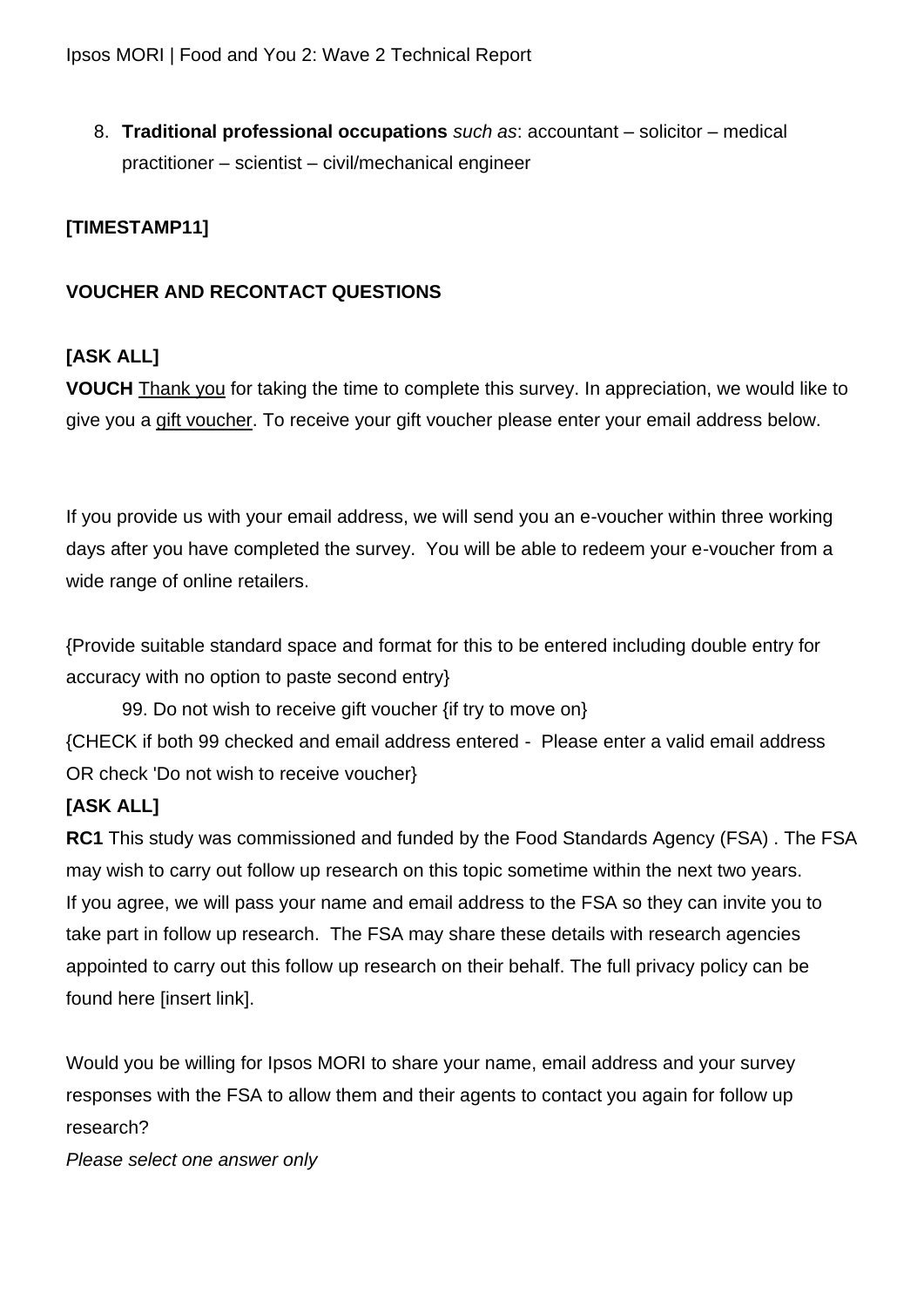- 1. Yes
- 2. No

[INFO: If you agree to be recontacted by the FSA, Ipsos MORI will forward your name and email address, alongside any relevant Food and You survey responses. Please be assured that your name, email address and survey responses will be held securely by the FSA and will only be used for research purposes if follow up research is done. This information will not be used for commercial purposes, and will be destroyed after two years. ]

## **[ASK IF RC1 = 1]**

**RC3** What is your name (forename and surname)?

[Provide suitable standard space and format for this to be entered] [If they try to move on without entering details or with just one letter in a field: Error message: If you are willing to be re-contacted about this study or follow up research we need your full name in order to contact you]

## **[ASK IF RC1=1 and VOUCH has email address]**

**RC4A** You have already given us your email address for sending the voucher. May we also use this to contact you about further research?

*Please select one answer only*

- 1. Yes
- 2. No

## **[ASK IF RC1=1 and VOUCH= no email address (99)]=**

### **RC4** What is your email address?

[INFO: *What will you use my email address for?* If you provide us with your email address, this may be used to contact you to ask questions about this study or invite you to take part in follow up research on the topic.]

99. Do not wish to give email address [if try to move on] [Provide suitable standard space and format for this to be entered including double entry for accuracy but with no opportunity to paste into second entry]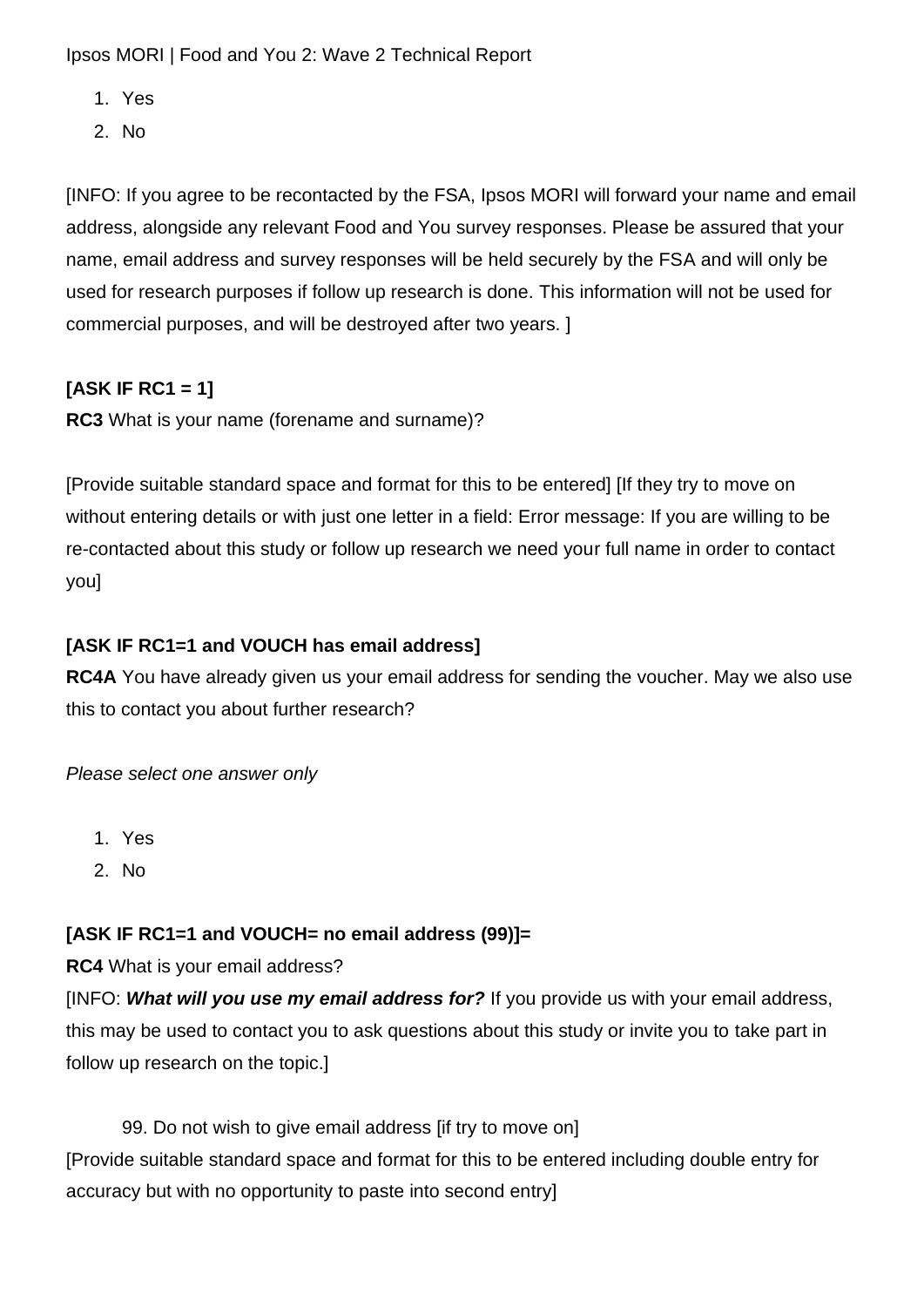## **[IF RC1 = 1]**

**RC5** Please confirm your postal address for future re-contact is the address on the letter we sent you.

*Please select one answer only*

- 1. The address on the letter I received is the correct address for future re-contact
- 2. I would like to provide another address as I have moved or will move
- 3. I do not wish to be contacted by post

# **[IF RC5=2]**

**RC6** What is your new address? **[Provide suitable standard space and format for this to be entered: Two address lines, Town and Postcode]** *[Check if postcode is not in correct format]*

# **[Timestamp12]**

## **[thanks]**

**Thank you very much for giving your time to take part in this survey.** 

**The results will be used by the FSA to** inform policy decision-making and communication campaigns by identifying areas where action or further research is required.

**Your answers have now been submitted. You can exit the questionnaire by closing your internet browser.**

**[Additional text another adult in hh who has not completed a questionnaire]. Is there another adult in your household who has not yet completed the survey? If so, please remind them that they can also take part in the survey. Thank you!**

**If you have any questions, please visit our survey website: [www.foodandyou2.org](http://www.foodandyou2.org/) or contact us using the details below**

**Email:** foodandyou2survey@ipsos-mori.com**. Telephone helpline***:* 0800 014 9467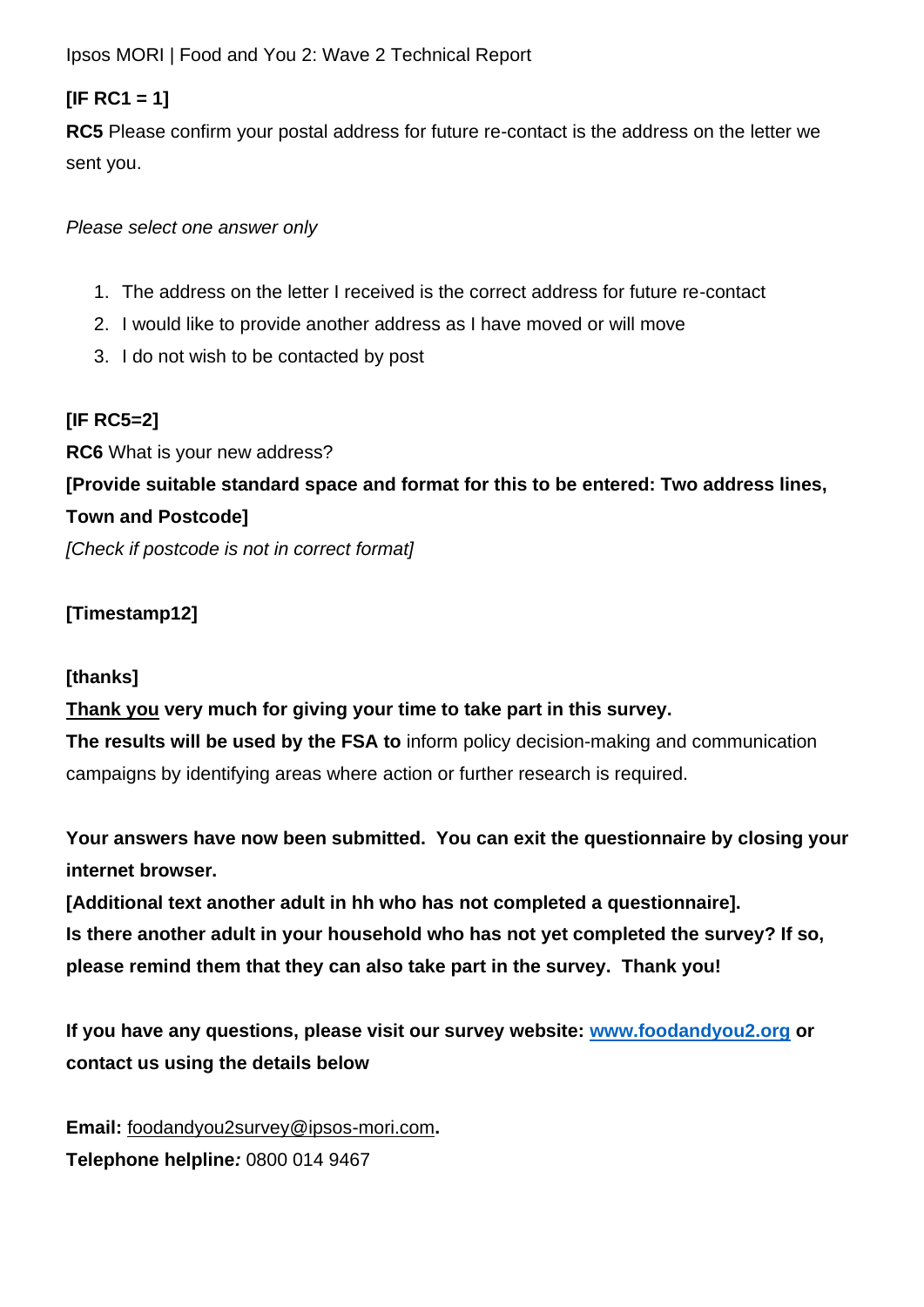# Ipsos MORI's standards and

# accreditations

Ipsos MORI's standards and accreditations provide our clients with the peace of mind that they can always depend on us to deliver reliable, sustainable findings. Our focus on quality and continuous improvement means we have embedded a 'right first time' approach throughout our organisation.

#### **ISO 20252**

This is the international market research specific standard that supersedes BS 7911/MRQSA and incorporates IQCS (Interviewer Quality Control Scheme). It covers the five stages of a Market Research project. Ipsos MORI was the first company in the world to gain this accreditation.

#### **ISO 27001**

This is the international standard for information security designed to ensure the selection of adequate and proportionate security controls. Ipsos MORI was the first research company in the UK to be awarded this in August 2008.

#### **ISO 9001**

This is the international general company standard with a focus on continual improvement through quality management systems. In 1994, we became one of the early adopters of the ISO 9001 business standard.

#### **Market Research Society (MRS) Company Partnership**

By being an MRS Company Partner, Ipsos MORI endorses and supports the core MRS brand values of professionalism, research excellence and business effectiveness, and commits to comply with the MRS Code of Conduct throughout the organisation.

#### **Data Protection Act 2018**

Ipsos MORI is required to comply with the Data Protection Act 2018. It covers the processing of personal data and the protection of privacy.